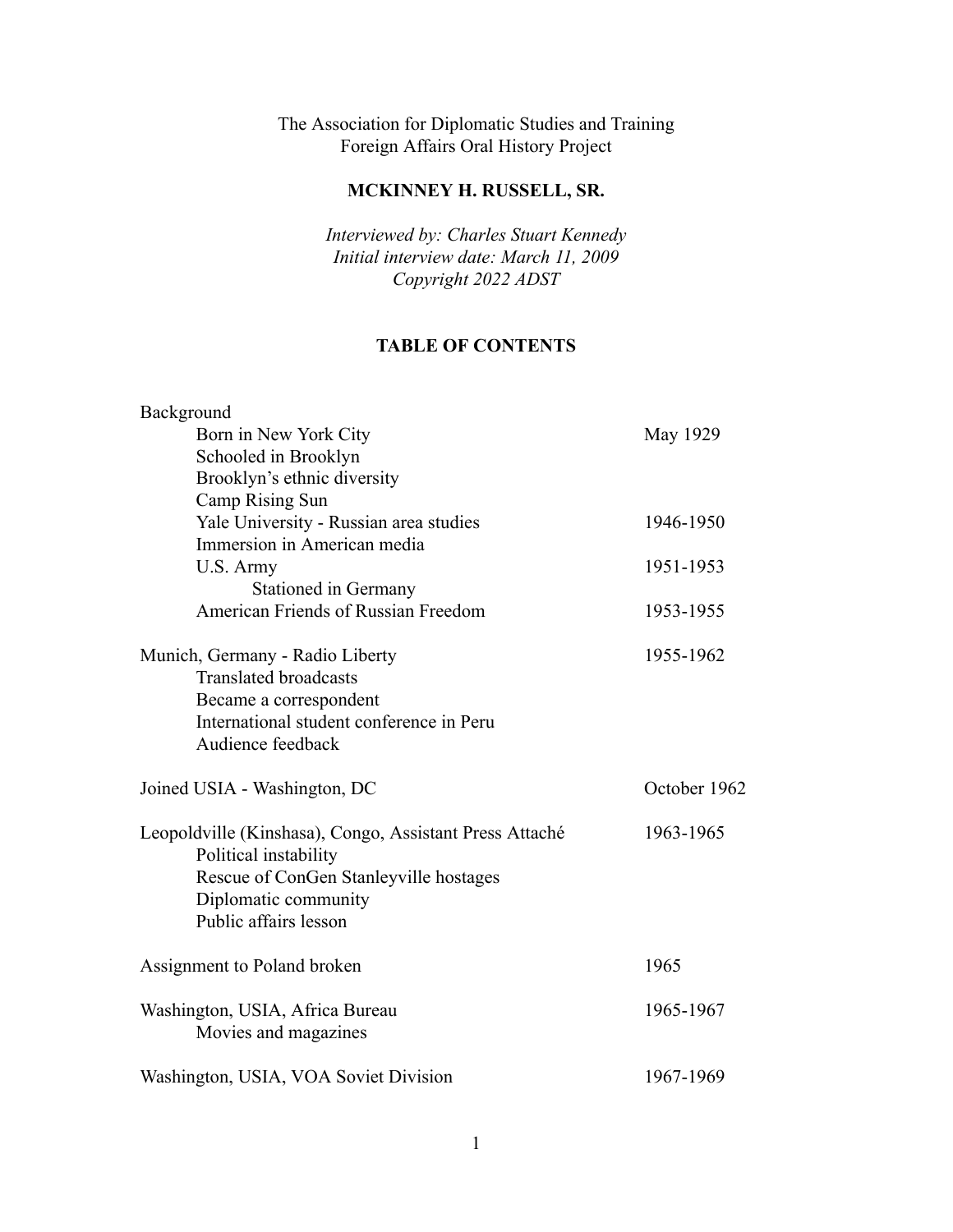| Moscow, USSR – Acting Public Affairs Officer<br>Frank Shakespeare draws a line<br>Cultural exhibit on American education<br>Alvin Ailey dance troupe<br>Soviet theater scene<br>Appreciation of American jazz<br>Soviet arts and letters<br>American journalist community<br>Soviet counterintelligence moves | 1969-1971         |
|---------------------------------------------------------------------------------------------------------------------------------------------------------------------------------------------------------------------------------------------------------------------------------------------------------------|-------------------|
| Bonn, Germany - Public Affairs Officer<br>Frank Shakespeare trying to shake things up<br>USIA presence and programs                                                                                                                                                                                           | 1971-1975         |
| Washington, 18 <sup>th</sup> Senior Seminar                                                                                                                                                                                                                                                                   | 1975-1976         |
| Washington, FSI Chinese language                                                                                                                                                                                                                                                                              | 1985-1986         |
| Taipei, FSI Chinese language                                                                                                                                                                                                                                                                                  | 1986-1987         |
| Beijing, China, Public Affairs Officer<br>Pre-Tiananmen programs<br>Openness to Fulbright programs<br>Opposite environment to Soviet mistrust<br>Tiananmen<br>Programs collapse<br>Visit to Mongolia                                                                                                          | 1987-1991         |
| Washington, USIA, Counselor<br>Opening in former Soviet republics<br>Reminisces on career                                                                                                                                                                                                                     | 1991-1993         |
| Fletcher School, Diplomat in Residence                                                                                                                                                                                                                                                                        | 1993-1994         |
| Retirement<br><b>IREX</b> (International Research and Exchanges Board)<br>Reviewing AID programs<br>Foreign Leaders Exchange Program                                                                                                                                                                          | 1994<br>1994-2001 |

# **INTERVIEW**

[Note: this interview was not edited by Mr. Russell prior to his death.]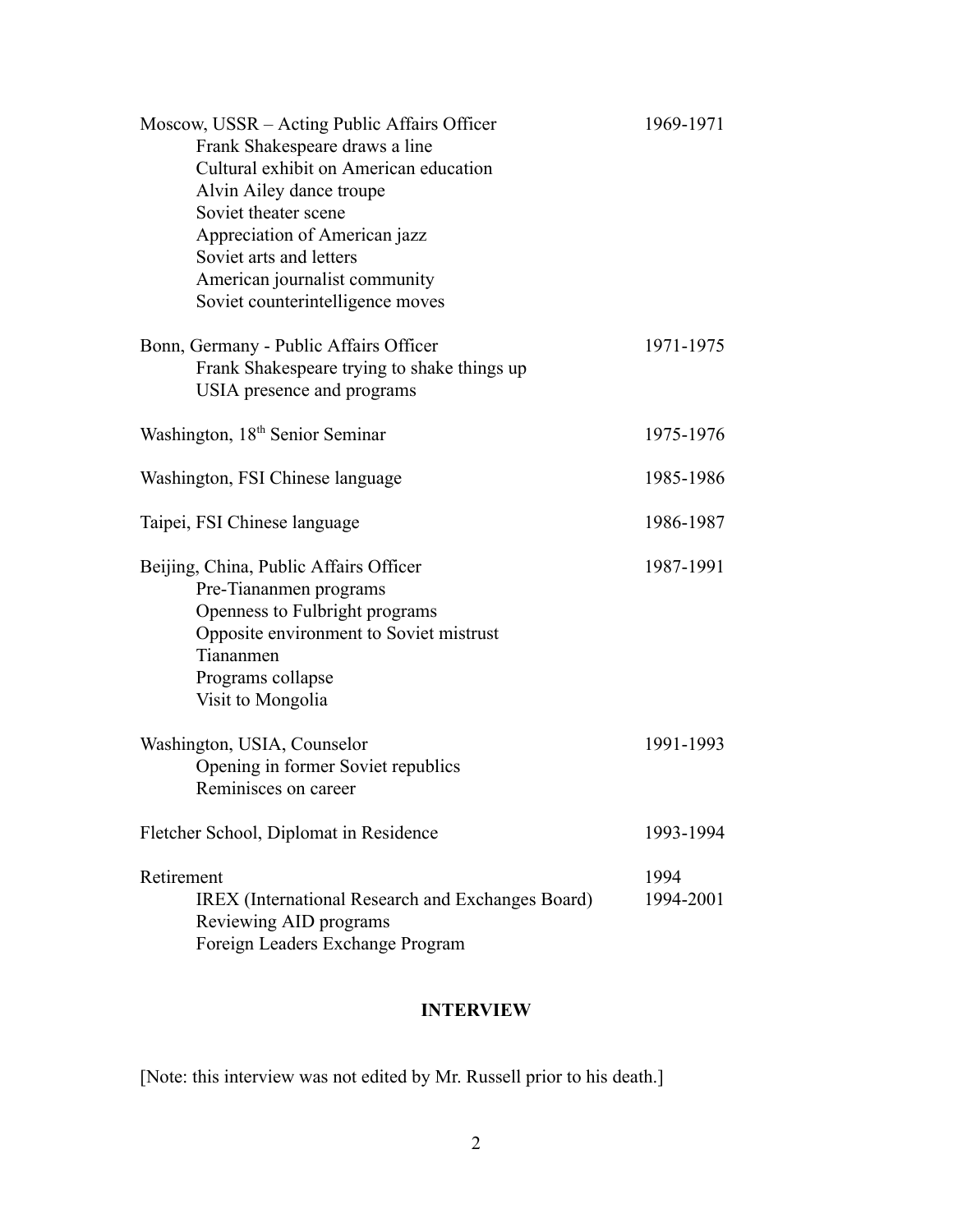*Q: Today is the 11 th of March, 2009, and this is an interview with McKinney H. Russell, Sr. And this is being done on behalf of the Association for Diplomatic Studies and Training and I'm Charles Stuart Kennedy. And this is a repeat interview. ADST first interviewed Mr. Russell in 1997.*

RUSSELL: Was it that long ago?

*Q: Unfortunately the transcript didn't turn out very well for whatever reason so we're redoing it. And you go by McKinney.*

RUSSELL: I do now. For a long time-

*Q: Alright. It was some years ago so we're just going back and you say you go by McKinney?*

RUSSELL: I have for the last 20 years or so; usually use the whole first name. For a very long time everyone called me Russ and everyone in my own family called me Mac. And my wife, my late wife's family, who are all French, always have called me Ken. Now, whether or not this multiplicity of names has created any kind of identity crisis, I wouldn't guess. I don't think so. I answer to any one of the four.

*Q: Okay. Well, I'll use McKinney. Let's start at the beginning. When and where were you born?*

RUSSELL: I was born in Long Island City in New York, in the borough of Queens of New York City, and I was born on the  $28<sup>th</sup>$  of May, 1929. My parents had just recently moved north from Jacksonville, Florida, where they lived. My father was a newspaperman who worked for the "Brooklyn Eagle," ultimately, some years later, and for a long time until his early death was a printer for the "Brooklyn Eagle." I was born there but grew up in Brooklyn, New York, to where my family moved in about 1930.

*Q: Okay. Well, let's talk a bit about your father's side. By the way, when we mention "Brooklyn Eagle," I always think of Whit Whitman.*

RUSSELL: Yes, I thought of it quite recently. Just last Sunday I attended the Lincoln Memorial service at the National Cathedral here in Washington. There was a very sharp remembrance of the "Brooklyn Eagle" and of Walt Whitman. The hindermost work called "When Lilacs Last in the Dooryard Bloom'd" was performed by the Cathedral choral society brilliantly; it was a wonderful performance. But in the process of reading about it I realized that the dooryard in question was not somewhere in the Southland but in Brooklyn at his mother's home. At some time during the Civil War Walt Whitman came back to Brooklyn, visited his mother and was moved by the lilacs growing there to write the work which is now so reminiscent of the period and of his poetry.

*Q: Associated with Lincoln.*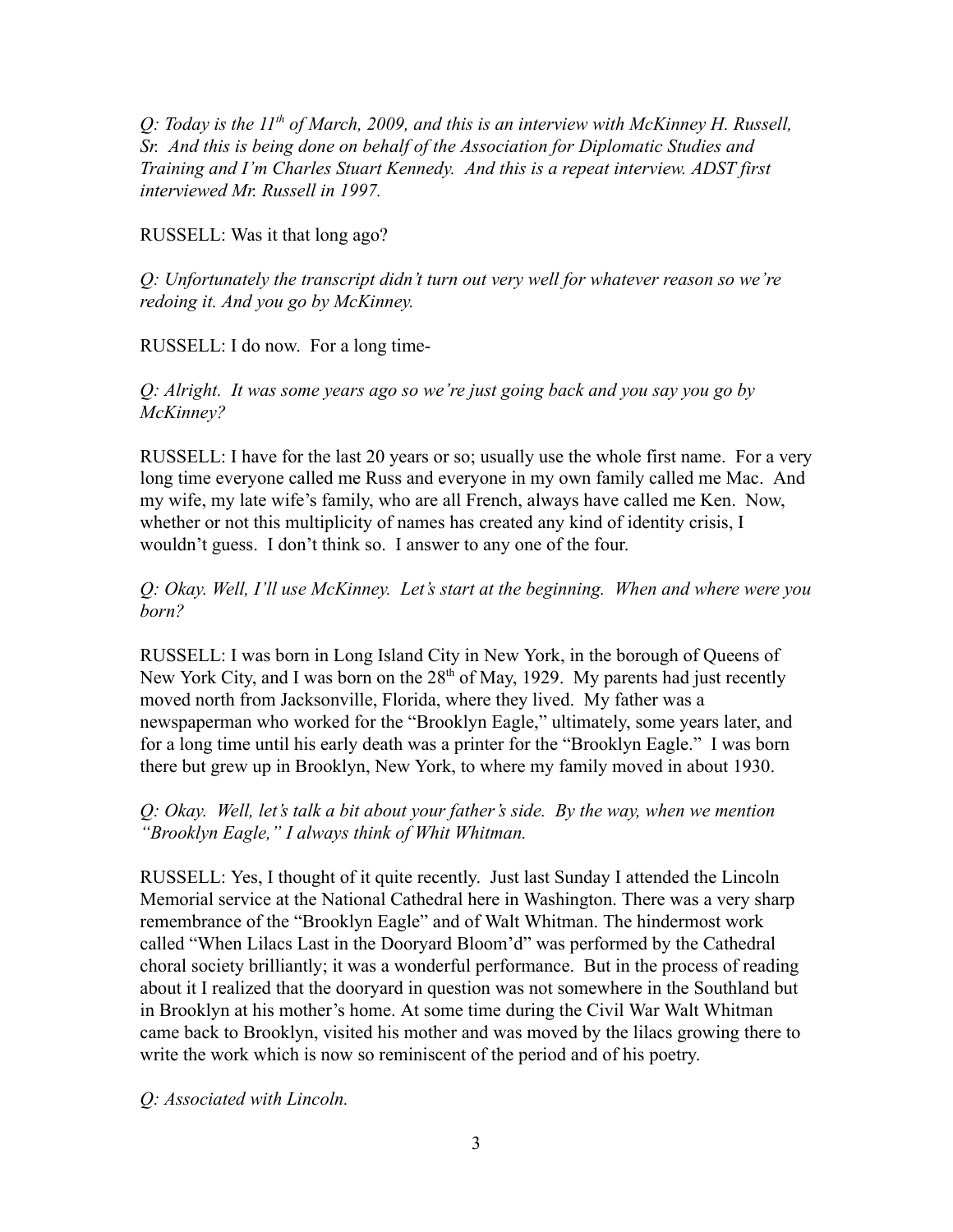RUSSELL: Indeed, yes. Now my father, like his father before him, was a linotypist. He knew the newspaper and knew the language extremely well. My grandfather had been a printer for the "Jacksonville Journal" and it seemed like the normal thing for a son to do, to follow into his father's footsteps.

#### *Q: Do you know where the Russells came from?*

RUSSELL: The family story is that many of the Russells in the southern part of the country are descended from a trio of brothers who emigrated from Cardiff in Wales in the year 1699. I don't have documentation of this; this is the family story. And there is also by my grandmother's side a German admixture: a group of German refugees from the southwestern part of the country came to the South in the  $18<sup>th</sup>$  century, settled in and around Greenville, South Carolina, and the family name there is Hyer. The Hyer family is one of the better documented families. There's a biographical listing of all the descendants of the original German emigrants named Hyer who had come to the States as I recall around 1735 or 1740. In any case that's where the roots are.

My mother's family were from Atlanta, Georgia. She was a direct descendent of the Hyer group that came from Germany and my father's background is in Florida. They met in Jacksonville in the mid '20s, and got married in '26. I arrived in '29 -- just after their decision to move to New York City to seek employment. Whether or not the early years of the Depression forced this decision on them or not, I'm not sure, but that's the way it was then.

### *Q: Did you get any, in your family, did you get any comments or knowledge of the history of linotypers? Because this is a very powerful union.*

RUSSELL: You're quite right. The union was very strong. In 1937, when I was eight, my father suffered from rheumatic fever, a heart problem which led to his spending a full year with all salary paid at a recovery home which belonged to the printers, run by them in Colorado. He was also active in the print shop. At the newspaper he was, for several years, the head of what was called- they had an odd word for it, it's not parish or charter; the union unit has a special name that is unique to printers; it just doesn't come right to mind. My father always retained his southern accent. His nickname at the "Brooklyn Eagle '' was Reb, short for Rebel, a reference to the Civil War. In any case that's where I started and that is the background.

*Q: Well let's talk just a bit more. Do you know, did your mother or father go to college?*

#### RUSSELL: Neither one.

*Q: I'm still talking to people, like myself, whose families' parents didn't go to college but basically they're probably better read than many of the college graduates of today. I*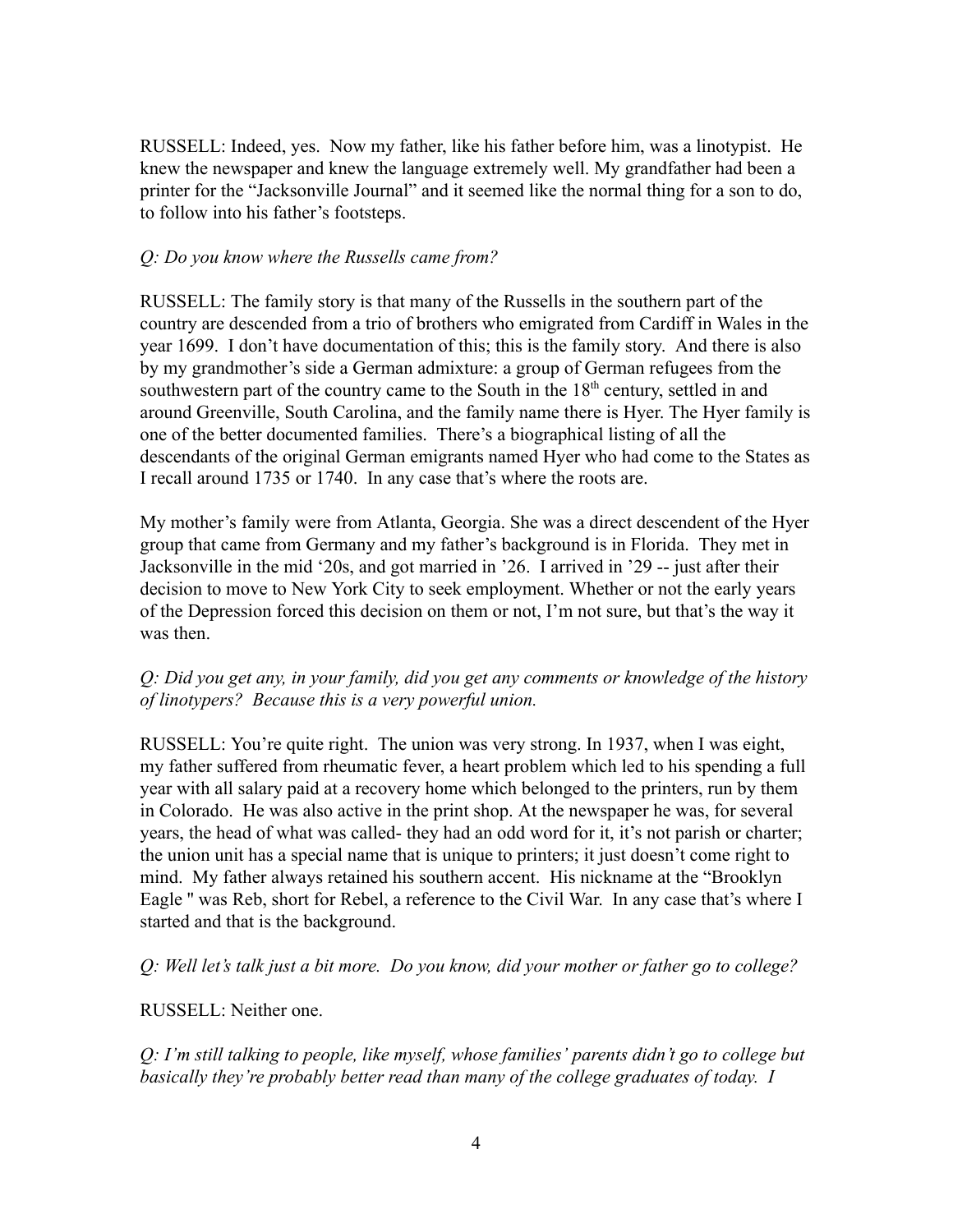*mean, this is an awful lot of self-help and organizations that people just didn't have the money to go to college.*

# *Was the Civil War a factor in your upbringing at all?*

RUSSELL: Well there were references to it. My middle name is Hearn and on my mother's side there was reference to a particularly valiant fighter on the Southern side whose name was Major B. J. Hearn. I have kept it in my mind because I have his name as my middle name. Also my first name is obviously a family name as well and it was my maternal grandmother's maiden name, which was given to my father, who was also McKinney Hearn Russell. So I became a junior and my wife and I gave the name to my older son who is now junior, making me senior. So the family name, McKinney, has attained a certain amount of permanence. However, it's a constant daily hassle to get people to accept the fact that Russell is my last name.

*Q: Yes.*

RUSSELL: No day goes by when I don't have to explain that I'm not Mr. McKinney; no day.

But anyway, that's some of the family background. I can still hear the unmistakable Southern intonation of the way my mother and father spoke.

# *Q: Where did your family fall politically during the time that you remember?*

RUSSELL: They were Democrats and it seemed like the natural place to be, as a working man with union affiliations. And that was pretty much their politics right along. They had a number of rather traditional Southern views about race issues. My mother had a strange anti-Catholic bias in her mind. I've never understood what the reason for it was; something out of her girlhood I suppose but she tended to be very critical, thought the Pope was up to no good.

*Q: Well this is very much a thing. I was born in 1928 and I can remember, at a certain point I was kind of warned away, don't get too serious about Catholic girls because if you marry a Catholic girl your children will have to be brought up Catholic and that was doom and disaster. And you know, we were, you know, not very hard core Episcopalians, just kind of Sunday Episcopalians. Now there was this: it's them and us and also when I interview Catholics of the period they felt it was them and us, too. It's something today that's sort of gotten completely washed over.*

RUSSELL: My mother mellowed over the years. In 1959 when I married a Jewish girl she was surprised but absolutely accepting. My wife and my mother got along very well indeed so I don't think it was a big factor.

*Q: Was religion much of a factor in your life?*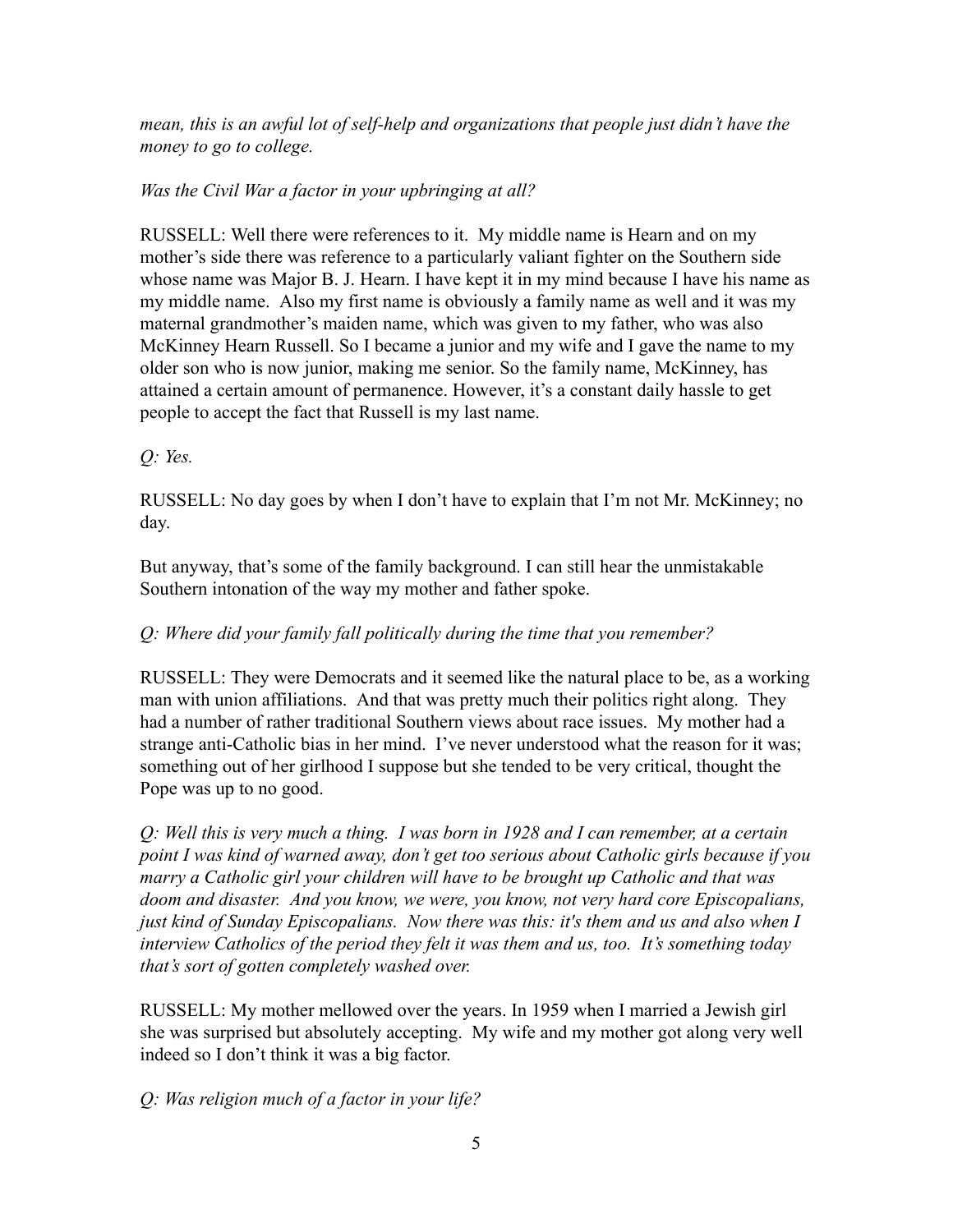RUSSELL: It was an important factor when I was between the ages of eight and 14, I suppose. I sang as a choirboy at St. Bartholomew's Episcopal Church in Brooklyn. Not the St. Bartholomew's on Park Avenue but the one in the Crown Heights/Bedford-Stuyvesant part of Brooklyn. And it was important because of the steady exposure to the teachings of the church, regular attendance at church. Also it was very important in training me to read music and to appreciate classical music, which has been a big part of my life all of my life. So the Church was important in that regard. It was also that the Church was the scene of my activities as a Boy Scout. I was a very active Scout between 1941 and 1946. But over the years I drifted away from the Church. I came back very eagerly, I guess, is the right adverb, in 1998 when my wife passed away. I found considerable solace in returning to the Episcopal Church and I've been an active member of St. Alban's Church since then.

### *Q: This is St. Albans in-*

RUSSELL: On the Cathedral grounds, here in Washington.

### *Q: Did you have siblings?*

RUSSELL: I did. I was born in '29; in 1932 my mother bore twins, a boy and a girl, and then in 1940 a fourth child was born, Keith David is his name. The twins were named Doris and Donald; they were born in June of '32 and both of them married, both of them had three children, so I have a fairly good-sized family of nieces, nephews, great-nieces, great-nephews and so on.

#### *Q: How, as a family how close were you as a kid when you were growing up?*

RUSSELL: Quite close. We did not have a really difficult Depression for reasons that have something to do with union membership or whatever. My father worked steadily right through. He must have joined the "Eagle" in maybe '30 or '31 but then worked there with them until his death in '54.

#### *Q: Were you much of a, as a young kid when you started out were you much of a reader?*

RUSSELL: Yes, I read a great deal. I was a fairly conscientious student and worked hard and read a lot and did well in school and was generally not a hellion. I pretty much toed the line; the way things were was what I tended to accept. And I had a peaceful upbringing. I was a little bit nervous and edgy, moved around a lot; had to be told to sit down but nothing particularly noteworthy about those years.

*Q: Do you recall, let's say sort of up through the elementary school years, any particular books or series or anything that particularly interested you?*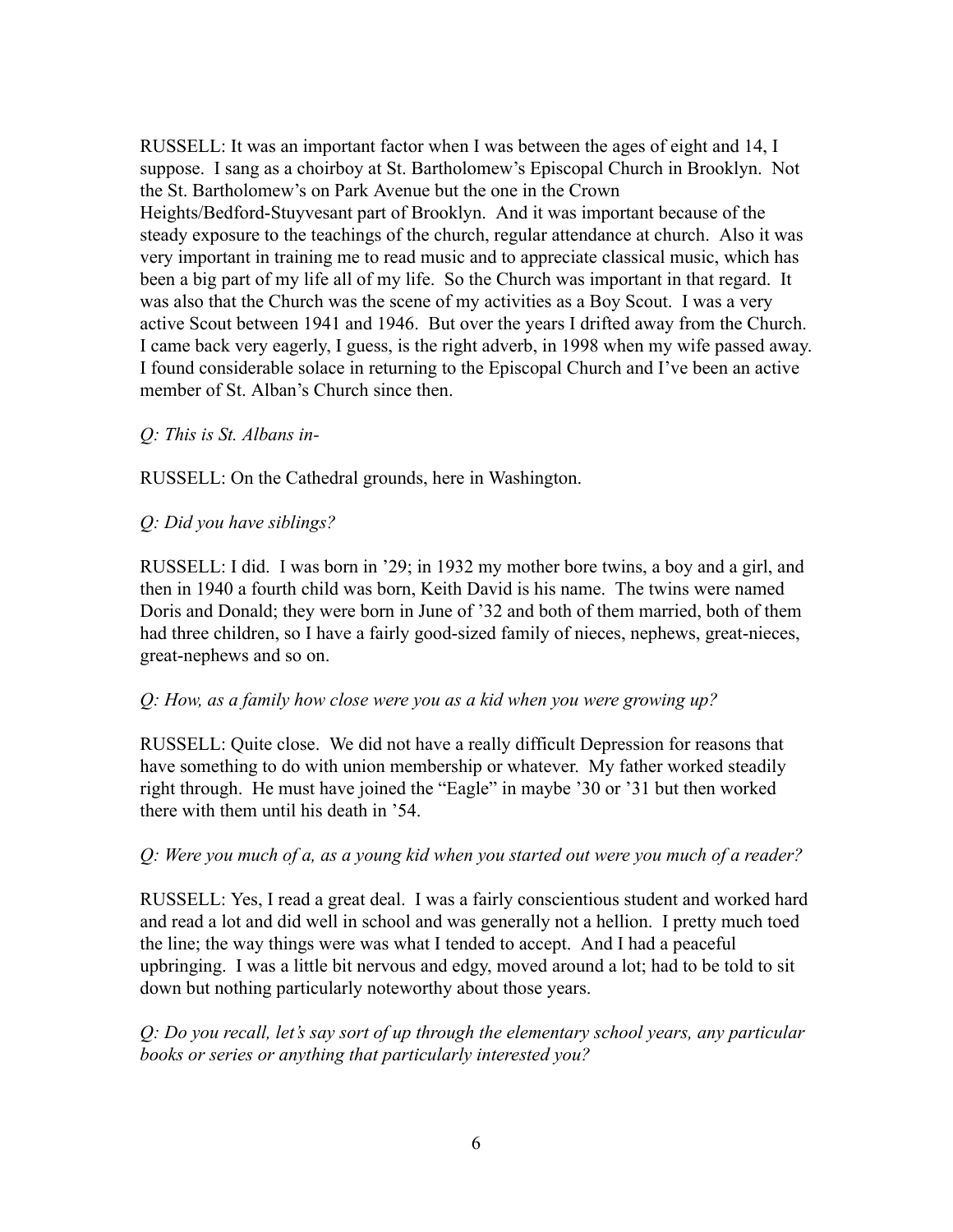RUSSELL: I remember when I was 11 or 12 reading everything I could get my hands on by Albert Payson Terhune.

*Q: Oh, "The Collies."*

RUSSELL: "The Collies," yes. I read all of the dog books without exception. Read most, if not all of the Dr. Doolittle books.

# *Q: Hugh Lofting.*

RUSSELL: Hugh Lofting's works. Those are two that come immediately to mind. I had great interest when I was 13 or 14 for science fiction.

*Q: Well, it was a great period of astounding fiction and all these magazines that were really- authors of today are in collections or we're reproducing.*

### RUSSELL: Right.

*Q: In school, let's say still sticking to elementary school, how did- any subject particularly grab you or any ones that didn't?*

RUSSELL: From the beginning I have always had a much greater predilection for the spoken and written word and its meaning. I felt I was under-endowed in everything that related to anything that was technical and making things work. I sailed through everything with the highest grades I could get in high school. I really didn't know or like physics, didn't get good numbers; started chemistry and as I recall dropped out. I couldn't make any sense of it at all. I mean, my own predilection has always been very, very strongly in the verbal areas. In high school I did three years of French and three years of Latin and scored the highest number that anybody could have gotten in those subjects. They were straight hundreds and all the words were right. And I never made a particular point of it. I just accepted the fact that some people are put together one way and some in other ways. It continues right to this day. I'm very bad at following instructions and making things work; really, really close to incompetent.

### *Q: We're all, I won't say blessed but we're all cursed, maybe, with being in an era where technology is becoming more and more important.*

RUSSELL: Very difficult to keep up. I'm just managing. I've been online for a dozen years but there's still basic things I don't know how to do with a computer although I use it for all kinds of things.

*Q: Well again going, let's stick to elementary and then we'll move to high school but during elementary school, what was the Brooklyn school system like as far as your feeling about the teachers and also about the mixture. Who was at your school?*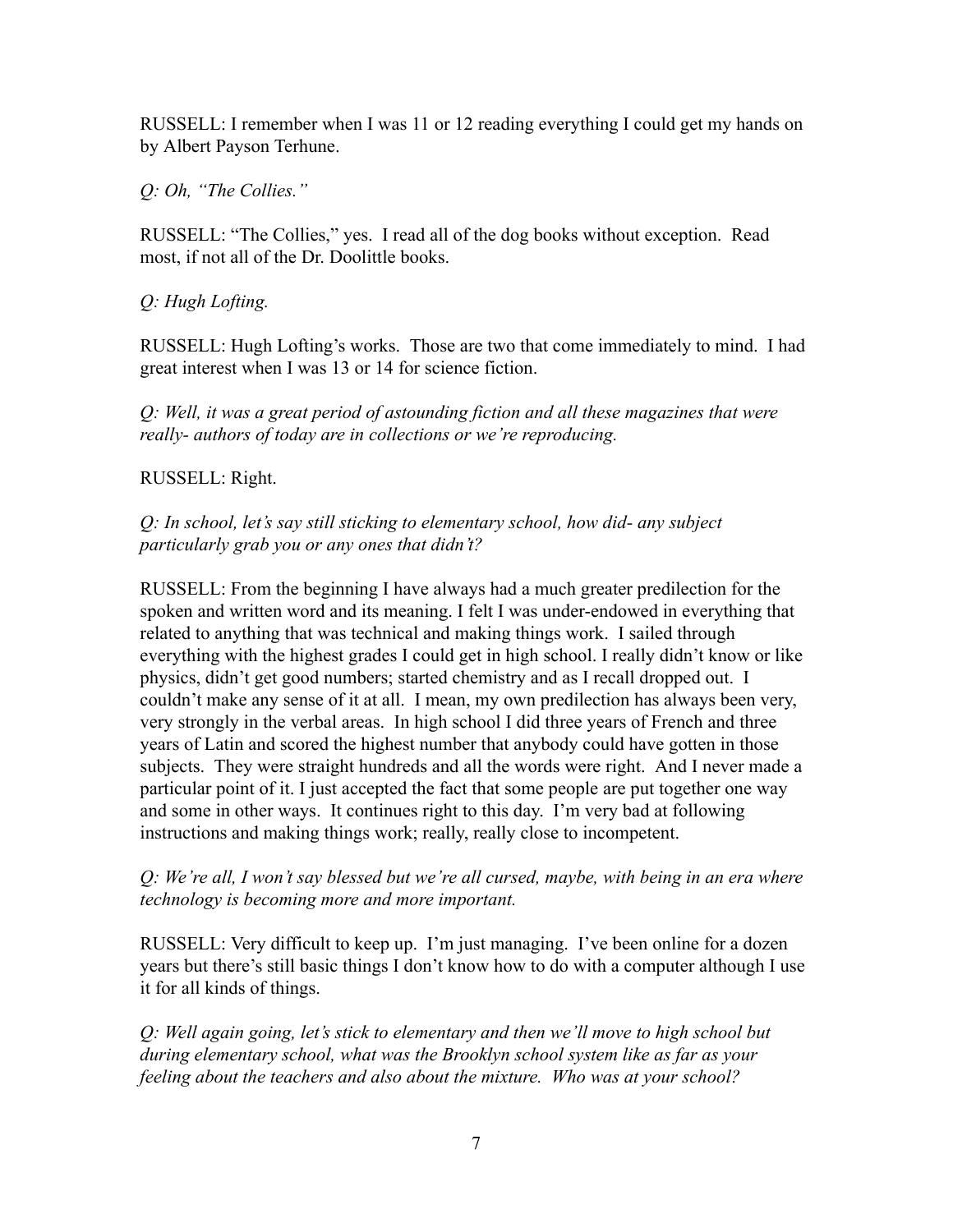RUSSELL: I went to Public School 138 on Prospect Place in Brooklyn in a neighborhood which has changed a great deal. Now, at that time it was largely white and race was not an issue of any particular importance. The principal had the rather glorious name of Maximilian J. Lustgarten. One interesting thing about my transition out of elementary school to high school is that in 1942 a new high school called Midwood High School opened its doors for the first time, across the street from Brooklyn College, with great promise and with promise which has been fulfilled to being a special school for extremely bright kids. It happens to be in a part of Brooklyn where the percentage of people from Jewish background is singularly high because a lot of emigrants, second generation after settling in the lower East Side, moved to mid Brooklyn to live. I've heard this story from both my parents over the years. The principal of this new school, Midwood High School, whose name was Jacob M. Ross, was concerned that there were so few non-Jews there. In the spring of 1942 he got in touch with Maximilian Lustgarden, the principal of my PS 138 and said haven't you got any bright goyim? And Max came back and said we've got this one kid, Russell, who's tearing the place up, at least in certain areas, not in everything. And I was not in the school geographic area; I had to get a special exception to go to Midwood High School and had to travel some distance by trolley car every day for four years of high school.

### *Q: So you were the token?*

RUSSELL: I was the token; I was the token goy.

*Q: I've interviewed one female Foreign Service officer who grew up in Brooklyn, Jewish, and said that, you know, it wasn't until she got to college that she met anybody who wasn't Jewish. I mean, because she grew up in a neighborhood- It's interesting, there would be Irish blocks and Italian blocks and sometimes you had to know how to walk in order so you didn't go into the wrong ethnic block. Did you have that?*

RUSSELL: It never affected me in any particular way. I do remember that when I was in Scouts I had a good friend named Lloyd Larson who lived in another part of Brooklyn which was completely Norwegian and Swedish and nobody up and down his block was named anything but Larson or Olson.

### *Q: Yes.*

RUSSELL: That's the way things formed. Some of those neighborhoods are still more or less intact. There's an Estonian neighborhood in Upper Manhattan. I've never been to it but I've had it described to me as being a very unusual little collection. It's the way it works in immigrant societies, I suppose. I never thought it was a disadvantage. The competition, the Jewish tradition for excelling and working hard in academic fields, was very much at play. My academic average was about 96.5 for the four years of high school. I was fifth in my class. So the competition sharpened the edges, all to the good.

*Q: By the time you got to high school, was this a different atmosphere?*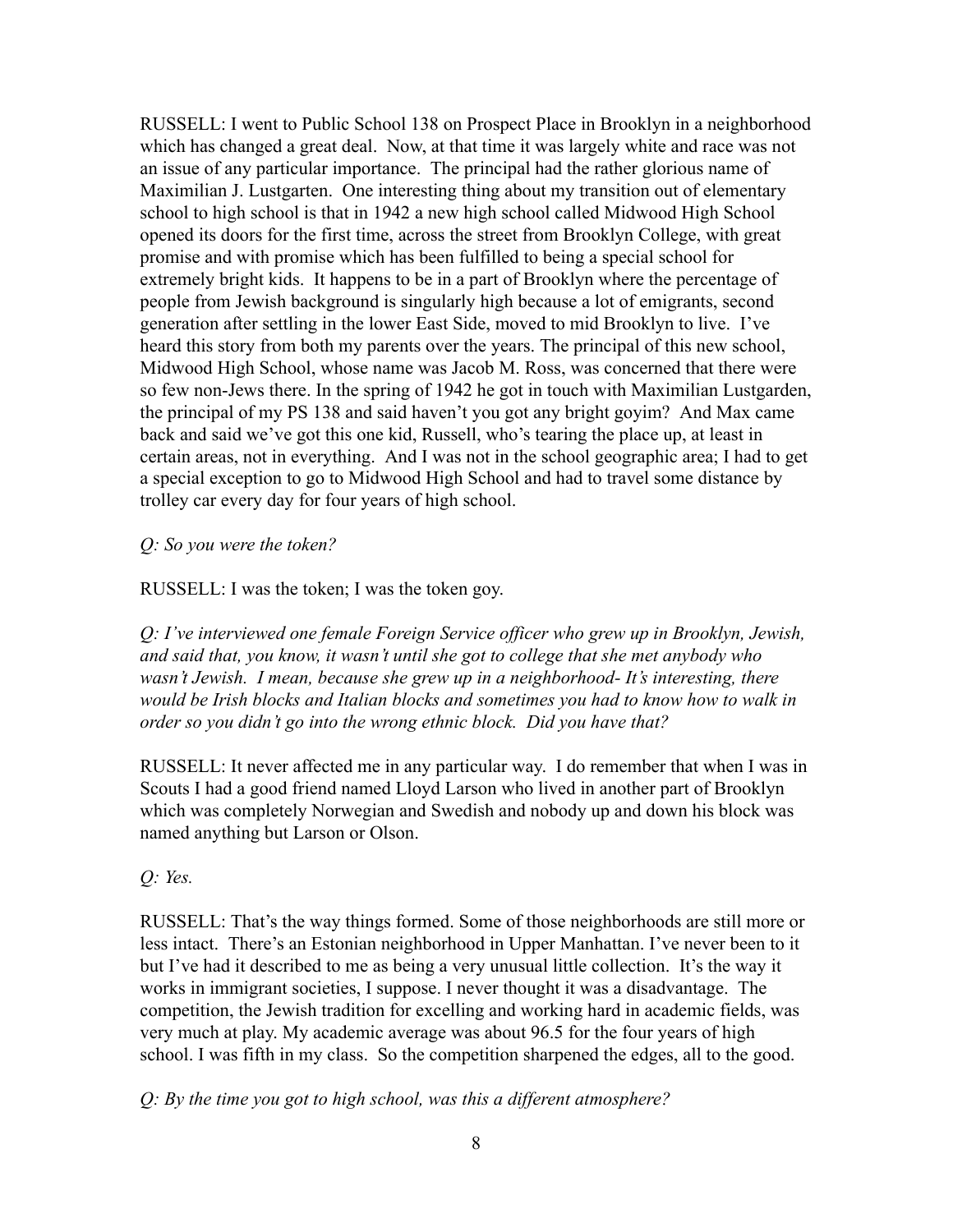RUSSELL: Not really all that different. The elementary school that I went to had great variety, a lot of Irish and Italian. No Hispanics yet at that time. And then the move to Midwood. The competition was much stiffer in Midwood High School because of the factors that I mentioned. Those years were fairly happy, uncomplicated ones.

### *Q: How about living in New York? Were you able to sort of savor Broadway and the museums and all?*

RUSSELL: Oh yes. Not as a 10, 11-year-old but at 13 to 15, 16, 17 I traveled into the city on the subway on my own without the slightest concern. When I was in my last year of high school in Midwood I got involved in an institution which you may have met other alumni of. I don't know if Camp Rising Sun rings any bells for you, who have talked to so many people.

### *Q: Very vaguely but I'm not-*

RUSSELL: It was a camp started in 1930 by a philanthropist who was concerned that very bright young kids, boys, in New York City were not getting a chance to succeed in life and get into good colleges and so on because they didn't have leadership training and they didn't have a chance to grow and expand their knowledge. So he set up this boys' camp in upstate New York, near Rhinebeck. It's a scholarship and still is; you can't apply for it, you can't pay your way in. Nobody pays anything. And I was picked by the founder of the camp who came down to Midwood High School in the spring of 1945 and in '45, '46, '47 I spent all the summers at Camp Rising Sun. It is a particularly interesting institution because of its international coloration; very, very strong. Right after the war George Jonas, the founder, decided that it was essential to strengthen the foundation of the world knowledge that he wanted to pass on to the youngsters whom he picked for the camp for there were to be youngsters from foreign countries. And for the camp opening at the end of June of '45, he managed to find a Finnish camper, a Danish camper, a Norwegian camper, a Mexican camper. Midwood High School was a real center for attention. We knew every day how things had gone at Stalingrad and what was happening in Kursk. How closely we followed the war during those years.

*Q: You know, I belong to the same generation, I was born just a year before you; it's the greatest lesson in geography.*

RUSSELL: Boy, oh boy.

*Q: You know, I mean, we knew, you know, where Kursk was and where-*

RUSSELL: Iwo Jima and-

*Q: You know, every little thing.*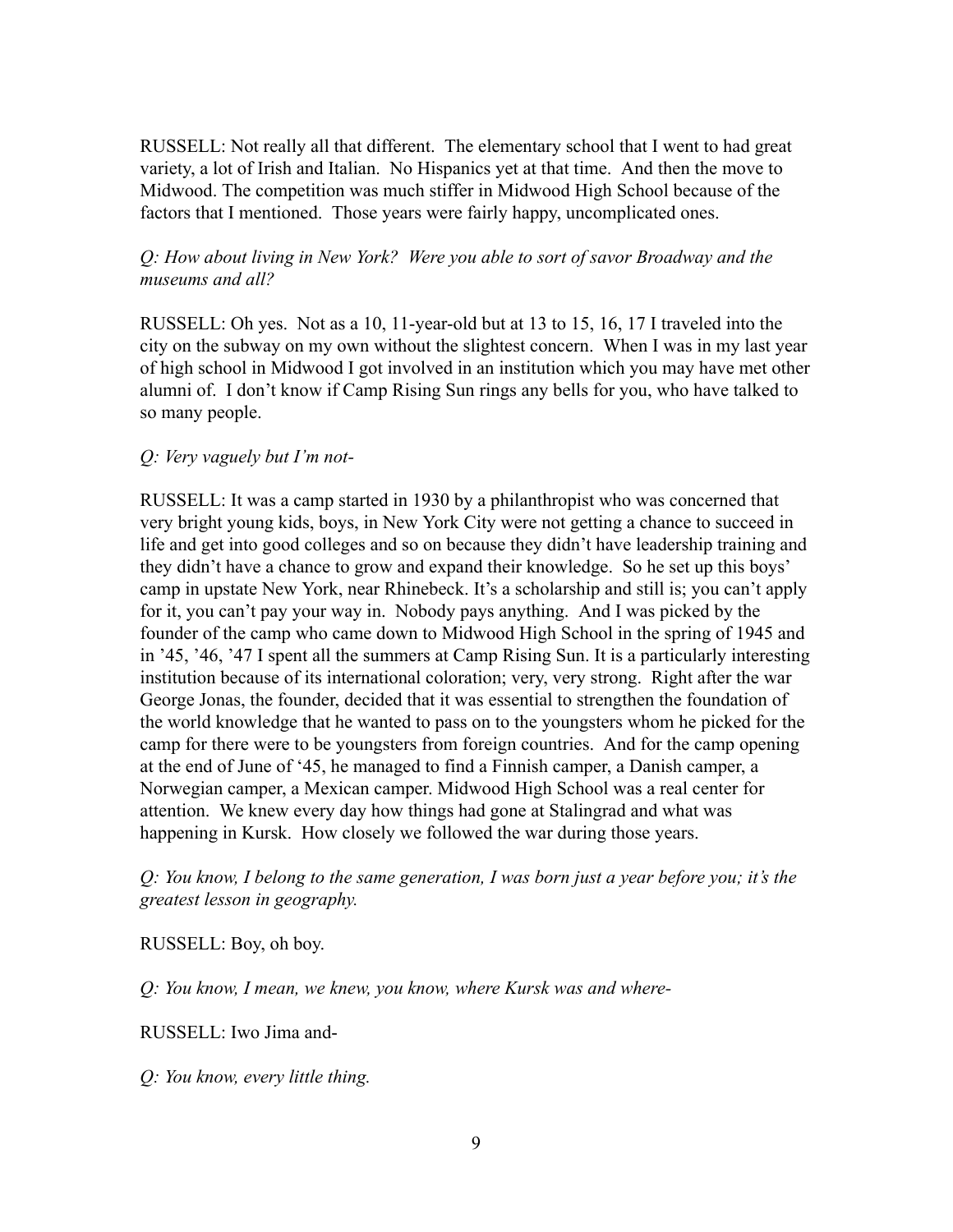#### RUSSELL: Yes.

*Q: I mean, one asked- The war was really very much, particularly for a boy, I think, it was the center of your attention.*

RUSSELL: Oh my yes. It puts all kinds of interesting demands on one. During those years when I was 16, 17, 18 I was very active, as I mentioned, in the Scout movement. Kids of 18, young guys of 18 who would have been the junior assistant Scout Masters, were all fighting the war, had gotten drafted or signed up and were gone. At one point in, it must have been '45, '46, I was going to three different Scout troops every week, Monday, Wednesday and Thursday, because the leadership wasn't there. So the awareness of the world was very high. The French kid in '45 at this camp had been a runner for the Resistance. He had some stories that were really quite remarkable about getting the word to the maquis, where the German trains were going to be going over and leading to the explosives being placed and the trains being completely blown up. He was 15; he'd been doing this when he was 11.

Rising Sun, this whole experience, the internationalism and the leadership and the emphasis on ideas had a really strong, I would almost say- transformative may be a little strong because I was already coming out of Midwood and the second, third generation classmates I had whose parents talked about what it was like in \_\_\_\_\_\_\_\_\_\_ and so on. I knew the world was out there and a very different, complicated place.

### *Q: In the first place, let's work on Rising Sun. What would you do? I mean, what was the routine there?*

RUSSELL: The athletics and the instruction period and the project period were organized by a group of five of the campers chosen by the counselors. The counselors were there to give counsel and to guide them but the Indian word "sachem" was used for these- "sachem" meaning wise man in Iroquois or Lenape, I'm not sure where. The sachems were actually put in charge of running the camp. For example, every morning there was a 45 minute period of squad work, where the clean up work in the toilets and in the kitchen and on the tent hill were undertaken. The organization of how that work would be done was done by the sachems themselves. At the beginning of the season the sachems were always second year campers, those who knew the routines of the place from the previous year. There were always seven or eight, nine returning campers every year who carried on the traditions. They said this is how you do it and this is the way you don't do it, and the Rising Sun way is this way or that way. That elite training, encouragement and leadership was very, very important.

There was a great deal of attention by the counselors and by George Jonas, the founder, in giving each kid the sense that he and his problems and organizing his life and his studies and his personal life were something that really, really mattered to them very, very much. The leadership was strengthened by this kind of concern that you really matter and your development as you're entering the preliminary years before adulthood, that this period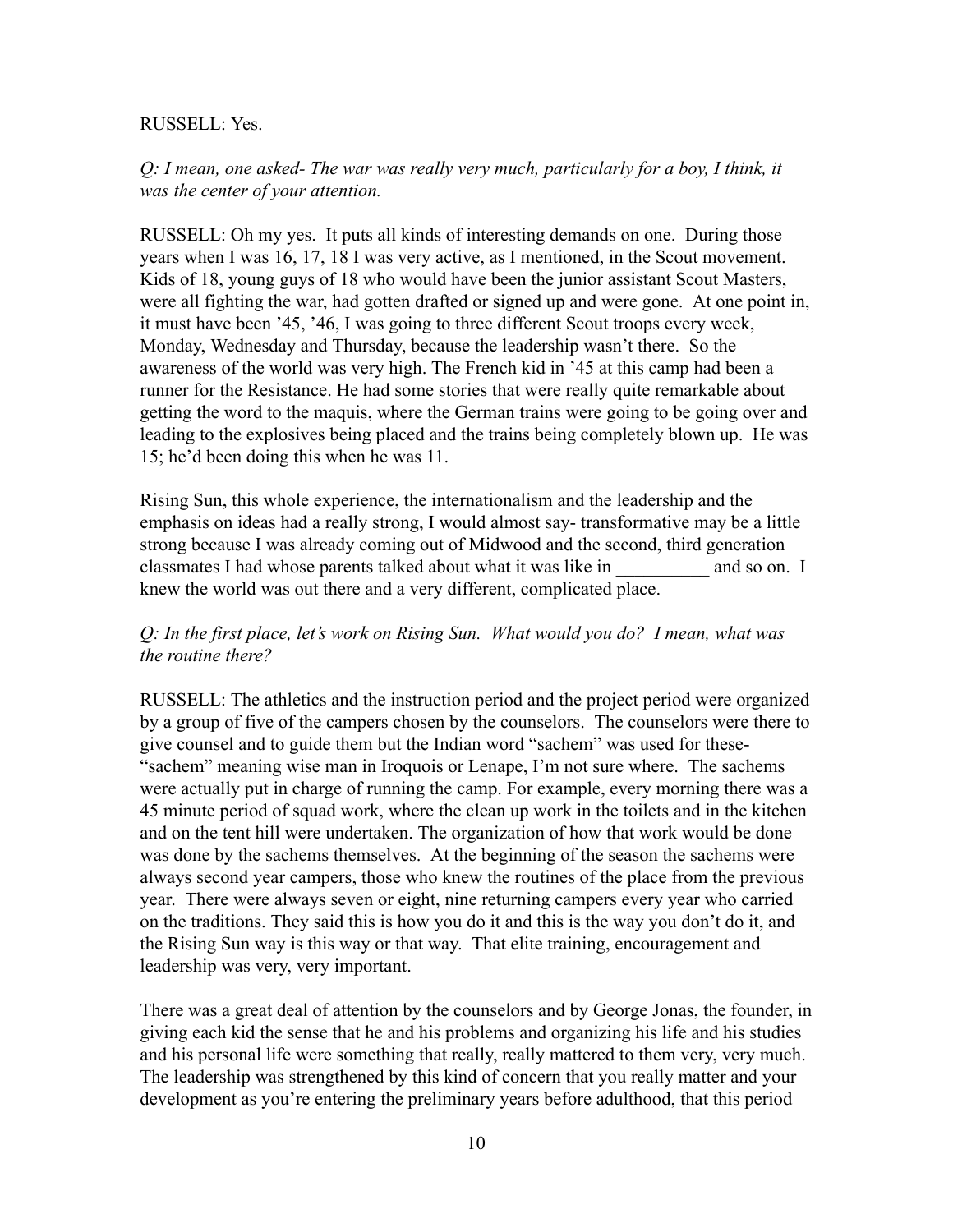14 to 16 is really a time of genuine growth and development. And George Jonas was a remarkable philanthropist with people because he had a way of talking to you as a 15 year old kid as if there were absolutely nobody else in the entire world who mattered in any way; accessible and interested and alert. Over the years he wrote thousands of handwritten leaders to the campers, maintaining contact with them. I'm on the board of the foundation that runs the camp now.

### *Q: Do you know where his money came from?*

RUSSELL: His father was an extremely wealthy American, co-owner of a Franco-American company which dealt in a product which is no longer much in demand, hat felt.

### *Q: Oh good God.*

RUSSELL: The Jonas Company, Pellissier et Jonas, was a French-American company. George Jonas inherited a great deal of money and prospects for a steady income because this was a time when everybody wore a fedora.

# *Q: Yes.*

RUSSELL: What ultimately happened to the company I don't know, but George Jonas heavily endowed the camp and it is still functioning now, 76 years, 78 years later, drawing on the funds that were left by George Jonas.

*Q: Did you, even though the camp or through the high school, run into something, I'm thinking, you know, being in New York and being at a particular high school having very strong Jewish ties, did you run into sort of the New York Jewish socialist/communist? I mean, these are two separate strains but coming out of Germany was that at all an issue?*

RUSSELL: It wasn't really particularly noticeable. The attention that was paid to the Holocaust as it became known in the mid '40s and after the war, there was an atmosphere of tremendous resentment- a concern, a focus on this aspect of the history of the time. There was one activist in my high school who was an outspoken communist who was particularly intent on getting everybody to cheer on the Red Army and make sure that everybody respected the value of our great Soviet ally.

### *Q: Well of course at that time, I mean, we followed it with, you know, great admiration.*

RUSSELL: Well it made this difference, Stu, in my own choices. When I got to Yale in the fall of '46 there was the immediate past experience of the war and the immediacy of the events and the impact of meeting these youngsters from the countries that had been occupied, the Finns, and the Camp Rising Sun experience. At the end of my freshman year I had this strong feeling that what happened next vis-à-vis the Soviet Union was going to be really decisive for our country. As a freshman I took French and Spanish. I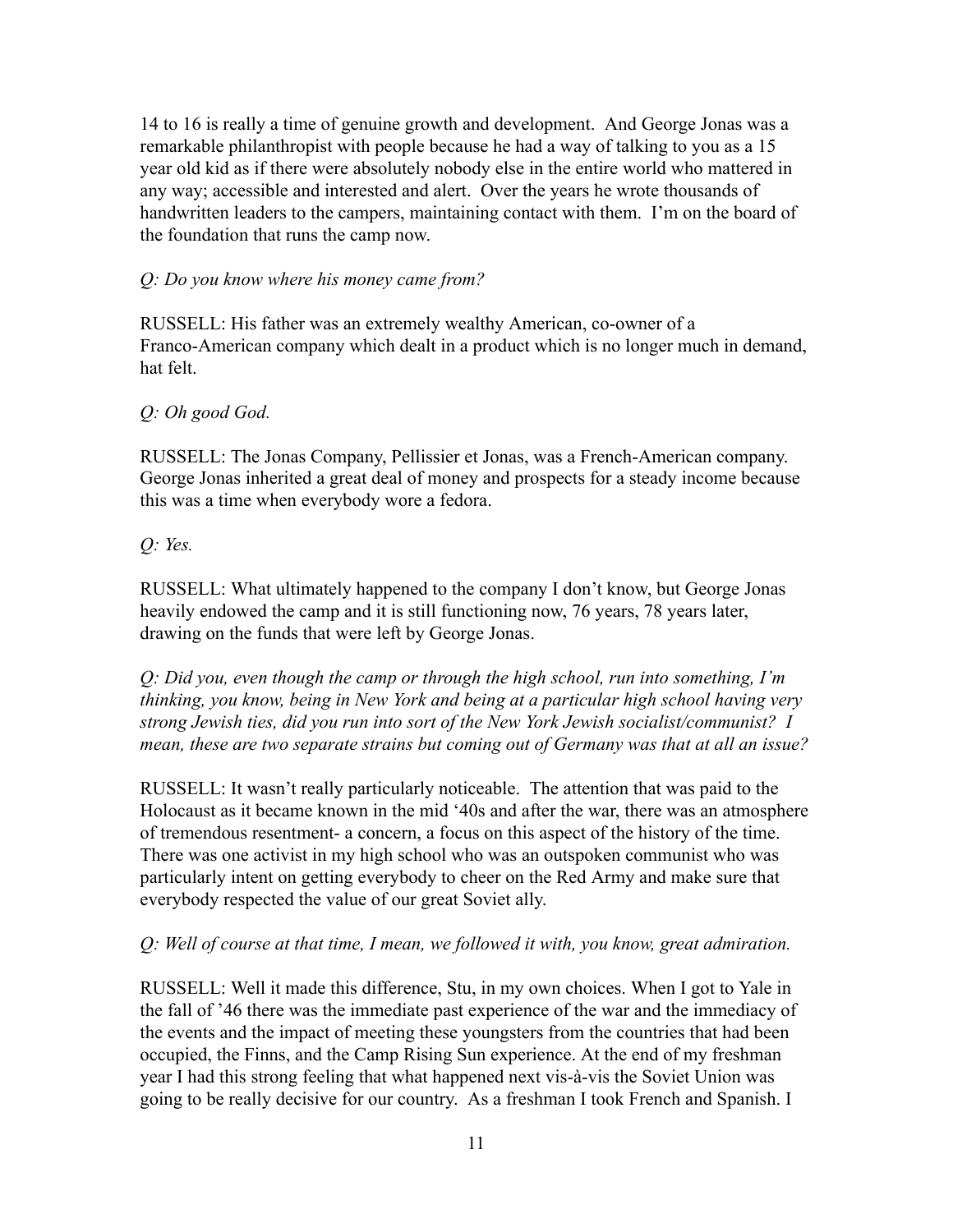decided that in my second year that I was going to get very seriously into Russian, which is what I did and where I've been ever since.

### *Q: This is in high school.*

RUSSELL: This decision is in college. And ultimately, after a year of learning the language I decided that Russian area studies would be my major.

*Q: In high school, did you get involved with any- I guess you were so busy with Scouts; any other extracurricular activities?*

RUSSELL: One other extracurricular. There was a newspaper, a very left leaning tabloid newspaper which went out of business in the late '40s, I think, called "PM." I don't know if you ever came across it.

### *Q: Yes. I can't think of the man's name who ran the thing.*

RUSSELL: It doesn't come to my mind either. For almost two years in high school, I had a concession to sell the paper at the beginning of the day. I sold them for a dime a copy or whatever.

*Q: It made a name for itself. Well, coming out of, again, coming out of sort of this greater New York Jewish context was, I would think that the school, your high school would have been a beehive of all sorts of political activities and all that.*

RUSSELL: Nothing comes right to mind. Everybody was united in commitment to the necessity of defeating the axis; there was a lot of patriotic fervor and excitement, cheers in civics class when the siege of Stalingrad was broken, I remember. But I don't recall that there was any kind of activism of that sort.

*Q: Well, I assume that you also, as a young boy in high school, were sort of, I mean, we all seemed to be on the track that we're going to end up in uniform and going to war.*

RUSSELL: I was expecting, yes, yes. If it had gone on for another year and a half or so I would have been drafted, no question.

*Q: Yes, yes. Did you feel any economic strains during this time or not? In the family or not? Or did you feel part of the laboring class as opposed to the capitalist class?*

RUSSELL: Oh very much part of the laboring class. I had a very limited allowance, if any, and one of the reasons that I kept singing in the choir was that we were paid; nothing much. The pay scale was interesting. The first year, as a treble singer you were paid five cents for every rehearsal, three rehearsals a week, Monday, Thursday and Friday night, and then 10 cents for each service. So I would get a pay packet when I was eight-and-a-half, nine, that might be as much as, for a month might be as much as \$2.37.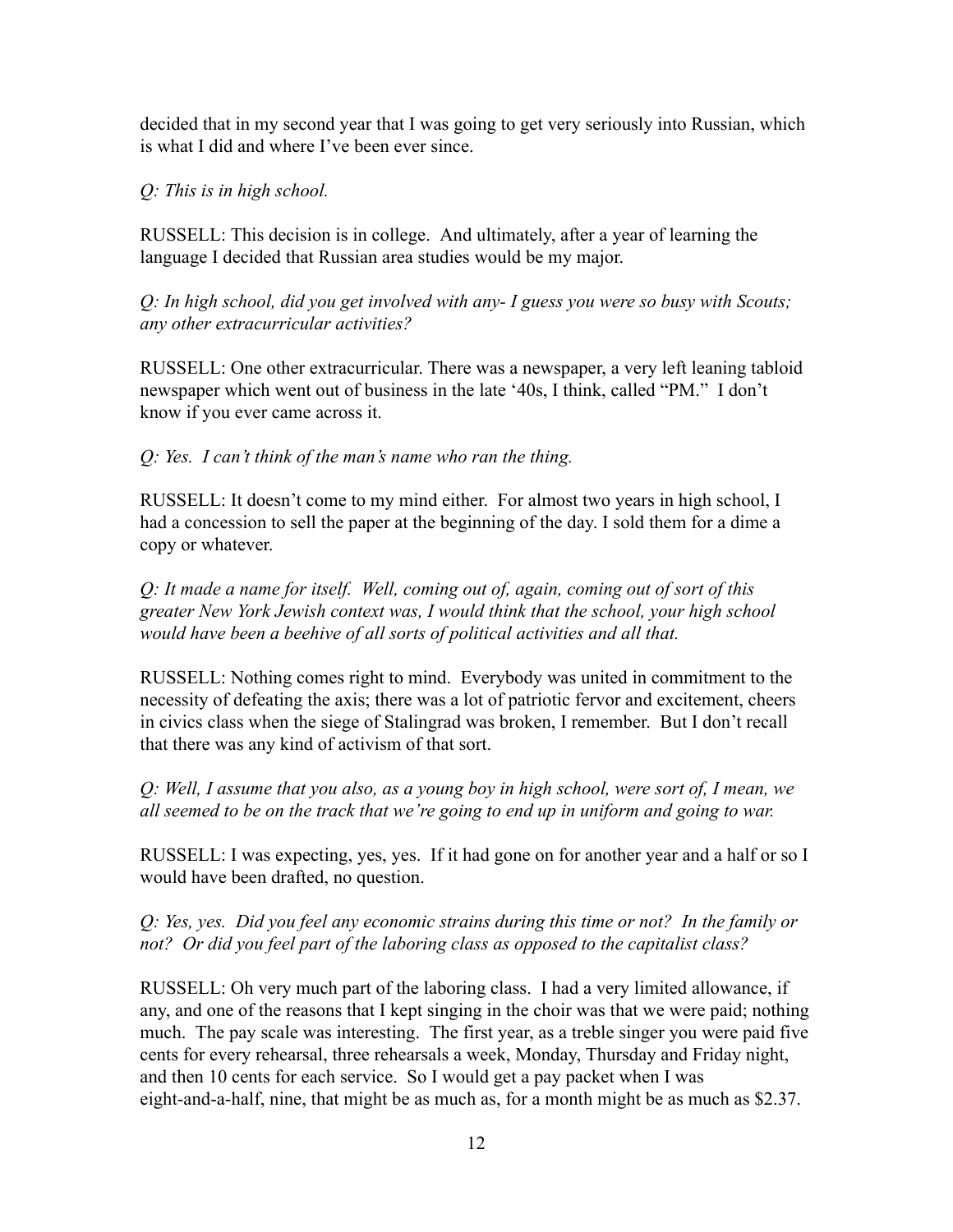## *Q: There were actually stores called five and dimes.*

# RUSSELL: Sure.

# *Q: And with a dime or with a five cent piece you could go and have a choice of what to get.*

RUSSELL: That's the way it was, yes. In any case, the salary soared in the second year; it went to six cents an hour from five. Anyway, I mention that simply because the fact that I had that reliable income was something that I looked forward to because I had very little spending money. The cost of raising the four kids and managing us on my father's income wasn't easy.

### *Q: Were movies important to you?*

RUSSELL: Oh yes. I used to go to the movies often. We lived, during a number of years in the early '40s on Lincoln Place. There were two movie theaters on the two closest corners and I never missed a Saturday. It was always double feature and the tickets were always 11 cents, as I recall, for both features.

### *Q: Yes. And movies, any particular genre or was it across the board?*

RUSSELL: Across the board. We went to see them all; we went to see them all. Ate them up.

### *Q: And radio?*

RUSSELL: Radio became important for me after the age of maybe 12 or 13. I discovered WQXR. The church music was familiar and well liked and I started listening to the opera on WQXR perhaps as early as '43, '44. Not regularly but later, 10, 12 years later, when I was living in Munich, there was a time in the '50s when my wife and I went to the opera 20 times in a month; saw everything, everything they put on the stage. Radio was obviously a source of importance for news and one listened to the radio during the war years to find out-

### *Q: Absolutely.*

RUSSELL: -to hear the good news as it got better.

*Q: You had the map, of course.*

RUSSELL: The map on the wall, yes.

*Q: I highly recommend a world war as a geography helper to young people.*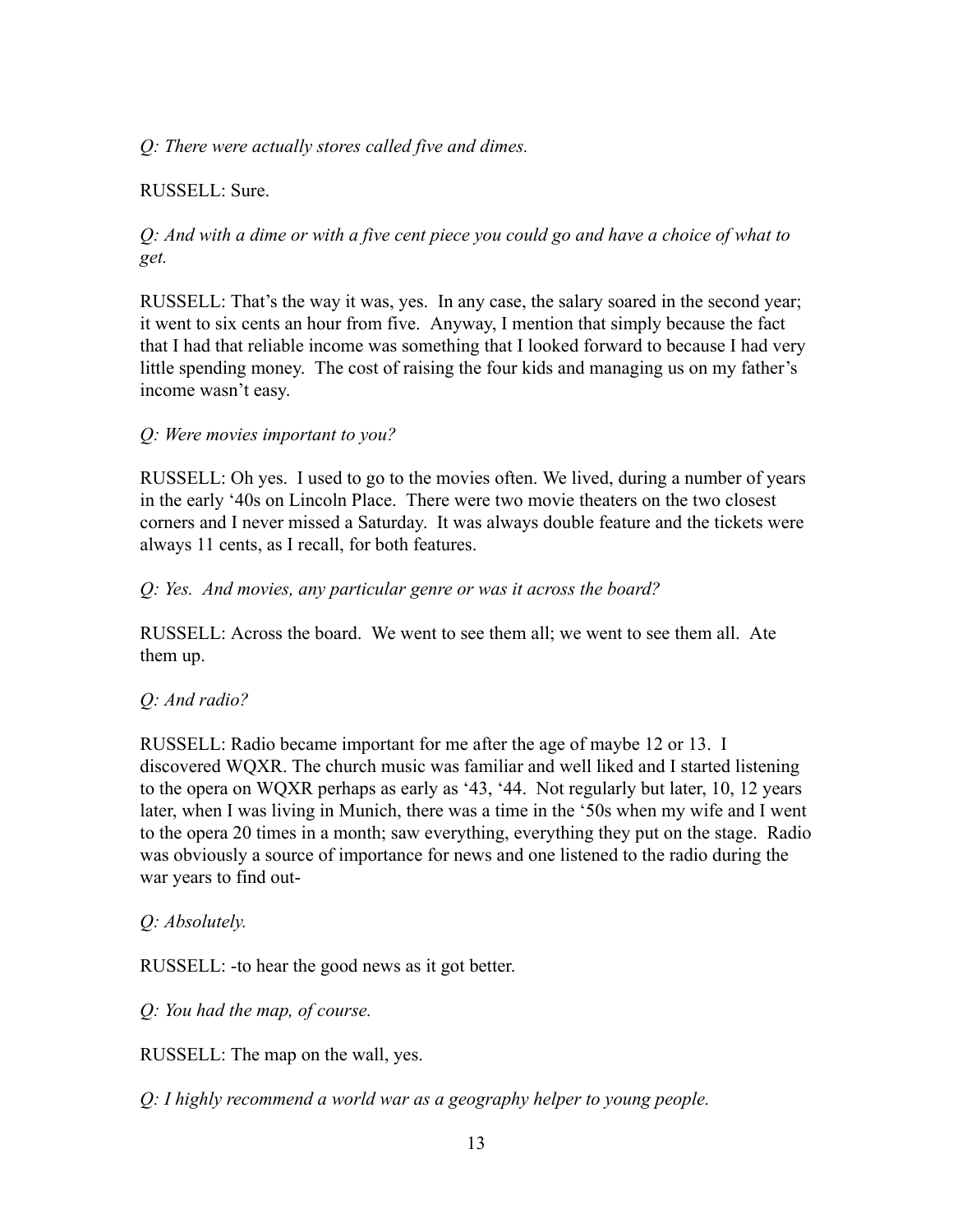#### RUSSELL: Yes, yes, right.

## *Q: While you were at Midwood High School were you thinking- was it sort of understood that you would go to college or not?*

RUSSELL: Oh, I think so, yes, oh yes. The kids that I was competing with for the top grades in French or whatever, I mean, there was no question in any of their minds that they would all go to college. And one of the elements of the Rising Sun experience was the expectation. And George Jonas was very helpful to me in getting funding support for my expenses at Yale. I had a scholarship and I was a bursary student all four years at Yale to pay for meals and so on but I also did a lot of babysitting, odds and ends to have an income. And George Jonas, there was a foundation called the Schepp Foundation, which was specifically intended to provide support for kids who didn't have much in the way of worldly goods, as his phrase would go. And every year during the four years I was at Yale I had a \$500 scholarship from the Schepp Foundation to help defray expenses. It made a lot of difference.

### *Q: Oh yes. Well what directed you towards Yale?*

RUSSELL: In those days you could apply to only three colleges. I don't know if this was a New York rule or a Midwood rule or what, but you couldn't blanket the colleges with your applications; three and no more. My first choice was Harvard, my second was Yale and my third was Dartmouth. And I got an early turndown from Dartmouth; I think they resented being put third. I don't know why, but Harvard and Yale both said yes. The financial benefits at Yale were slightly better. Also, even though I'd grown up in the city and knew a lot about the world and had met these foreign kids at my camp, I was still fairly provincial. New Haven was 90 miles from home and Boston and Harvard were 280 miles from home. So I recall that the closeness to the city was a factor in my deciding on Yale. I never regretted it.

*Q: When did you enter Yale?*

RUSSELL: Fall of '46.

*Q: And when did you graduate?*

RUSSELL: June of '50. Right straight through, right, just two weeks before the Korean War.

*Q: I know. I graduated in June, I graduated from Williams in June and I was- although I'm a year, you must have skipped a year, didn't you?*

RUSSELL: I did skip a year in- I skipped third grade.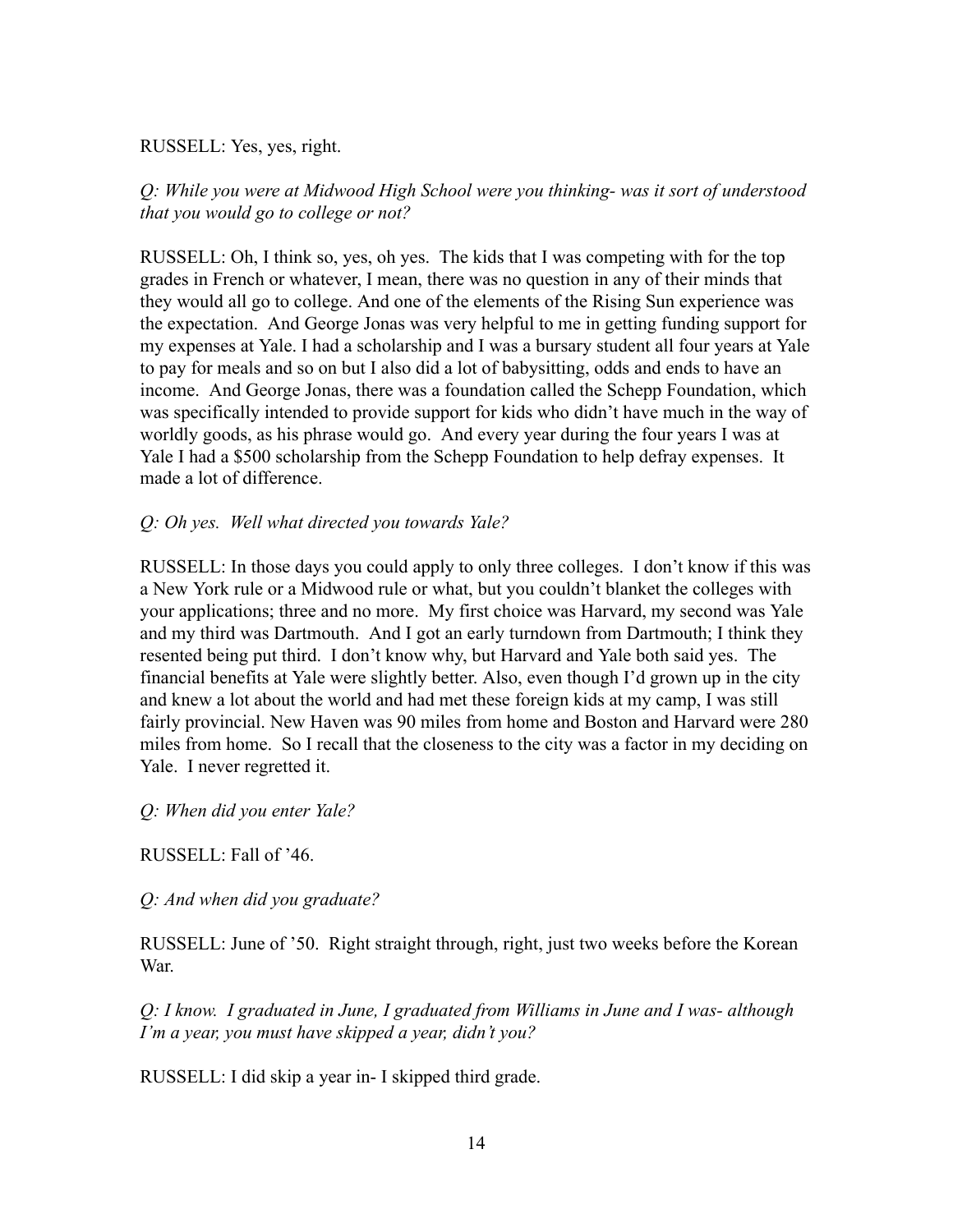*Q: Because you parallel; I went into Williams in the fall of '46 and graduated in June of '50.*

### RUSSELL: Yes.

*Q: Well let's- Yale in 1946. You had, I assume, your white shoes, your white bucks.*

RUSSELL: No, I didn't. I was too broke. I really had no money. I had like maybe 20 bucks a month for anything that came up. I don't know whether that number is right, but my family was really unable to support me in any way. So I don't think I ever bought a pair of white bucks. I was reminiscing with some other Yale friends just a while ago and I didn't know what to wear. I was really green and probably seemed to some of the white bucks wearers and the Andover and Groton and Hill School graduates- "Grautin" they say.

*Q: For somebody who doesn't know what we're talking about, these were white buckskin shoes, which you had to get dirty in order to be cool and this was sort of the uniform of-*

### RUSSELL: Part of the uniform, yes.

### *Q: -of the eastern college at the time.*

RUSSELL: Particularly at Yale. The white buck shoes had to have a kind of reddish colored sole; they were very specific. No, I was a poor bursary student. The first year, in order to pay for the costs of food and housing, which is what I did, my scholarship grant was for \$1,900 a year. This covered tuition but I had to work in order to pay for food and housing. That was 14 hours a week, which is a lot of time to spend and the place where I spent it was in the dining hall, the big dining hall for freshmen. I put in two hours a day, in effect, the whole first year. I also continued as a bursary student in the other three years but the work fell to 12 hours a week, and starting in my third year I worked in the Russian department. I learned how to touch type in Russian, which was unusual. I still can't do it in English but I taught myself in Russian because I was doing a lot of lesson preparation. But that was later on.

### *Q: When you arrived in Yale how did the atmosphere strike you? I mean, you're a city kid and all of a sudden you're, I mean, it's a city too but it's a whole different world.*

RUSSELL: It was a different world. I recall going up by train and getting off at the train station at New Haven, my father went up with me. It was like what you imagine an outpost in western Nebraska in 1905. It was a wind-swept train station with no place to go in or out of. There must have been a place to buy tickets, but I recall not feeling very cocky.

*Q: How about when you got to the campus? Where did you room and-?*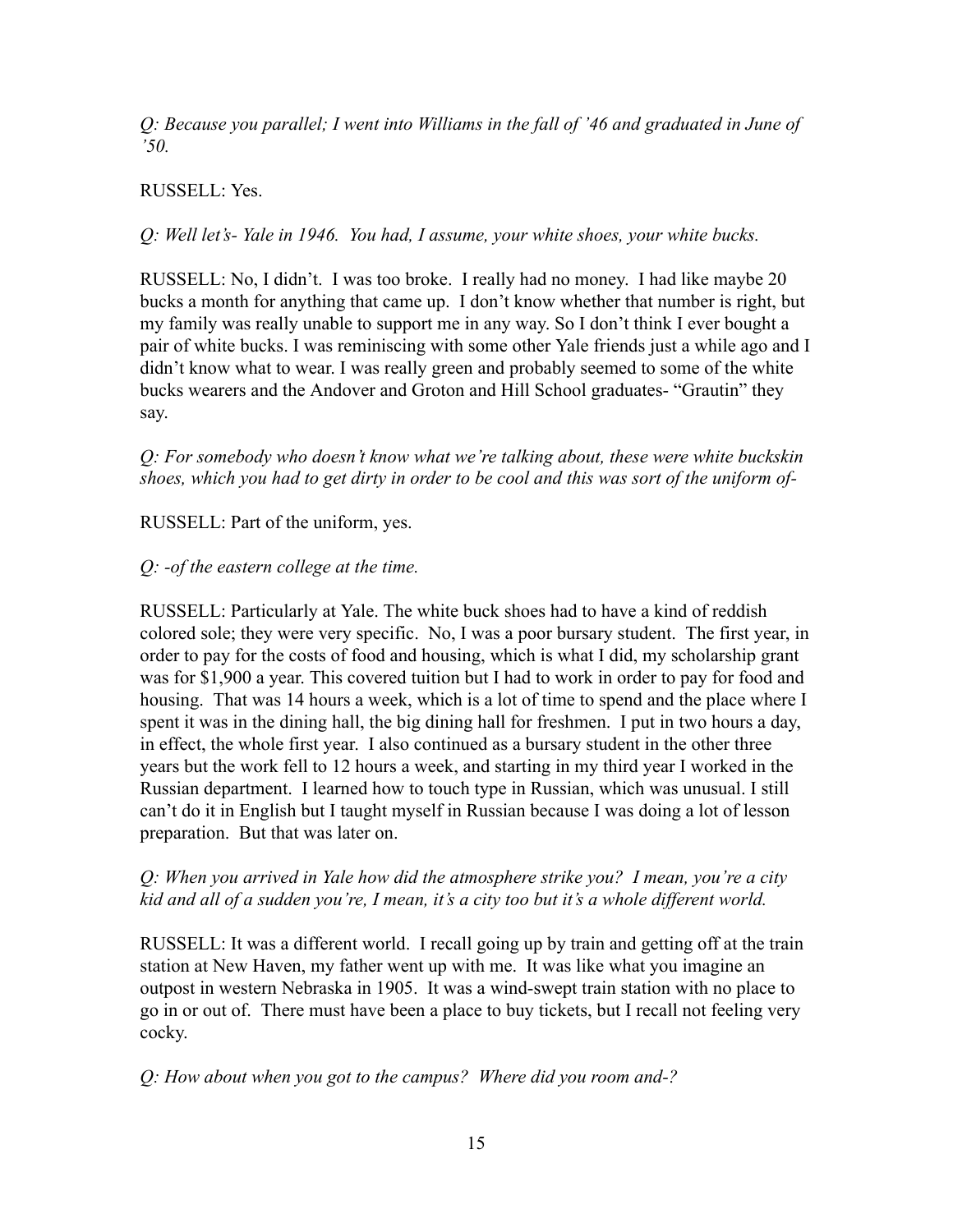RUSSELL: That was also a bit of a problem. All the freshmen at that time lived in an area, to the extent that they were on campus, which almost everybody was, and I recall the old campus. And I was assigned to room with two guys whose names I can't recall. I'm pretty sure they were Andover graduates. An episode that I recall from the early times was the three of us sitting down and looking at this room, which had a living area and then two bedroom areas, one with a double decker and one with a single bed. They knew each other so they were going to share the room that had the double. But there was no rug on the floor so they said we need to buy a rug. And one of the guys, Harvey something, Harvey said I know where I can get a rug for 60 bucks; that's nothing, we can each throw in 20 bucks and buy a rug, which was a little bit embarrassing for me because I didn't have 20 bucks. And fortunately there was a single room right next door to the triple room. And somebody was there from, I don't know, one of the other prep schools. So rather quickly there was the idea of a switch, where I would move into the single room and this guy, whatever, Clyde might have been his name, would move in with the other two Andover guys. Within the week we had worked that out and the year went much better. It was easier studying without roommates. So my acclimatization to Yale was not all that smooth or encouraging because I really felt at a distinct disadvantage because of the contrast between my material goods and those with whom I was coming in contact.

*Q: I've talked to people who went to school in those days, somebody was at Harvard was saying that the students who came out of high schools found the first two years there at somewhat of a disadvantage to the prep school kids because prep school kids had had lots of homework and supervised and, you know, were used to the routine.*

RUSSELL: Sure.

*Q: But by the end the high school kids on the average outdid the prep school kids. But I don't know.*

RUSSELL: I don't know how you could document that.

*Q: But no, I think it was quite- In those days it was quite important. Now, I went to Williams; I came from a family with no money but I came out of a small prep school called Kent and I think five of us went from Kent to Williams and it shows you how today, I mean, that just doesn't happen.*

RUSSELL: And Williams is much sought after.

*Q: So I came out of the prep school side but with no money, which was somewhat different. But no, it was one of these cultural things that happened.*

*How did you find the education there? I mean, to begin with, was it much of a stretch?*

RUSSELL: No, I was able to manage okay. If I look back at the whole record I probably made it easy for myself because I concentrated on things that I knew I could do well. As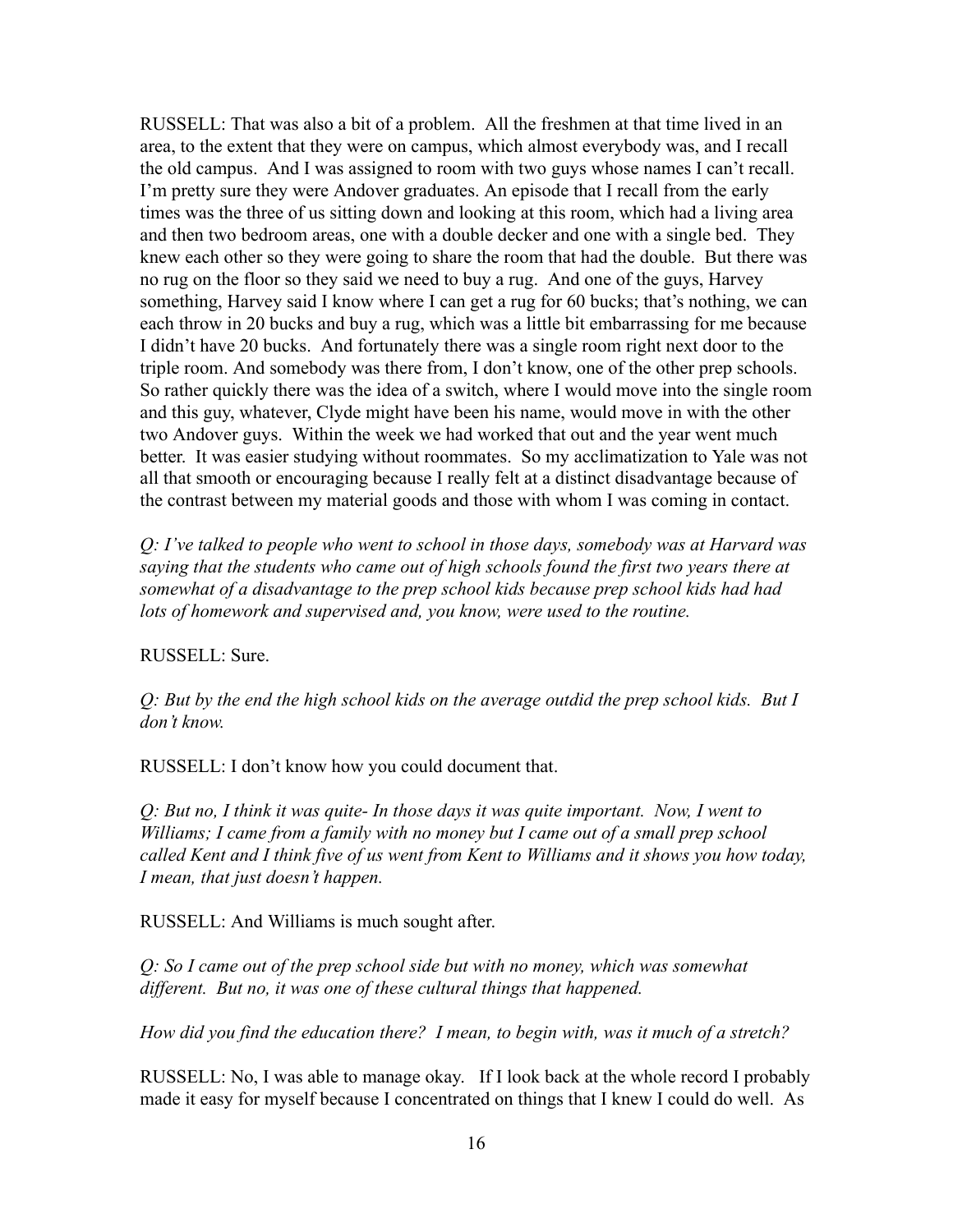I say, I took French and Spanish the first year, the second year I took a special double course of beginning Russian and then took Russian the third year and Russian in fourth year; second class in Russian literature. I concentrated, I mean, I filled in, I did the obligatory things like take geology and astronomy but I did it because I had to.

### *Q: I took geology. I mean, these were the courses that the non-qualified scientists-*

RUSSELL: Exactly right. It was a very good lecture; I can still visualize him. He was first rate; one semester geology and one semester of astronomy and then that freed one from any physics or chemistry obligations.

But I ultimately came out with an average of precisely 85, which was just the cum laude level, which was okay.

*Q: Well it was also- We're talking about this period where the gentleman C was the average and was considered quite good. I mean today to come out with a C is practically- you're doomed for failure. I mean, there's grade inflation after the Vietnam War and it hasn't gone away.*

#### RUSSELL: Right.

*Q: Now, were there any courses that particularly struck you during those four years you were there?*

RUSSELL: I took an economics course as a junior, as I recall, which was enlivened by the fact that among the fellow students in the class was someone who would go on to great fame as a polemicist and as a right-wing activist.

*Q: Was this Buckley?*

RUSSELL: You bet.

*Q: Bill Buckley.*

RUSSELL: William F. Buckley, Jr.

*Q: "Good Man at Yale."*

RUSSELL: He's the man.

*Q: He was in your class.*

RUSSELL: He was in my class.

*Q: Did you have any contact with him?*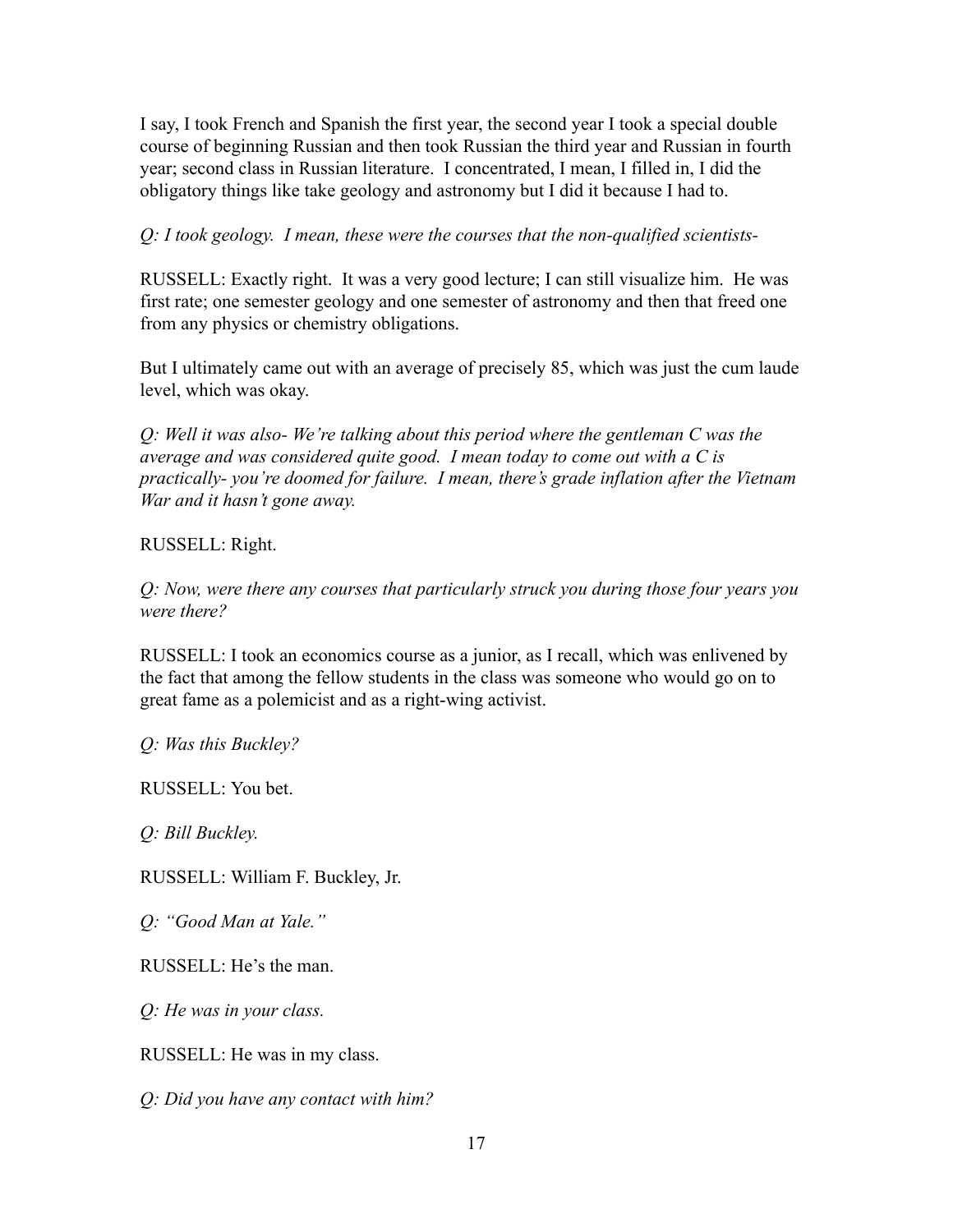RUSSELL: In this one class. He was in the economics class with me. I can't remember the name, it's been a long time, I haven't thought about this for whatever reason, but the professor was someone who was generally considered to be on the left. I have this memory of Buckley raising his hand and raising tough, provocative questions to this professor. I'm sorry I can't remember his name.

I took a course in politics of the Danubian area from a Hungarian political scientist. I did very badly. This was, I guess sophomore year and I hadn't yet figured out exactly how to get a term paper in on time. I had a few bad times. I decided I was a college boy who was going to drink. My junior year I kept a bottle in my room. I didn't drink much but I had, you know, something of a crisis in my junior year when things weren't going well. But it passed and the outcome overall was favorable. I've retained a lot of affection for the school, which has grown very substantially in the last sixty years. I'll get to that later. But I've been singing in the Yale alumnae chorus since April '03. I've made enormously more Yale friends singing than I ever did as a student.

### *Q: Were there any political movements going around at the time on the Yale campus?*

RUSSELL: The most active one that I recall were the Wallaceites in '48. I had an acquaintance who was a real activist for them and he would go around knocking on doors and urging people not to vote either for Truman or Dewey.

*Q: Yes, this was Henry Wallace, a former secretary of agriculture, who was fairly far to the left.*

RUSSELL: Oh yes, no question. And then he was vice president under FDR (Franklin Delano Roosevelt).

John Nance Garner was there for the first two terms of FDR and then Wallace. It was Roosevelt/Wallace in '40, yes. Roosevelt/Truman in '44.

#### *Q: During my period I think, you know, a lot of hope was held out for the UN.*

RUSSELL: A lot of optimism, yes, yes. There was great hope that the war had been such an appalling blight for the planet that things had to be improved. The UN was seen as the instrument to do it. The Soviets came in with us on it and therefore it was all going to work out and between us we were going to rebuild Germany and Japan. There was a lot of optimism about the UN during those times.

*Q: How about your politics? Were politics an issue for you at the time?*

RUSSELL: Not an active one. I think, since I paid any attention, that I was on the liberal side of things. I voted for Carol Schwartz for mayor of DC once. And my late wife, who was an absolutely passionate liberal democrat, wouldn't speak to me for a week.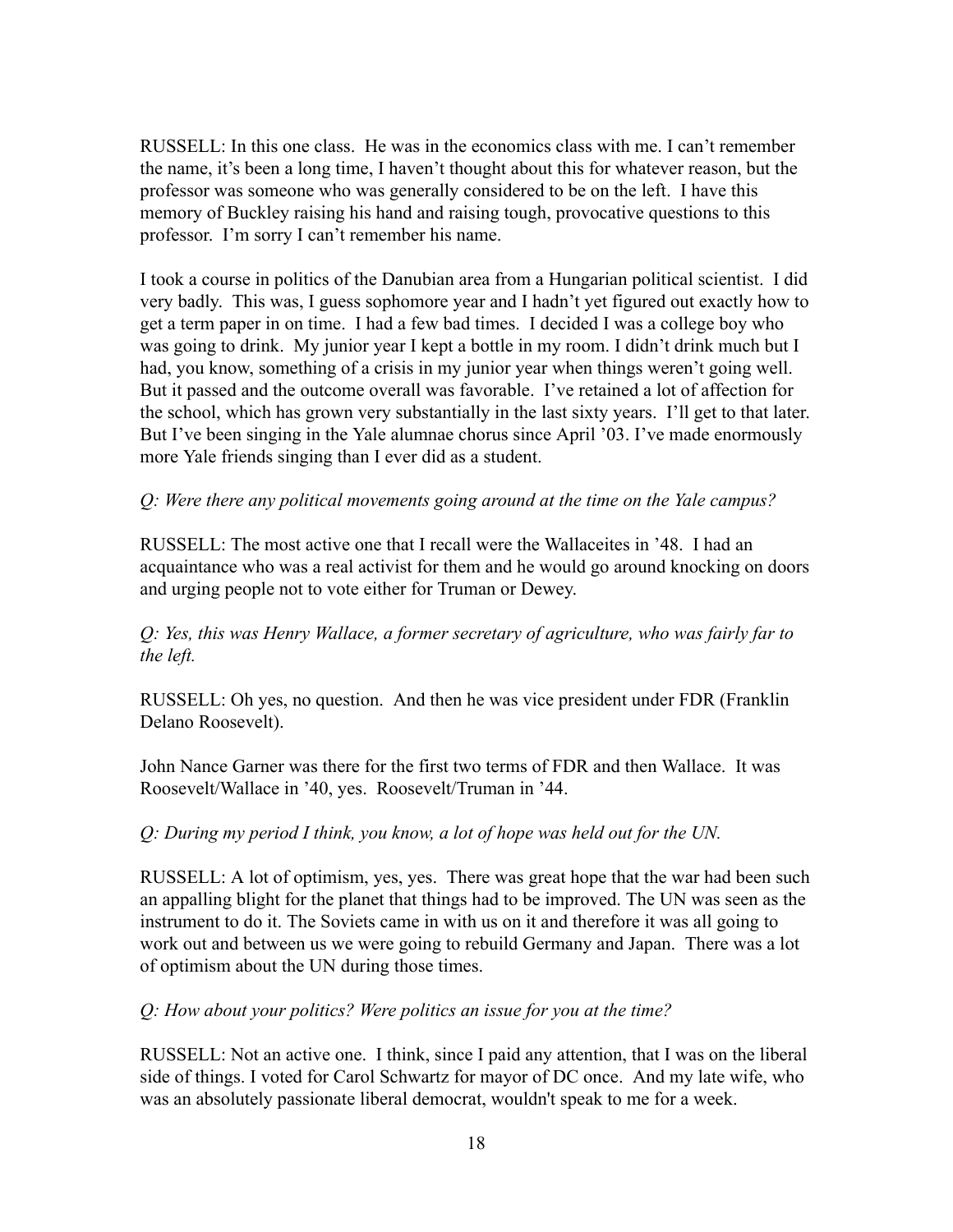Actually, Carol Schwartz would have made a much better mayor than Marion Barry but that was much later.

I knew exactly what side I was on right at the beginning. I found, as heading public affairs missions overseas during Vietnam and other times, that it has not always been easy but I've managed to keep my own views and those of the administration that I necessarily represented separate.

*Q: Well, you were taking Russian; were you getting into Russian history, Soviet history and all?*

RUSSELL: Yes, yes.

*Q: How would you say that whole department was? Because obviously you'd have the equivalent to refugees teaching language and all.*

RUSSELL: I had three interesting guys doing the language. The most interesting of the three was a delightful person named Alexandre Vasiliov. His last name was Vasiliov. Vasiliov was a White Guard colonel, a short man with very white hair who had gotten out of Russia after the Revolution into Shanghai and emigrated from Shanghai sometime in the '30s or so. He had sparkling blue eyes and was an absolutely charming, delightful, interesting guy.

At the other end was a rather saturnine, very cynical new arrival, Soviet born Leningrader who had been arrested. In '34 the mayor of Leningrad, Kirov, who gave his name to the ballet, was assassinated. Most people believe that he was assassinated on Stalin's orders because he was getting too popular. In any case the killing of Kirov was an excuse to arrest whole blocks of people in Leningrad and among them was Vladimir Nikolayevich Petrov. He was sentenced to Vorkuta in Siberia and was in one of the slave labor camps for five years in the '30s. When the war broke out somehow or another he managed to free himself, somehow got loose, worked his way back across the entire country and found himself in Kiev, and strangely enough got some kind of menial job in the German administration of occupied Kiev. He then managed after '45 to rid himself of the incubus of having collaborated with the Germans; how he did that I don't know. He turned up in Rome. He was very resourceful; he got somebody in the congress to sponsor him, as a former labor camp inhabitant, to sponsor his emigration to the States. So he turned up, in the fall of 1946 and got a job at Yale teaching Russian. Petrov, a fascinating character. Subsequently he moved to Washington and was at George Washington University at the Institute of Soviet/Chinese Affairs, a very influential teacher. When I met him he didn't speak any English at all and had a funny, unpredictable sense of humor. He also gave me my Russian name the first week of Russian.

*Q: He gave you your nickname.*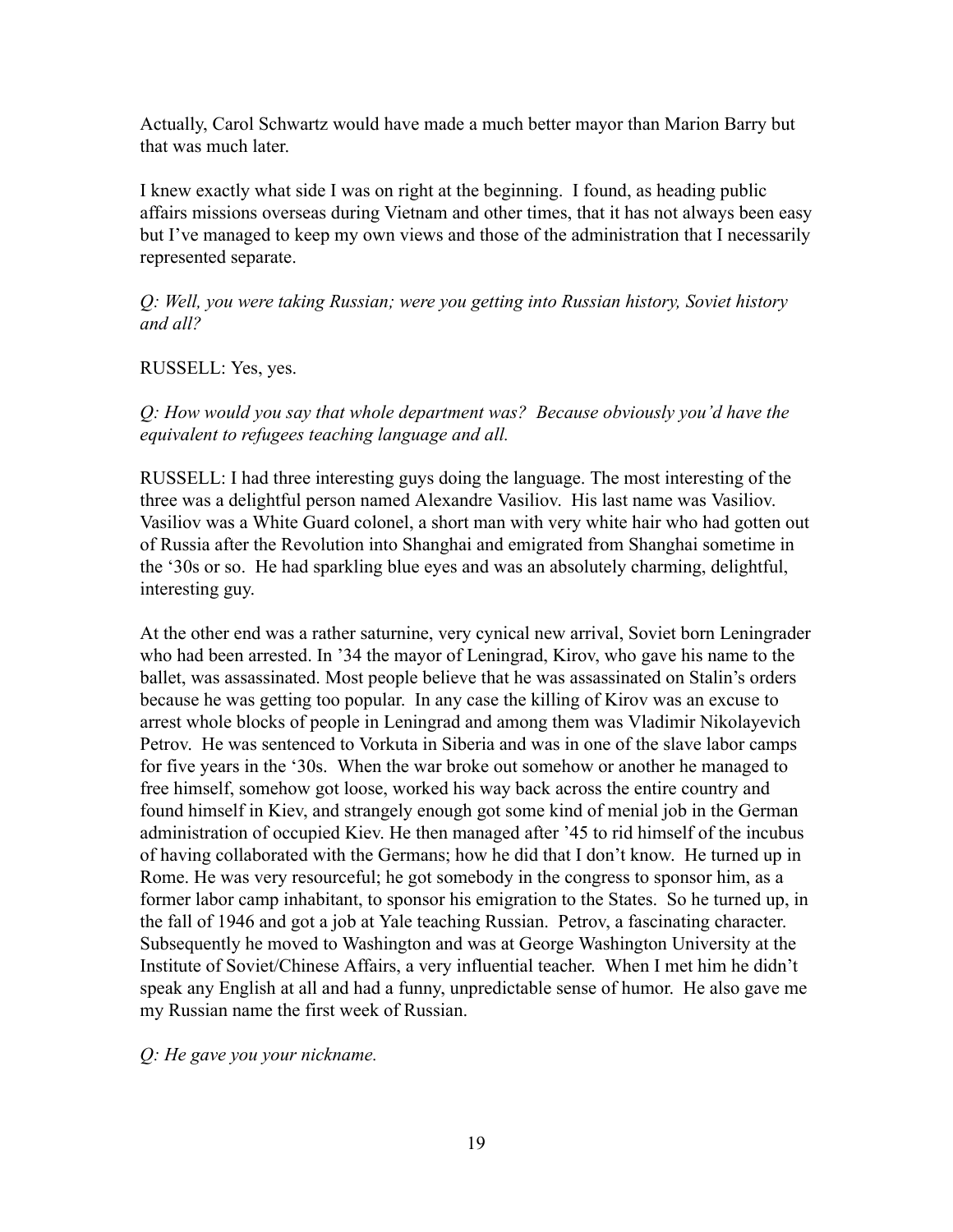RUSSELL: Well what he said, the first week you couldn't, obviously if your name was James or Charles or Stuart, this has got to change. So if your name was William your automatic first name was Vassili. And if your name was Peter, obviously it was Pyotr. But for McKinney there was obviously no correspondence and Petrov, who was very cynical after all his adventures, he said something like this, "you must be kidding; that's not a first name, McKinney." There is a first name, an old fashioned name in Russian, Makyey. Since my father's name is McKinney, therefore I am Makyey Makyeyovich. Since the fall of 1947, I have been, in the mouths of Russian friends, of whom I've had a lot, there and at the Voice of America and Radio Liberty, Makyey Makyeyovich.

#### *Q: Did you, while you were taking Russian and taking courses, what was your feel for the Soviet Union at the time?*

RUSSELL: Obviously the atmosphere was of very considerable mistrust. I didn't have any illusions. The Berlin Airlift happened while I was in college; I got to know Vasiliov and Petrov, the two professors, quite well because I worked for them in the Russian office for two years, as a junior and a senior, as a part of my bursary obligations. Based on their experience and the things that one read, there were not very many apologists around after about 1948. I don't believe I ever had any soft spot or said Soviet socialist equality is a good thing; I don't think I was ever an advocate of these views at all. On the other hand, I wasn't a militant kill-the-all, down with the commies and so on. I mean, they had a right to do their politics or so it seemed to me at the time.

*Q: You and I were both at the same thing when the draft cut off just about the time when we were prime meat for the draft, in '45. Senator McCarthy had just started his rise in the public as far as accusing the State Department and other places of being communist organizations.*

RUSSELL: That was a little later though. McCarthyism didn't really raise its head until, I think, '51. I don't recall that there was much-

*Q: Well, yes. Maybe it had wings a little earlier because we had quite a well known professor of political science, Frederick L. Schuman, at Williams.*

RUSSELL: Oh yes.

*Q: Who had written a book, it was sort of "the" standard text on political science, and he was accused, just when we were getting ready to graduate, of being one of the communists.*

RUSSELL: I recall something vaguely about Schuman, that he was accused of being-

*Q: And so this got quite a rise and I have to say, the president of the college, Phineas Baxter, gave very strong support for him and it went away, unlike which later on some of the schools did not perform at all.*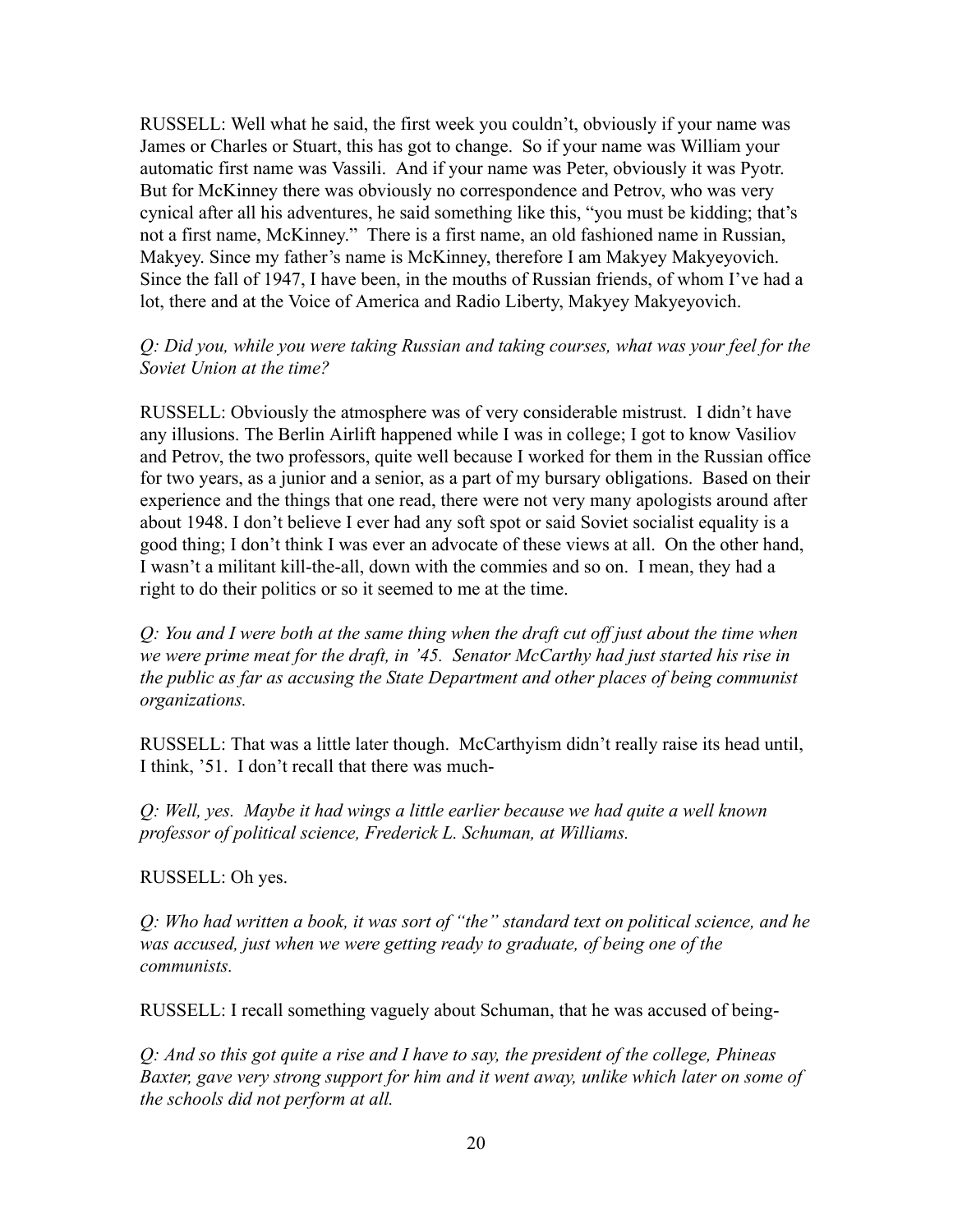### RUSSELL: Yes, right.

*Q: So, you're moving up to June of 1950. What were you planning on doing?*

RUSSELL: I anticipated the war. I knew I was liable to be drafted no matter what happened, even before June, 1950, when the Korean War began.

## *Q: Twenty-fifth of June.*

RUSSELL: I hadn't made any plans for graduate school or anything else. I didn't know what I was going to do that summer. I had three summers during my college years. The first year I was a counselor at Camp Rising Sun; the second year I sold Encyclopedia Britannica Junior door-to-door, which was no particular fun, and the third summer I worked as a soda jerk in a fountain near my place in Brooklyn. I had this vague uncertainty about what I ought to do next and so I wound up doing nothing; I made no plans for graduate school. I expected to be drafted sometime soon. I didn't get my letter of draft until about January of '51, and was actually drafted, sworn in on the  $24<sup>th</sup>$  of March, 1951.

### *Q: Before we move to there I want to ask: How about social life at Yale?*

RUSSELL: It was tough if you didn't have any money. I must have been a junior, I think, when I found a way of developing female acquaintances through the field of amateur theatrics. In New Haven there were at least two schools with technical training and typing and all that kind of thing. One was a Catholic school called Albertus Magnus and the name of the other escapes me. Both of them had drama departments, and needed to put on plays and they were both all girls' schools. Somehow or another, with a friend of mine named Steve, we found out about them and their need for male actors. So we made the great sacrifice of volunteering, during the last three years of college. I recall very specifically being the boy next door in "Little Women" and also starring in "The Importance of Being Earnest."

### *Q: Ah yes.*

RUSSELL: Did those two and then two or three others. I roomed with a friend in graduate school. It's kind of a period of uncertainty and I guess maybe I've been repressing the- sort of facing what the hell are you going to do with your life now you've got a Yale degree?

*Q: And also, going back, because I can relate to the time, going to graduate school was not that much of a certainty that it almost became later on because it required money.*

RUSSELL: Right, exactly right.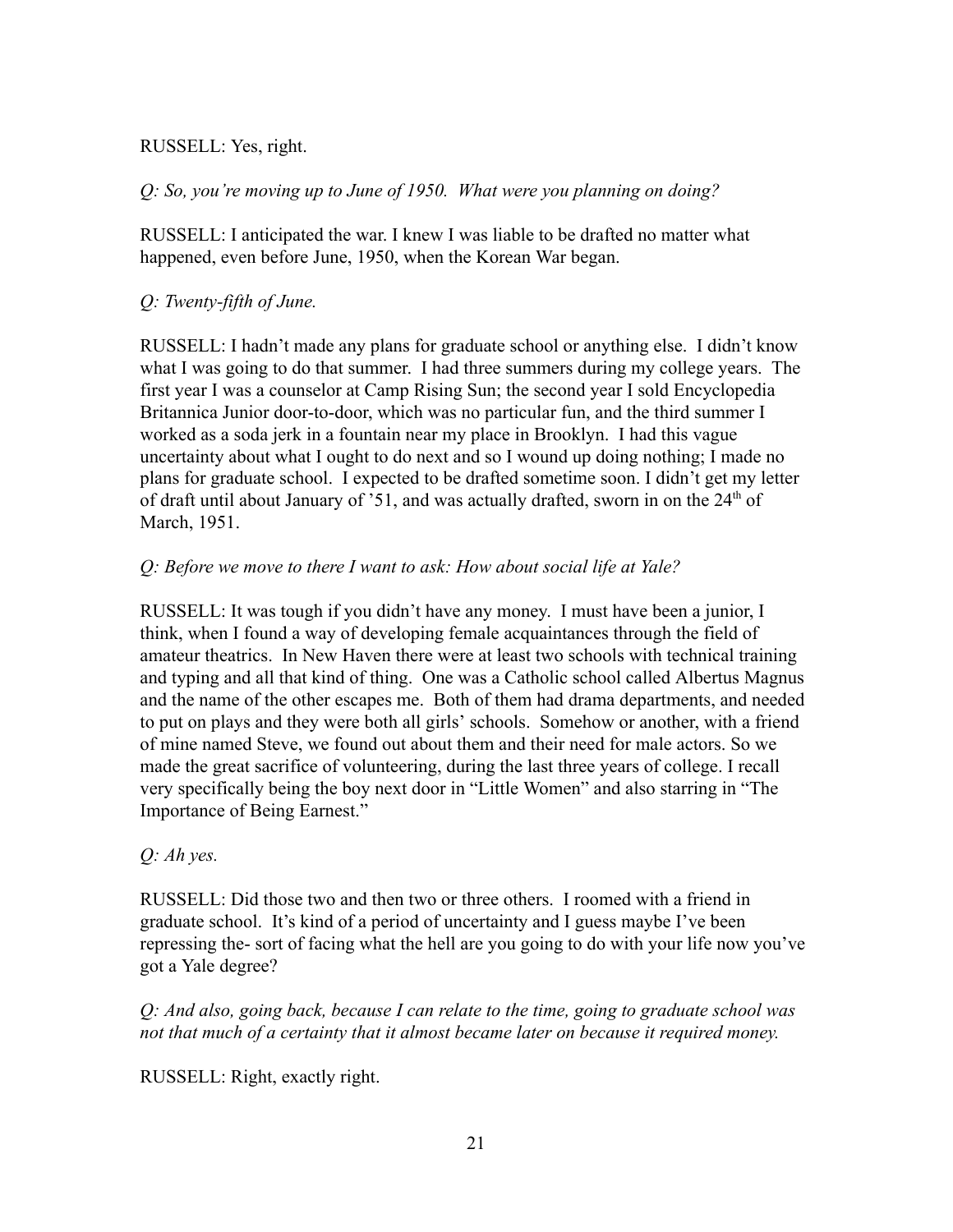*Q: I remember sort of getting out and looking kind of bewildered until my patron saint, Kim Il-sung took care of matters by invading South Korea.*

RUSSELL: Yes.

*Q: Well then so you sort of-*

RUSSELL: I hung around; I stayed in New Haven, sort of expecting to get drafted, to get that letter, and did some translation work for Petrov, who was writing his memoirs; I did some translation of his works. And I worked in a Silly Putty factory. I did whatever came along. I worked in a small factory that made coat racks.

Anyway, I had a rich and varied kind of time. There were a certain number of young ladies of varying backgrounds who hung around the Yale campus.

*Q: One of the things I noticed was that in dating at that time, the guys with money dated almost a different kind of girl than the guys without money. I mean, these were nice girls we dated but the ones with money, you know, they seemed to have the fur coats and there was a certain flair there.*

RUSSELL: Yes, yes, no question.

*Q: Yes. Well then, so you, in January of '51, you got the call?*

RUSSELL: Got the letter and I had to report for duty on the  $24<sup>th</sup>$  of March, which I did. That was a really quick education. There were about 120 of us who were sworn in at the same time and then herded into a room. A staff sergeant came in and said, alright you guys, empty your fucking pockets. And I had never heard the adjective. I'd been brought up rather gently. And what he meant was, blackjack or any kind of hand weapon that you had in your pocket had to go out onto the middle of the floor. People started taking them out and there were probably 15 or 20 of them on the floor, blackjacks and knives. It was interesting. It was a quick introduction to another whole layer of society.

*Q: Yes. Well, I remember, my thing was a shoe box put out and said put all your dirty pictures here. You know, I didn't have any dirty pictures but boy, there were a lot of them. Of course, this was all for the edification of the sergeants. But you know, apparently, you know, a whole cadre of young men were carrying dirty pictures. Dirty pictures were basically pictures of naked women.*

RUSSELL: I assume.

*Q: Yes. But I mean, one gets a quick little vignette of these things.*

RUSSELL: Yes. The pile of weapons in the room gave me a quick reminder that I was moving in different circles.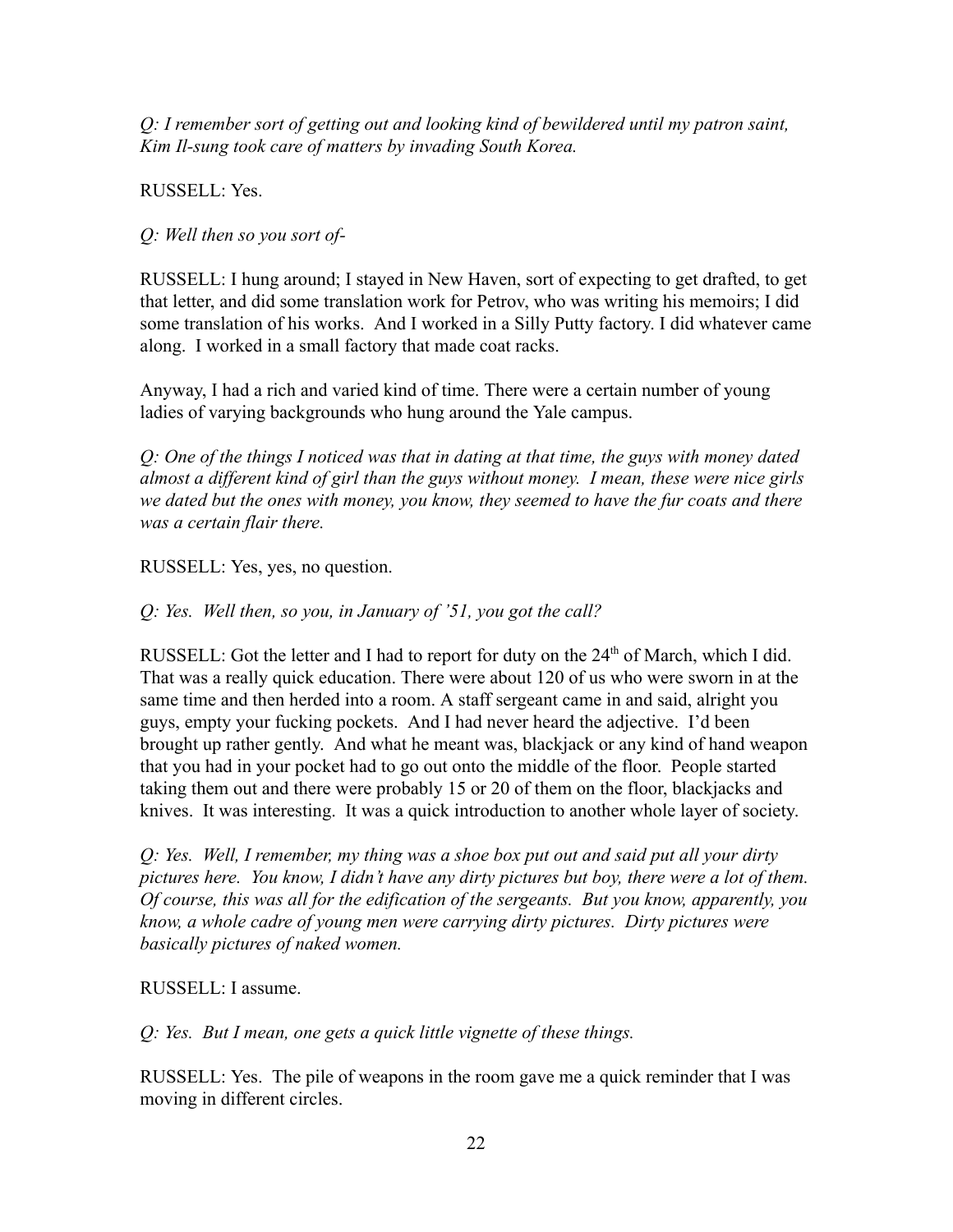## *Q: Where'd you go for basic training?*

### RUSSELL: Fort Dix, New Jersey.

### *Q: How'd you find that?*

RUSSELL: It wasn't particularly fun. The expectation was that we would indeed be in combat in Korea. I learned to fire all the weapons. I had a very tough staff sergeant who was not a sadist or anything but he knew what had to be done to get us stiffened. He would wake us up at 10 minutes to four in the morning and have us out standing in the rain within five minutes. This kind of annealing or stiffening, toughening stuff; it lasted 14 weeks.

#### *Q: I assume you were army infantry.*

RUSSELL: Yes. I recall a discussion about possibly going to OCS (Officer Candidate School) because I had a college degree. If I'd done that I would have had to spend three years under the colors rather than two. I thought that even though I didn't know what I was going to do with my life, it would be wiser to keep my military service short rather than long because it didn't look like something that I was really comfortable with. I was not really a gung ho soldier, sort of bring on the bastards and we'll- you know, it was not that kind of atmosphere. I didn't rouse to it. I did my duty and I learned to manage the bazooka and the mortar and keep my gun clean. Somebody from personnel interviewed me about eight or nine weeks into the process. Because I knew French and knew Russian he said, we don't need you in Korea; we need you in Germany. I didn't argue with that. And so after the basic training, a few months thereafter I was on my way to Bremerhaven with 3,000 other guys.

#### *Q: Troop transport?*

RUSSELL: Troop transport, yes, in January of '52. I was there and then was assigned to the Frankfurt area, was in Frankfurt, was in Diessen. I put in over a year overseas. Learned German; I really worked hard on German while I was there and my German ultimately got to be good. When I tested in October '62, came into the Foreign Service, I scored 5/5 in German because I really had been immersed in it for 10 years.

#### *Q: Well what sort of work were you doing? And where you with a division?*

RUSSELL: It was forgettable. I don't know what our mission was. I had a secretarial job, you know, keeping track of who attended.

*Q: I'm surprised they didn't pick you up on that Russian business because you know, I mean, they took me in August of '50 and after some sitting around sent me to Army language school to learn rather poor Russian. And so I would have thought that-*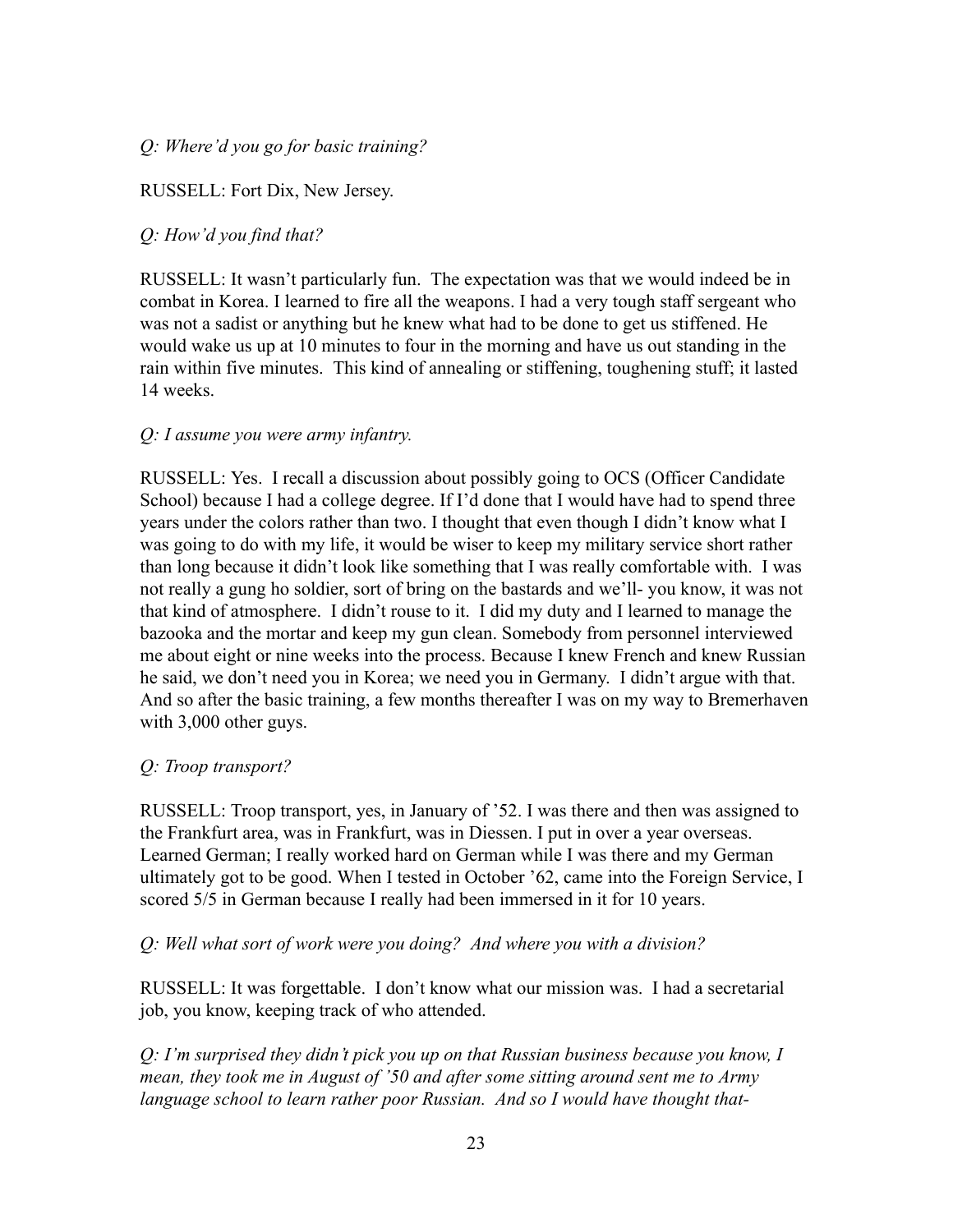RUSSELL: Never- I don't know how-

*Q: But this is the military, I guess.*

RUSSELL: This is the military, I guess. I did some liaison work with the French forces in Wetzlar for a while but that was all. I guess maybe I was there too short a time for whatever reason.

*Q: Well then were you thinking about- were you spending- you were getting out in '53 is it?*

RUSSELL: Fifty-three, yes.

*Q: Were you thinking of what you were going to do?*

RUSSELL: I had two good friends from the army; one another GI like myself and another Department of the Army civilian. On two occasions, maybe even three, the three of us went hiking in Switzerland together. The civilian had a car and he and Max and I, I think on two occasions, took off from the Frankfurt area and drove down, climbed \_\_\_\_\_\_; had a perfectly glorious time.

On the way back from one of them, I had heard about Radio Liberty being started and so I persuaded Schmidt- Al, the guy with the car, if he wouldn't mind let's go back to Frankfurt by way of Munich; I'd like to look into it. He said okay and so I went and met the people who were just preliminarily planning the start of Radio Liberty, which was after Radio Free Europe started. I had those connections and they were very useful subsequently because two years later, after two years of very interesting, very difficult work, I did start at Radio Liberty.

What that was, was as a result of some people I met in Munich, an organization with an odd name, American Friends of Russian Freedom, AFRF. The Tolstoy Foundation existed to help Russian refugees, ex-Soviet refugees but it had a religious coloration which AFRF did not. And the president of AFRF, a woman named Sheba Goodman, tracked me down, found out where I was assigned and invited me to meet with her in December of '52 or so. She said we are opening up a resettlement center, AFRF, with money from the PEP. What's the PEP? The Presidential Escapee Program was started to make it easier for all of the escapees from communist tyranny in Western Europe: mainly give them a place to live, a place to get a chance in life and help them prepare to emigrate eventually to the U.S. or Australia or Canada or some other place. AFRF was opening in a town called Kaiserslautern in the western part of Germany about 90 kilometers west of Heidelberg and maybe less than 100 kilometers from the French border. In Kaiserslautern there was a very big major NATO build up. That's where Ramstein and Landstuhl are located, all clustered together right outside of Kaiserslautern. And the AFRF people had gotten substantial funding from the Presidential Escapee Program to set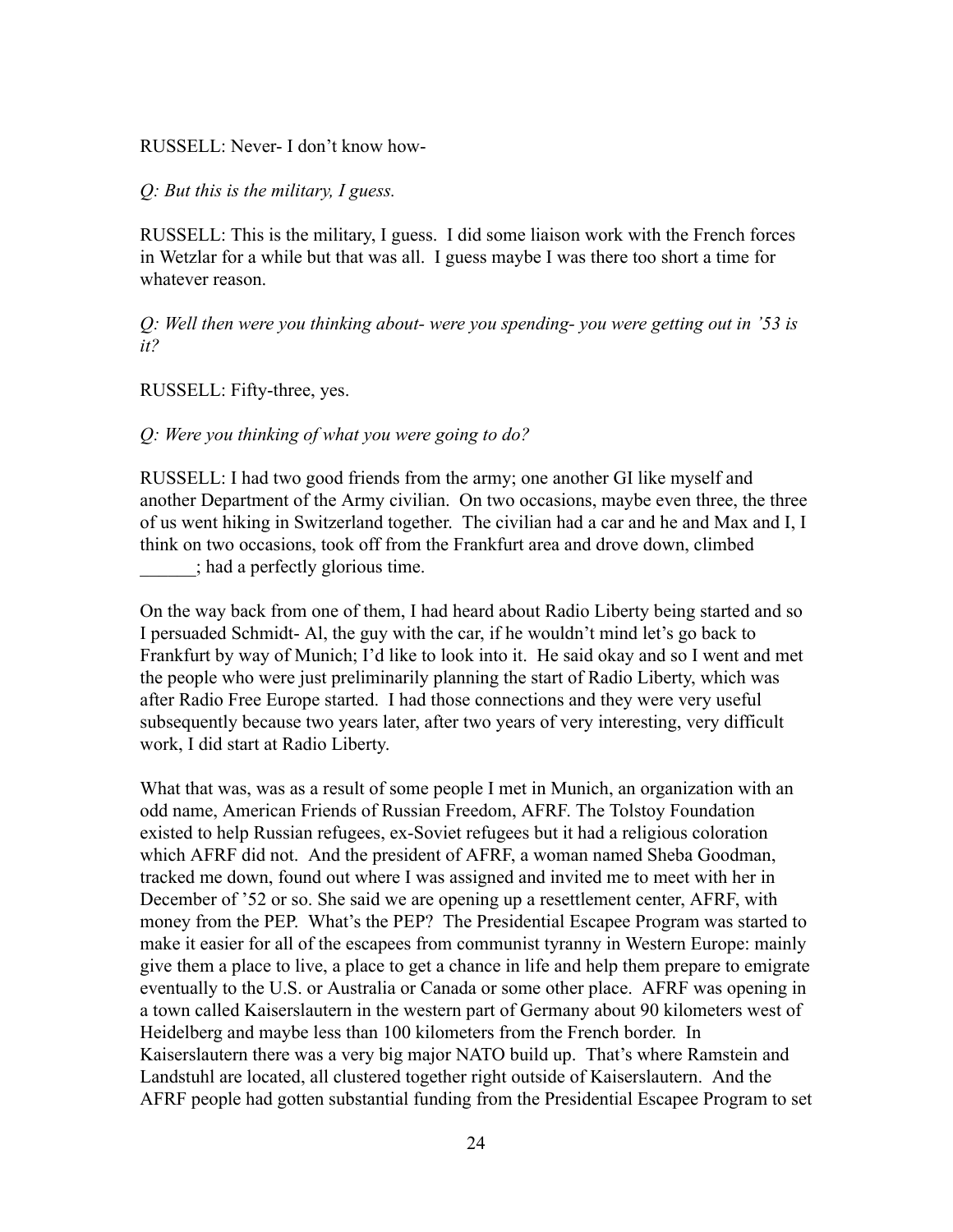up a reception center for defectors from Eastern Europe, mainly Soviet. They needed someone to run it, they needed someone who knew Russian and who knew German and who would be willing to work long hours to help these young Russians; there were non-Russians among them, mostly Russians but all Soviets, to get jobs working in the building of these new NATO installations. She offered me a job, and I said how much does it pay and she said \$3,600, which was nice pay; 300 bucks a month.

#### *Q: That was about the pay I got when I came into the Foreign Service.*

RUSSELL: Perhaps, yes. In any case, it was an interesting decision because it really was a decisive experience for me because I was just a young kid. I was 23, 24, and these guys that I was responsible for managing their careers or getting them started in reasonable ways were a hard-bitten lot, a number of them were veterans of the war and so on. So there was a lot of work for Makyey Makyeyovich to do.

*Q: Okay; you did this from when to when?*

RUSSELL: From March of '53 until March of '55.

### *Q: Alright.*

RUSSELL: Just about two years.

*Q: What were your impressions of these escapees?*

RUSSELL: Rather mixed. Among them were those who were intent on making a good life for themselves and who didn't have any ideological complaint; they just knew that life was better outside of the Soviet realm than in it. Among them there were also KGB agents, one a Lithuanian who was very well behaved and didn't drink and didn't give me a hard time and turned out to be a KGB plant. I forget how he was subsequently unmasked but he was one. And there were other just simple peasant-type guys who had gotten into some sort of trouble. In those days before the Wall went up, if you got civilian clothes and you got to Berlin you could defect without too much difficulty.

And so they were a very mixed bag. Some of them were excellent, hard working, serious guys who did good work. My job was to get them settled, make sure they had a basic vocabulary in German so they could say "hello" and "good-bye" and "thank you" and so on. And then when they were settled in at the place, which was called Friendship House, they hung out not all that far from downtown Kaiserslautern. And I would take my Ivanov or Petrov or, you know, the guy, the Soviet defector, and fill out all the forms about what he could do, drive and do plumbing and whatever else, skills he might have. And then I would take him down to the labor office, and walk him through the routine of getting sent to be interviewed at the place where the new American plant was being built. I had to manage it rather carefully because I wasn't smart enough; I just wasn't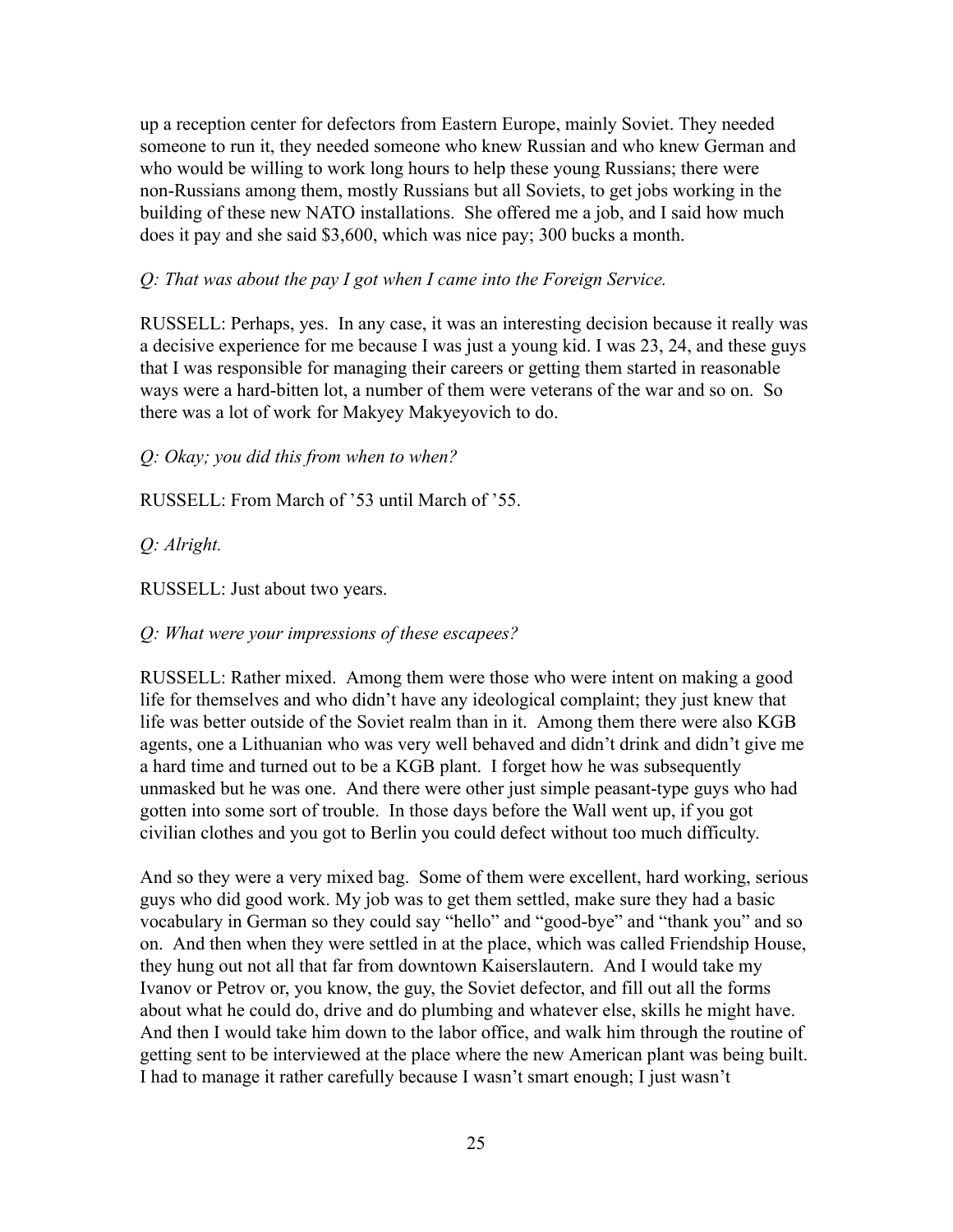experienced enough to know that it would be very, very important for me to know the CIC (Counterintelligence Corps) people locally.

*Q: Yes.*

RUSSELL: Because if they were to come across a young American getting jobs for Russians in the building of NATO air strips they would be very interested and curious and indeed they were. Someone came around to see me. I'd been doing it for three or four weeks, and they were saying to me: alright buddy, who the hell do you represent? What are you up to? You know, really came on strong. We cleared it all up and it went up his line of command, they checked and found that I was okay. But for a while it was a little bit dicey and I learned a lesson about making peace with the CIC early on.

Anyway, those were very, very tough days. I really learned; I really grew up fast.

*Q: Well I would think, too, about two years, from '55 to '57, I was a refugee relief officer. That was my first job in Frankfurt.*

RUSSELL: Yes.

*Q: And one thing I did learn was the complexity of Eastern Europe. And more than Eastern Europe the whole East because we had people from the Vlasov Army, we had-*

RUSSELL: Oh yes.

*Q: -we had kowluks, we had Volga Deutsch-*

RUSSELL: Oh boy. Same thing.

*Q: And one of the things, because we would get these- the CIC would go investigate; had a lot of investigation for- to get a refugee relief visa- was how these camps became almost cesspools of people informing on each other, often just malicious informing, you know. Somebody would-*

RUSSELL: Misinformation.

*Q: -to being a communist and a Nazi at the same time.*

RUSSELL: Oh yes, I got that too. Desinformacion; disinformation they call it.

*Q: Yes. These people were trying to disadvantage their- what they felt were their competitors plus the fact that none of them liked each other. I mean, they were all coming out of this- where these hatreds had been built up over the years.*

RUSSELL: Oh yes, yes.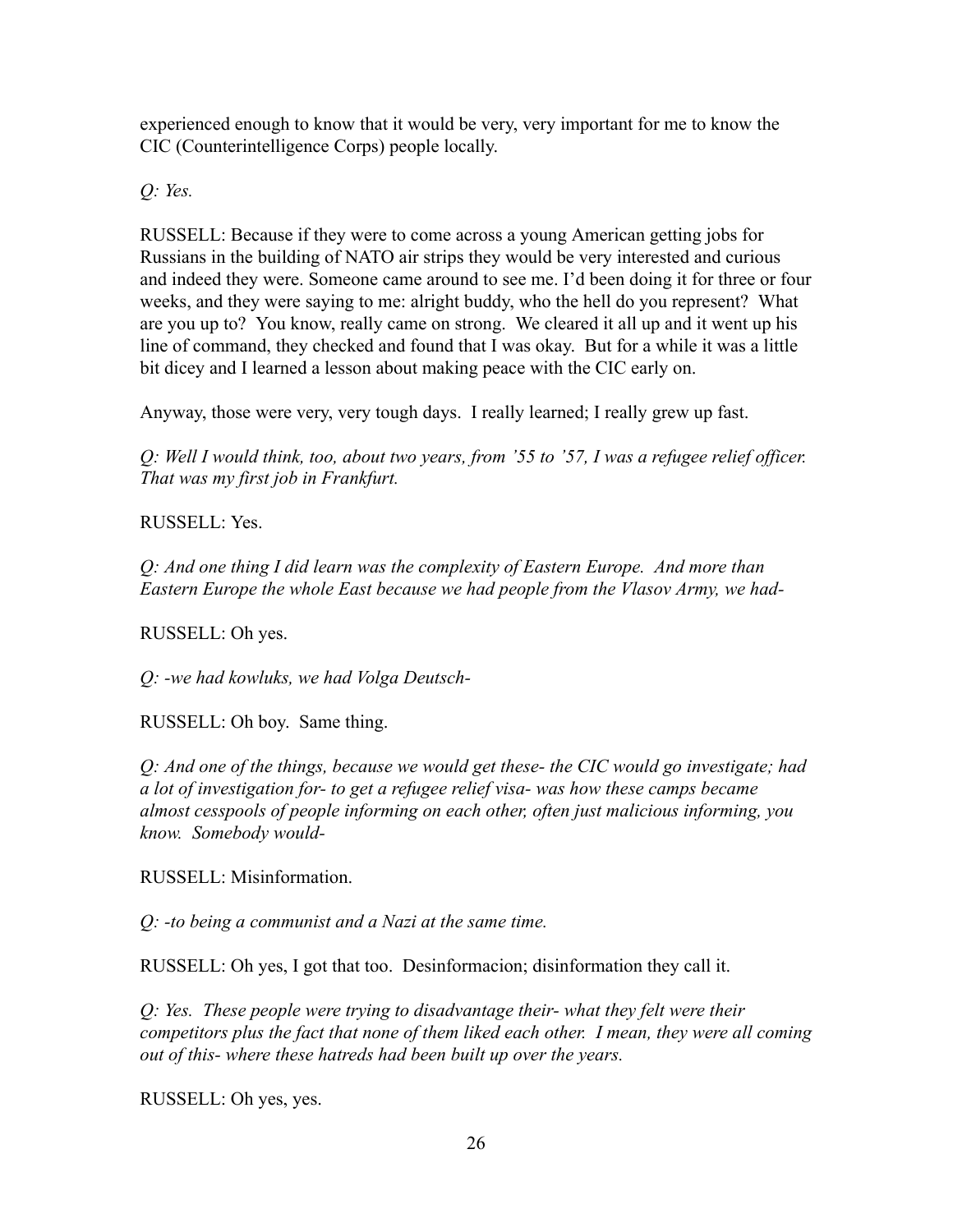### *Q: It was a real lesson in history and geography.*

RUSSELL: Much similarity to what I experienced at the same time.

*Q: Did you get any feel for the type? Were you there long enough to get any idea of how these people you were working with did?*

RUSSELL: Yes. There were a handful of those who came early in the experience who got jobs, stuck it out, liked the income, met German wives, married, moved in. What the ultimate breakdown was is something I would be curious to know about but at a guess about one out of three established themselves well. Another third, perhaps, really didn't make it. Drinking became a serious problem the way it is when Russians have a disagreeable predilection for drinking until they're really drunk. I had times- I was glad-I needed to have a strong experienced, right hand Russian assistant to back up- to sustain my authority in places. It was a tough period.

*Q: Did you run across any problems with the people over you? Because I would think that with the Tolstoy Foundation, I mean, they have the same-*

#### RUSSELL: In close ups?

*Q: You know, these currents that run throughout Eastern Europe and all; did that affect you?*

RUSSELL: Didn't affect me directly. I think that the Tolstoy Foundation resented the fact that there was somebody else doing the same thing. I recall having a visit from somebody from Tolstoy who was very critical and very down putting. It didn't affect me; I was on the front lines, I was trying to do the best I could for these guys and some of them became quite good friends and others I totally lost track of, no idea how it all turned out. The idea was they would live in this cistern, which had room for about 20 people, a very simple kind of barracks sort of arrangement; live there until they were established and help them move out on the economy. And some did and some didn't. I moved out on the economy when I went to Radio Liberty in the spring of '55.

#### *Q: How did you find- did you deal with the German authorities?*

RUSSELL: I had to keep them happy. You can't get a job in Germany, you need references from the workers' office, the labor office I guess is what it would be called in English. And so I really worked very hard to disarm these guys. I had one guy with the traditional German name of Schmidt; he was a key player. He had to be convinced that this guy sitting here, this Morosov character, who a month ago had been over in East Germany in a tank battalion, was someone who was worth referring. And it took some persuading. I took Herr Schmidt out for lunch and got to know him and his family and did all the right things so that he would look upon me as a friend. He had a lot of jobs to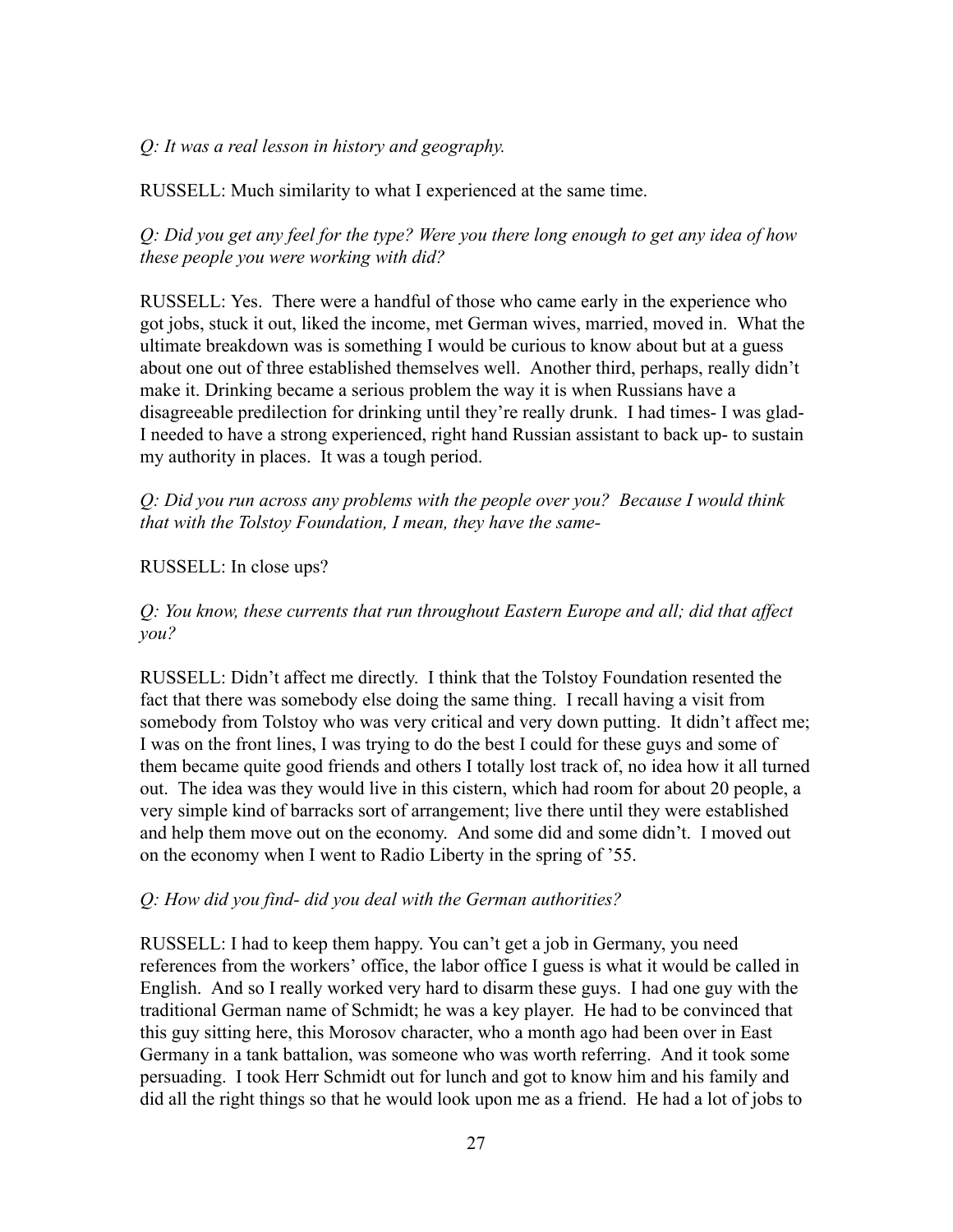fill and if my candidate, my Russky candidate could do it, so much the better for him and for me.

*Q: Well you did this for two years?*

RUSSELL: Yes.

*Q: What did you see for your future?*

RUSSELL: Well I had found out about the radio stations and knew that Radio Free Europe had started I think in '52, Radio Liberty started in March of '53. RFE did the five satellites and Liberty did only Soviet languages, 15 of them, Armenian, Georgian, the whole range. I maintained the contact, kept it alive, picked the phone up now and then, called people that I knew. They offered me a job in the spring of '55, which was the head of the translation section. CIA was already funding, had from the beginning been funding and they needed to have selected translations of what was being said in the various languages into English so that somebody could say these guys are toeing the line. And there was a staff of maybe eight or 10; an Englishwoman and maybe six or seven Russians, whose job it was to translate the broadcasts of the Russians and the others into English for control by the intelligence people.

*Q: Today is the 27th of March, 2009, with McKinney Russell. And McKinney, let's start; you were in Munich and you're-*

RUSSELL: I enjoyed the year spent at Radio Liberty-

*Q: This is 1955.*

RUSSELL: I began work there in the spring of 1955. After five or six months in charge of the translation section I became the roving correspondent of the station. This meant that when there was agreement among the broadcasters, among the Americans and Russians and others that a given subject was an interesting one, that I would hop a plane, go there and cover that story. The kind that we looked for were those that would depict life outside of the Soviet Union in all of its variety, its freedom and its color. Our view was that the social democratic governments of Western Europe were examples to be contrasted sharply with the tight controls of Soviet authoritarian rule. We were describing what it was like to be, for example, a socialist candidate for the presidency of Sweden, say, or to be the head of the free student union movement in Finland. These were subjects that our broadcasters were interested in because they brought lively voices of often young people, active politically, before the microphone. These programs were then into Russian, Ukrainian, Uzbek, the other languages of the station, a total of 16.

So I began as correspondent after about six months and then became chief correspondent and was the deputy head of the news department at Radio Liberty when I left Munich in 1962.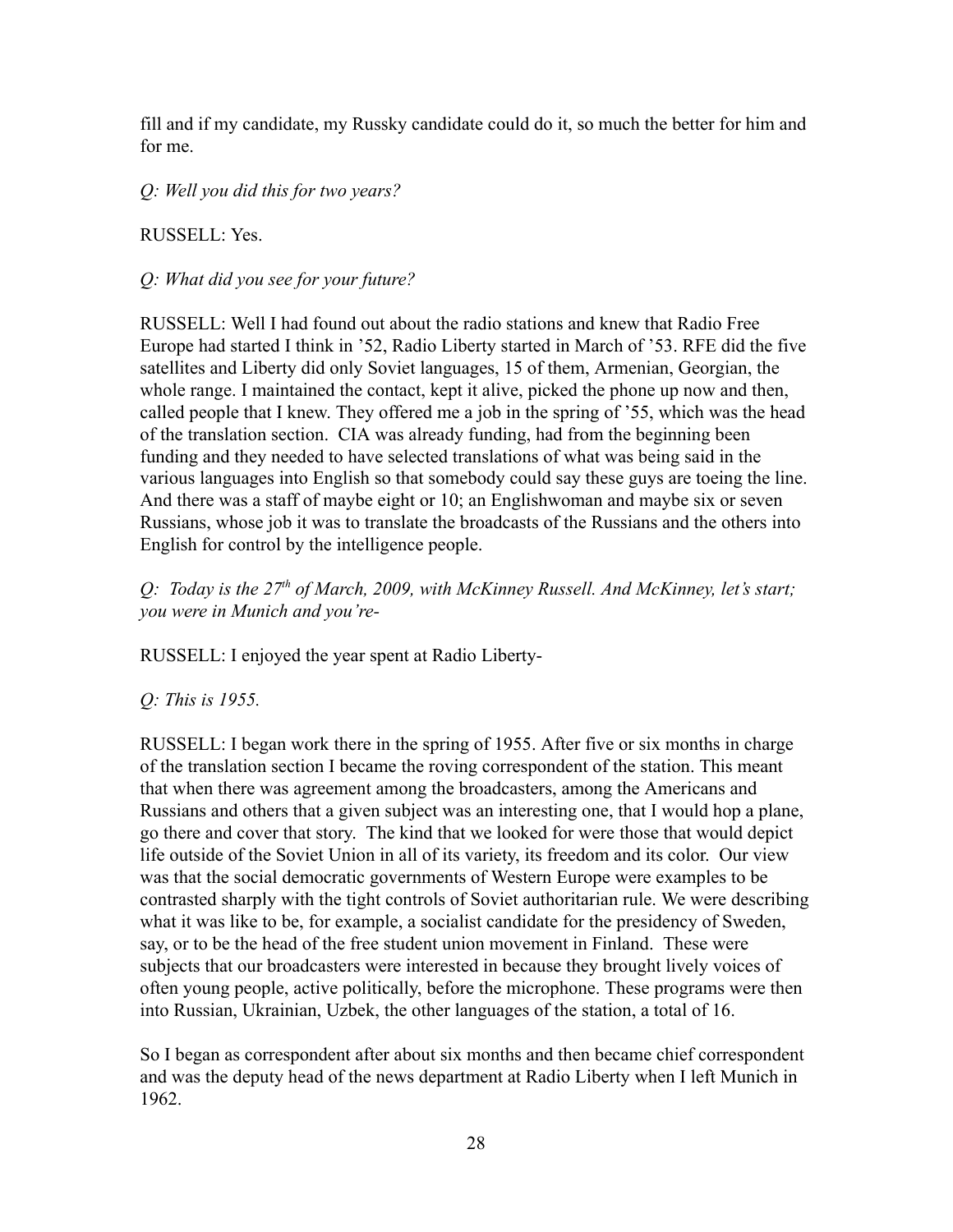### *Q: Alright. Let's talk a bit about Radio Liberty. What was the genesis and while you were there how was it run? Who were some of the personalities?*

RUSSELL: Well it became public knowledge only in about 1970, I think, that the stations were funded by the Central Intelligence Agency. The notion of radio broadcasts into Eastern Europe was born in about 1950 and Radio Free Europe began broadcasting probably about the middle of 1952 or so. Radio Liberty, that is to say a station broadcasting to the Soviet Union, only began broadcasting in 1953. As it happens, a fortuitous signal for the station's survival, perhaps, that can be interpreted various ways was this: when the radio station went on the air, one of the more imaginative producers came up with the idea of having a clock ticking. The sound of the clock ticking is broadcast at the beginning of the station every day and it's accompanied by words in Russian which were "The era of Stalin is coming to an end." And it turned out that that was absolutely right because within 30 days or so of the station going on the air, what do you suppose happened? Stalin up and died. That date, I believe, come to think of it, was probably March 15, 1953. The station had been on the air for three or four weeks and there was great jubilation, obviously. Soviet communism didn't end its course until many years later but the feeling was that the station had begun its broadcasting under a lucky augury.

And the relations between the two stations were a little different. One fundamental difference was that the lingua franca of Radio Free Europe, the news and commentarythe language that everyone was to know was English. Radio Liberty's lingua franca obviously was Russian. And how this played out, it's a little hard to tell. The two stations were in different parts of Munich and just as there was deep resentment of Russian/Soviet control over Eastern Europe there wasn't much love lost between the two communities, I would say.

*Q: What about, you know, particularly with the Voice of America, but the problems there of the various nationalities, none of them get along with each other on the ground, practically; how did the nationality issue play out?*

RUSSELL: The nationality broadcasters were encouraged to broadcast not as foreign stations but as a free Uzbek station or as a free Bashkir station or as a free Armenian station. And that meant that when the broadcaster in Georgian said "we," he did not mean the Western world, he did not mean the United States, he didn't mean the world outside the Soviet Union, he meant "we Georgians." And this idea of what was given the rather grand name of surrogate broadcasting was at the base of the nationality policy. I have no doubt that over the years some of the things that were said in some of the languages did not agree fully with the policy, which was that all nationalities are created equal and the Russians are not bad guys simply because Soviet power established itself within the camp of the Russian empire in 1917.

#### *Q: Was there much monitoring of what was being said?*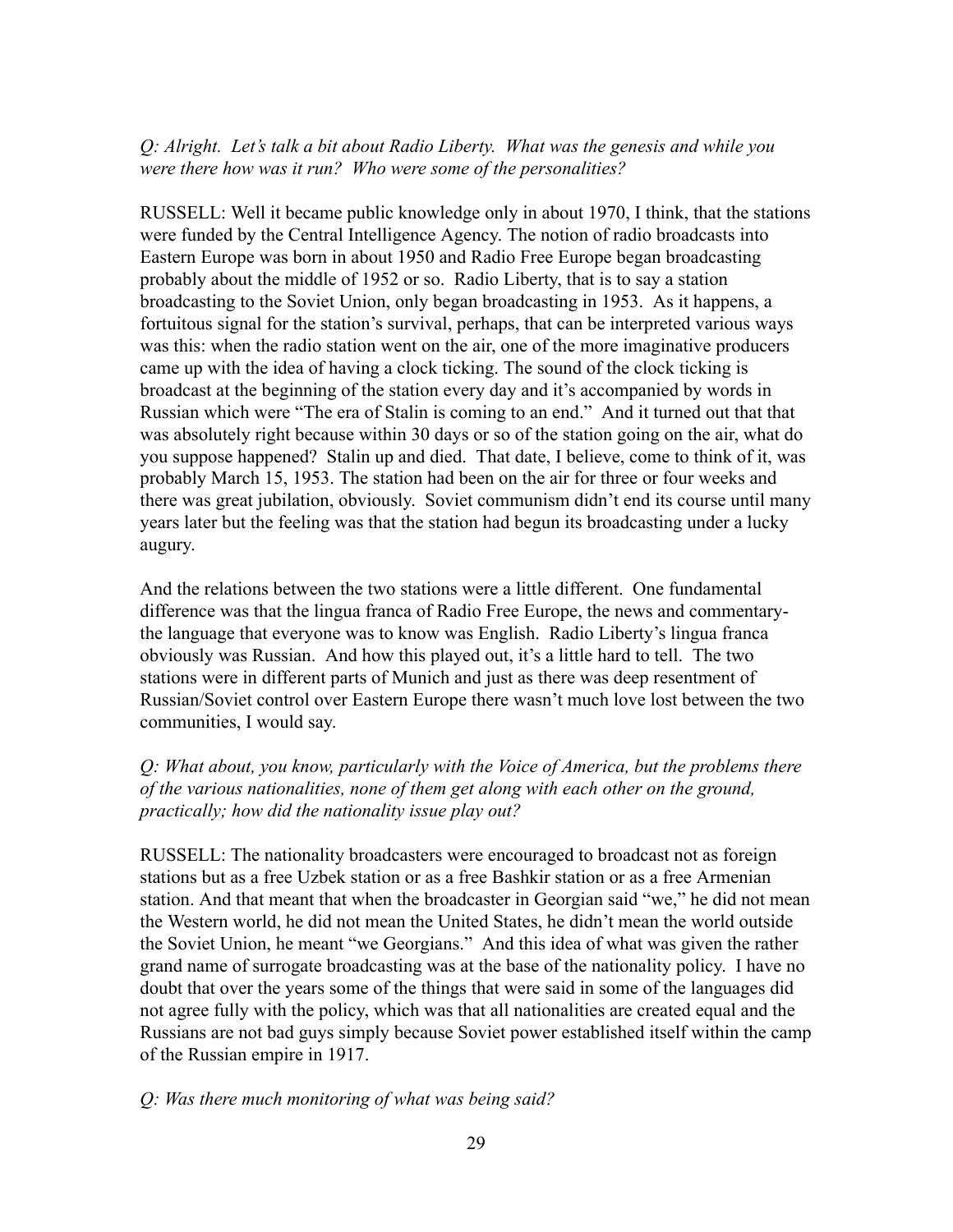RUSSELL: Not a very great deal. There was nobody on the American side, for example, who understood a single word of Kazak, for example. The broadcast went out nonetheless and the broadcasters were urged to follow general lines, not to take a specific political line but rather to speak in favor of the independence and the right of the various nationalities to establish their own countries and regimes and governances. Occasionally there were cases where something that was broadcast did not follow the policy lines that had been laid down by the station leadership. There was no admission at all of CIA backing. Radio Free Europe, much more than Radio Liberty, carried out in the '50s and early '60s fundraising efforts in the United States. There were some dramatic things done to bring the whole anti-Soviet broadcasting effort into broader publicity. There were photographs of balloons being let out of Bavaria to fly over Czechoslovakia before they landed. They had messages in them or perhaps some of them had a shortwave radio so you could pick it up and listen to the broadcasters.

That was a time of considerable tension because, for example, we went on an intensive broadcasting schedule at the time of the Hungarian incursion in 1956.

*Q: Now, particularly the Voice of America took quite a beating on that, I think Radio Free Europe too, didn't it? But anyway, the idea was that we had encouraged the satellite countries to rebel and then didn't do anything. How did that-?*

RUSSELL: The Voice of America, I believe, was not caught up as much, nearly as much as Radio Free Europe. The Hungarian broadcasters of Radio Free Europe got excited. They may not have said it in so many words, but by the very tenor and excitement suggested that somehow or another the freedom fighters would emerge victorious, which no cool head really ever expected. But the same sort of situation was obtained 10 years later in 1967 at the time of the Czech suppression. I was director of Voice of America broadcast to the Soviet Union, at that time in four languages; Voice of America broadcast in Russian, Ukrainian, Armenian and Georgian. Not in anything else. And later on VOA added additional Soviet broadcasts, but in the '50s and '60s, it was only what I described.

### *Q: Well after the intense criticism of Radio Free Europe in '56, after the Hungarian uprising, did this cause changes at Radio Liberty?*

RUSSELL: It had no effect that I can recall at Radio Liberty. We were very careful. I myself was at the Austro-Hungarian border doing reporting about what little one could tell. I don't recall that there was any opprobrium or criticism directed at Radio Liberty. Radio Free Europe tightened up its rules and there were directives that neither in tone nor in specific language should broadcasters assert that the West was coming to assist in any regime change in Hungary or Czechoslovakia at that time.

*Q: Well then, what sort of stories would- Were you sticking pretty much to Europe?*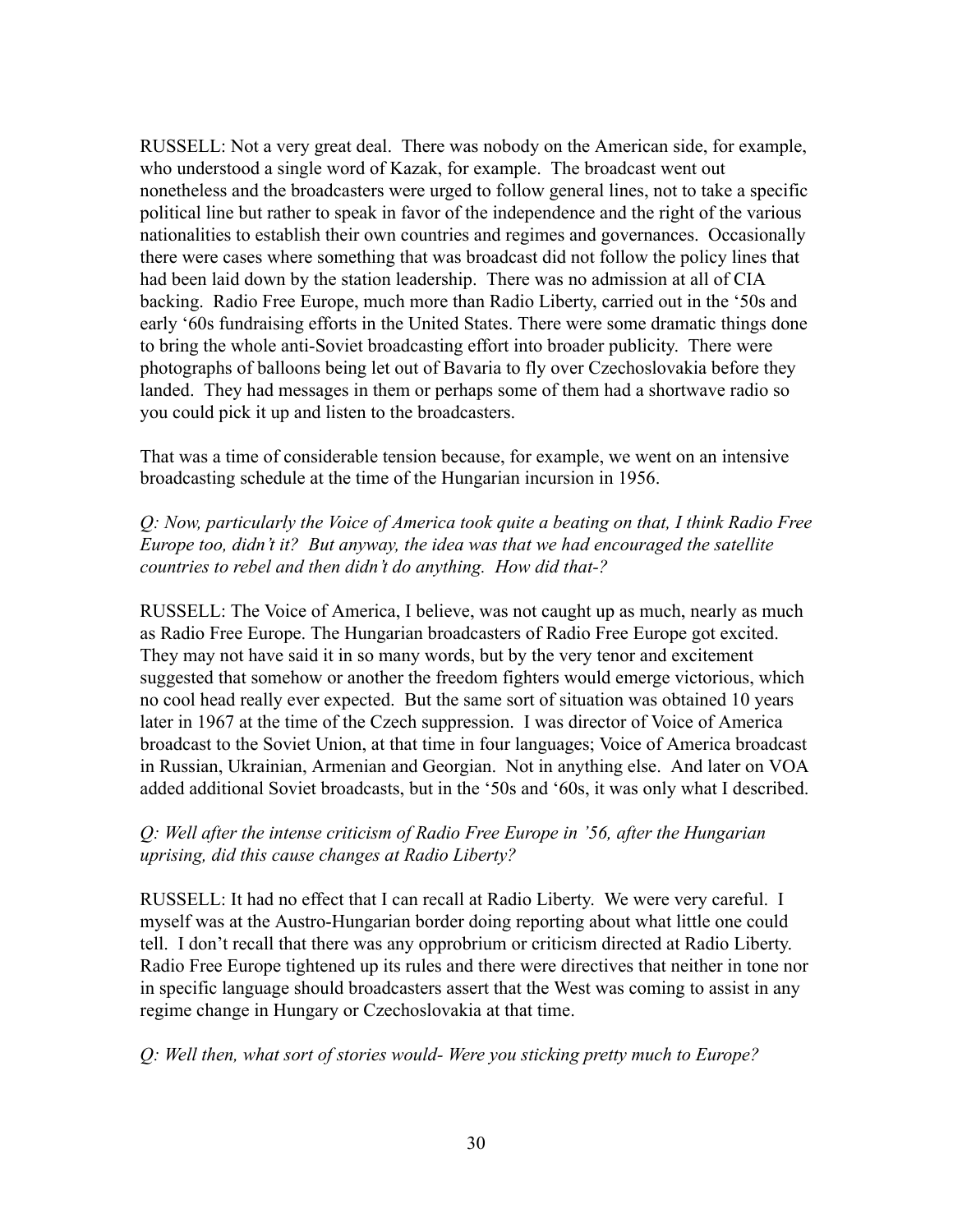RUSSELL: It was pretty much to Europe. There was one interesting exception. There were competing international student organizations. One was called WFDY and it was called "Woofdee" for short. The initials stood for "World Federation of Democratic Youth." This was a communist organization run from Prague. There was a counter organization, international organization of free student trade unions, student unions. Exactly what it was called I forget but it met every two or three years. In February of '57, if my memory serves me, it held an international meeting in Lima, Peru. I said to my colleagues, that could be pretty interesting and will give a different perspective than Sweden, Italy, Denmark, Iceland, Finland. I made several reporting trips to Finland, by the way.

*Q: Well Finland was big as far as that's where the- sort of the peace movement, Soviet peace movement used to-*

RUSSELL: The Finns carefully did the minimum that they felt they had to to support that movement.

As far as the student union was concerned, I spent about 12 days, perhaps, in Peru and had some extremely interesting interviews with young political leaders from many countries, Asia, Africa. Had a particularly interesting encounter with Percival Peterson, who was the head of the Jamaican Student Union. He was interesting because he later had a particularly successful and enlightened political career and became president of Jamaica some time during the '80s or perhaps early '90s. We got along very well with each other; we were interested in the different things that we were doing. He invited me to stop off in Jamaica on the way back to Munich, which I did and had four days, extremely interesting days in Kingston and Ocho Rios.

It was a rich and varied kind of life because a lot of things came under this broad rubric of, for want of a better phrase, freedom on the left.

*Q: I was wondering, we're talking about the 1950s, latter part of the 1950s particularly; McCarthyism was not dead and to report on movements on the left, even though they were anti-communist leftist movements-*

RUSSELL: Never had the slightest problem.

*Q: I was wondering whether you would.*

RUSSELL: Absolutely not the slightest. And we took some interesting directions. Nineteen fifty-eight of early '59 was the  $75<sup>th</sup>$  anniversary of Marx's death. We came up with the idea of getting some former communists and Frenchmen on the left to do a round table program about the legacy of Karl Marx. I spent seven or eight days in Paris on the project because it meant getting, among others, the former editor of "L'Humanité," the French communist newspaper, whose name was Pierre Hervé. I got three observers from different perspectives around the table discussing the legacy of Marx. The main point of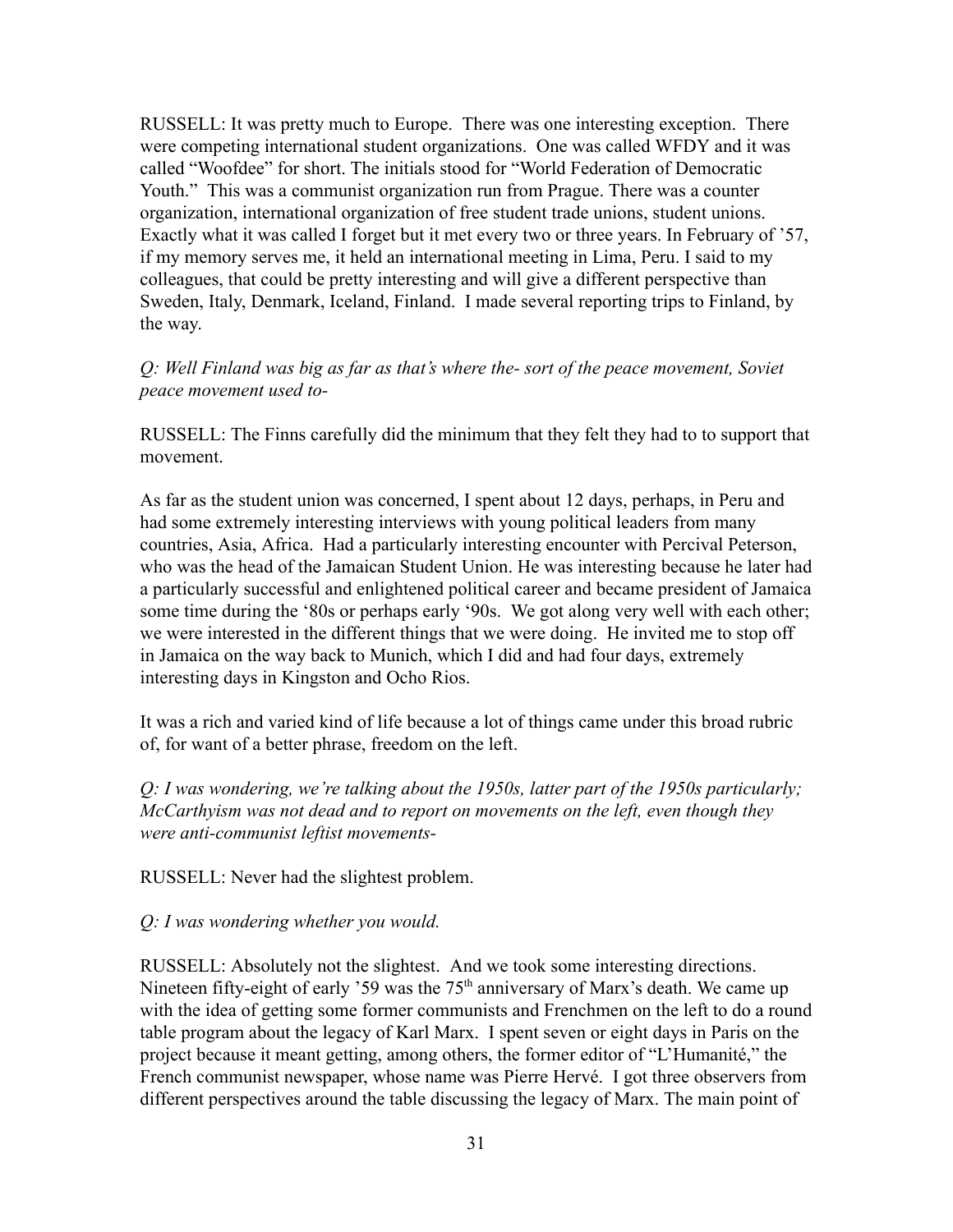it was that the essential message of Marxism had been distorted and destroyed and undermined by Soviet power. And the program was broadcast, as I recall, in all the languages of Radio Liberty and caused a good deal of positive reaction.

### *Q: Were you able to get any feedback?*

RUSSELL: One of our colleagues, an experienced CIA agent, had a system whereby Soviet visitors to foreign countries were informally encountered and interviewed on the spot. I forget exactly how it was done and where the concentration was; I do know it happened very often in Scandinavia. It wasn't unusual for some official group, a group of 15 or 20 Soviet citizens and their wives, to come out and visit factories or whatever they did. This very discreet audience reaction effort involved encountering them, seeming to meet them by chance, giving them often books published in the West in Russian, books that they couldn't get inside the Soviet Union: "Doctor Zhivago," a tiny edition of Pasternak's "Doctor Zhivago," which was about three by five inches in size, tiny little print, was particularly popular. And these persons, who were local, all recruited and so on is something I knew nothing about. As a matter of fact, I was not made witting, that is to say, informed of CIA support until I'd been at the station for four years.

### *Q: What was the atmosphere at the station?*

RUSSELL: Very lively. A lot of discussion about approaches in broadcasts, a lot of lively discussions about things that had happened. Some controversy between Russians of different generations. Some of the Russian broadcasters who were the most important and whom I knew best I could speak with them. They would discuss and would say this program that you put together, this interview, it would have been helpful if you had also asked this and that and that. So the dialogue was very open.

There were references to old immigrants, new immigrants and newest immigrants. The old immigrants were those, obviously, from the teens and '20s, those who left Russia early in the Soviet period. Then the new ones were those who had been left behind by the war or who had defected to the West during the wartime. And then the newest were the most recent of all, those who had contrived in the '50s and '60s to escape, the same kind of people, usually intellectuals though, in contrast with the people about yesterday, the simple soldier guy who was a driver or an electrician for whom I was getting a job in Kaiserslautern as you will recall.

# *Q: Were you getting sort of disputes between your Georgian broadcasters and your Russian broadcasters, that sort of thing?*

RUSSELL: There were some personal animosities but generally the atmosphere of the place was fairly productive and collegial because there was plenty to do. Everybody was on the air everyday; we were on the air around the clock in Russian and that meant that there was plenty of work to do to get programs written, edited and voiced and broadcast.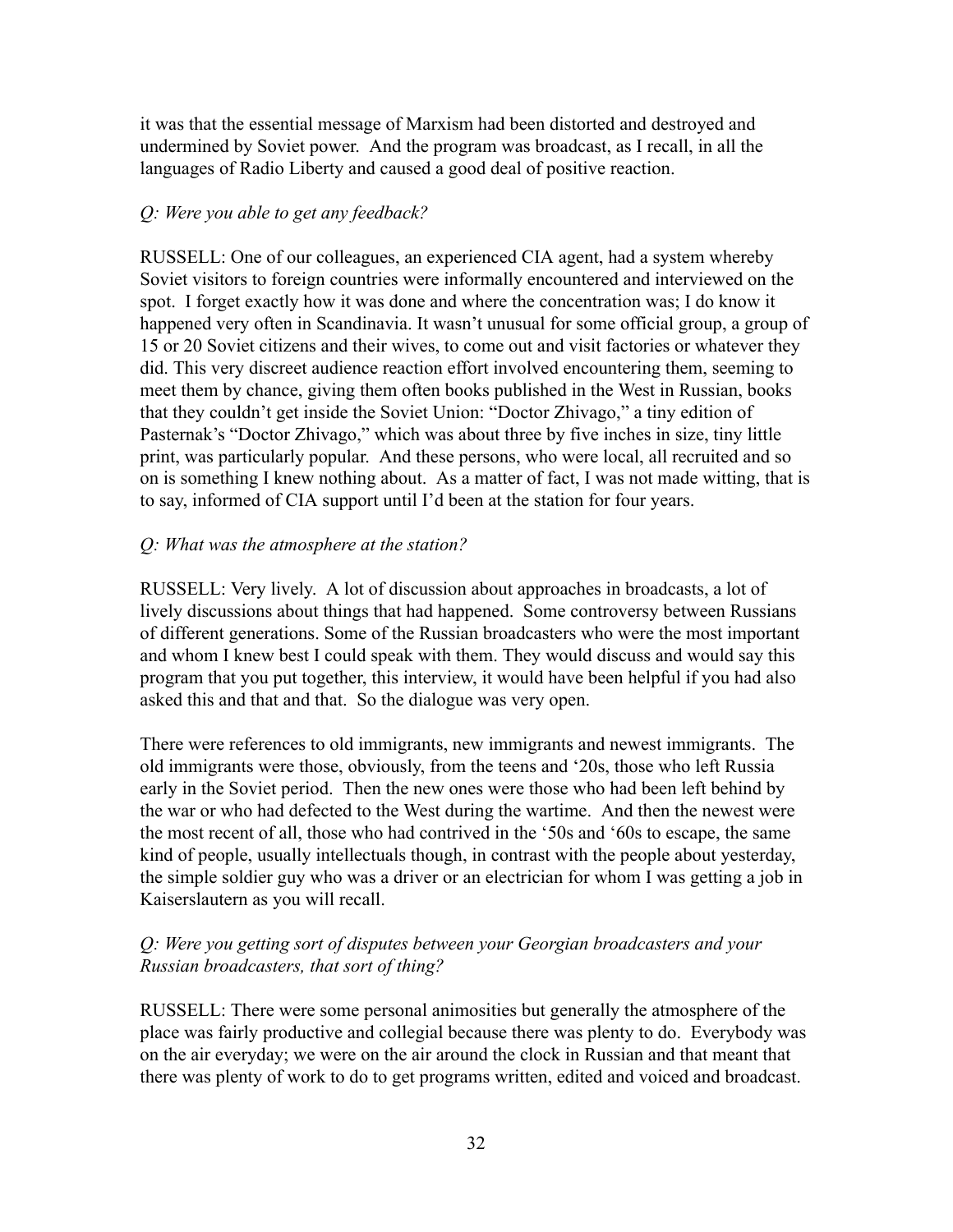There was a small group of transmitters in Bavaria but the strongest signal came from elsewhere in Europe, namely the Costa Brava of Spain. We had large transmitters that were built sometime in perhaps '58 or '59 that broadcast a good strong signal into the Soviet Union. All Radio Liberty broadcasts were jammed. The jamming of them began 15 minutes after they went on the air and never stopped until everything else stopped.

## *Q: Were you able to work on the effectiveness of- would the jamming work or did the-?*

RUSSELL: It was standard practice to monitor it. When I was PAO (public affairs officer) in Moscow later on I had a supply of shortwave radios, eight or 10 maybe. When embassy officers would go out to various parts of the Soviet Union we would importune them to take along the radio, tell them where to find the signal and report back to us on, for example, how clear reception was. If it was clear in Kiev or Tashkent or wherever it was that the traveling embassy officer went.

*Q: Well did you ever get any sort of screams and yells from the State Department, what the hell are you guys doing? Because I'm sure if you said something particularly provocative the Soviets would have called our people in and-*

RUSSELL: I don't recall that there was any dialogue. The Soviet attitude toward the station was, as I realized when I was posted there, they were angry and said that it was interference in their internal affairs. They said our broadcasters were a bad lot and the people who did the broadcasting were royalists and Trotskyites and traitors to the Soviets homeland and so on. There was also a certain amount of infiltration. There were some people in Radio Liberty who were later revealed to be Soviet plants, which is not surprising but there it was. It didn't affect anything that I recall.

### *Q: Did you sort of work under the assumption that there were?*

RUSSELL: Yes. People pretty much assumed it. Some of them had suspicions and so on. I don't remember that there was any case where someone was unmasked, you know, somebody was sitting in this hotel in downtown and calling Moscow up and saying this guy is a good guy, that guy is a bad guy and so on.

### *Q: How about the German authorities?*

RUSSELL: They were very accepting. There may have been problems, but I honestly don't recall that there ever were. There may have been later on but certainly during my tenure there, which was seven and a half years, '55 spring to '62 fall, I didn't come across any kind of animus between the two.

*Q: Was there any provocation on the part- Did Soviets ever put somebody into the local beer hall or whatever it is?*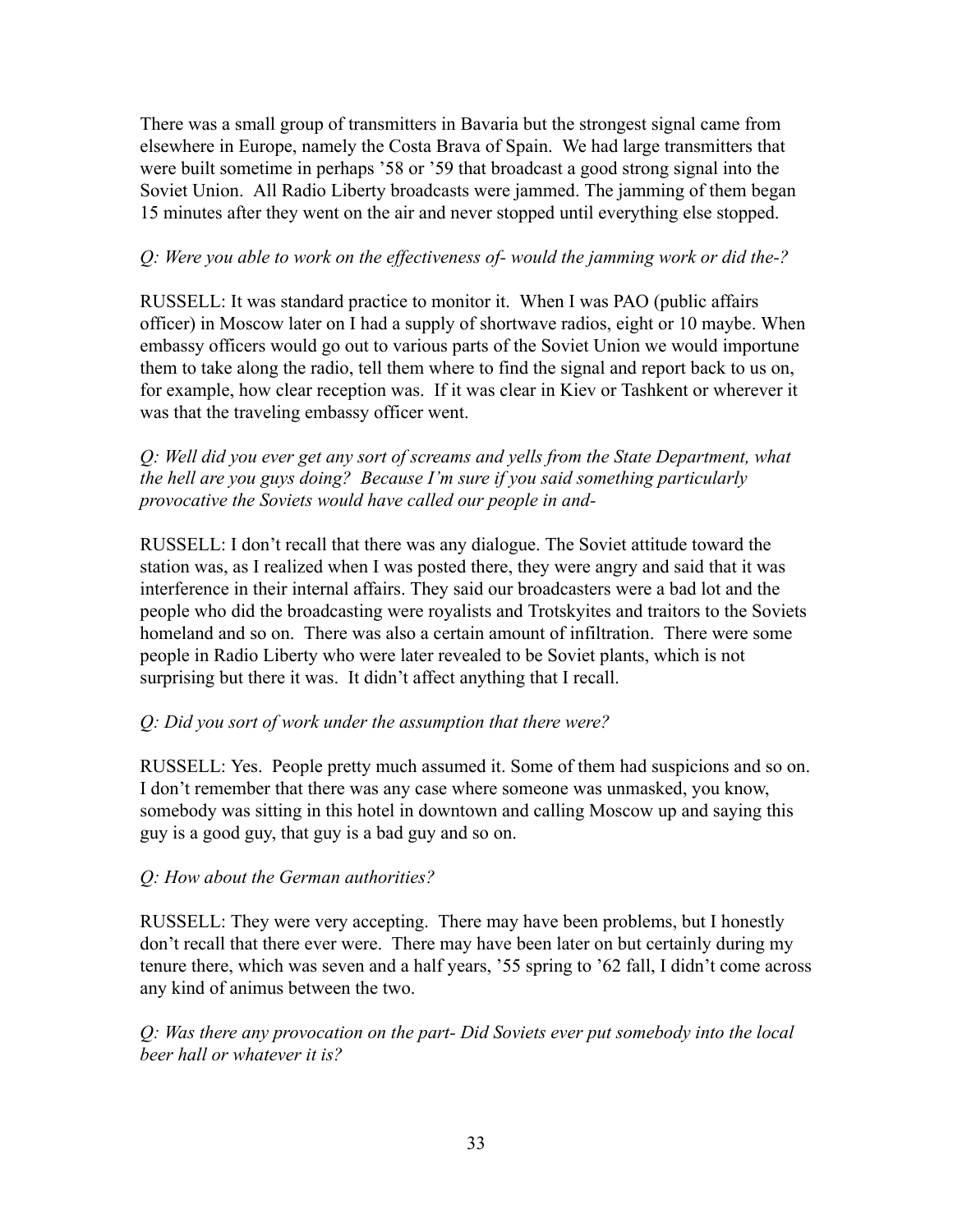RUSSELL: Didn't run into it, no, I don't recall that there was anything like that. There were certainly occasions when the Russians struck at the broadcasters. The Hungarian broadcaster who was injected with some sort of poison while standing on a street corner in London comes to mind and there were a few other cases.

#### *Q: That was with an umbrella, wasn't it?*

RUSSELL: I think that's right, yes. But on Radio Liberty's side I don't recall that there was anything like that.

#### *Q: How did you find life in Germany in those days?*

RUSSELL: I had a terrific time. I was young, mid 20s, and active and had the language and had an active social life, unexpectedly. I was in Germany, after all, and had been there already at that time for five years. The person whom I met who I married was a Frenchwoman. One of my colleagues at Radio Liberty was married to a Frenchwoman. They had children back to back; they needed help with their children and my wife to be, Lydie, was invited in February of '57 to come and help them out with their small children. She was between jobs in Paris and so she came for the adventure. On February 13, '57, I was invited by my friend at the station and his wife to make the fourth for dinner with their friend from Paris. My youthful bachelor days ended very, very abruptly. There was instant, almost instant understanding that this was it for both of us. My wife had a very unhappy, unfortunate first marriage and her divorce was not final until 1959. So we actually married in July of '59 but we had already lived together for two years before then and were totally devoted to each other, as we remained for the subsequent 40 years.

*Q: Well then, by this time I think anybody who dealt with the refugee relief program and all, and as soon as you get involved in this sort of thing one gets a wonderful feel for the geography and ethnography of Europe. You must have the same; I mean, the various conflicts between the various groups, the Kalmyks and the Georgians and what have you. Didn't you?*

RUSSELL: Yes, one was aware of these things to an extent at Radio Liberty. At that time I had never been to the East. In the fall of 1965, I had a very interesting trip to the four capitals of the countries that VOA was broadcasting to, or the language groups, that is to say, as I mentioned, Russian, Ukrainian, Georgian, Armenian. Had a very, very interesting trip in the fall of '65.

#### *Q: This is while you still were with Radio Liberty?*

RUSSELL: No, this was already Voice of America. I joined USIA (United States Information Agency) on October 9, '62, and laterally came in as an 05. I was assigned immediately, within 15 minutes, as assistant press attaché to Kinshasa, in the Congo. Did the two years there until spring, early '65, came back to Washington, was policy officer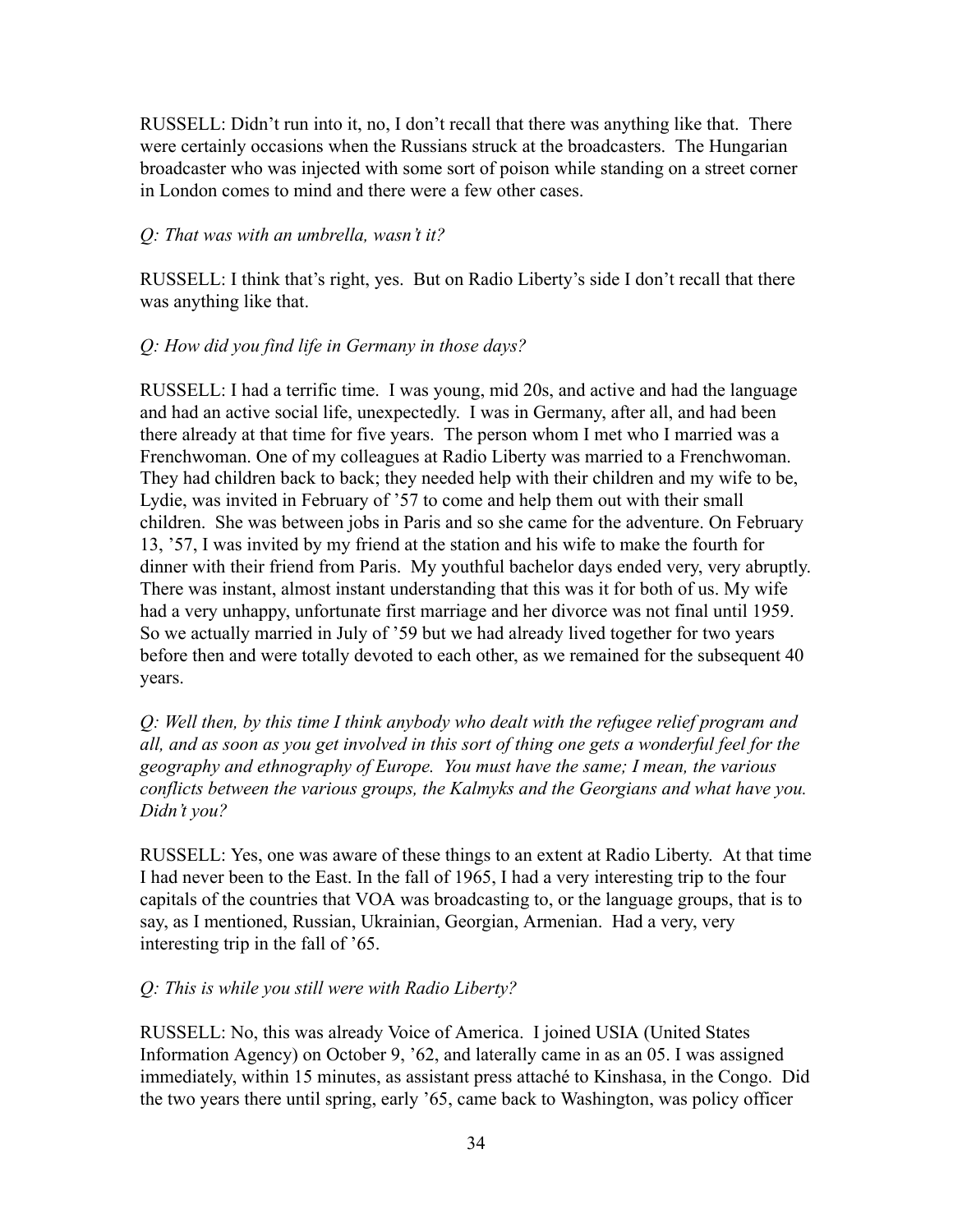for Africa for two years and then ran Voice of America to the Soviet Union for two years then went as PA to Moscow in '69.

### *Q: Alright. Well let's take '62; what moved you from Radio Liberty to the Voice of America?*

RUSSELL: Well there were several factors. I had a very interesting time with Radio Liberty as correspondent, as deputy head of news. However, the election of JFK (John Fitzgerald Kennedy) in 1960 and the fact that he named Edward R. Murrow to be the director of USIA in the spring of 1961, was a big factor. Having been a radio journalist I was interested in understanding what other people were thinking, doing, saying and then interpreting it, drawing them out through the interview process and then producing a lively, interesting radio program. But then the idea of being actually part of the U.S. Government rather than someone on the outside looking in also had its own appeal. I had already been in Europe since the beginning of '52. I felt it was time for a change. I had two children and the idea of their living in the States had its appeal. My wife, who was of course naturalized at the time of our marriage, had never lived in the United States. So these things came together. I had had an oral interview for USIA on home leave in'61 and had been offered a job. The opportunity was there, but I was surprised and taken aback. I imagined that because of the recent European experience that I had had that I would wind up in a place like Poland, say, or even Moscow, but I knew French and I knew radio and the situation in the Congo was very, very tense.

### *Q: Well this was the center of our interests.*

RUSSELL: It certainly was. Patrice Lumumba had been assassinated some months before. At this time there was still a distinct sense of USIA officers being somehow second-class citizens. We were not FSOs (Foreign Service Officers); we were FSIO, Foreign Service Information Officers. And subsequently during the '60s there was a great desire on the part of USIA's leadership to equalize, even things out. They wanted to make it clear that someone who was doing what later came to be called "public diplomacy" was as much a Foreign Service officer in the fuller sense as a political or economic officer in the Department of State.

Based on my experience with information activities I was sworn in at a mid-level. This was okay with me, and I got a very interesting and very tough first job but a very interesting one, as press attaché in the Congo, the ex-Belgian Congo.

### *Q: Before we get to that, when you came in did you find that, particularly Voice of America, did they sort of treat you a little bit second class because Radio Liberty was not the Voice of America?*

RUSSELL: No, I never ran into that though the Voice of America. I think that the acceptance was quite broad that there were two different roles to be played. Henry Loomis, who was director of the VOA in '62, '63 was a very effective and energetic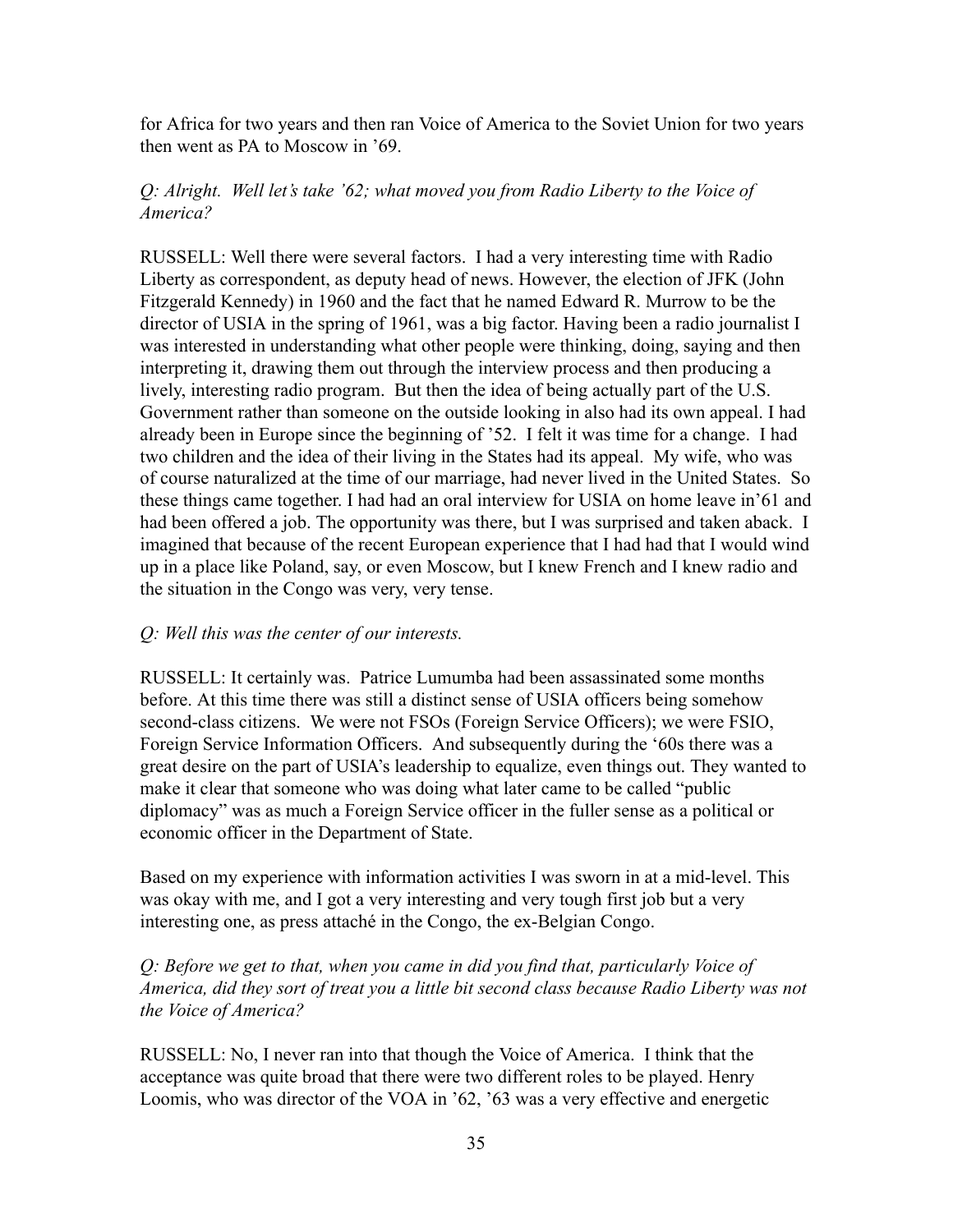leader of the Voice of America. His analogy was that the Voice of America and the RFE/RL stations were two blades of the same pair of scissors. And in order for an impact on the political situation in Eastern Europe and the Soviet Union, you had to have both blades cutting. Which is okay with us. And I never found that working with one made it in any way difficult for working with the other. I had had a lot of experience talking to people about ideas and about formulating press programs and putting them together and interviews. I also found that the VOA was much more radiophonic than RL was, because it's Lingua Franca was English, not Russian. The people who ran the VOA included the most famous VOA director at that time or over the whole years, John Chancellor from NBC News. He was director for three or four years in the late '60s. John Daly was also a popular commercial broadcaster who ran VOA. It was an institution that had real clout for itself; it had protection from the USIA's independence and since it now lost that protection it has fallen on very perilous days. As you know the VOA is under the Board of Broadcasting Governors, BBG, and the situation now is a great deal less propitious for fresh, independent broadcasting than it used to be.

*Q: Well let's see, let's take it, you went to Léopoldville at the time.*

#### RUSSELL: Right.

#### *Q: You were there from when to when?*

RUSSELL: I was on post from February '63 to February '65.

#### *Q: Alright. When you arrived there what was the situation in the Congo?*

RUSSELL: It was chaotic. There had been an insurgent movement in the northeastern part of the country. The Congo had at that time and probably still has 57 different ethnic groups and probably close to that many languages. The country had begun falling apart soon after the Belgians left in a great rush. The Belgians had done a much, much worse job than the British or the French in preparing their African colonies for independence. The Belgian policy was to educate the Congolese through second or third grade so that they knew enough to say oui, monsieur, non monsieur, but very little else. There was an uneasy feeling of disintegration. The Belgians who remained were very careful to keep a low profile. The UN was a presence at that time; when I arrived there were UN peacekeepers. I recall seeing them in the streets and passing through their checkpoints. Most of them were Nigerians in short pants with sharp creases. The Congo was considered a great prize because of its natural resources.

In November of '64 there occurred a particularly dramatic event involving hostages. The insurgents in the northeast, in the area of Stanleyville, the heart of darkness, the authentic heart of darkness. Stanleyville is now called Kisangani. It's deep in the jungles of the northeast. A group of Americans, including the American Consul General in Stanleyville, and a number of missionaries, a total of some 300 Americans and Europeans, were captured by the Simba insurgents and held as hostages in October of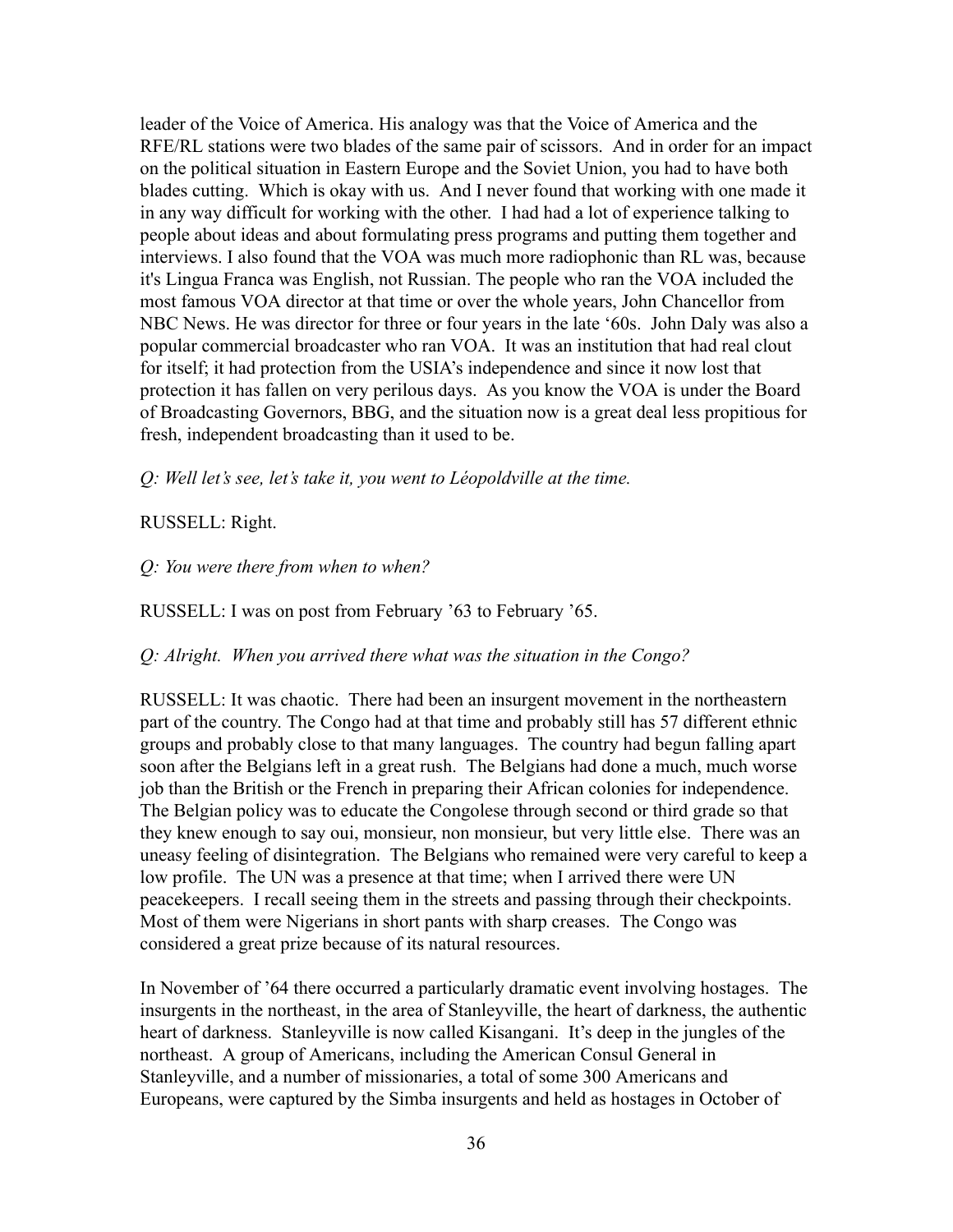'64. The U.S. took the initiative to set up a rescue mission involving American planes taking off from Ascension Island off the coast of the Congo and flying Belgian paratroopers into Stanleyville for the specific mission of freeing the hostages. I imagine there were a number of Belgians among the hostages. I can't recall what the price was, what it was that the Simba said; maybe give us this part of the Congo for independence or we'll kill all these white people. In any case the hostage crisis lasted I think more than a month; it was several months and there was a time, probably from October  $1<sup>st</sup>$  on, when there was a heavy presence of European and American correspondents. Congo was much in the news and I learned a lot very fast about how to talk to the press and when to and how to give them access to ambassadors and political counselors and so on.

#### *Q: You know, that was called Operation Dragon Rouge.*

RUSSELL: That's the one, Dragon Rouge.

*Q: I've interviewed Michael Hoyt. It was a major event and I think some Belgian priests and nuns were killed. It essentially was a successful rescue operation.*

#### RUSSELL: Correct.

*Q: What were you doing there? I mean, what sort of- In the first place, what was the embassy like and then what was sort of the atmosphere in which you were working?*

RUSSELL: We had two ambassadors during my tenure and they were very different. The first, Ed Gullion, was very traditionally State Department in his manner. And the second was G. McMurtrie Godley. Godley was a real go-getter.

#### *Q: Known as Mac Godley.*

RUSSELL: Mac Godley, the same. Under Gullion things were strictly controlled and along traditional lines whereas Mac Godley had some ideas of his own. He worked very closely and very actively with the CIA station chief.

#### *Q: I don't know if Mobutu was the top man at that point.*

RUSSELL: I think that Mobutu was the top army man at the time. The president was Kasavubu and the prime minister was a man named Cyrille Adoula, the colorless, honest figure I think. We had our offices separate from the embassy. There was the American Cultural Center in the Congolese part of the city; that is to say, on Avenue Charles de Gaulle. It was a good cultural center that I guess had been built rather quickly. Or maybe it existed before independence. There were five or six people at USIS (United States Information Service) including an interesting PAO (public affairs officer), a man named Stephen Baldanza, who had been at the Voice of America. He had been a member of Senator Joe McCarthy's loyal underground at the VOA. He had been a source of information for McCarthy about people who, you know, were radical leftists who believe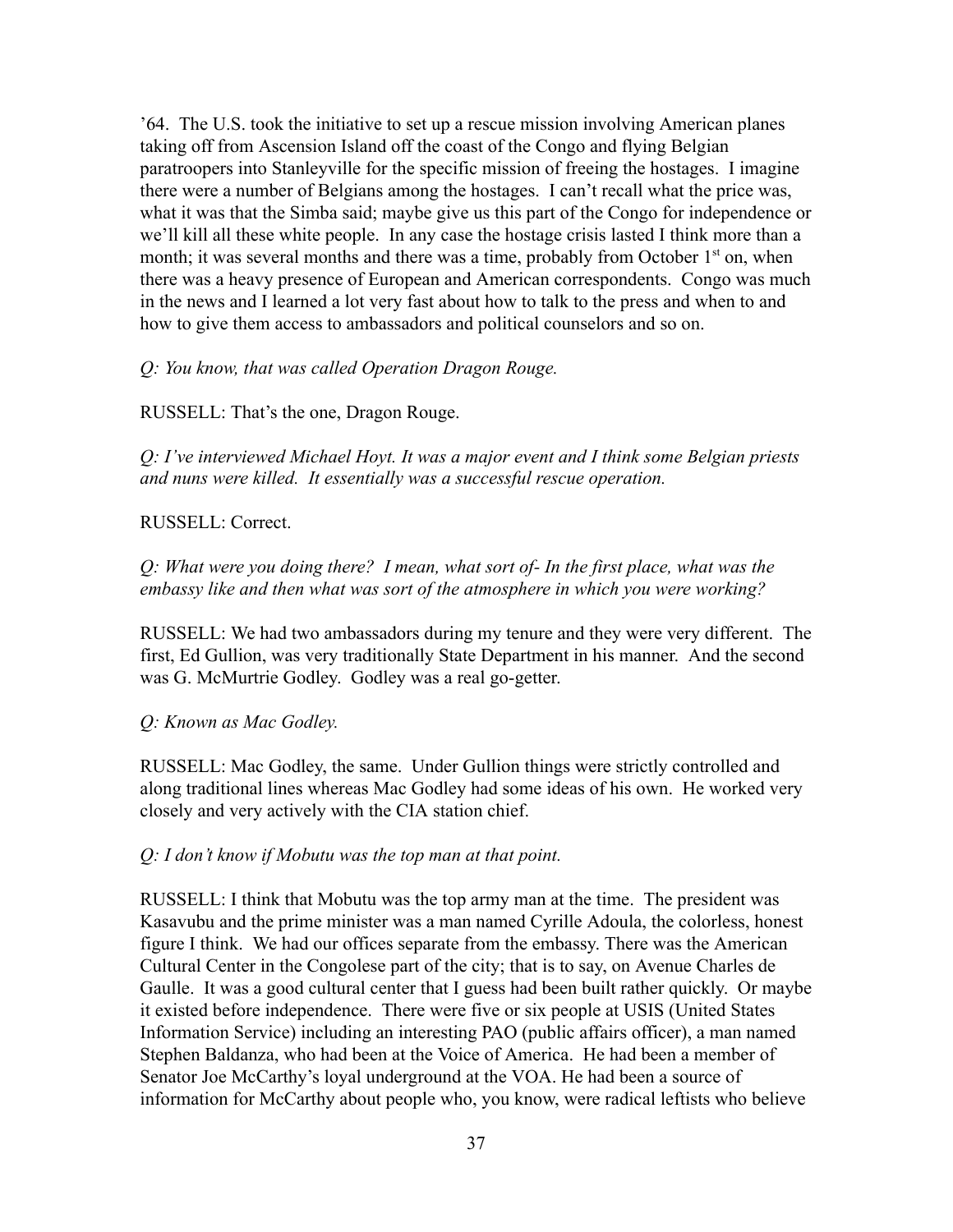in the constitution of the United States. The fact that Baldanza had been a source for McCarthy apparently was well known to agency leadership. The day after McCarthy got his firmest comeuppance, Steve Baldanza was assigned as PAO to Kabul. And subsequently he was PAO in Israel, despite the fact that he had reputedly said while being interviewed that he really didn't like Jews. And whoever was interviewing him is purported to have said, Steve, that's why we're sending you there. You'll be tough, no, you'll be hard-nosed.

*Q: Did you have to deal with him?*

RUSSELL: Oh, a great deal.

*Q: How did you find him?*

RUSSELL: With Steve Baldanza?

*Q: Yes.*

RUSSELL: He had a very good sense of humor and was somehow, I think, not embittered about being thrown to distant places. He also was very proud of the fact that he spoke French. In point of fact his French was a kind of a bastard Italian, Italo-Spanish. I remember one very interesting incident with Steve Baldanza. I had met the Soviet press attaché and I had spoken with him in Russian. I knew Russian and had had those seven years of using it all the time, every day at Radio Liberty, which I don't believe I mentioned as a fact to the Soviet. His name was Petrov o Ivanov. Anyway, I mentioned to Steve that it was my first appointment so I didn't want to get misunderstood or anything. So I said to Steve, I met a very interesting guy, you might be interested in exchanging some views with him. He's the press attaché of the Soviet embassy here in Leopoldville. And he said that was great, that was wonderful, let's do it, by all means. Send him up as soon as you can. I've never seen a communist face to face.

So Ivanov came around and I had offered to Steve, I said I'd be glad, you know, to interpret in Russian. I had aced the Russian exam when I came in; I had a four plus/five in Russian; I was really on top of it. And he said oh no, no, mon Francais trés bien. You know, I can do it in French. So we had this 45 minute conversation or so with Steve saying, doing the best he could and Monsieur Ivanov answering. They were talking. He knew French and poor Steve obviously didn't. So Steve was very proud of himself at the end of the interview and he said good-bye, au revoir, bon chance. So we walked out to the door of the office there in the cultural center, and Ivanov said, you know, Mr. Russell, this was a very, very interesting talk. I just have one question. What did he say?

*Q: I've seen reports from people like junior officer Frank Carlucci and all, the cables that came out of the Congo in those days were avidly read but they were talking about a government that wasn't really a government. I mean, if it weren't so tragic it would have been comic. How did you find things?*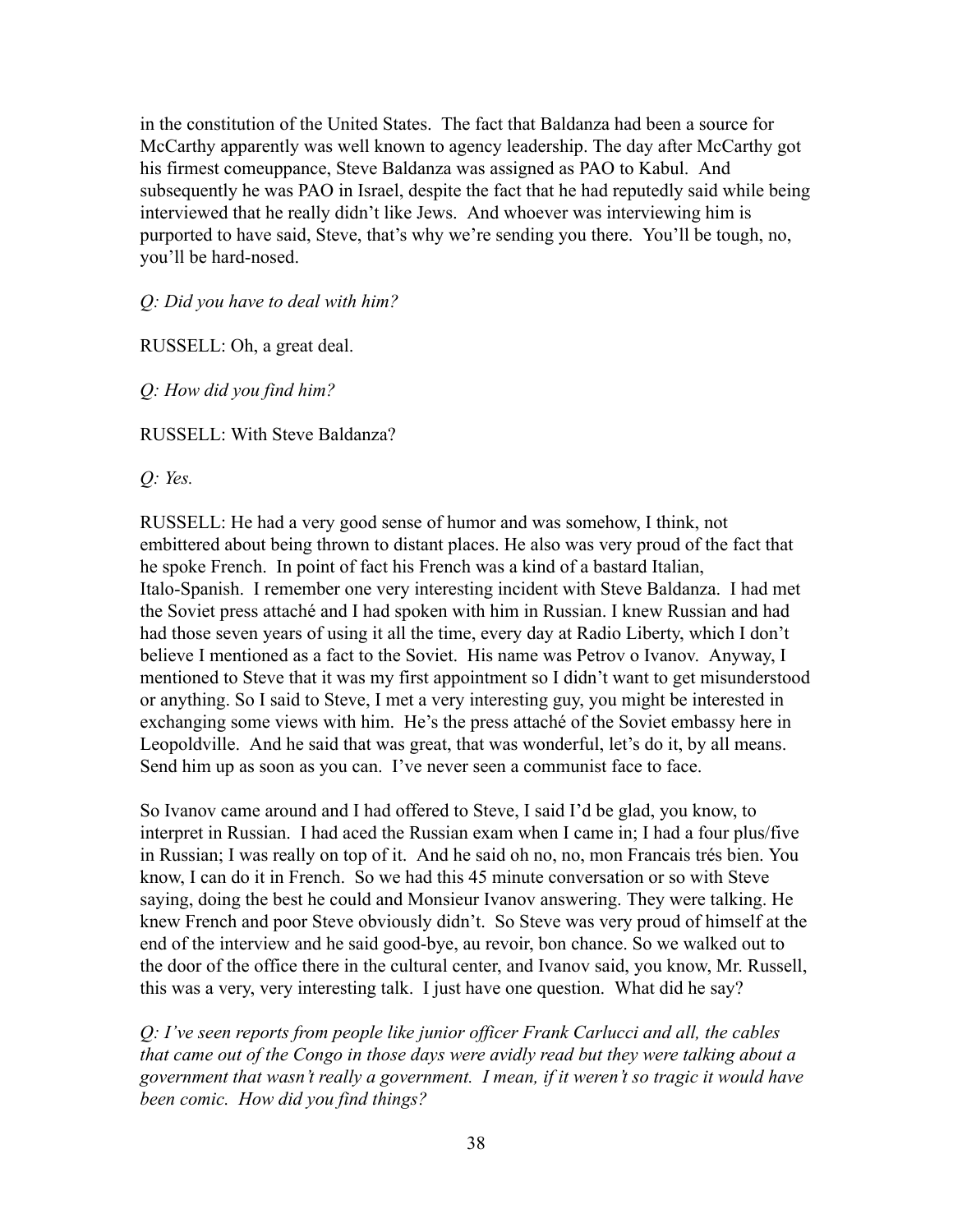RUSSELL: I found things a little chaotic. One never knew quite what was going on. As a junior officer I wasn't, obviously, in on country team meetings. Steve reported back on what he had heard to us. And by the way, there was a very strong IO (information officer), new to the agency, Wes Fenhagen. He had been the editor of a newspaper somewhere in Maryland; a very good journalist, a very good journalistic sense. And the cultural affairs officer had been a professor somewhere in Utah or elsewhere; very, very competent and serious. And there was an assistant CAO (cultural affairs officer) and there were two assistant IOs and I was one of the two.

*Q: Well you know, when you say "cultural affairs" it sounds wonderful. But to my knowledge, in the Congo, when the Belgians let go something like three or maybe five people, Congolese, had received college degrees.*

RUSSELL: I think that was the legend. What one heard was that there were no college degrees, that there were 15 high school degrees.

*Q: Yes. Well I mean, of that nature so that when you're talking about sort of a cultural affairs thing it's usually aimed at the college level or-*

RUSSELL: It wasn't there. The CAO would do things like give talks on American politics in the cultural center and the audience was very much teenage and young adults. In Kinshasa the University was called, I believe, Friendship University. Is that right?

### *Q: Could have been.*

RUSSELL: I can't remember what it was called. There was, however, definitely a university and the CAO, John Fisk, was very active, was frequently out at the university and found his French was passable and it was quite a good scene. No, we were a good team, I think. The fellow who followed Steve Baldanza was one of the legendary, most flamboyant people that USIA ever produced. He was John Mowinckel. Norwegian-American family, big, energetic, outgoing, glad handing, party giving; he was a very energetic and impressive guy. Spoke beautiful French; had been CAO in Paris, was transferred from Paris. I can't remember why; there was some sort of funny reason. Mowinckel was all over the place. He subsequently was PAO in Brazil before I was there and I got to know him over the years quite well. He had panache. He really came on strong. He walked into a room and just took it over. A very good raconteur. Funny stories galore, quick minded, interesting fellow. Not very much substance. But boy what panache.

*Q: You were working with the press corps there?*

RUSSELL: Yes, oh yes.

*Q: Was David Halberstam there when you were there?*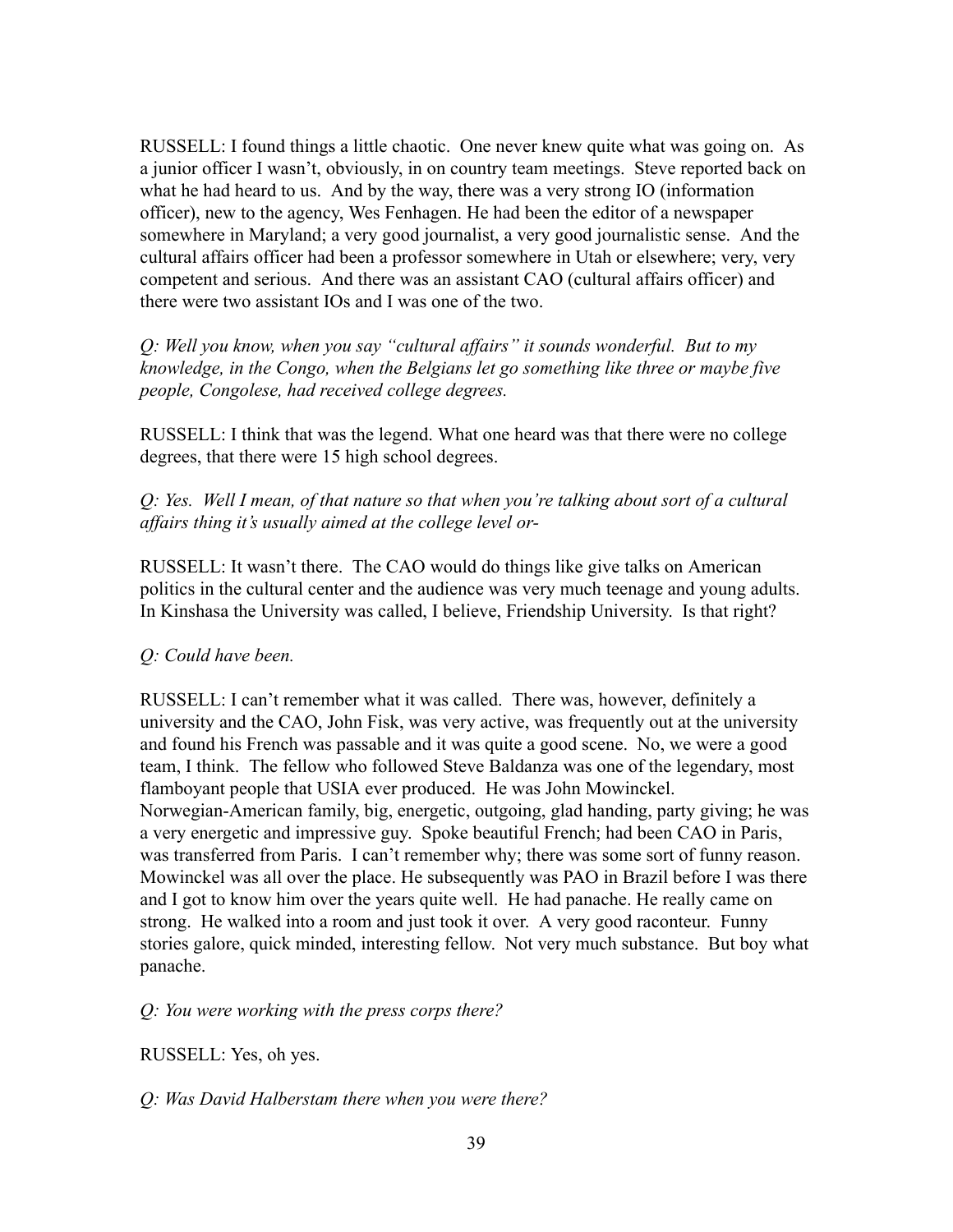RUSSELL: No. He would have been after my time because I would have remembered him if he'd been there. The names slip away as the years go by. Jonathan Randal was there for the New York Times. Randal was there and did a lot of reporting and was out in the bush a lot. He was fearless.

# *Q: How did you find the reporting?*

RUSSELL: Communications back then obviously were not what they are now. I don't recall that there were any serious problems. People knew that the Belgian legacy had been extremely weak and a lot of things in the country were not working and would not work for a long time. But I didn't have a feeling that there was consistent misreading of the story or getting it wrong. I don't recall that. They were very insistent, and I really pressed hard to find out what they wanted to know, especially with the hostages, because the interest of correspondents overseas for stories that have a home angle is extremely intense. And I saw it in spades when the American television correspondents were insistent on knowing who was where and how many Americans there were and what were we doing to protect the Americans. So there was this interest in Mike Hoyt and his family and I think his wife was there too, I guess.

*Q: No, I don't think so.*

RUSSELL: Oh, was she not?

*Q: No. I think, as I recall it, Hoyt was ordered to stay on and he was rather bitter about Mac Godley telling him to stay. The idea was stay behind and you know, fly the flag, which eventually is ordered to be eaten by the Simbas.*

RUSSELL: He was ordered to eat the flag?

*Q: Yes.*

RUSSELL: Oh really? I didn't know about that.

*Q: Yes. Apparently it was a lot of fiber.*

RUSSELL: Rather fibery.

*Q: But he made the remark afterwards that he at least thought that well, if I'm going to really go down, so will Godley. I think he made that to Godley afterwards, saying that, you know, at least I took satisfaction, if I'm- it would not- you would suffer too. Anyway, It's in his account.*

*How about Stanleyville? Was Stanleyville, were there problems while you were there in Stanleyville?*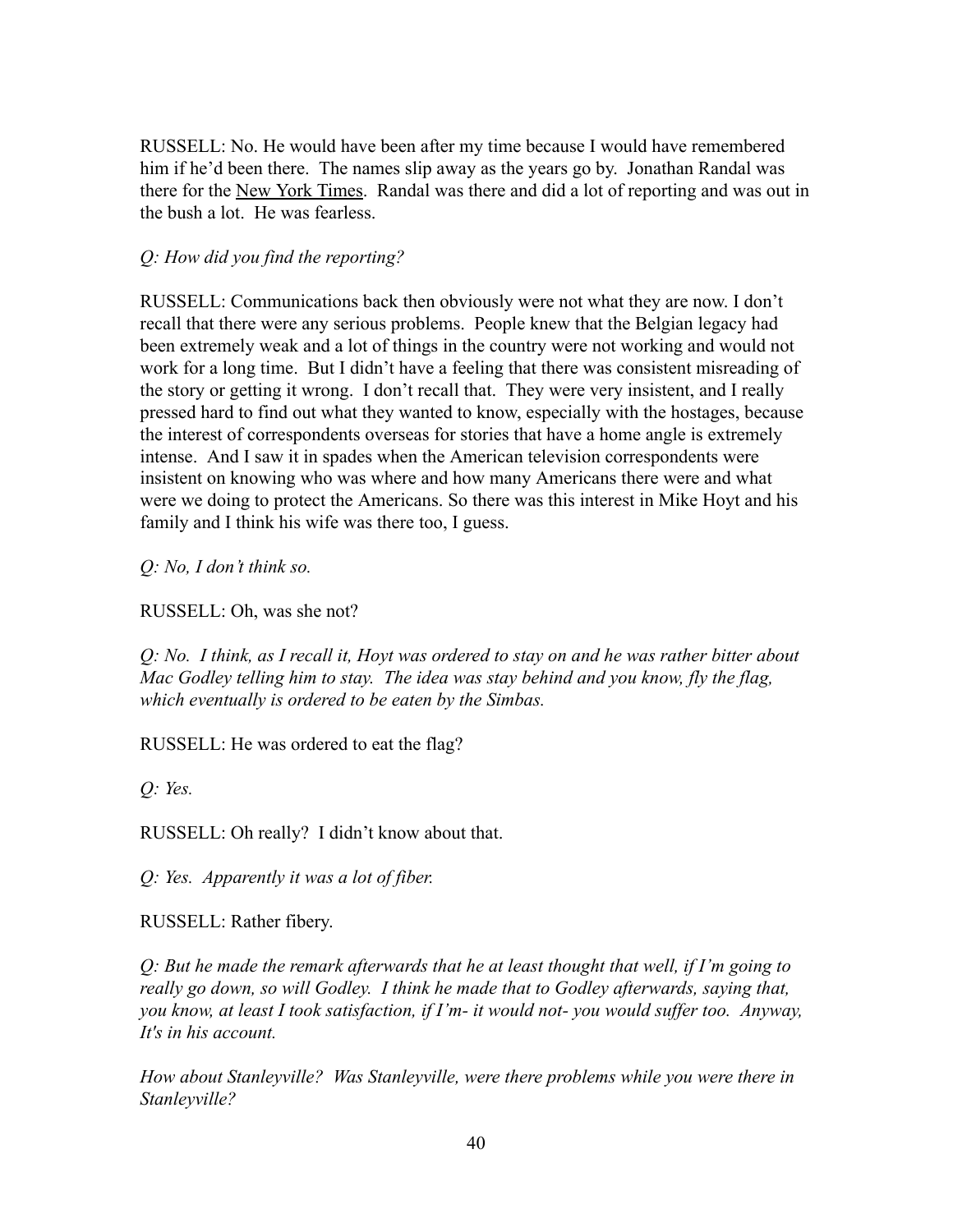RUSSELL: The area north and east of Stanleyville was a major rallying point for the Simbas, for the insurgents, which is why it took place there. I never went to Stanleyville; outside the city was infrequent. I'd been to Coquillaville and to Elizabethville but that's all.

*Q: Elizabethville was the other one; was anything happening in Elizabethville?*

RUSSELL: A lot was happening there.

## *Q: Elizabethville was Katanga?*

RUSSELL: That's right. It was the capital of Katanga and there was a lot of effort by unscrupulous Europeans to get their hands on the minerals; there's gold and there's diamonds and a great deal more in that corner of the country.

*Q: I've interviewed Terry McNamara, who was down there as the vice consul at the time.*

*Well then, what was the feeling? Was there the feeling that the Soviets had a good chance to take over the situation there?*

RUSSELL: Well it was both concern about the Soviets and concern about the Chinese because there were signs that the Simbas had funding and weapons from the Chinese. So it was very much in the news. And there was a good deal of tension. There was really a feeling of great insecurity. Everybody was told if they're ever in a car accident, under no circumstances should you not hit and run. Get the hell out of there no matter what happens, no matter who or what you hit; do not stay because you will risk being lynched on the spot. And I was encouraged to carry a weapon in my car, a tiny little Spanish pistol. I kept it under the seat of the Volkswagen; never fired it in danger but there it was.

We had a very nice house with a swimming pool that had belonged to a Belgian businessman.

# *Q: Was there concern about safety at your house?*

RUSSELL: We had next door neighbors, Belgians, who came over to see us the night we moved in to welcome us. they said in case any problems come up, if you ever have any problems, please don't tell us, don't ask us, don't phone us, we can't do anything. We can promise nothing. It had a fence around it; we had a full-time cook for no money to speak of, and a full-time guy cutting the grass with a machete. And a guard. I guess we had a staff of three, just the three of us.

# *Q: Well what was sort of the social life like there?*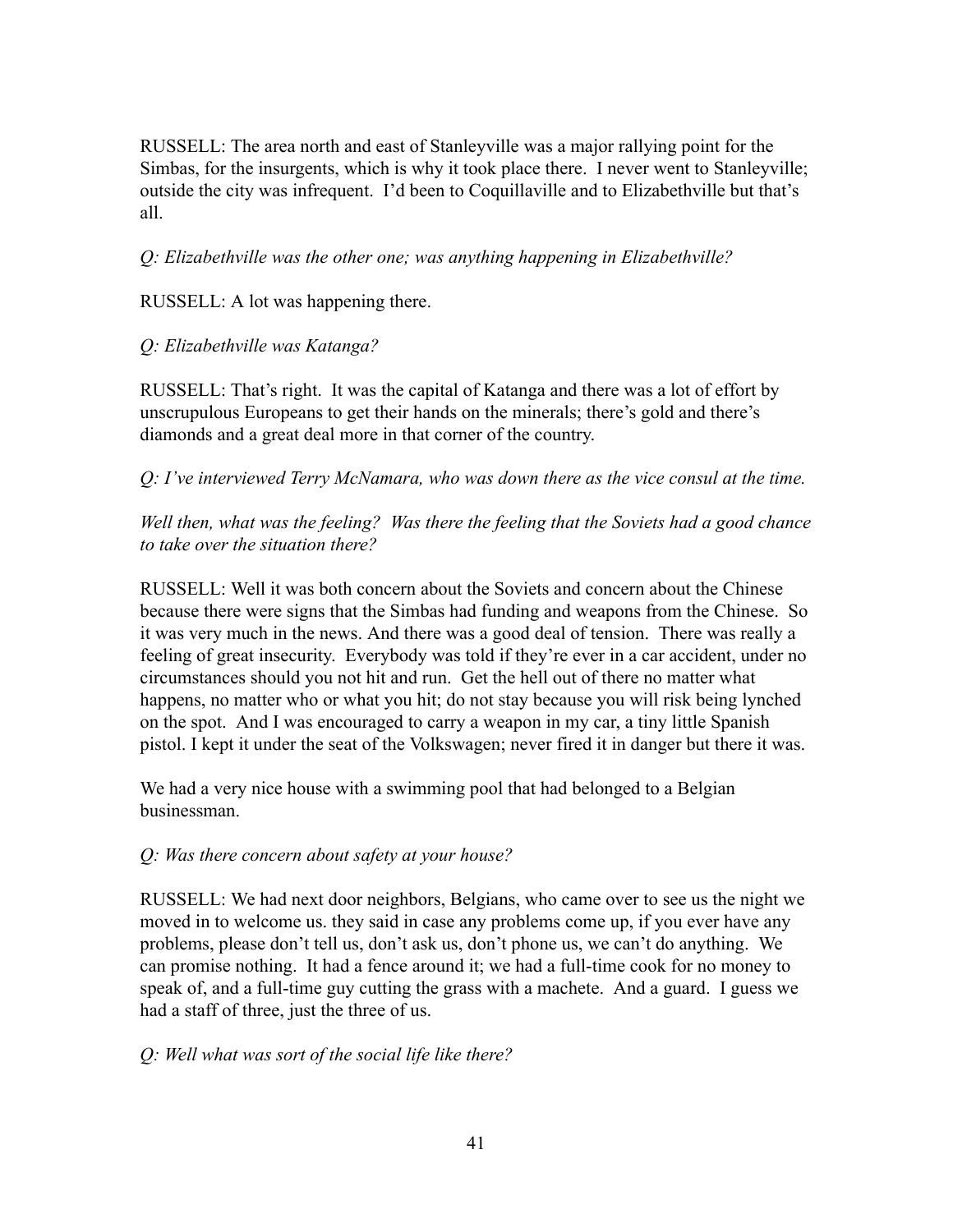RUSSELL: Very active. We had good friends at the British embassy. The DCM during much of the time was Bob Blake, who was very gregarious and had parties and invited people to be merry. There was also an Anglo-American play gang, sort of a dramatic association, and in the fall of '63 or so, we did "A Midsummer Night's Dream." We staged it, actually. I played Oberon, the king of the fairies; brilliantly, as I recall.

#### *Q: Of course.*

RUSSELL: We had great fun. We used to get together once a month or so, read plays and stuff. We made the best of it. And Mac Godley gave a Roman party; the idea being you would come in a toga or some kind of Caesarian outfit. John Mowinckel showed up with a modern beachfront Roman outfit with the floppy hat and beach pants that ended at the knees. I guess the ambassador commented, and John says, you didn't say anything about what period of Rome. He was a pistol.

#### *Q: Well then, how did you find the press corps?*

RUSSELL: The Congolese press corps was very meager. There was one newspaper, La Courrier d'Afrique. It had an editor who was very serious, very thoughtful and I had a good relationship with him. I was in charge of dealing with the Congolese press. I recall visiting his office more than once and finding out from him what kind of topics he was interested in and then getting people in Washington to write articles about them and then I would have them translated into French. I had quite a good record of placement in La Courrier d'Afrique. These were the days when evidence of effectiveness was sought by USIA Washington. One of the evidences of effectiveness was column inches so I was pleased to tell them that I had had no less than 127 column inches in the La Courrier d'Afrique last month and I got a pat on the head for that.

I had a quick lesson about one aspect of public affairs. The fact that Operation Dragon Rouge involved Belgians, with all the colonial forces coming back a scant three years after packing up and leaving the zone, was for many Africans very painful. And the PAO decided it was really important, this is Mowinckel at the time, that there be a publication that set the record straight. And so he gave me the job of producing it and I worked like hell; I worked around the clock to produce it with photographs. I still have copies of it. We did it in English and in French. Three or four days after he said "do it" I had finished it. The IO wasn't there. So I had this heap of 105,000 copies, maybe two-thirds in French and one-third in English of my publication. It justified and explained why it was necessary for the Americans, the British and the Belgians to take this limited action, etc., etc., to save the lives of their fellow countrymen. And I got carried away. I just got caught up in the rhythm of the project. I was about to send copies off in special packages to Bamako and to Abidjan and Dakar and so on, getting it around to other African capitals. And then, in the midst of all of my arranging for it to go out, Mowinckel said, what are you doing? And he was very gentle about it, but he could have really slapped me around. I had absolutely no business taking these initiatives: deciding as AIO in Kinshasa whether to send more to Senegal than to Cote d'Ivoire and for the PAO not to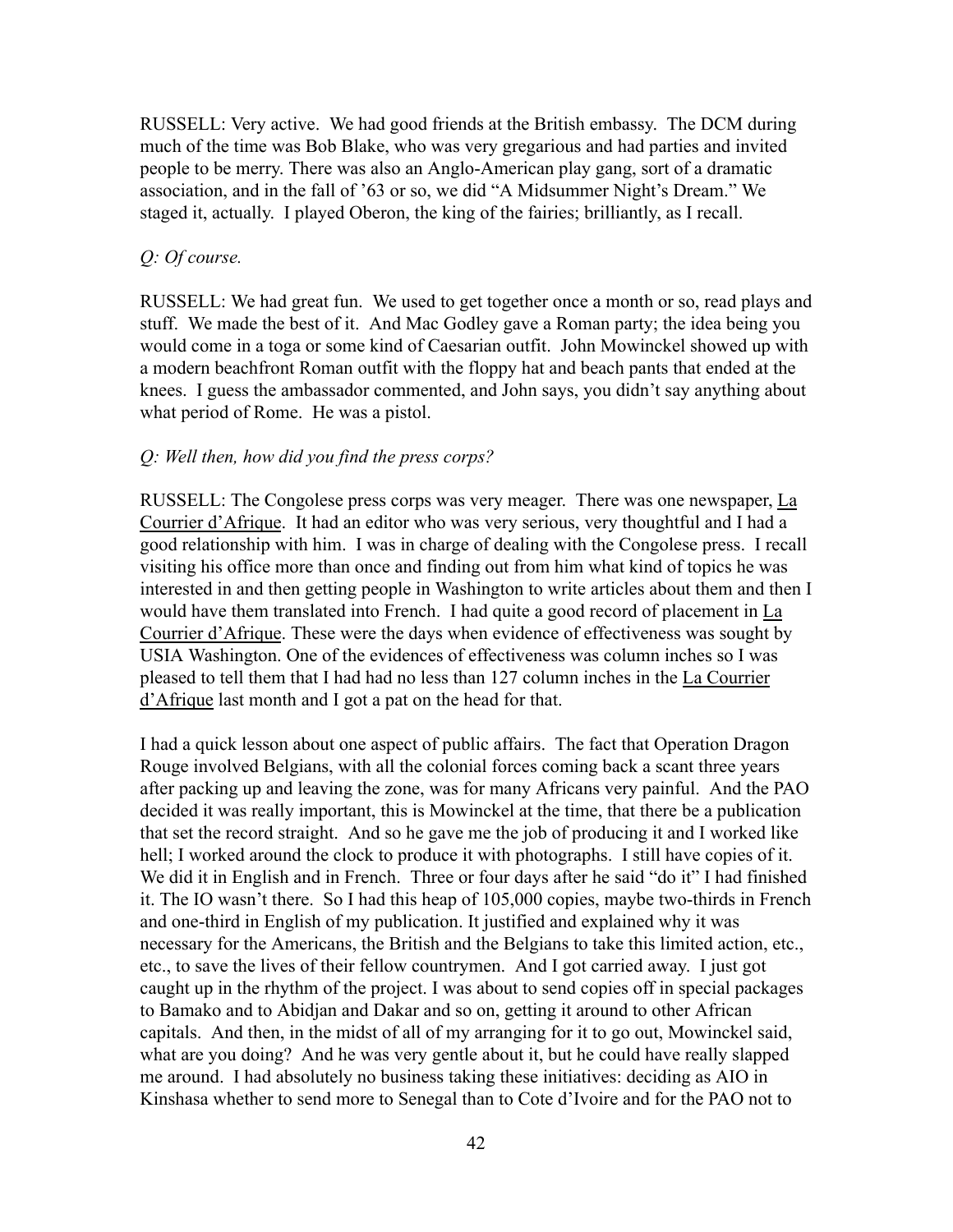be aware of what I was doing and how many I had done. I learned a very, very quick lesson in respect for the hierarchy. That was the last time that I wasn't PAO myself because in Moscow I was PAO almost from the beginning of arriving there in '69. But it was a real baptism by fire. I learned a hell of a lot about representing the U.S. and what to say and how to say it and to whom and at what point. I had no regrets about having invested a really intense time in Africa. It turned out that I never went back except as a policy officer from Washington. I don't have any regrets as I look back on it.

*Q: Well was there such a thing as sort of the equivalent of what was known in Saigon as the 5:00 Follies; was there a meeting of correspondents at the embassy at all, I mean a scheduled meeting?*

RUSSELL: There was a really intensive presence in the two or three weeks leading up to the liberacion, to the freeing of the hostages. And as I recall they were there every day. It didn't get formalized like the Follies but they were there, they wanted to know what was going on. I recall meeting with them and part of the banner was held by the IO, I was AIO (assistant information officer). The IO was an interesting fellow of German background named Max Krauss. He was very solid, very helpful. He kept me in line. I was press attaché and he was IO, but since he outranked we did together; we worked very, very closely. He wrote a book about Dragon Rouge as well.

## *Q: Well then, you left there when?*

RUSSELL: I left there in February of '65.

### *Q: Now, what did you think about whither the cotton grow'th when you left?*

RUSSELL: I was very discouraged. I had seen an awful lot. Mowinckel and I struck it off very well and he had included me in several meetings. I had met Chambray and I had met Mobutu and I was feeling that I had really understood what was going on. I was very, very unhopeful about the future. It didn't seem to have any bright moments and it's had very few ever since.

### *Q: Well then, where'd you go?*

RUSSELL: I was assigned as CAO (cultural affairs officer) Warsaw.

# *Q: Cultural affairs officer?*

RUSSELL: Yes. And at the time that I left that's what I thought would happen. There was a real feeling in Washington that the "I" should be dropped out of FSIO and that USIA officers would be fully recognized and given appropriate treatment as such. All our belongings were packed up and shipped to Matadi to be put on a boat to go to Poland. I had crammed for the Polish exam before going to the Congo because I'm really interested in Poland. And I scored a 3/3 plus or something like that. I was ready to go.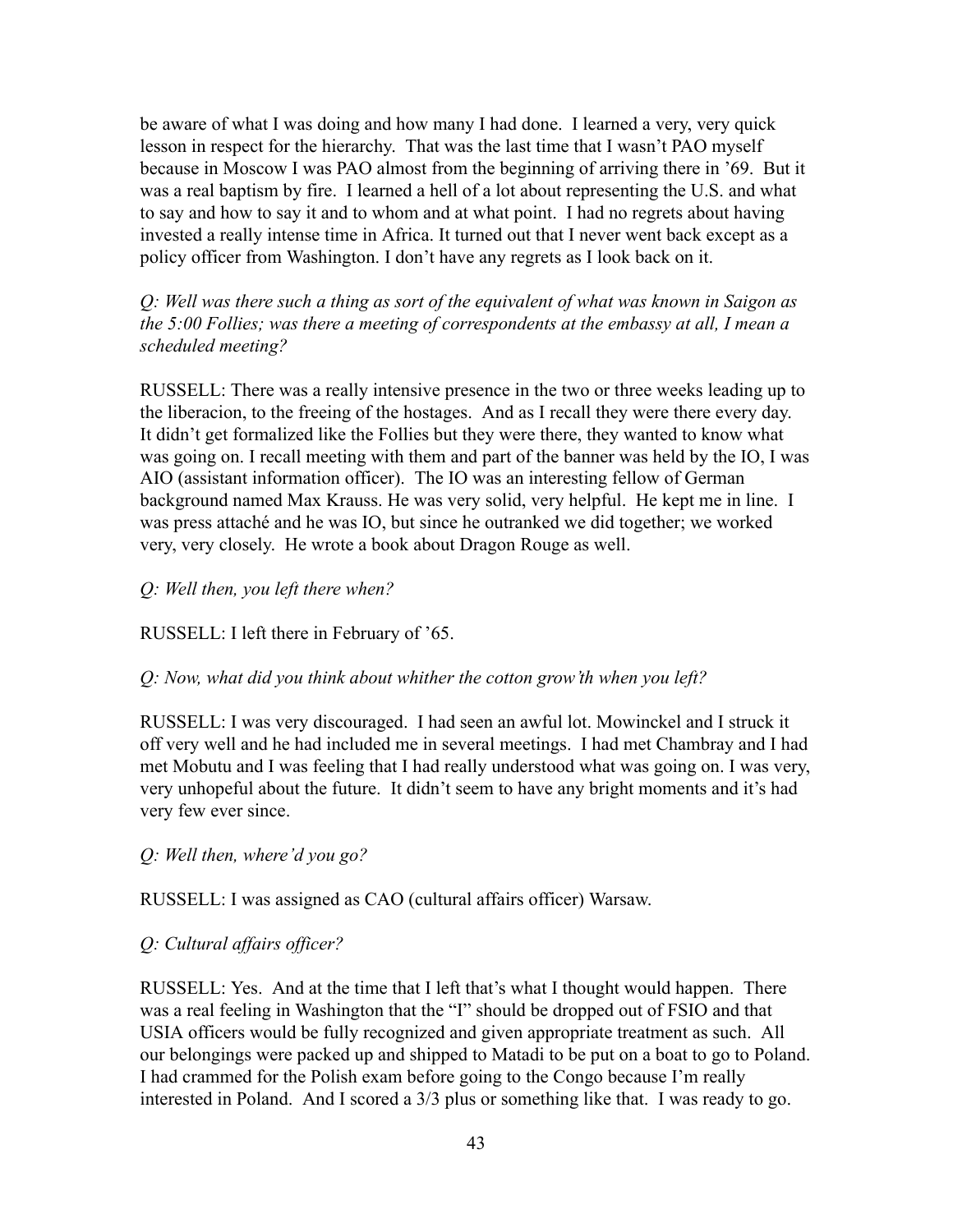But we now had this policy: The same kind of personnel rules, HR (human resources) standards that applied at State had to be applied to USIA, if FSIOs were to become FSOs. In '63 when I left the Congo, I had been abroad for almost 11 years. The need for re-Americanization was keenly felt in Washington. So my assignment was broken for Warsaw and my belongings finally got back to Washington about five months after they left the Congo. I had come back here for some R&R (rest and recreation) before going to Warsaw. Then the assignment was broken and replaced by a very interesting job as policy officer with the African area office. I had two very good years there. We had a big budget and made a lot of interesting movies, started a monthly magazine in English and French, set the standards for its contents. I must have made eight films.

#### *Q: What kind of films?*

RUSSELL: Haile Selassie visits America. He comes and we decide that we're going to find a really good filmmaker and let that filmmaker do one whale of a report about the respect and affection demonstrated by Americans for the Emperor. And so we made such a movie; we made a movie about the Peace Corps in Chad. In probably '66, the first festival of Negro arts took place in Dakar. And I was able to time it in such a way that I was in Dakar at the time it happened. An African-American filmmaker named William Greaves was our contractor to do the job. Greaves was in Dakar, in Senegal the same time we were and Duke Ellington was there and Langston Hughes. I've got to get a copy of that movie. It was 20 or 25 minutes long. He shot it in sepia and he caught the rhythm of the whole thing and it's a terrific short documentary. Greaves went on to build a reputation as the leading black documentary maker in the U.S. He's now very far along. I'm still in touch with Greaves, and he promised he was going to send me that film on DVD and he hasn't done it yet.

## *Q: Well USIA of course was under strict constraints about not showing anything in America, wasn't it, at the time?*

RUSSELL: Oh yes, that's right. It's called the Smith-Mundt Act. It was changed as far as I know for one thing only.

### *Q: "In Days of Drums."*

RUSSELL: That's right. I think Bruce Herschensohn made the film about the assassination of President Kennedy.

### *Q: And the aftermath.*

RUSSELL: Right. The magazine was called Topic. It came out in English and French and was about the United States. It was like America, like the Russian language one but it had a separate editor, Dennis Askey. It was fun to try to distill what one knew about Africa and what the interests were and to lay out the editorial guidelines for the people who were making the magazine.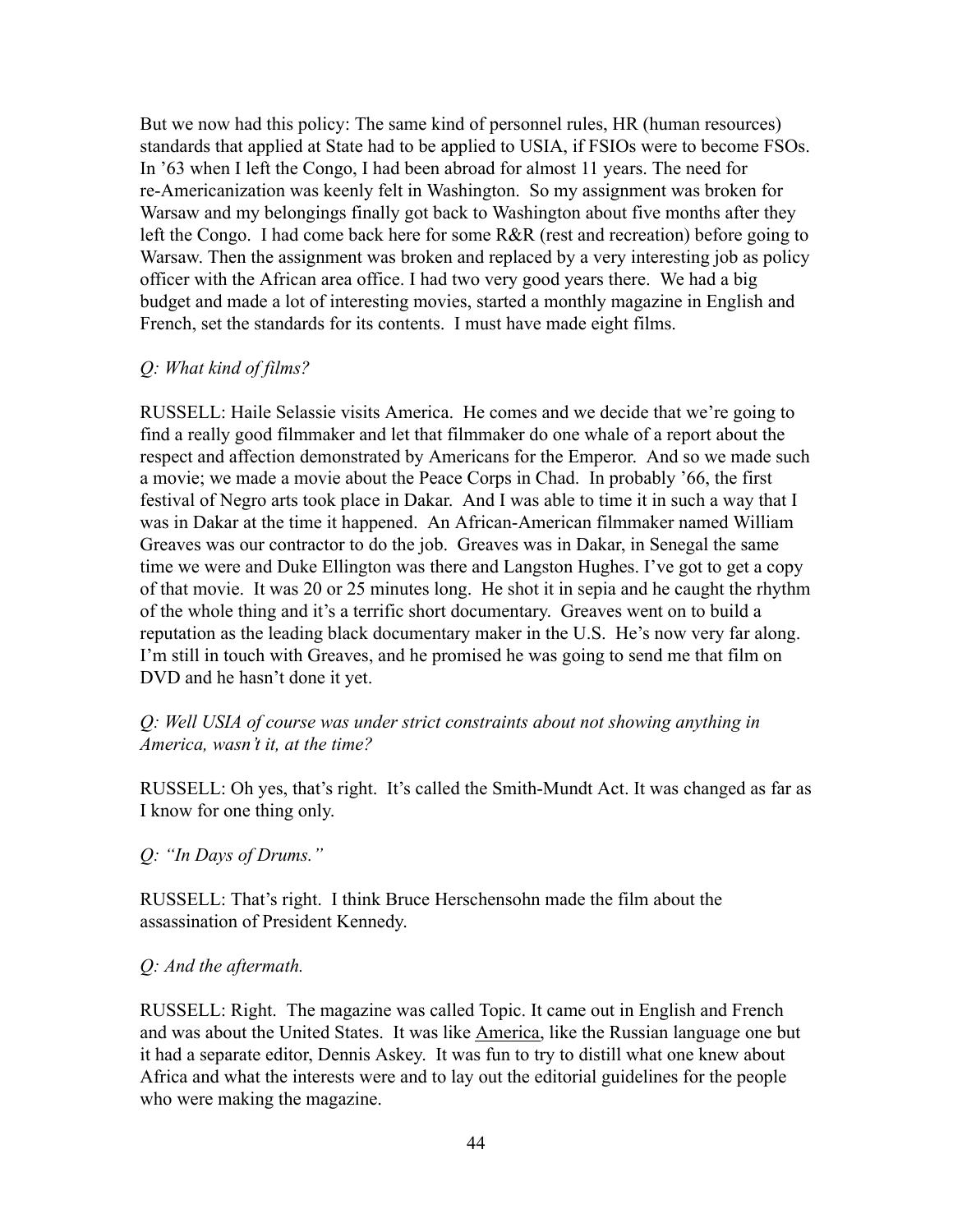# *Q: Was there coordination with say the people- there must have been somebody doing it for Latin America and another one for Asia.*

RUSSELL: I don't recall ever doing that. I just don't think so. The one that I knew was America because I distributed hundreds of copies of it when I was in the Soviet Union later. But at that time all I knew was that I had \$700,000 to publish the magazine for a year and to give it the right pitch. We had a careful structure arranged so that PAOs, IOs, COs around the continent were encouraged to look really hard at it and to answer questions about whether or not it was relevant or worth doing in general.

## *Q: Well then how did you find the atmosphere with the Voice of America at that time?*

RUSSELL: My time in Washington, '65 to '69 was evenly split between the African area and the Russian area. After two years in the African area a USIA officer, Terry Catherman, was assigned as PAO Israel. He was leaving and there was nobody to head the Russian service. So the area director there, whom I happened to know, knew that I was there, knew that I knew Russian, knew that I had the Radio Liberty background. He managed to twist arms to the necessary degree so that the responsible person for the African area would say, you want Russell? Alright, goddamn it, you can have him. So my two years on Africa were wonderful, interesting years. I got back to the continent, went to Kampala, Ethiopia, Ghana, Nigeria, and Cote d'Ivoire. I had an extended month-long trip in connection with the starting of the magazine. The idea was that if you're going to lay down editorial guidelines for publications it was a good idea to know what the people who were supposed to read it with interest looked like.

*Q: What was the name of the African magazine?*

RUSSELL: It was called Topic.

*Q: Who turned out Young Africa?*

RUSSELL: Jeune Afrique?

*Q: Yes.*

RUSSELL: Jeune Afrique is published as a newspaper in Paris by Africans and with, I suppose, French money. There are lots of people in France who still care a great deal about former colonies.

*Q: Well then, did you find that America was a different kettle of fish than our Topic?*

RUSSELL: The intent for Russians, with America was to really make him look at these pictures and say, my God they have that too? There was a real factor of showing off the liveliest, the most colorful, the most engaging stuff in the United States, and it was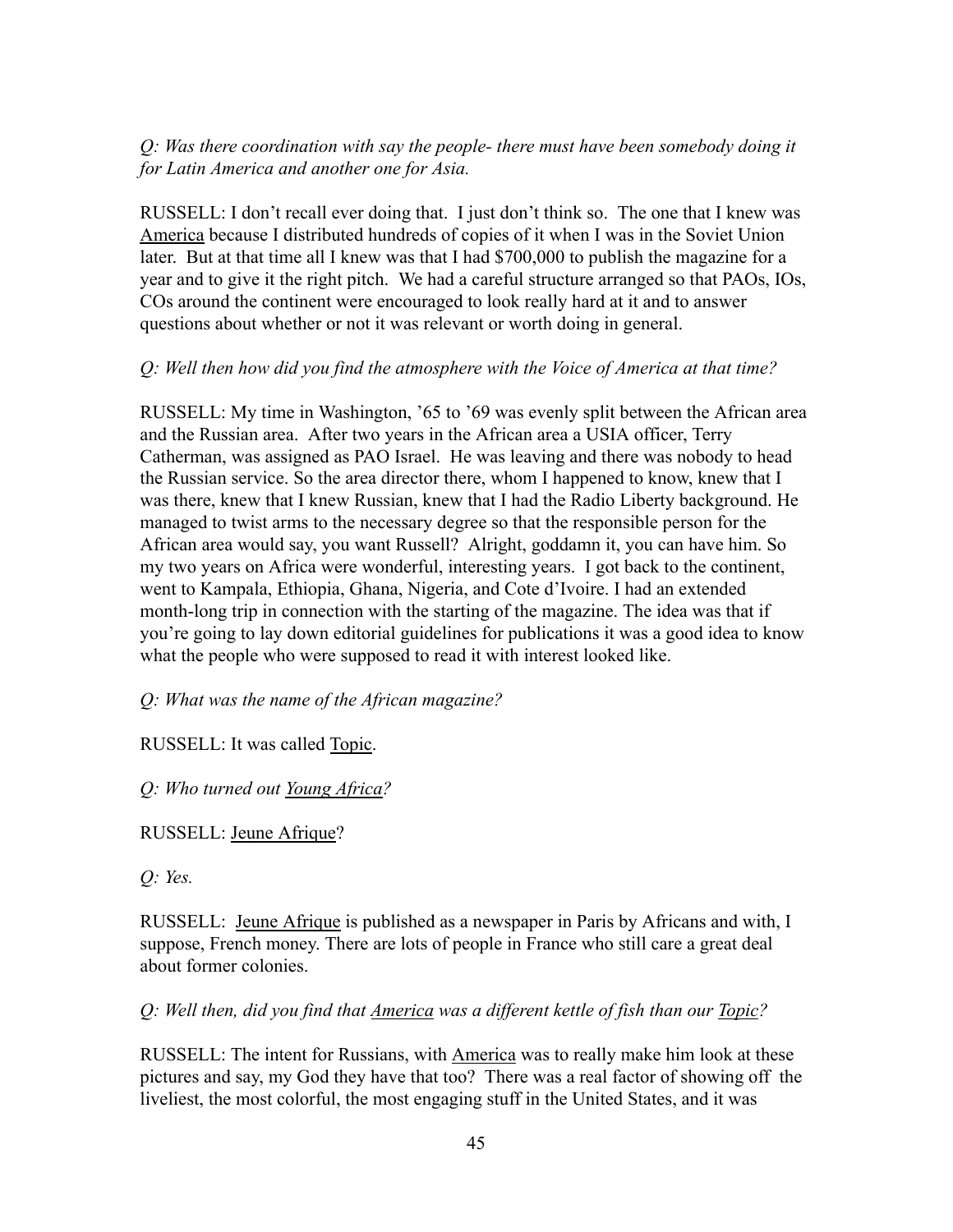always in color. Topic was barely in color; it may not have been in color. No, it was sort of minimum. It looked like Scholastic Magazine. It was modest in its appearance; it was not Life magazine, sort of big splashy stuff that would knock your eye out.

*Q: When I looked at America I always thought that it, to a certain extent, replicated Life magazine. I mean, it seemed to be of that model.*

RUSSELL: Yes, it was like that. It had text. I don't think I have a single copy of it anymore. I used to have some because it was really an interesting effort.

*Q: It was a good magazine.*

RUSSELL: Yes, yes.

*Q: I used to see it when I was in Yugoslavia.*

RUSSELL: Yes. The same people in Moscow who were cajoled into taking a radio along to listen to also had to take along 25, 50 copies of America magazine and forget it on the airplane, give it to the cleaning lady in the hotel.

*Q: Yes, you know, leave it in the backseat of your unlocked car.*

RUSSELL: Voila.

*Q: Yes. That sort of thing.*

RUSSELL: I hadn't heard of that particular way of doing it.

*Q: Well I did that with something when I was in Saudi Arabia. Because I was vice consul in Dhahran and a car would be open and I'd just leave some of our magazines.*

RUSSELL: With sort of a little sign there in Arabic saying "steal me."

*Q: Yes.*

*Did politics, you know, I'm not talking necessarily Democrat or Republican but bureaucratic politics or anything, intrude on your America time?*

RUSSELL: My America time is fairly limited overall. It's four years, two in African policy, two at VOA, followed in '75 to '78 by one year in the Senior Seminar and two years as director of film and television for USIA. Then I went to Brazil, followed immediately by Spain, followed immediately by China, so actually my U.S. assignments totaled seven years.

*Q: When did you go to Moscow?*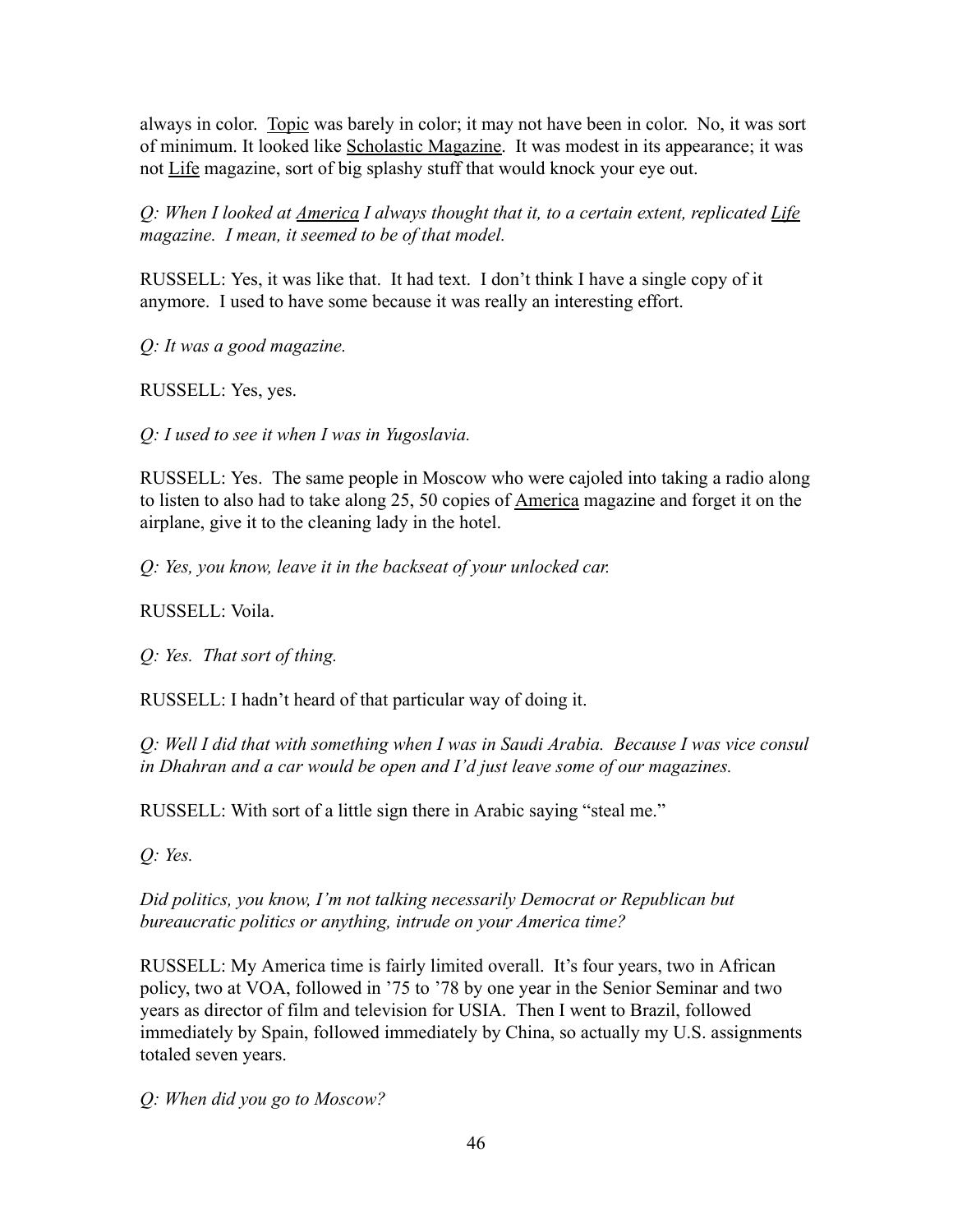#### RUSSELL: I went to Moscow arriving on July 2, 1969.

#### *Q: So this was after-*

RUSSELL: The policy officer for Africa had been '65-'67; '67-'69 was heading the Soviet division of VOA. That was the period during which I made my first trip to the Soviet Union.

#### *Q: And then you went to the Soviet Union.*

RUSSELL: I was assigned as number two. I was by this time a class three officer and the PAO assignment in Moscow was an O1 position. So I was assigned as CAO, cultural affairs officer, and arrived with that job. And then something unusual happened. The new head of USIA was a man named Frank Shakespeare. He was a very aggressive conservative and he was maybe a Rumsfeld or Cheney of his day in political terms. He really wanted to hit them in the groin fast and keep up the pressure. So in July of '69, he called a PAO conference in Vienna. The PAOs from Moscow, Warsaw, Prague, and Hungary all came together in Vienna to discuss USIA programming and how, as quickly as possible, to bring down Soviet power, to undermine it and destroy it, weaken it at least, with words and pictures and so on. In the course of that conference, I was not there, my PAO, Yale Richmond- have you talked to Yale?

### *Q: Yes.*

RUSSELL: My PAO, Yale Richmond, had left on home leave I think before I got there. I think he had left on June 30 and when I arrived I was acting PAO right away. While he was in Vienna, some of the questions that he was asked by Frank Shakespeare were very aggressive. They were aimed at putting not just Yale but everybody on the spot: to declare their deep anti-Soviet commitment and their readiness to work with Frank and with President Nixon to bring about the end of Soviet power. And the question, I have this secondhand, the question to Yale was: if the Soviet Union were to collapse, what kind of political party would arise from the ashes, would replace it? And Yale, I understand, said something along the lines, well, after 50 years of Soviet power there would probably be some kind of socialist government formed. And this apparently was exactly what Frank Shakespeare did not want to have or did not believe. And either at the same moment or when he got back to Washington, he fired Yale as PAO Moscow. He said you're not going back; you're out of there. Have you heard this?

### *Q: I think I have.*

RUSSELL: You've heard lots of stories.

*Q: I hear a lot and I'm not sure but I know Shakespeare was a problem.*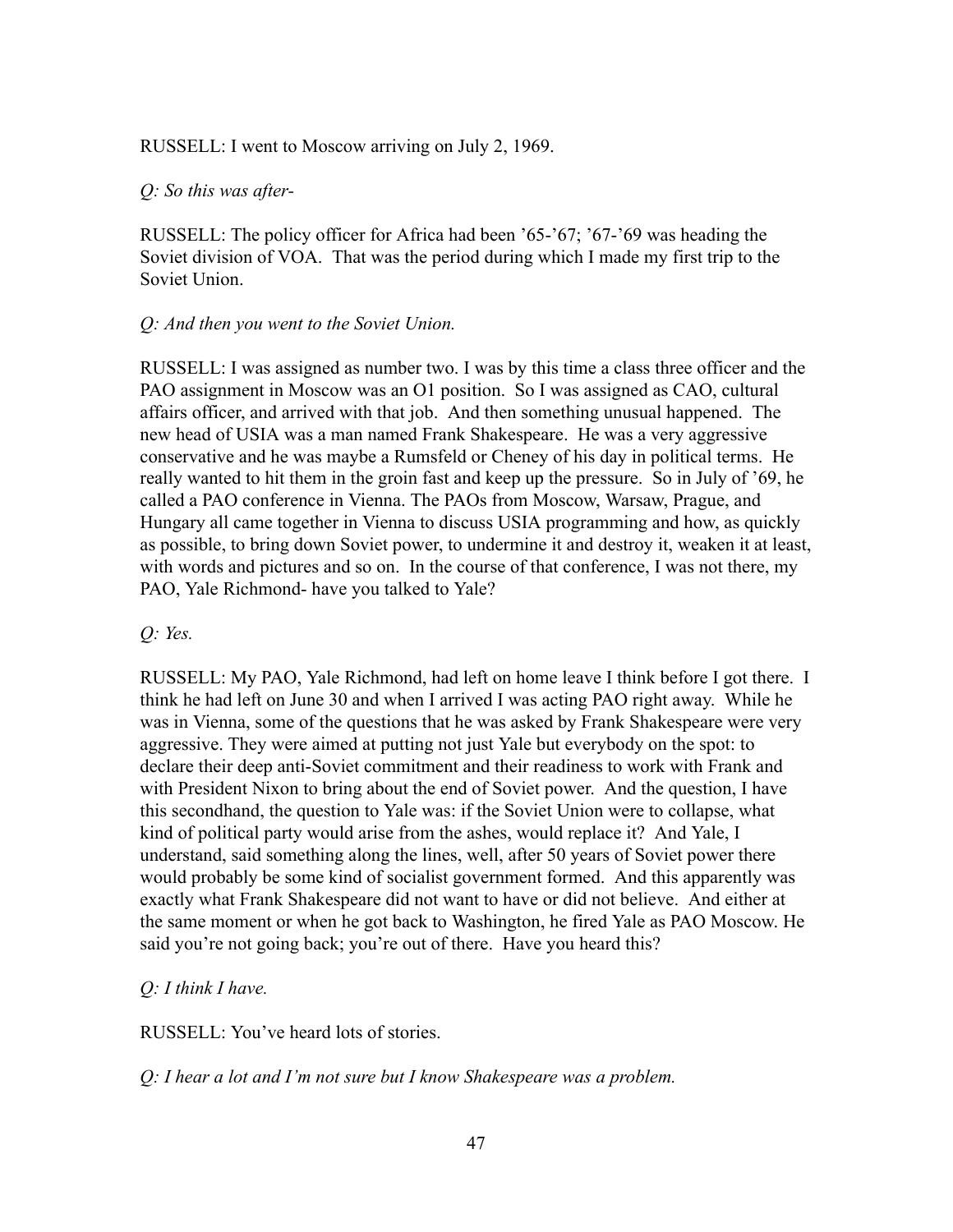RUSSELL: He was a problem. And the consequence was, as a seriously under grade officer who had only at that time been in the agency for seven years, I was acting PAO in Moscow.

### *Q: Okay. Today is the 15th of May, 2009, with McKinney Russell.*

#### *McKinney, so when did you go to Moscow?*

RUSSELL: I arrived in Moscow with my family on the  $2<sup>nd</sup>$  of July, 1969. And my assignment was, as cultural affairs officer, as number two in the small USIA contingent at that embassy.

## *Q: Can we talk a bit first, how would you describe both the situation in the Soviet Union and also Soviet-American relations in '69 when you arrived?*

RUSSELL: There had been a lot of movement, some of it not too evident, in Soviet society after the ouster of Khrushchev in 1964. There were particularly efforts in the artistic and cultural communities to see how far it might be possible to press their luck. I arrived three years before the policy called "détente" that was launched in the early '70s. There was still a good deal of tension and mistrust between the Soviet Union and the U.S. and its NATO allies. It was not a particularly friendly time; on the other hand, certain cultural activities had started in the late '50s and were going forward. And they provided a lot of opportunities to interact with the Soviet intelligentsia, which made the assignment at that time a particularly interesting one. This involved an unusual amount of reporting. It was always the tradition that USIA officers were involved in interacting face to face with their cultural counterparts, their information counterparts, but that they would generally not be extensive reporters in the tradition of the Department of State. In my own case, during the time that I spent in Moscow, summer of '69 to summer of '71, there was a great deal that was of interest that one could write about and talk about. It was fortunate for me that when I arrived at the embassy in Moscow I was completely at home in the language. This made it possible to do all kinds of things that might not have been the case if one were still struggling with two or two plus Russian. My Russian had been graded at the time I came into the service in October '62, at four plus five and it was at that level solidly by the time I got to Moscow.

The USIA director decided, as I explained earlier, that he was going to fire Yale Richmond from his position as public affairs officer in the Soviet Union.

So three or four days after arrival I found myself acting PAO in Moscow in Yale Richmond's absence, but it looked like he would not be coming back, as indeed was the case. The secretary packed his clothes and they were shipped off. He went on subsequently to an extremely distinguished career. He was a key player in all the exchanges in the Department of State and he also has been the author of at least three books on cultural interchange, one called "From Nyet to Da" and one called "From Da to Yes." The consequence for me was that having at that time had altogether only two years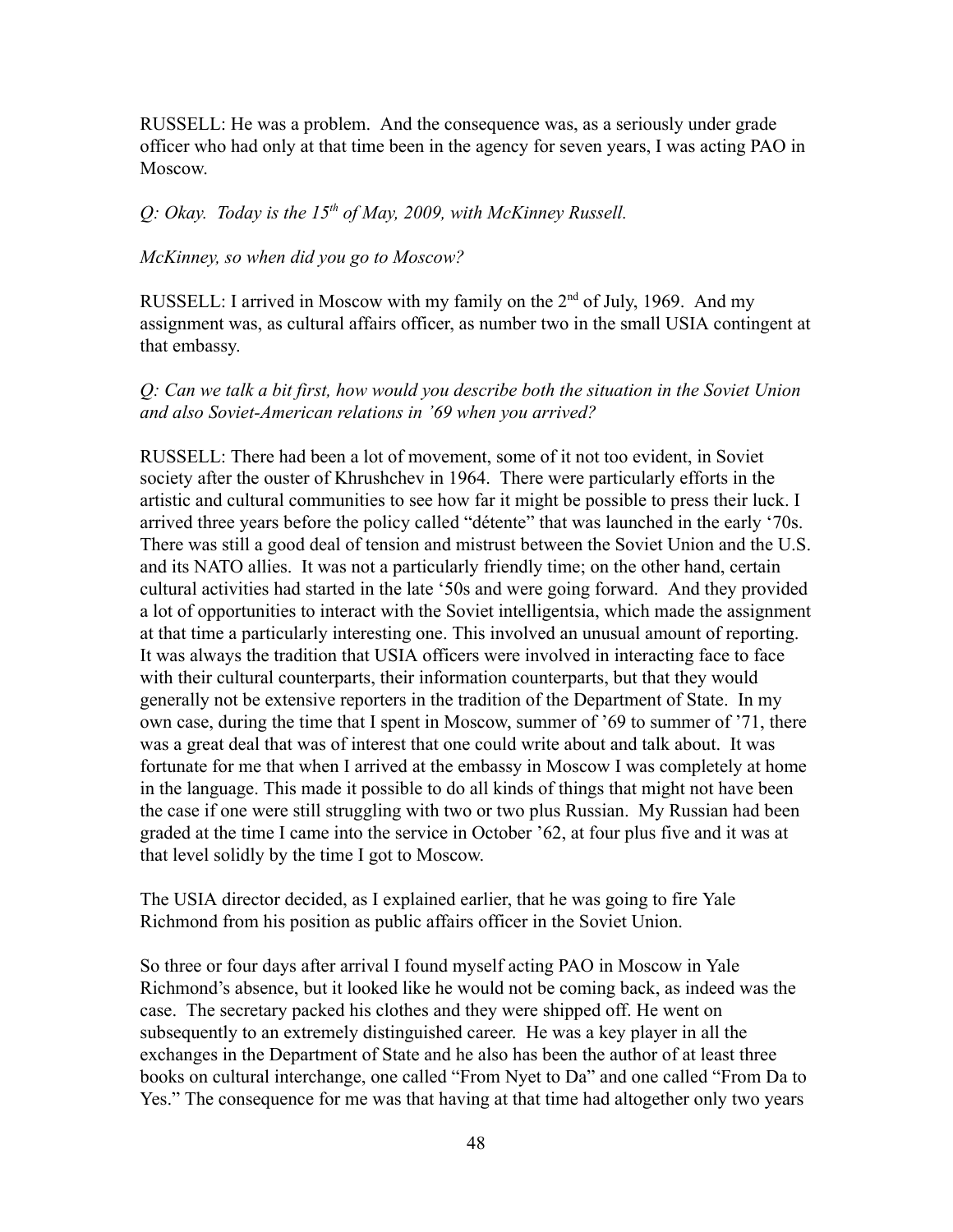of field experience with USIA I was rather seriously overmatched. And fortunately the Russian knowledge served very substantially to establish my capacity to function in charge of things on the public diplomacy side in the USSR.

# *Q: Did this action on the part of Frank Shakespeare send sort of a chill throughout the Information Service or not? Or did it get much attention or-?*

RUSSELL: I don't know if it got very much attention. It certainly caused surprise among the middle rank of officers because at that time I was a class three officer. The position was a class one position. It was one of the most important and complex public affairs offices around the world and here is this youngish fellow barely 40 who thinks he can manage it. There was an awareness that Frank Shakespeare was very much an activist. He wanted things to happen and things to change. He had perhaps an exaggerated conception of just how quickly and thoroughly the instruments he commanded could affect those changes. He expected a great deal more from us than we were really able to deliver.

Two days after my arrival I was pressed into service doing interpreting for the Armenian magician hired to do magic tricks for the diversion of the children of the embassy. There was a Fourth of July party at the dacha that belonged to the American embassy, about 20 kilometers outside of Moscow. I found myself pressed into service right away as the one who explained what this magician was doing, what kind of tricks he was doing because he spoke no English. My Armenian was non-existent but we found a common language in Russian.

It was a very active and busy time. I'm sure you've had conversations with others who watched or were involved one way or the other with the exchange of national exhibits. This is an absolutely essential factor in the U.S. arsenal for dealing with and promoting change in the Soviet Union.

# *Q: Well when you arrived, what was the first exhibit you had to deal with and how was it received and what were the problems?*

RUSSELL: An exhibit was scheduled to open in Moscow in September and it had just opened in Leningrad. And there has been a lot of negative feedback about it. The subject of the exhibit was education in the USA. There were 25 or 30 young guides, Russian speaking Americans, in many cases the children of immigrants but not all. These guides had to explain standing in front of mocked up schoolrooms in the U.S., how the U.S. education system functioned. It had not been put together with much imagination and I recall, in July and August, having had some very intense exchange of cables between Moscow and USIA headquarters in Washington about the content and the presentation. And soon after arrival, within two or three weeks, I went to Leningrad to do a critique of the exhibit as it looked then. I sent a very lengthy and very detailed cable critiquing what seemed to be less than adequate in this exhibit.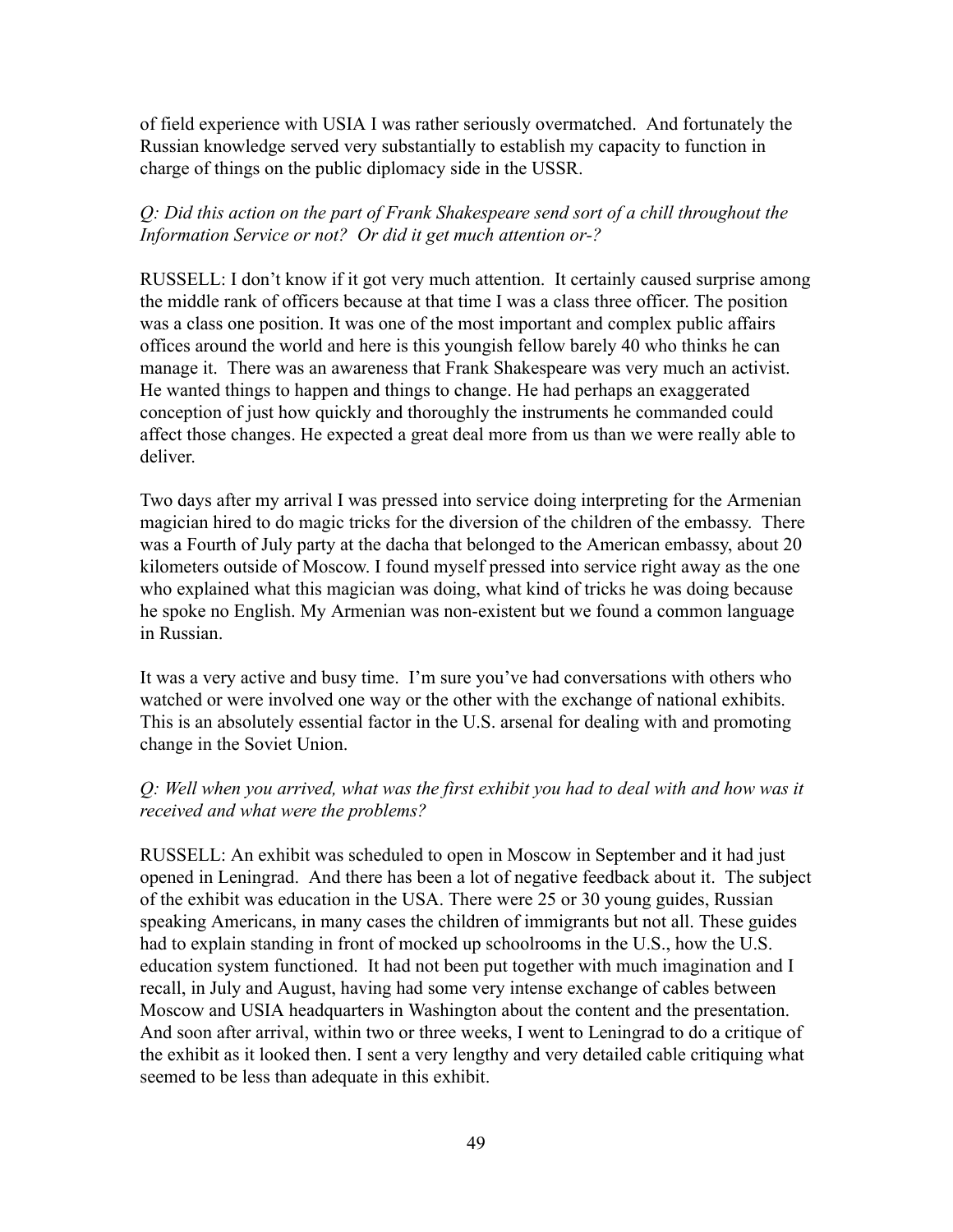#### *Q: What sort of things were in it?*

RUSSELL: The materials were not really very interesting. There were a lot of books lined up, as I recall, and nothing about what was in them. The director of the exhibit was someone without any experience in the Soviet Union. The exhibits were set up to go to six Soviet cities over a period of 13 months. They opened in Leningrad, were to run for a month there, take a month to strike the set and to move from Leningrad to Moscow in order to open at the beginning of the third month in Moscow. This particular exhibit was to go to six cities, starting with Leningrad, going on then to Moscow. The third, in the fall, was Ukraine, Kiev; the fourth must have been Baku, then perhaps Azerbaijan. The most interesting of all was the last one to be in May of 1970, in Siberia. It was the first time that an American exhibit had been shown at the university in Novosibirsk. There was a high-level think tank in many areas at this place in Siberia. During the course of the year I had the occasion to be the opener of the exhibit a number of times, which meant that I had a chance to practice my speech making abilities in Ukrainian. The Soviets were paying a price for allowing us to have these exhibits. All kinds of radical, non-Soviet, anti-Soviet in principle ideas were being expressed, like freedom of choice for children about schools and any number of similar things. Obviously, this deal was not something that we were getting for free. We had to organize exhibits about some aspect of Soviet life in six American cities. The American exhibits that went to the Soviet Union, of which there were, over the years, perhaps 10 or 12, generated enormous amounts of interest. We would have people standing in line to enter our exhibits, 100, 150 people in the morning.

## *Q: Well what would they do?*

RUSSELL: They would stand in line and they would go through the exhibits and they would see the guides standing in front of a room which represented a high school in Tacoma, Washington, say. And it was a reproduction of a school and the student. The guide would say, welcome ladies and gentlemen. The school which you see before us is Public School 15 in Tacoma, Washington. And the way the schools work is this. He or she would explain basic stuff about how the educational system worked. And then, even though our speaker had said nothing whatsoever about it, someone would put his hand up and say, do you own a car? Or a woman would put her hand up and say when you were in college did you have a separate room? The fact of having a real live Russian speaking American talking to groups of 40, 50, 60 Russians standing in front of something that he or she could point to and say this what this is and this is what that is, and then the questioning was extremely interesting. The reporting about what was on people's minds was a very, very interesting part of our whole effort in the Soviet Union at that time.

## *Q: While you were doing this I was consul general in Saigon. We had a little war going on. How did that play?*

RUSSELL: We tended, in Soviet terms, to not talk about it very much at all. We put out a news bulletin in English which was distributed to other embassies and to people at the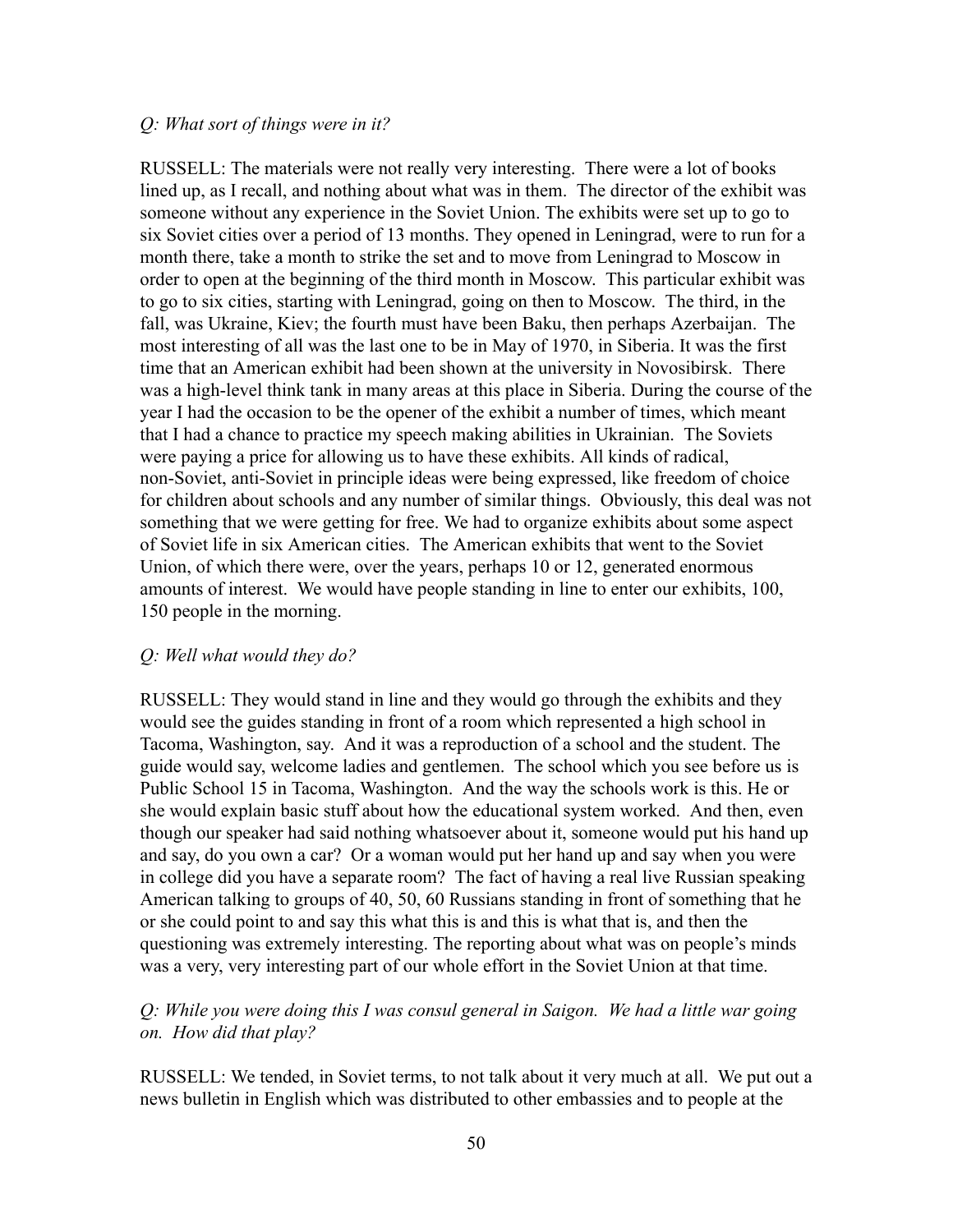embassy. I don't think it was in Russian; I think it must have been just in English. And it was distributed by driver to other embassies and to the people at the foreign ministry so that they were aware of what was going on. And we would include statements about how the fighting in Saigon was going forward and what kind of challenges there were, but it was not a subject that we talked about very much at all. Later on, during the four years in Germany, there was a lot more pressure because the war was coming to an end.

# *Q: I was wondering whether Soviet authorities were putting provocateurs into the audience.*

RUSSELL: That's a solid point. It very often did occur that there would be provocative questions. Sometimes the questioner either had been put up to it or was a convicted communist and wanted to make sure that they established their bona fides as not accepting a single word from the young American in the exhibit. To sit in on those presentations was extremely interesting. We had traveling along with the exhibit someone whose sole responsibility was to observe, take note of and write up what kind of questions were being asked. And for my own part, in part because I had just come from the two years at the Voice of America, I had VOA very much on my mind, VOA and Radio Liberty. So, I set it up for my assistant information officer, who was the head of the VOA 20 years later. I said to him I want you, once a month, to do an airgram that spells out to our broadcasters in Washington what the issues are that are moving people. I want you to spend time at the exhibit, I want you to talk to the observer at the exhibit who is reporting on what the issues are and I want you to give guidance to our broadcasters so they know what kind of themes they should be carrying in their broadcast to the Soviet Union.

# *Q: Well was it pretty well focused on economics of the free world?*

RUSSELL: A lot of economics and also there was still a great deal of Soviet propaganda about race issues; a great deal. One of the first jokes that I heard during the time that I was there had this angle to it. It's about an American visitor who comes to Moscow shortly after the war. He is being shown the subway system, the famous Metro, that has patterns and exhibits everywhere. Well the American is taken through by his guide and he sees these beautiful mosaics. It's really a beautiful series of views of the underground stations. But after a while he says to Ivan, this is really beautiful. I could never imagine that a subway system could be so wonderful. But tell me, where are the trains? And Ivan answers, yes, and what about the lynchings in the South?

One of the oldest gags about their focus on it. It came to an interesting, particularly interesting circumstance in '71 when Alvin Ailey and his ballet company came through.

# *Q: Which is a black-*

RUSSELL: He was a black Texan who started the first all black classical ballet company. Somebody in Washington said, Ailey was having a difficult time financially, for whatever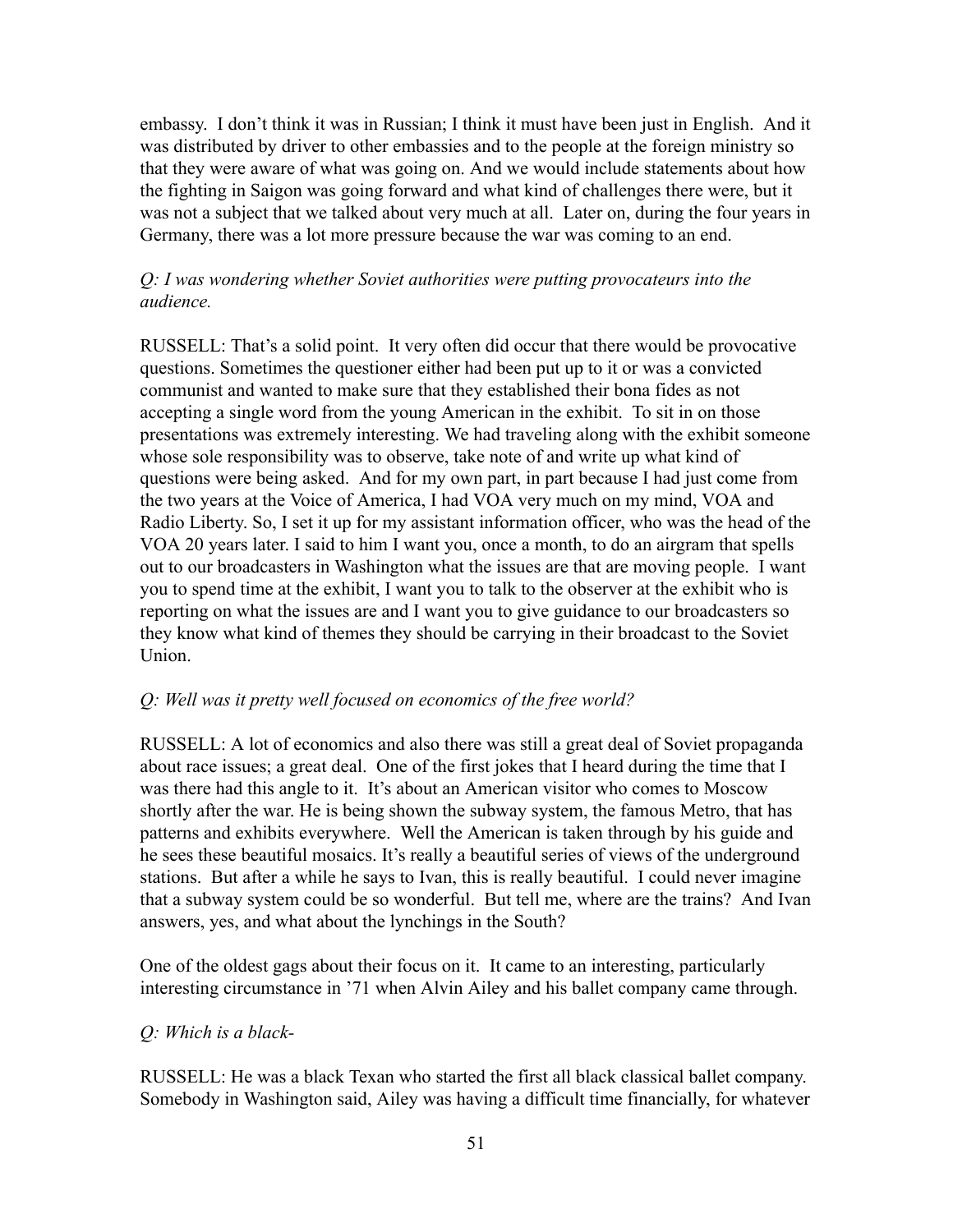reasons, I don't know; things were not going well for him in his company and it was easy to persuade him to take a tour and to do several nights, three or four performances in Moscow and the same thing in Leningrad. It was an enormous success. It turned out to really affect the attitudes of ordinary people because the Russians think they invented ballet. The French may have had an idea or two but essentially it's a Russian idea. And because of that the idea that the downtrodden American negro should be able to master the skill and to put on a remarkable performance -- their centerpiece as you possibly know is called "Revelations." They were already doing "Revelations" back in 1969 or '70, when they came to Moscow and Leningrad. And the same dance is still being done; I saw it a month ago at the Kennedy Center, the same series, extended dance called "Revelations."

In any case the two years that I spent in Moscow I look back on them as particularly rich and interesting. I learned an enormous amount. I didn't spend much time at the ballet because the theater was much more interesting. There were very few, if any, of my colleagues in the embassy who went to the theater very much because they didn't know what people were saying. Their Russian was not good enough to follow what it was that was being said on the stage. So my wife and I went to the theater probably 50 times.

### *Q: Well now, were the plays pretty much the Chekhov type thing or were there modern plays?*

RUSSELL: There were modern plays as well. The traditional Chekhov plays were done in new ways. One of the characters in "The Cherry Orchard" for example might be given a greater prominence in his presentation to emphasize his own particular social perspectives and problems. I got to know a number of the directors and several of the actors personally by stopping by after performances to discuss things with them. And the KGB was very well aware of it. There was an outstanding young director named Tabakoff. I had stopped to talk with him after a performance at his theater, which was not far from the embassy. My wife and I managed to talk our way in just for an informal chat with him. After about 15 minutes the phone rang and he picked it up and he said da, da, da, da, da, da, I understand. Then he rather apologetically said I'm afraid I have to break off our conversation, Mr. Russell, as interesting as it is, and then pointed to the phone to say he got instructions from your KGB handler that that was all the time that he could give me.

### *Q: Well did you find- Often the theater is used to subtly, maybe not even so subtly, to criticize an authoritarian regime. Was this going on?*

RUSSELL: There were several theaters that made a point of choosing these edgy plays that had messages like that. Yuri Nubimov was perhaps the best known one at his theater, which was regularly, because it dealt with provocative themes, sold out. I still remember seeing as many as 20 people standing in front of the theater, all begging for tickets.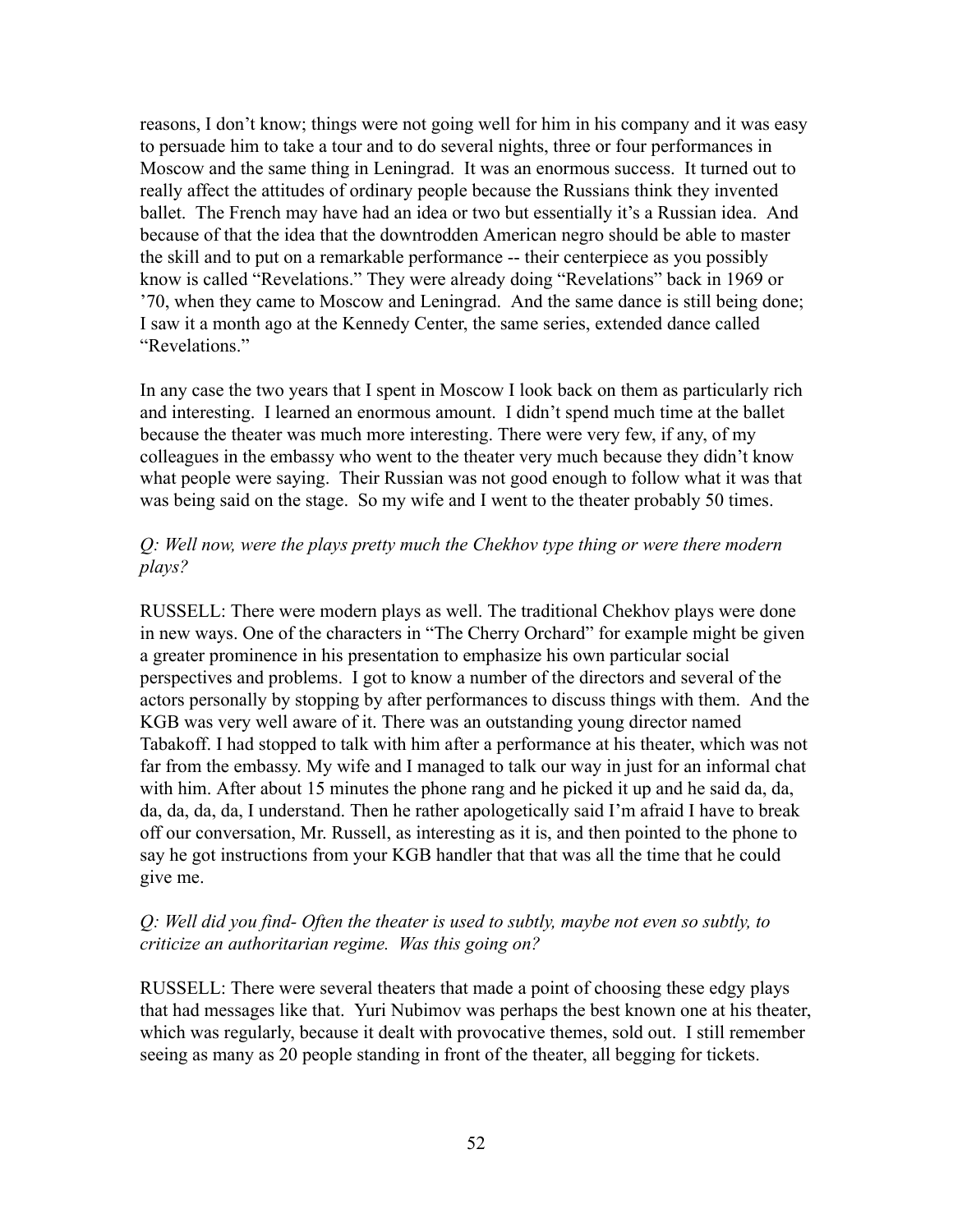*Q: Were they doing any American plays? A little earlier, during the mid to late '60s I was in Belgrade and there they were putting on, well I can remember "Bus Stop" and actually La Mama came which is quite a revelation. Was any of that going on?*

RUSSELL: I'm sure there was. I just can't immediately come up with an example. It does seem to me that Tennessee Williams was being performed but I just simply draw a blank; I just don't know how it was.

# *Q: Was there much interest in what was going on artistically in America?*

RUSSELL: A great deal of curiosity. There was a particularly eager and interested group in Moscow of jazz enthusiasts. You've heard it said that Willis Conover was the best known American in the Soviet Union.

# *Q: Yes. He was the jazz man-*

RUSSELL: He was the jazz man.

## *Q: He would be mobbed.*

RUSSELL: He had this wonderful program. He was never translated into Russian but he always spoke very slowly and very clearly to make his points. And he was really beloved. Five years after his death his fans in the Soviet Union, or maybe it was already Russia by then, organized a special tribute to our brother Willis who opened the door for us to music. I recall that a particularly popular visitor at the time was an American professor who was still active in this field named Fred Starr. Fred Starr is the head of the Central Asia and Caucasus Institute at Johns Hopkins downtown now. He plays the clarinet and was very eager to find out what was going on. I recall through him meeting a number of young Russian, Soviet jazz enthusiasts and performers. There was a lot of interest in American art.

*Q: Well I had, you know, we'd gone through the Stalin and Khrushchev period where there was sort of the classic denigration of modern art. I mean, you know, trash and all that sort of stuff.*

### RUSSELL: Oh yes.

# *Q: Was that still going on or was Soviet realism kind of dying out?*

RUSSELL: I don't know if it was dying out but it was much easier at the time that we were there for Soviet painters to paint the way they wanted to. There was a particularly interesting collector who was a Russian speaking, Greek national. His affiliation was the Greek embassy. His name doesn't come immediately to mind but he was kind of a permanent resident. He was the permanent administrative officer of the Greek embassy. He had Russian connections, spoke very good Russian, and built up, as a private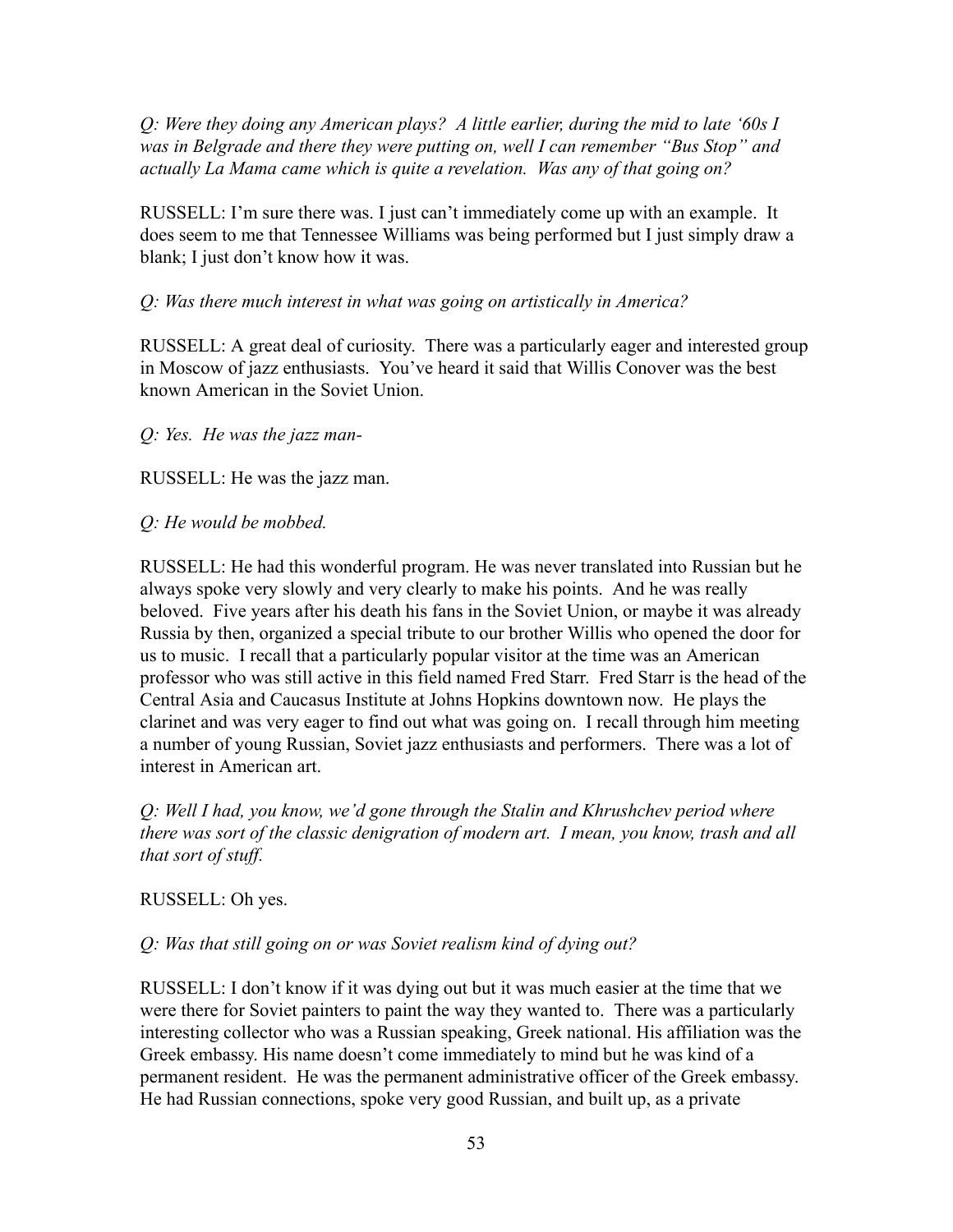collector, an absolutely astounding collection of works. His apartment had works by some of the best known Russian avant-garde, Rodchenko and Malevich from the '20s, works that he had bought; he had a garage stuffed with it. He was an extremely interesting character and very interested in maintaining a contact with us as a kind of protection; if he's got good friends in the diplomatic community they will leave him alone, and they left him alone. Five or 10 years later he struck a deal with the government, which was changing its view about what belonged on walls, and he was allowed to export out of the country about one-fourth of his collection and the rest passed to the Russians themselves. Much of it landed in basements but in recent years a lot have come out of the basements and are on the walls.

Between the theater and the performing arts in general and the art there was an enormous amount of interaction going on. Three or four times during my tenure I attended events at the Writers' Club, which was a private club for Soviet writers, right downtown. I remember going with the poetess Bella Akhmadulina to an event there. Someone I got to know quite well was Yevgeny Yevtushenko, the poet.

#### *Q: Where did he fit at this time?*

RUSSELL: Well he was something of a chameleon because he managed to project an image of independent thought and maverick ideas on the one hand but on the other hand he paid obeisance to Soviet requirements. He did patriotic works that were of interest. He wrote a very moving and very widely quoted work called "Babii Yar" about the Nazi atrocities outside Kiev during the occupation. But he was a loyal friend. In May of 1971, the  $7<sup>th</sup>$  of May, there was a full page article published in Literary Gazette aimed specifically and by name and with details at me. I was accused of subverting Soviet intelligentsia. It was very, very critical but it was kind of a parting shot because obviously the secret police knew all about my movements; they knew which theaters I had been to and which not and they knew which unofficial artists I had visited in their apartments; my wife and I knew several of them. We have several works of Soviet avant-garde painters that we bought and brought with us when we came home.

In any case, the article in Literary Gazette asked the rhetorical question: what is this Mr. Russell, this so-called cultural fellow with the American embassy up to, undermining Soviet intelligentsia? My colleagues, who know these things better than I do, thought it was provoked by the announcement on the first of April of a lot of PAO changes. Because what had happened was that Frank Shakespeare was very unhappy with the presumed liberal tendencies of the then-PAO in Bonn. He wanted to replace him with someone else. That someone else was seriously under grade to run the program in Bonn.

So, they cast around in the spring of 1971 to find someone who would be an appropriate replacement for the man in Bonn, who Mr. Shakespeare thought simply had to go. And it happens that having just been in Moscow, this is almost two years through my tour, which was all I had altogether, that Mr. Shakespeare looked around and he said, this man Russell, how is his German? Since I had at that point already spent 11 years in Germany,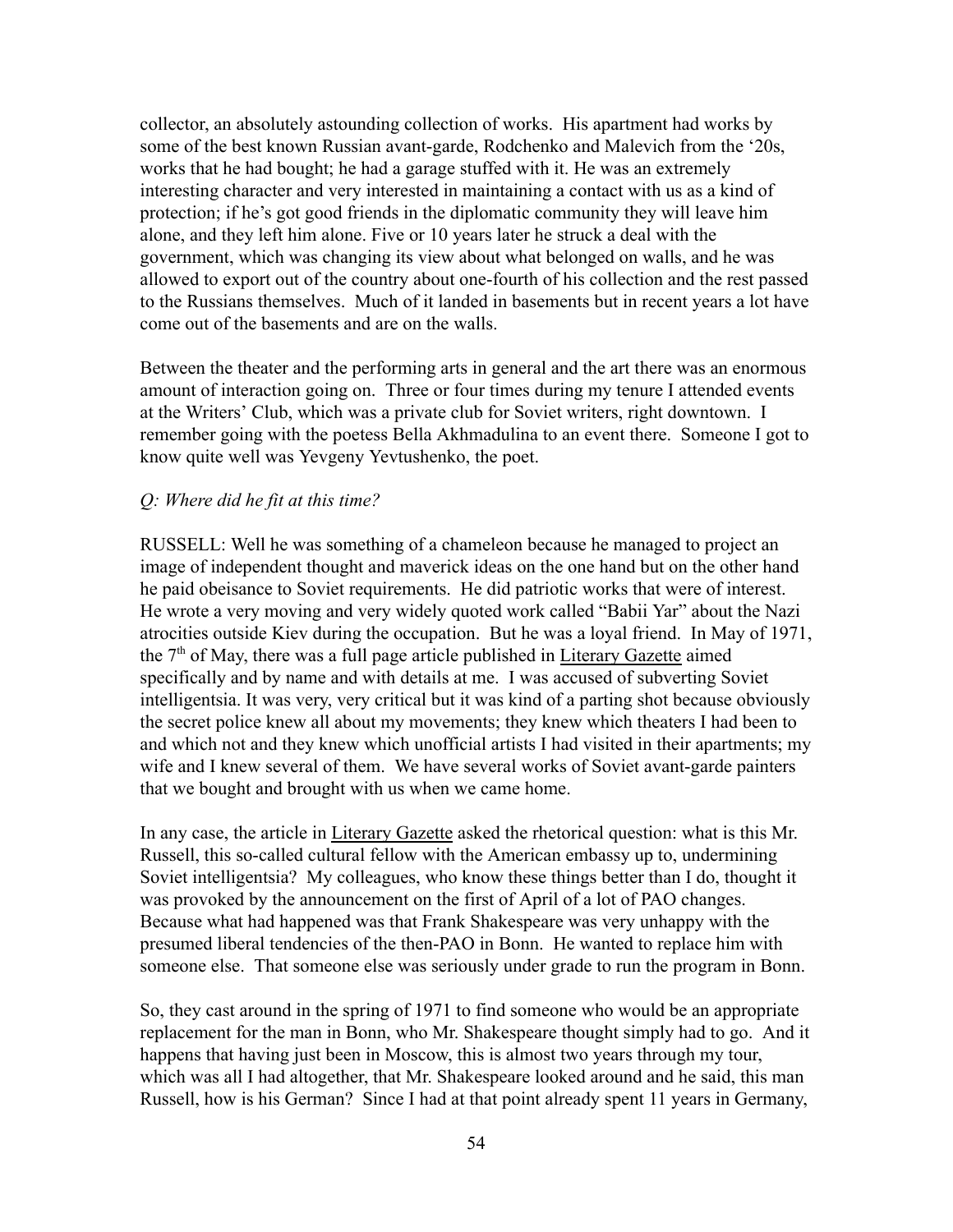I had been tested at a pair of fives when I came in so I had absolutely no problem functioning in German. So on the first of April, on April Fool's Day, the wireless file came out with this enormous list throwing up in the air PAOs from the ceiling and seeing where they landed. It was an enormous change that altered many people's lives. Among the things, it assigned the younger officer that Shakespeare had wanted to send to Bonn to Moscow to replace me and I went to Bonn to replace the liberal. Frank wanted to make it clear that the reason that I had been picked was because I had been effective up against the commie beast with its searing blast right on my forehead day after day and stuff like that. My colleagues on the political side of the house said the reason that that article was published in Literary Gazette is because they've got this whole dossier on all of the activities that you've been up to while you've been here; and they learned that you're being transferred out and they want to score some points, leave you perhaps limping on the way out, and also send a little signal, maybe a major signal, to the Soviet intelligentsia: look, they may seem like innocent, good hearted chaps, these young American diplomats, but watch out because they're here to undermine Soviet power.

*Q: Well for you, of course, this is a tremendous pat on the back.*

# RUSSELL: It really was.

*Q: Well did you feel, looking back on it, bearing in mind the political winds in USIA, Frank Shakespeare but others in Washington, so when you said things you said "and those horrid Soviets" and, you know, this and that? I mean, was this, did one have to adapt to that?*

RUSSELL: I didn't. No, you didn't have to cotton to the vocabulary. You had to leave absolutely no doubt at all in their mind that you had no hidden sympathy for the kind of socialist structure that the communists had imposed in Eastern Europe and that you were resolutely opposed to it and that you could stand up and criticize it and speak out.

# *Q: Who was the ambassador while you were in Moscow?*

RUSSELL: In Moscow the ambassador the entire time was a career diplomat of the old school named Jacob Beam. Jacob Beam was a very spare New Englander, very tall, very slim and very- locked in. He wasn't a bon vivant in any sense but he was an extremely alert political observer. And I made a particular point of making sure that he and the DCM, Boris Clausen, that they were well aware of what I was doing, and the fact that I had quite broad outreach in the intellectual community and the capital. And I also knew some interesting people in Leningrad. I must have made half a dozen trips to Leningrad during the two years. And I look back on the two years with a fair amount of satisfaction, not just because of the "Literary Gazette" attack but I think what could be done in terms of understanding what was going on there and being a sympathetic interlocutor with Soviet intellectuals was something worth having done.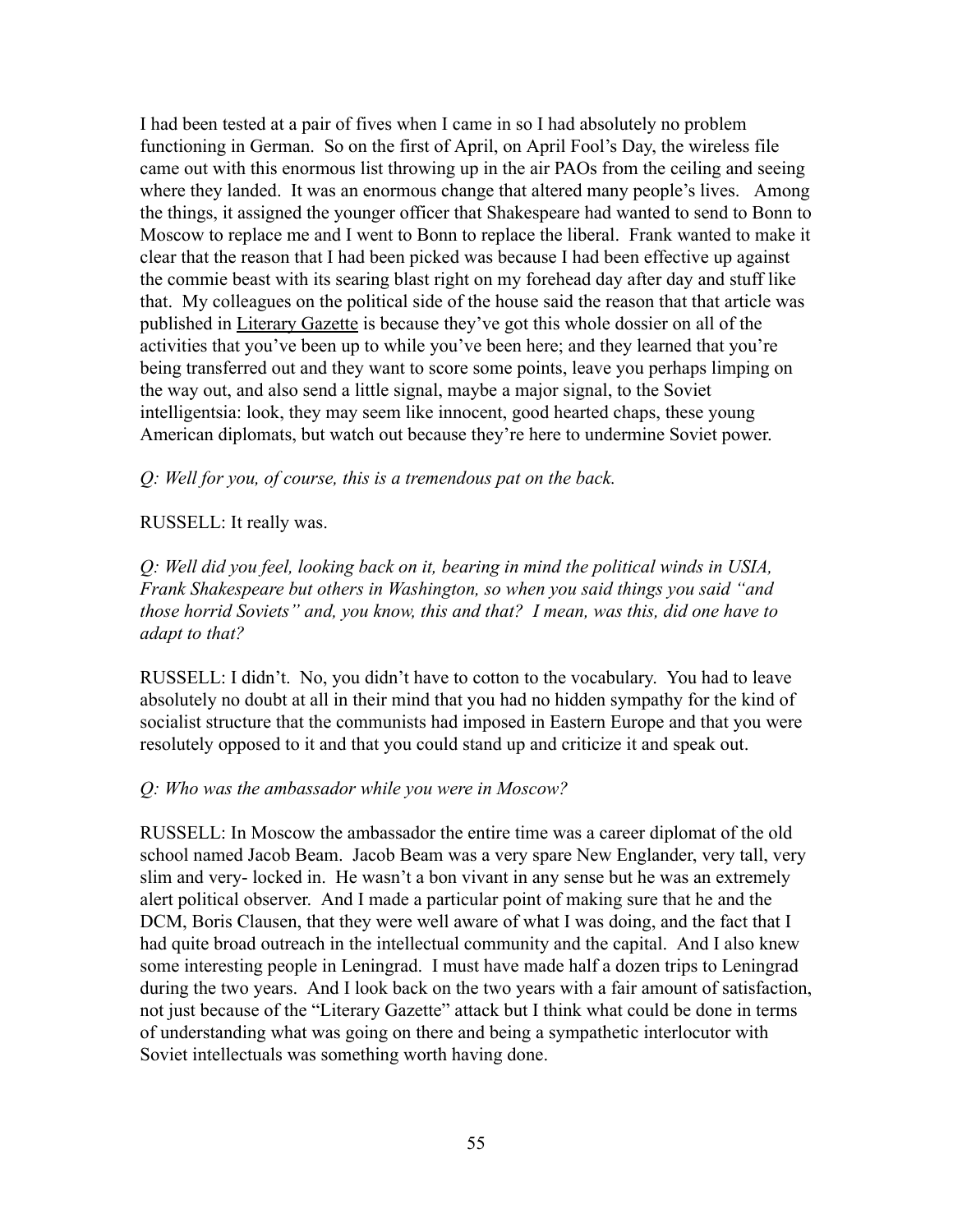*Q: Looking at a public affairs officer in the Soviet Union at that time, the normal public affairs officer is heavily involved with the press and all that, at a normal post. Here's a place where there's not much you can do with "Pravda" and "Izvestia" and the like so your real field of battle was cultural.*

RUSSELL: Oh no, I focused on the cultural side but the American journalistic corps was very large and dealing with them took a lot of time and attention.

## *Q: Could you explain what it means "dealing with them?"*

RUSSELL: Bob Kaiser came just as I was leaving; he's senior editor of The Post now. I'm trying to recall who preceded him as Post correspondent. This particular journalist was a night owl and like many journalists wrote into the night to get his story out in time so that it could be printed the next day. And it happened a number of times, certainly half a dozen times, that during the time that I was there he would call me up at 11:00 or 11:30 at night and say Russ, it looks to me as if, and then he would describe something he'd think he'd seen. And he would say, now, I don't want you to- the phones obviously were being tapped and he knew that and I knew that, but he would say what's your hunch on that? If you think that I'm on the right track I wish you'd let me know. And the way to let him know he was on the right track was not to say anything, just keeping silent for 10 seconds, as if I were thinking, and he got the message.

I later did the same thing in one other place, Beijing, and that was the off the record meeting between the press and the ambassador. It didn't happen as often in Moscow as it did in Beijing but the information officer and I would set up an afternoon session from 2:00 to 3:00 next Thursday, during which the key players, The Times, The Post, NBC News, CBS, would troop into the ambassador's office at the embassy, sit down and exchange views back and forth about what they thought was going on. Everybody chose his or her words very carefully because they knew that the Soviets had bugged the building. But it gave the press a chance to try out their ideas against the senior diplomat and it gave him a feeling of what was on their minds, what they thought was important as they did their rounds.

There was a lot of that kind of cooperation. There was a very good feeling of being on the same side of the fence. Not that they weren't ready to criticize us but the embassy and our activities got a fair amount of coverage.

# *Q: The Soviets, particularly through the KGB, were they much of a harassment for you or for your officers?*

RUSSELL: They targeted the military attachés much more obviously and aggressively. Things would happen not infrequently that the wife of the naval attaché, while driving to do her shopping, would have her car bumped into in the back. There was an incident with Ed Hurwitz, one of the few Jewish members of the embassy staff. He was the object of two very unpleasant events. An aggressive Jewish organization, I think it may be the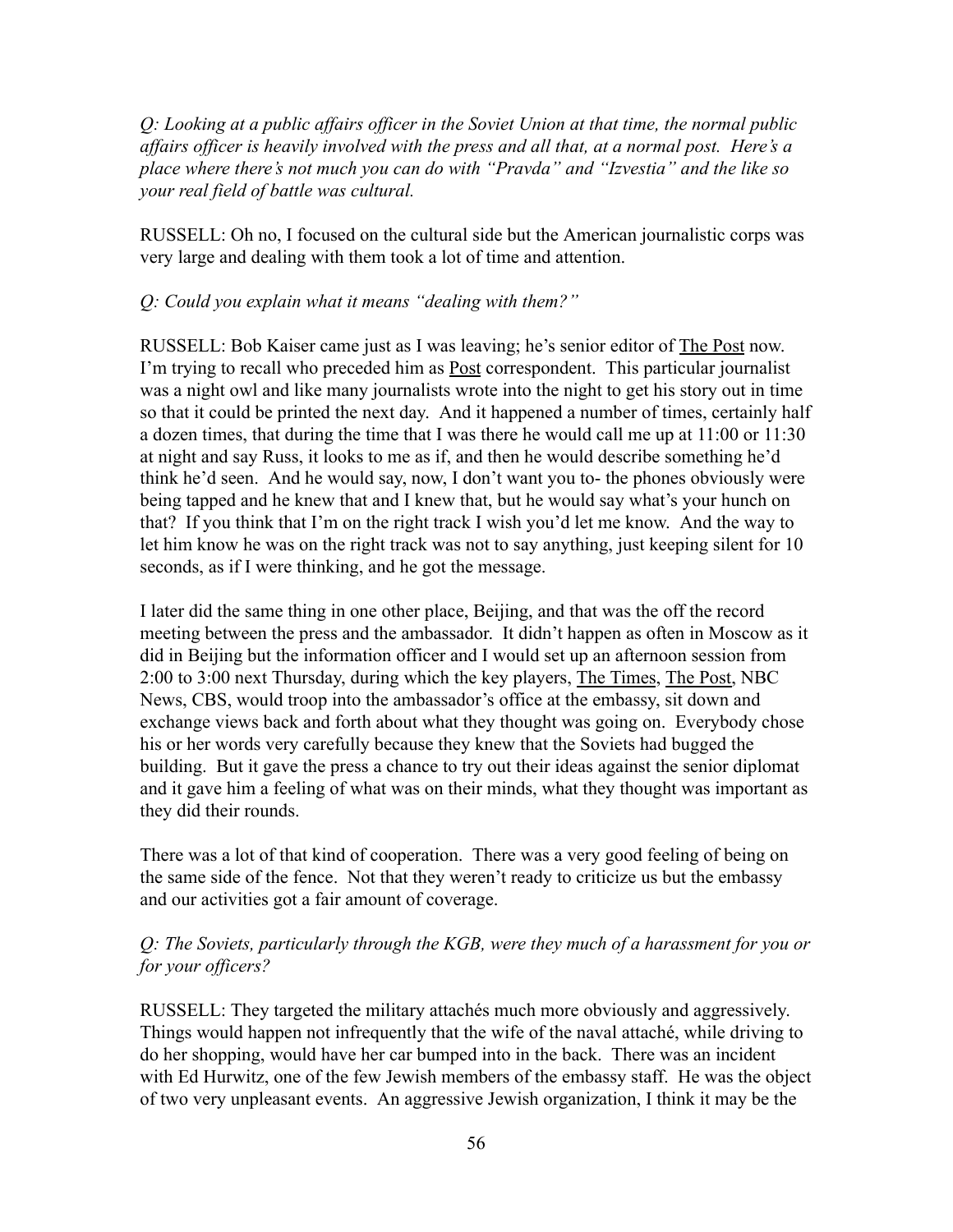Jewish Defense League, staged an attack on the office of Aeroflot in New York. They broke in at night and trashed the place. And the charming way that the Soviets had of getting even was to target poor Ed Hurwitz. He was driving his two small children and Norwegian wife back to where they lived on Lansky Prospect some afternoon a day or two after this thing happened in New York. He had a Volkswagen and he stopped his Volkswagen in the middle of the street in order to do a u-turn. Moscow is great for u-turns. It has a lot of eight lane highways and the only way to go somewhere is to go there and come back. While he was stopped for a u-turn a car stopped behind him, two hoodlums got out with iron bars and methodically smashed in all of the windows of his Volkswagen, on his wife and two little kids. Charming. He was a jogger, early morning jogger, and some time later during his tour, to get revenge for Jewish miscreants doing things against Soviet presences in the U.S., somebody stepped out from behind a billboard while he was jogging down one of the main streets and stuck his foot out and tripped poor Hurwitz so he took a terrible fall, scuffed both knees. Really he was fortunate not to break a leg altogether. But those kinds of things happened. For intimate things that my wife and I would talk about, we would get dressed and walk out of our apartment to take a little stroll down the avenue if we wanted to have a spat about something or disagreed on some point or another about raising the kids.

We had a friend in the ballet world, a choreographer whom we got to know fairly well. He happened to be Jewish, not that that mattered. We got to know him fairly well, my wife and I. At one point we gave him a lift in our car to his house. Then a week later somehow or another we came together again and he said, is it true what they told me about you and the dear wife? And I said what did they tell you? And he said they told me that they're not really your children and that you're not married and that you are both intelligence officers and that for appearances' sake you are being presented to the diplomatic world and to people in the Soviet Union as man and wife. Not only that but with three children. The three children were all orphans that had been assigned. And I assume this was to scare our friend from having anything to do with us because we were such a bad couple, intelligence gathering CIA baddies and so on. Wasn't that imaginative?

*Q: How'd you find the exchange program worked? I've heard those dealing with it say in a way it seemed to be almost one sided, that we would send over somebody interested in Byzantine art, and they would send somebody over with atomic physics.*

RUSSELL: The guys who did the negotiating on that were not embassy people. They were an organization called IREX. You may have heard of, which stands for the International Research and Exchanges Board, IREX, headed for a long time by an academic named Kassof. And he represented the American academic community, not the embassy. And he drove a very hard bargain. We would insist on getting historians and sociologists and people in very substantive academic areas to read as clearly as possible what the situations in the Soviet Union were, what archives could be opened. Kassof and his colleagues were very, very careful to match things up. Certainly there were some art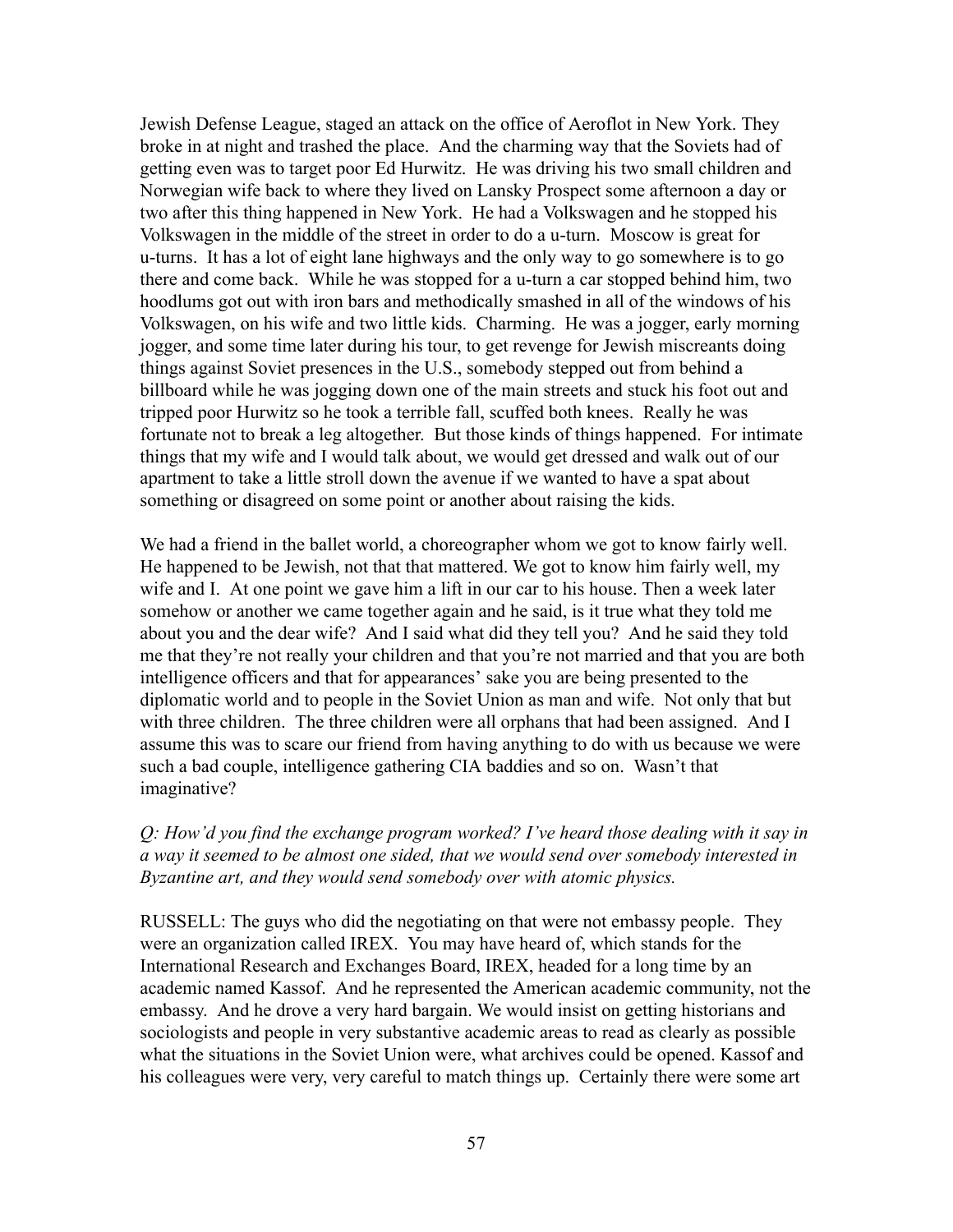historians who made it in for their purposes, but I've never heard anybody say that it was injurious to our national interests to have Soviet hard scientists come here.

## *Q: I assume you had Soviet Foreign Service nationals working for you.*

RUSSELL: We had two working for the four of us. We were PAO, CAO, IO and an assistant IO. I think that's the way we were.

*Q: Were you, at the time, sort of not just vis-à-vis Americans but were the arts an important element within Soviet society and had this changed from before? Because you know, I always think of that wonderful phrase \_\_\_\_\_\_\_\_\_\_\_\_\_\_\_\_\_\_\_\_\_\_\_\_\_\_\_\_\_\_\_\_,*

*uncultured collective farmer running things. I mean, by this time how stood things cultural-wise?*

RUSSELL: I would have to say that the overt shoe banging that characterized Khrushchev's disdain generally for the arts did not carry over. The Minister of Cultural Affairs during Soviet times was a woman named Fortsyva. And she was a hard-nosed bitch, very, very, critical and very socialist minded. She was the object of her own joke, which I will now proceed to tell you.

# *Q: Alright.*

RUSSELL: Madam Fortsyva was in Paris and she heard there was a very interesting art exhibit going on and so she decided that she would go. When she got there she found herself standing in line and there were several people in front of her. One of them was Picasso. When he came up to the door and wanted to get in, the snooty entry guy said, so, you say you are Picasso. I want you to prove it and show me. Here is a piece of paper. So, Picasso takes the paper and quickly draws something and the guy looks at it and says, oh, beautiful, thank you very much. Please come in Mr. Picasso. And the next guy who comes up and wants to come in is carrying a cello. The guy says to the person with the cello, monsieur, who are you? And he says, I am Pablo Casals. And the guy says, you say you're Pablo Casals. That is easy to say but you have to prove it to me. So he sits down, takes out his cello and plays a Bach chaconne, a few notes of it. The guy is very impressed; this is wonderful, terrific. Please come in and see our exhibit. You are most welcome, Senor Casals. And then Madam Forsyva comes up and he says to her, madam, who are you? And she says I am the Soviet minister of culture. And he says, I'm sorry, you have to prove it because just now, when Picasso and Pablo Casals came through, they had to prove their identity. And she said, who are Pablo Casals and Picasso? And the guy says, ah, you of course are the Soviet minister of culture, welcome.

Now, who was in charge of culture at the time we were there, I honestly just can't recall. But the feeling that non-socialist realist art was somehow seriously undermining Soviet power was forgotten. There was a great deal more liberty. And the Americans and other embassy personnel, everybody had his own unofficial artist whom they would go to see. They were very popular.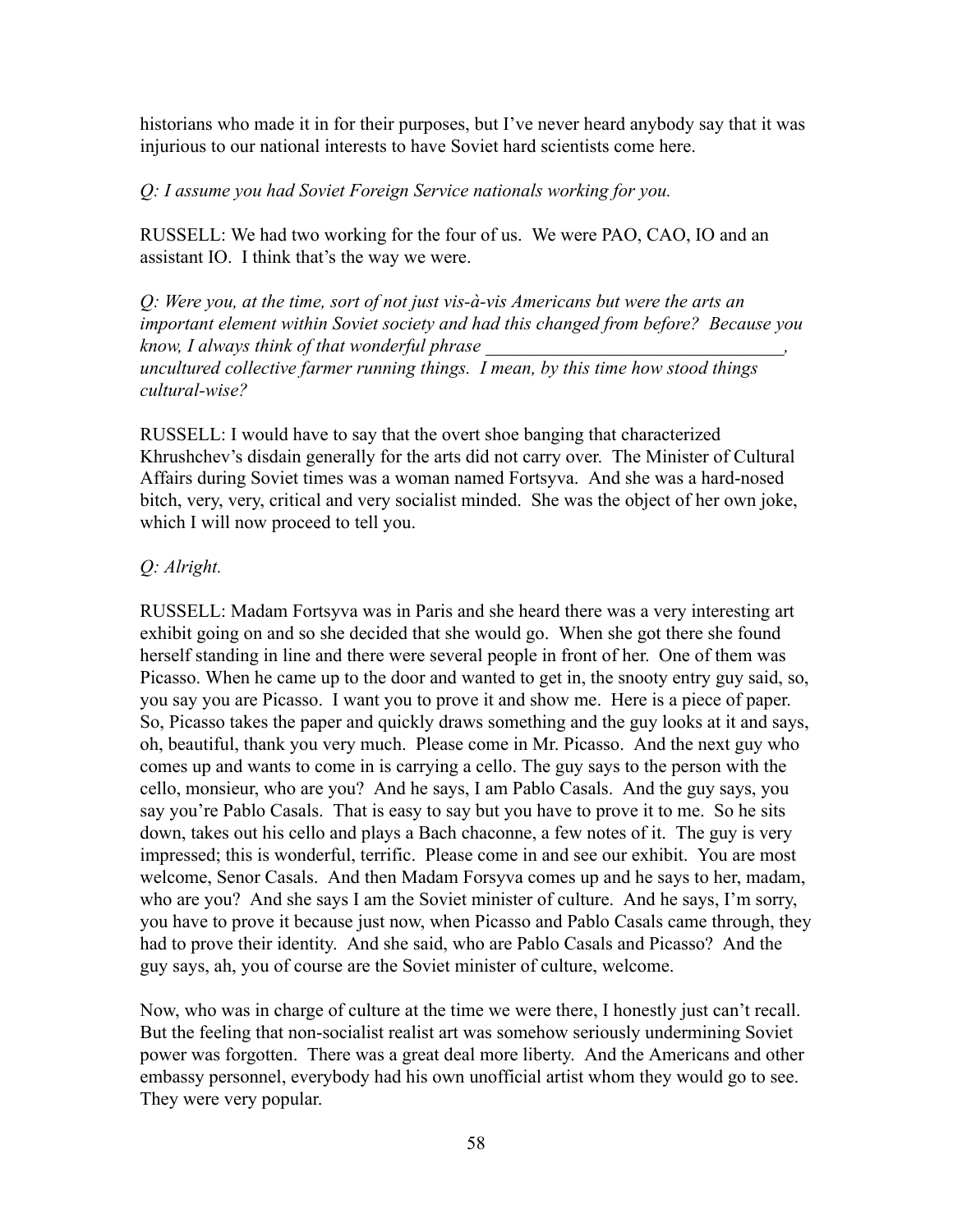By the way, there was an interesting example of cooperation that we worked out. The thing had been provoked by me and the German. The German cultural attaché and I contacted a group of our friends and said let's get together once a month and have meals at each other's apartments and compare notes about what's going on in the cultural scene here. We must have done it eight or 10 times. The group was rather heterogeneous: it was myself, the German, the Frenchman, the Englishman, the Finn, the Greek and the Japanese. Just happened that those were the people we knew, those were people who were connected to the Soviet cultural world. We'd signal interesting concerts that were coming and performances to each other; those were great fun.

## *Q: Was there any movement in the near abroad of whatever they call it; in other ways, now that Stalin-?*

RUSSELL: The near abroad.

*Q: They didn't, of course in those days it was the Soviet Union, there were the Stans and well, the Ukraine and Belarus; was there-*

RUSSELL: They were very interested in making sure that nothing suggested, in any way, that the republics to which the exhibits also went, were not all part of the Soviet Union. The national education exhibit started in St. Petersburg then went to Moscow then went to Kiev and Baku and then finally to Siberia. When we had an exhibit outside of the Russian Federated Republic, while I was there, I always made the point of making my opening remarks in the local language, which the Russians did not like at all. I recall being chewed out by, his name might have been Andreev at that foreign ministry. We got back from Kiev -- I think he may even have been there for the opening. I had three or four minutes of remarks. I had written them in Russian and gotten them translated into Ukrainian. So when I was cutting the ribbon as the ambassador's representative for the exhibit that was opening, while I was cutting the ribbon I spoke in Ukrainian. I don't suppose it was particularly brilliant Ukrainian but it was recognizable as being Ukrainian and that's what Andreev didn't like. He said, Russian is the official language of the Soviet Union, Mr. Russell. It was low key, he wasn't chewing me out. I thought it was extremely important to avoid throwing bricks at each other. I worked very hard to be ingratiating. I let him know that I thought he was a good guy and that I was interested in what he could tell me about what I should know about levels of Soviet culture so as to be able to share it with Americans on my return home.

*Q: Alright. Well then, '71, you go to Bonn.*

RUSSELL: Right.

*Q: How long were you in Bonn, by the way?*

RUSSELL: Four years.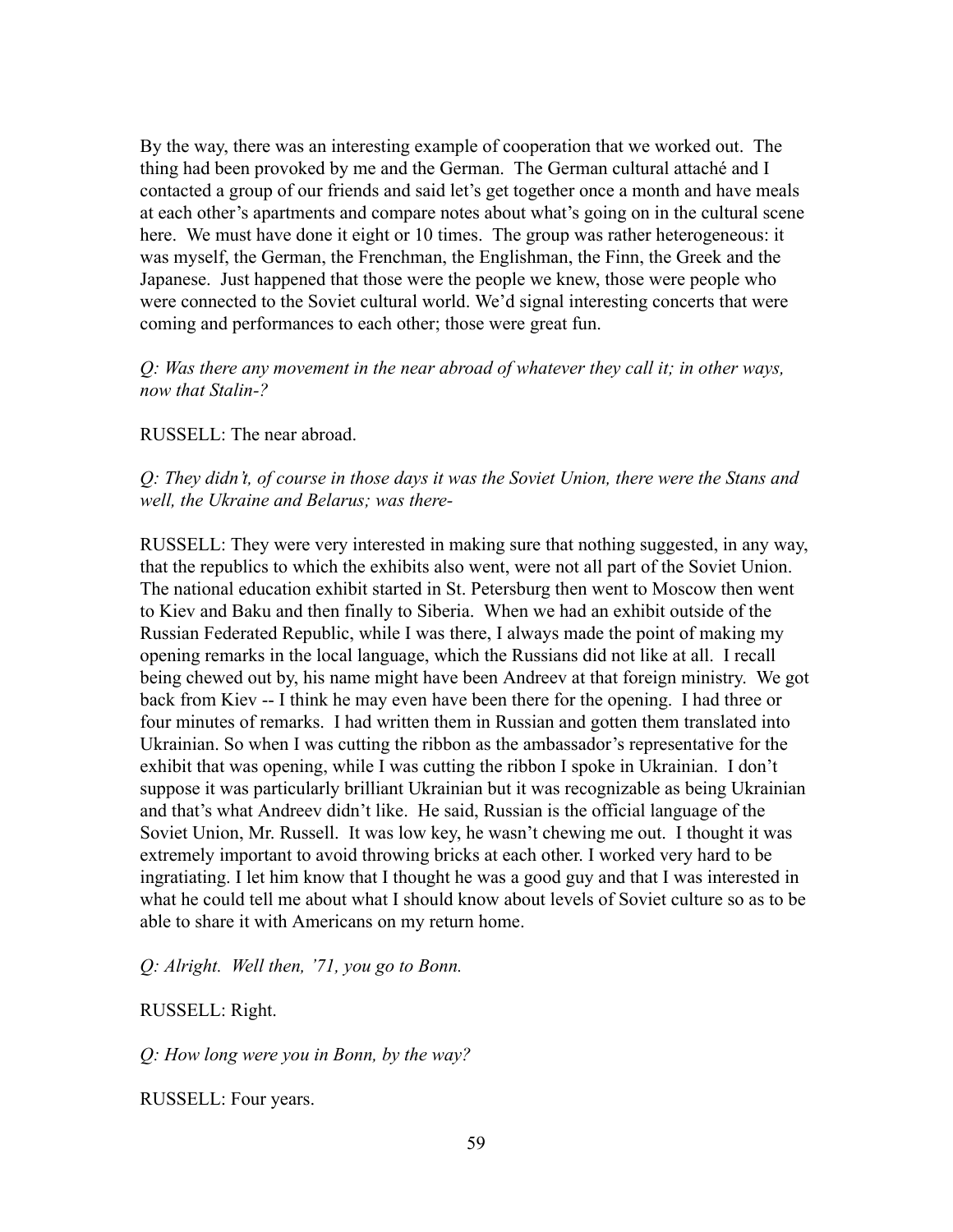*Q: Alright, let's talk about German-American relations, particularly from the information cultural side. I would think that, you know, things would almost take their own course or not?*

RUSSELL: The investment that we had put into Germany and Japan was truly enormous.

#### *Q: Yes, the Amerika Haus were just-*

RUSSELL: Amerika Haus everywhere and not only that but half a dozen of the best officers I know traveled around West Germany showing movies out of trucks back in '47, '48, '49. We spared no effort at bringing Germany into the comity of nations, not treated as an outlaw. I felt really quite at home in Germany because I had already lived in and around Frankfurt for 15 months, seven and a half years in Munich and two years in Kaiserslautern so I knew my way around and felt quite comfortable in Germany. A lot of interesting political issues came up, like our relationship with the SPD (Social Democratic Party) and Willy Brandt coming to power. The American presence was very substantial. We had the biggest USIA program by far in the world. My budget in 1971 was, as I recall, \$11 million. We still had, in Germany six fully funded America Houses with American directors who were also branch PAOs; we had a big America House presence in Munich, in Stuttgart, in Berlin, in Frankfurt, in Cologne and in Hamburg. And I mean big operations with staff of 20 and 30 and libraries and 33 RPM records to take out and movies to be seen. We had a very, very active program.

When I arrived in Bonn I found that among the consuls general, this is particularly true in Frankfurt and Munch, among the consuls general there was the sense that they were really in charge of small countries. When I arrived in Bonn, Stu, the ambassador was an interesting man who had been Richard Nixon's law professor at Duke. He was a very, very smart fellow. He had two priorities: his first priority was defense of West Berlin. Second was the idea of maintaining our overall position in Germany and Central Europe. He also wanted to be sure that the officer who was consul general in Munich listened very, very carefully to what Bonn was saying, that there was not a sense that Bonn and Frankfurt and Hamburg each had their own specialized policies.

In addition to the six Amerika Haus we had five German American Institutes in Germany. In the late '60s the U.S. had said to its German friends in Bonn, look, we can't afford to keep paying for all of these Amerika Haus. We can pay for the six big ones but the five smaller ones are going to be downgraded and you will have to pick up the tab. We will provide you with a director, an American director, but you have to pay the bills. So, prior to my coming, the city fathers of Heidelberg, Nuremberg, Freiberg, Tribergim and Zweibrücken, of those five cities, the city fathers had all agreed to pick up all the costs for their America Haus, which was renamed the German American Institute and it became a joint undertaking. Those institutions meant that besides Bonn there were no less than 11 official USIA presences in Germany. The four years that I spent there were very busy, because I was as intent as the ambassador was on having a unitary public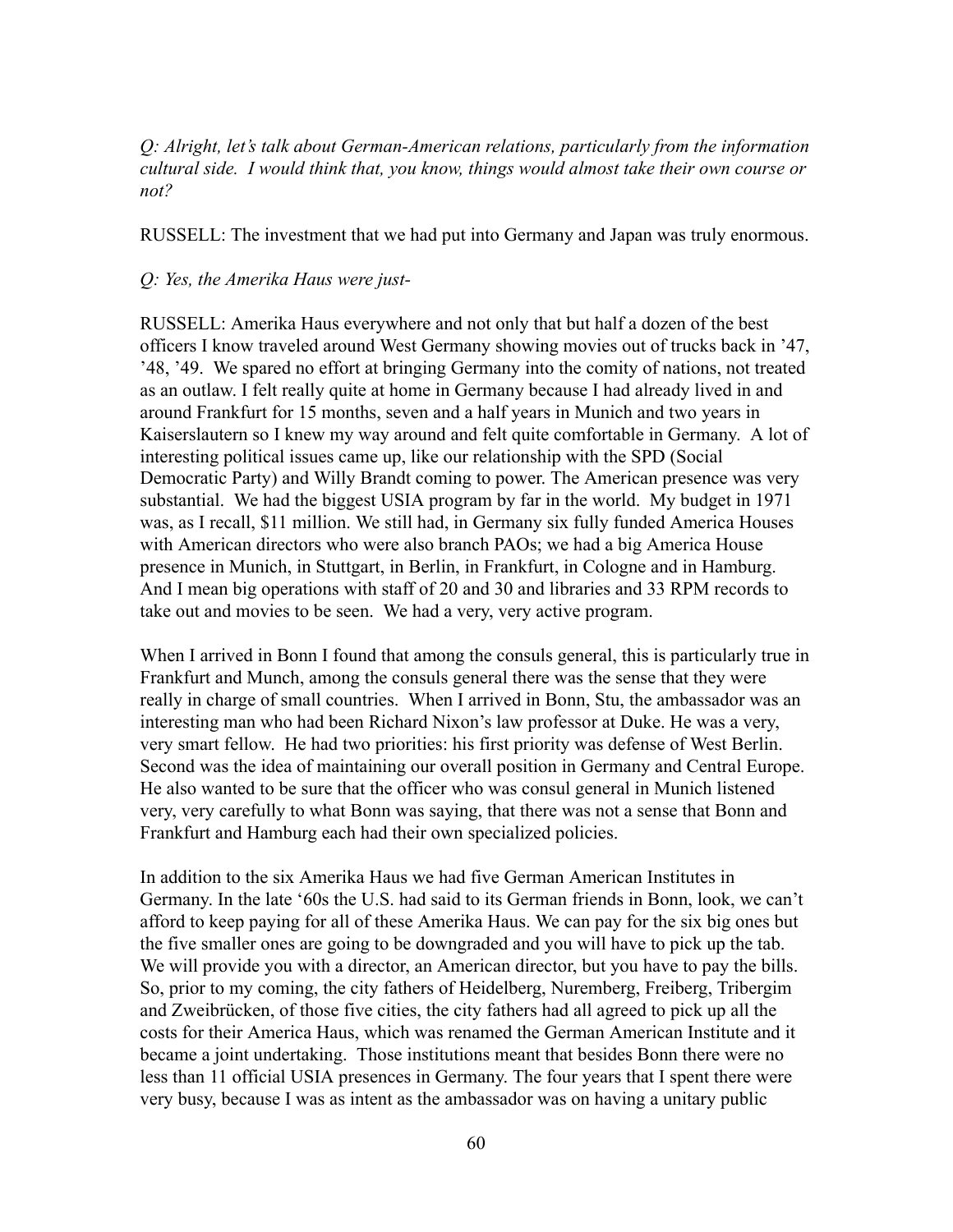diplomacy policy for the whole country. So that meant that going out of Bonn and actually seeing what kind of programming was going on elsewhere was very much on my mind. I went to Berlin at least once, maybe twice a year.

### *Q: Well now, was there much in the way of American studies at the universities?*

RUSSELL: Oh yes, very important. Very important indeed and an extremely extensive Fulbright program. I was on the Fulbright board for the whole four years I was in Bonn as PAO. The Fulbright program was certainly the largest in the world by far. Let's say it cost \$3 million a year, in dollars of those years. The Germans paid 80 percent of the entire cost of the Fulbright exchanges. They considered it politically so important that there be Germans who understood Americans and Americans who understood Germans that they were willing to spend a great deal of money out of their own budget. Fulbright was very big and the Fulbright scholars provided a very interesting source of talented speakers. I had a wonderful, first rate CAO, Michael Wile. He was much more experienced in these matters than I was and I realized that very quickly. Wile was a Swiss American who spoke native German. He was an academic, very sharp, and I was really blessed with him the whole four years. We were both on the board and we were both very concerned at making sure that the American Fulbrighters, who were a great asset, were made full use of. We would get the Fulbright historian who was studying in Stuttgart and make sure that he was available for program activity in Hamburg or Munich or West Berlin for that matter.

Those were days when Washington had the strong impression that after all these years Germany had simply got to be cut back. I was the object, during my four-year term there, of two full scale inspections going down to every installation. I think the number of inspectors was five. I had a very good area director who was a real fighter. Between us we managed to thwart the inspectors, proving to them that the programming that we were doing was so important to U.S. interests overall that the idea of closing down America House Stuttgart, given the American troops who were concentrated in Southwest Germany, was mad, it was just not to be done. We were really the object of a lot of scrutiny.

Soon after I arrived in fall of '71 we planned to open a new America Haus in Essen. The only American presence in the north was in Hamburg and there was a lot of pressure to open in Essen. A site had already been discovered but soon after I arrived, I got word that Essen was nixed because we needed that money to fight in Saigon. We backed away from it and canceled the lease.

*Q: Well did you find the German students seemed to love street drama and demonstrations and all, along with the French. Was this a period of- and we were still in Vietnam when you arrived; we were getting out but, did you have much in the way of-*

RUSSELL: I really don't think so.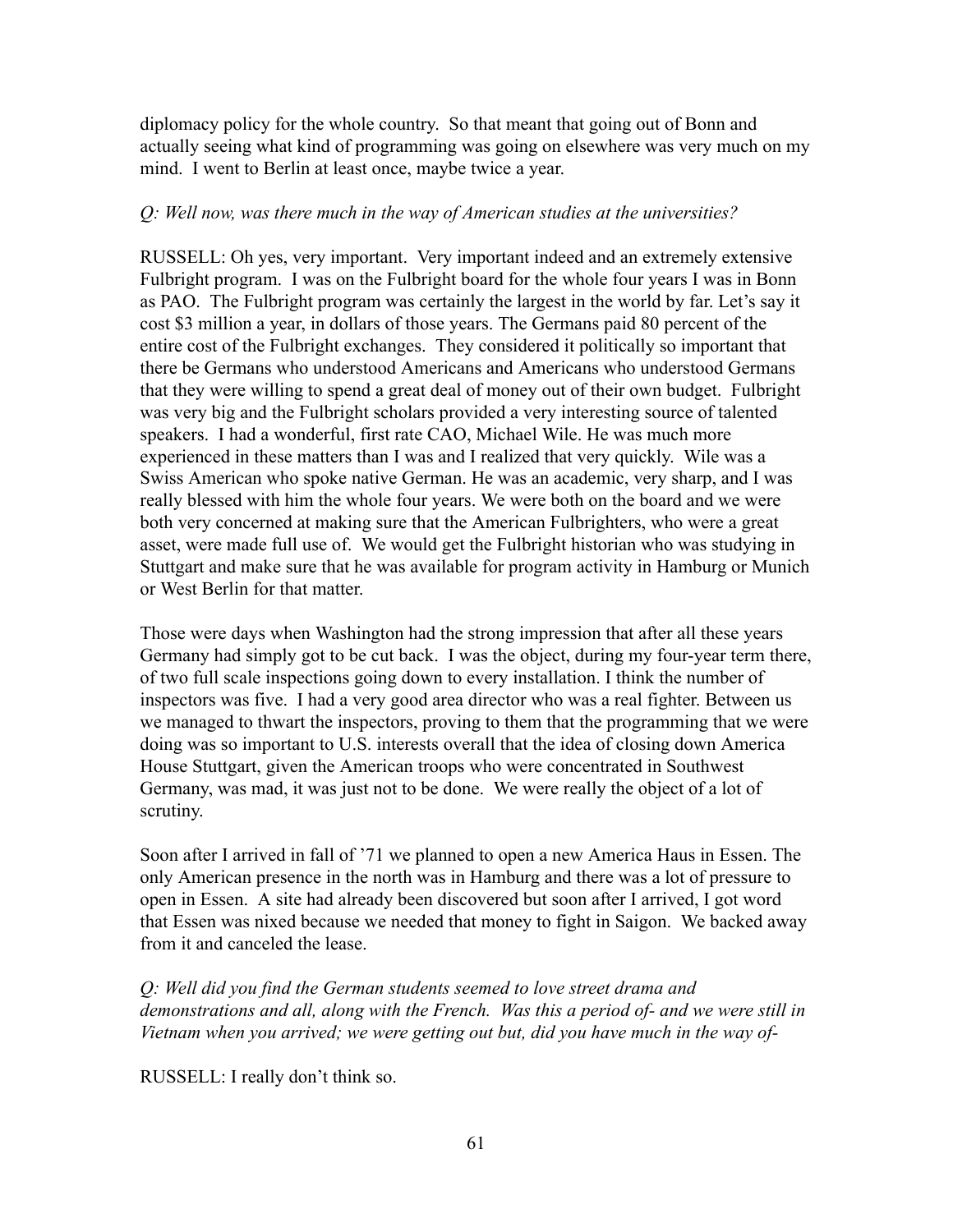## *Q: Well there probably not.*

RUSSELL: The reason city fathers in those five cities that I mentioned were willing to spend the money to keep the German-American houses open was a very real fear of Soviet incursion. There was an acute sense of being in the middle of Europe and having enormous Soviet military power nearby. And it was to keep the American presence in those cities that they agreed to pay the bills. The big Amerika Haus were extremely important centers for cultural activities. We had big programs going on, big film series, very good speakers from the States and from elsewhere.

# *Q: What was your impression of the German intellectual world as opposed to the Soviet one?*

RUSSELL: There was a real sense of openness and curiosity and ready to go in any direction that the world was going. Germany was a very interesting place to be in and ideas were bruited about and there was an extremely lively, argumentative press. Intellectual life in Germany was extremely active during those years. The presence of the American troops, which was still very large and today continues to be very large, did not generate resentment or an army-go-home reaction.

# *Q: Did politics, American politics or German politics intrude at all in your work?*

RUSSELL: I don't think so. My colleagues and I in Bonn, with input from the post, every year we worked very conscientiously on a country plan and defining what the themes ought to be of public affairs activities for the coming year. We made a particular point of not leaving out the big issues but they weren't first. Explaining American purposes in Southeast Asia was part of our country plan, but it was not number one or two among our goals. The number one might well have been reinforcing the sense of absolute political, economic and social cohesion between the Federal Republic and the United States. We stressed that we were truly brothers. There was an intense feeling of commitment to each other, and to really reinforcing that we were allies together. There was an issue in 1975 of placement of Pershing missiles.

*Q: Well the context, I think, was the Soviets had introduced the SS-20, which was a medium range missile, into Eastern Europe which was targeting, well basically Germany and all and not the United States. And therefore these missiles, we might not retaliate with our big missiles if they came at us- if the Soviets had these medium range missiles. It was to try to break the- to break well Europe, Western Europe off from the United States.*

RUSSELL: It was an intent political effort on our part. It brought together PAOs from all the NATO countries. I remember having a meeting on the matter in the spring of '75 in Paris. All the PAOs from Western Europe were there together to develop a public affairs plan to explain and justify the introduction of the Pershing missiles.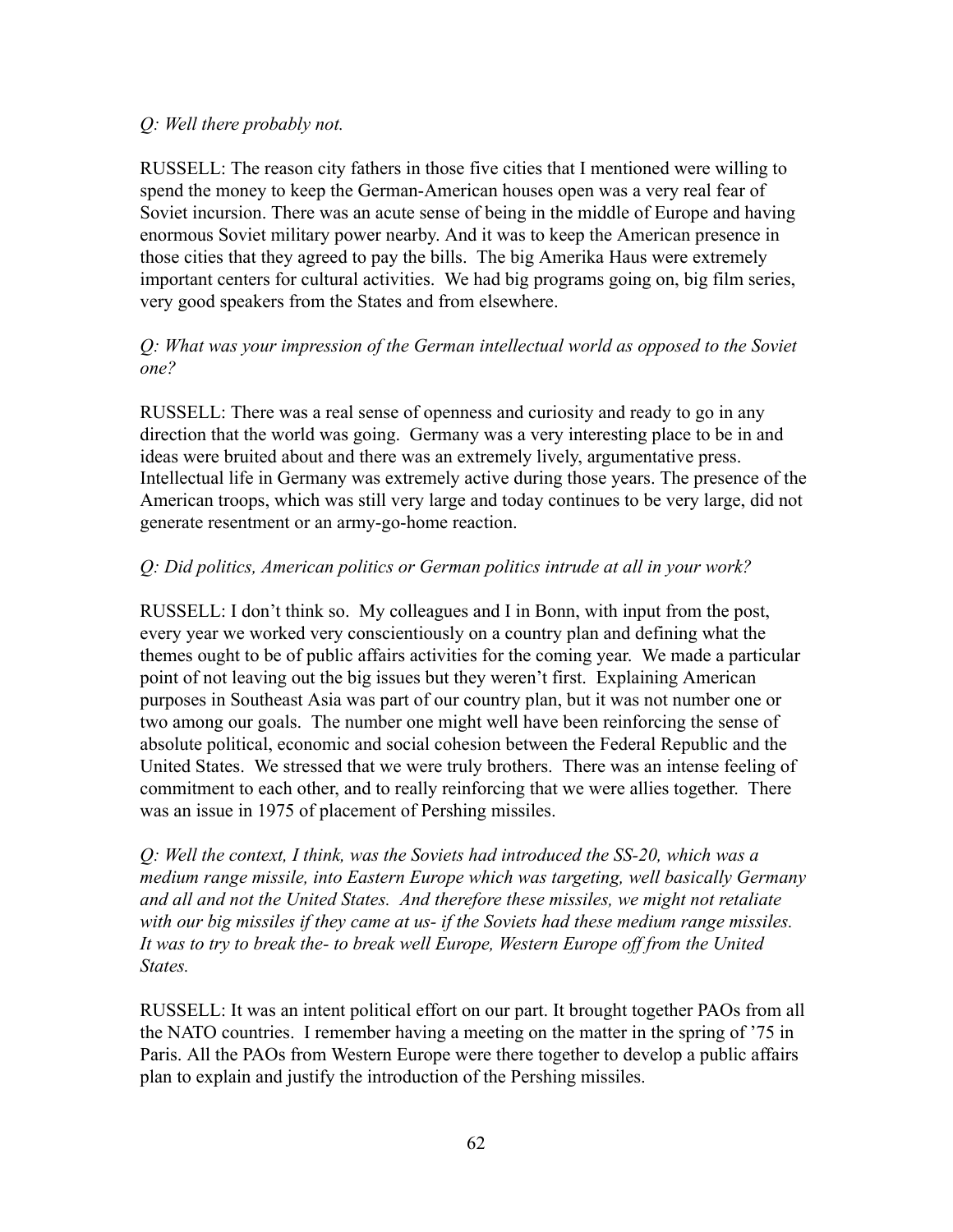The loyalty of the German staff was quite something. There were a number of people who had been anti-Nazis in one way or the other. Not very many but there were several really quite special people working for us in the Amerika Haus and a lot of younger people who really saw the American presence and commitment and engagement in Central Europe as irreplaceable- as the model for their own future.

The officials who came through included Henry Kissinger.

*Q: By this time, we're talking about the '70s, were we making any effort to make the German public understand the enormity of the Holocaust and of World War II or was this pretty much in German hands and we didn't have to worry about that?*

RUSSELL: I don't recall that that was part of our programming at all. Eisenhower was very strong here in this area and the socialists were even stronger. Willy Brandt, for example. But I really don't believe that at that time that the American public diplomacy effort in Germany had any component where we were bent on saying never forget Dachau, don't forget Buchenwald.

*Q: I must say, I just came back from a trip through Eastern Germany and the remembrance was strong, memorials and everything, I mean, to this time so the Germans certainly have picked up the ball which I take it the Japanese have not.*

RUSSELL: I think that's fair to say. The Germans have worked very hard at it. I suspect that for many Germans it's a bit of a surprise that they are as accepted as they are given the enormity of the crimes.

*Q: Yes. Well, it's a new generation now.*

RUSSELL: It was a new generation by then. The war had been over for almost 20 years.

*Q: But still the- I mean, that hangs on. It's just around now and we're talking about 2009 that the wartime generation is basically over now.*

RUSSELL: By the way, the ambassador when I arrived was Kenneth Rush. He was replaced in'72 by an extremely talented career diplomat named Martin Hillenbrand, who was ambassador for three or four years. A very cool and thoughtful and competent person.

*Q: Had Ostpolitik, Willy Brandt's Ostpolitik, was that going when you were there?*

RUSSELL: Yes, oh by all means.

*Q: I mean, was there a concern and were we doing what we could to make sure it didn't get going too far- Sort of the NATO nightmare was that West Germany might make a deal*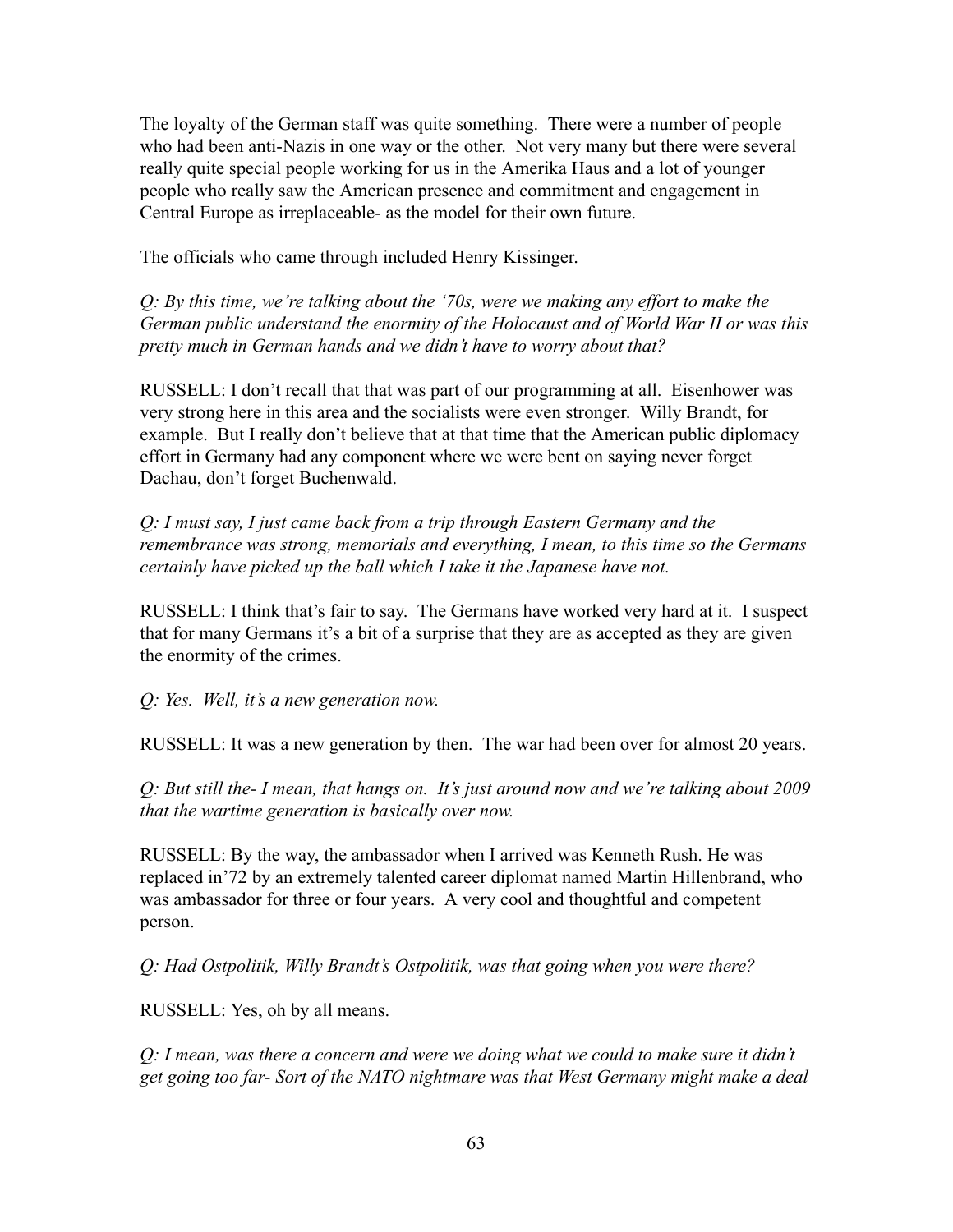*with the Soviets to absorb East Germany but become a neutral power. Was that at all a concern?*

RUSSELL: The idea of talking to the East Germans, met with a lot of opposition from the U.S. and Ostpolitik, pronounced that way, was kind of a dirty word for people in the early '70s.

## *Q: Well, were we, you know, as the political, I mean the propaganda arm of the American government, were we- you all doing anything to scotch this idea?*

RUSSELL: You know, we really weren't. I recall that this was on a political level and that for us to bring in an American speaker, for example, who would warn German audiences about the pernicious Rusky, Russian, I just don't recall that that was the case. There was a growing sense on the part of the political leadership of the embassy that Bonn had to be much more important than the individual states. And in '73 I instituted a substantial change which met a lot of opposition from the consulates general. The situation that I found on arrival was that each of the six cities had two American officers; one who was the overall head of the America House and the other who was in effect PAO for the consulate and the consular district. It became pretty clear to me that we were not, with a relatively small staff in Bonn, going to impose a coherent national policy approach to Germany if we didn't strengthen our offices in Bonn. So we worked out a very far reaching reorganization which took one of the two officers in each of the six cities and reassigned him or her to Bonn and in the process moved the public affairs officer out of the embassy and into the America House. And this decision I really had to work very hard to sell to the ambassador and the DCM because the consuls general in other cities really, really didn't like it. They didn't like the idea of having one fewer officer under their command, under their direction. The idea of being able to have a coherent national policy that was heard the same from Hamburg to Munich to Freiburg to Nuremberg, was something that was much on our minds. If the ambassador had not been on our side I think there could have been some serious fireworks. It all worked out okay and we did make that relocation with the concentration in Bonn. As a result we were much better able to program on national issues.

But to come back to our starting point, I don't believe during my time there that the Holocaust, that setting the record straight, setting the historical record straight was part of the scene at all. I don't think so.

## *Q: What about German media? How did you find dealing with it? I'm obviously talking about TV, newspapers and radio.*

RUSSELL: We devoted a fair amount of time to it. We had particularly good relations with Second Germany Television. Their headquarters were in Cologne which was in effect part of the Bonn immediate district so we were fairly active with them. We produced, every day, a bulletin that was sent I guess by telex. We produced it in German as well as in English, I think.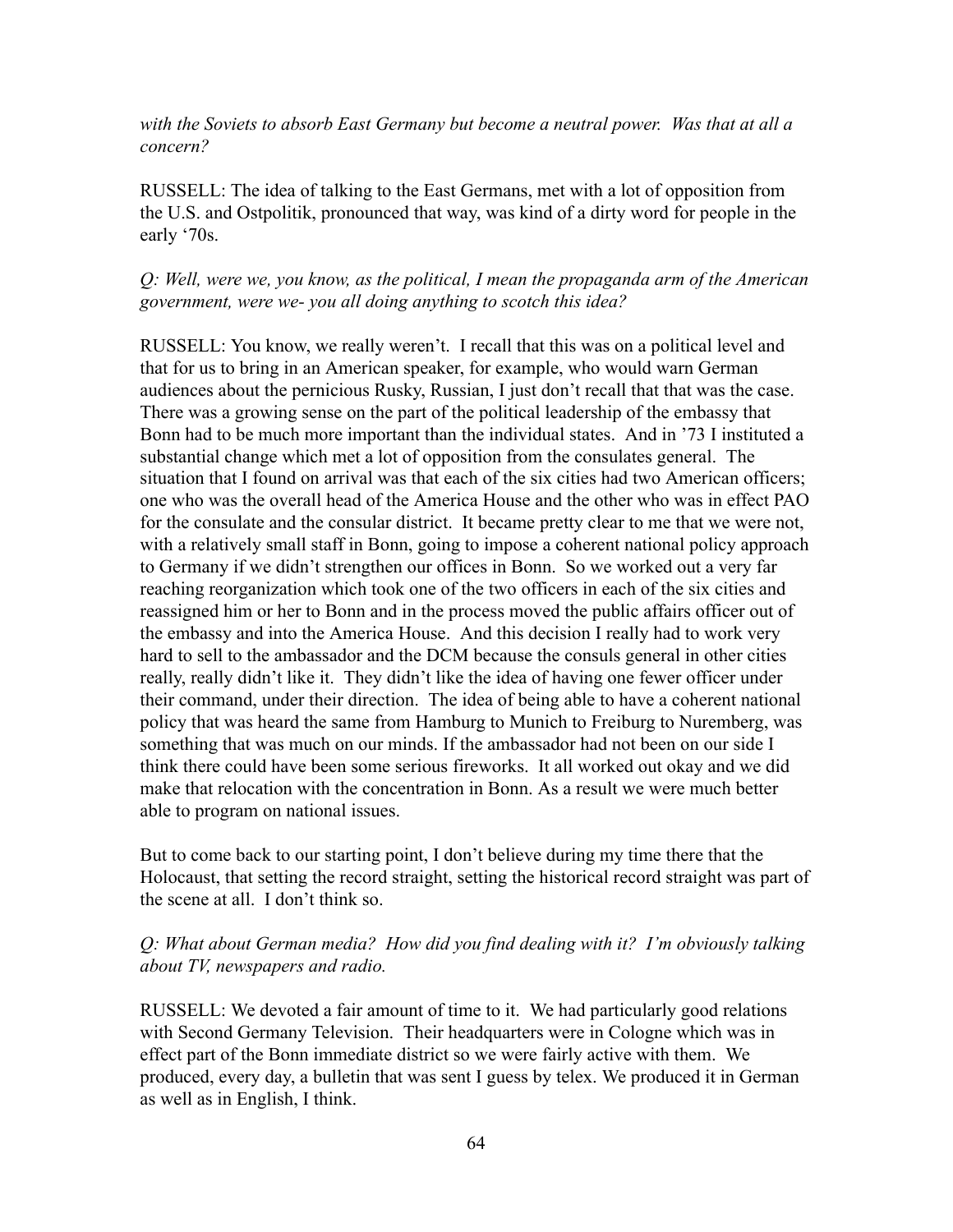The press was concentrated in Bonn and they paid a lot of attention to the American embassy. We had quite good relations with the media there. There wasn't any serious extreme left press. The left of center included the principal newspaper in Southern Germany, the Süddeutsche Zeitung, and the Frankfurter Allgemeine was right of center. Between them they were quite influential. There was a rather noisy tabloid called Das Bild" "The Picture," a tabloid that resembled the British tabloids. But the Germans had a very serious press and resembled the French press more than the American in that the news coverage tended to leave room for the opinion of the writer. The sort of cool effort at factual reporting that's characteristic of the American media was not where we were at. You knew where somebody who wrote a large 2,000 word piece for the front page of the "Allgemeine" where he was coming out, what his politics were. You could find out without any great difficulty.

One of the problems of getting a coordinated, centralized policy in Bonn was that so much of the main media were all elsewhere. I mean, the "Frankfurter" newspaper was obviously in Frankfurter, "Sueddeutsche" was in Munich and you tried to develop contact with their reporters in Bonn but it wasn't all that high on our priority as I recall.

*Q: Well then, you left there in '75?*

RUSSELL: Seventy-five.

*Q: Where'd you go?*

RUSSELL: Came back to Washington and spent a splendid year with the senior seminar. I was in the eighteenth senior seminar.

*Q: Yes. I was in the seventeenth seminar.*

RUSSELL: You had warmed the place up.

*Q: We'll just talk about this and then I think we'll quit for the day; but how did you find the senior seminar?*

RUSSELL: It was time very well spent. We saw a lot of people who had interesting things to tell us like the mayor of Chicago. We had good speakers; we had the Canadian ambassador once. And traveled to the military bases; had very good military officers who were open minded and very interested in understanding how things looked outside the military. I've stayed in touch with oh, four or five of the people who were in the seminar.

*Q: Okay. Well we'll pick this up in 1976?*

RUSSELL: Yes.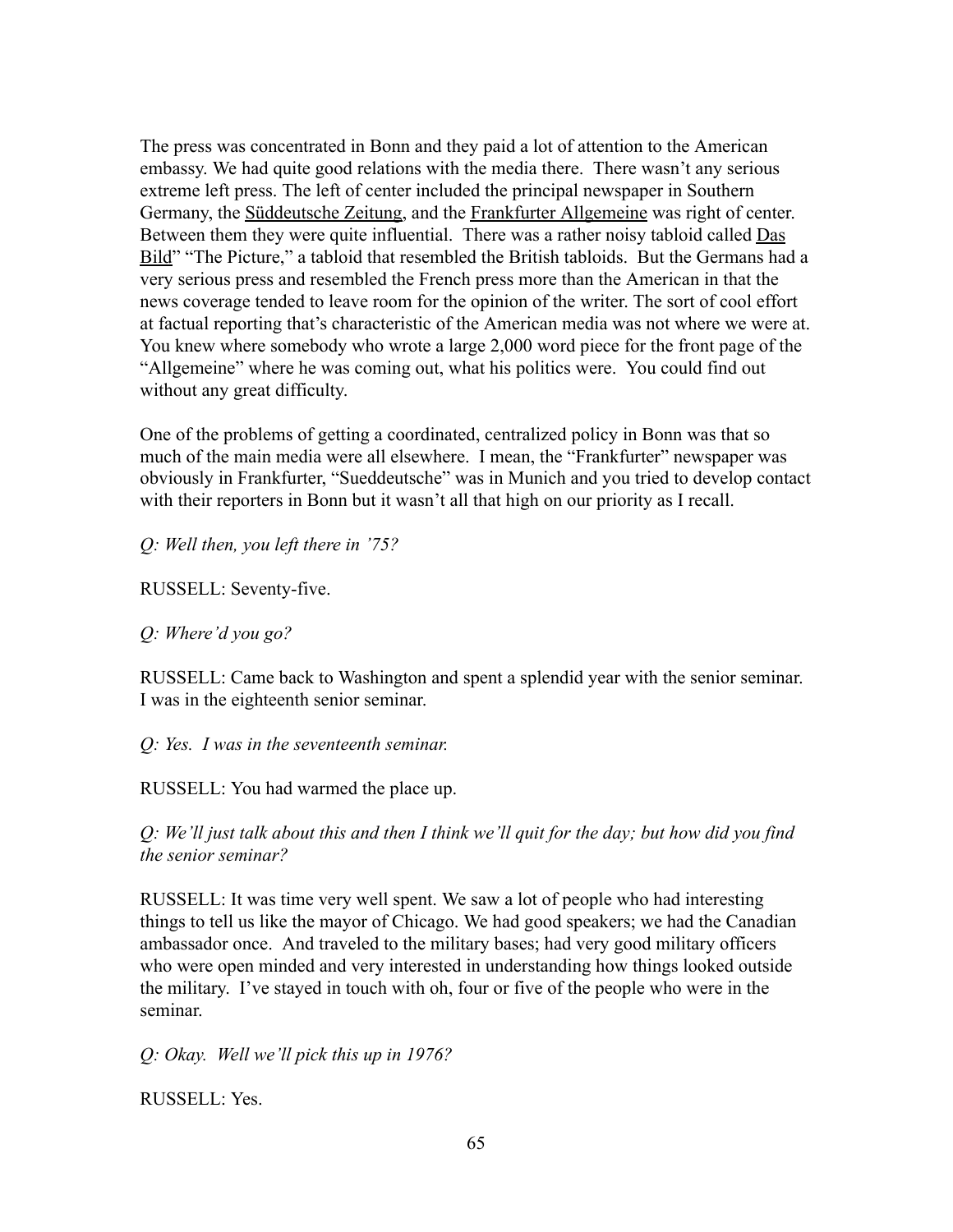#### *Q: Then you were in Washington.*

RUSSELL: I was in Washington for a very interesting three years, first as deputy head of film and television and then as head of film and television for USIA.

#### *Q: Okay. We'll pick it up then.*

*Q: Today is the 24th of June, 2009, with McKinney Russell. We're going to be talking about when you went to China. Because I remember the last time we talked and recorded you were taking Chinese. How old were you when you were taking Chinese? [Note: Mr. Russell's tour as Assistant Director for Motion Pictures and Television, 1976-1978 and as Public Affairs Office Brasilia, Brazil, 1978-1982 were not covered in this interview.]*

#### RUSSELL: Fifty-five.

#### *Q: That's not exactly optimum time to learn a language.*

RUSSELL: No. It was hard work. The thing about China was that that was strictly on my own initiative. I was having a wonderful time as PAO in Spain. I arrived in '82 and I believe we've already talked about the political situation seven years after the death of Franco. In any case, in December of '84 I looked ahead at the list of opening positions and saw that in two and a half years the PAO position for China would open up.

#### *Q: Public affairs officer.*

RUSSELL: And the idea, having never served in Asia, of going to China was very tempting. And so I let my interest be known back in Washington. I think I told you about a call that I got from the area director asking whether I was sure that I could learn Chinese, if I had ever learned a tonal language. And I told her that when I was a young journalist my Swedish was pretty good with a tonal intonation, it's very special. I had already scored good numbers in a number of languages. So I got the nod. In order to do that I had to leave Spain a year early; instead of leaving Spain in'86 I left in '85 and came back to Washington and began learning Chinese full time at a language school here down on 15<sup>th</sup> Street. That meant maybe four or five hours of study a day and work at night. It was a full-time occupation. The political situation was developing in extremely interesting ways. We had recognized the mainland Chinese some years earlier. There were all kinds of exchanges going on and change was in the air and it was very tempting to be part of it. So I had about 11 months of full time Chinese at this language institute downtown Washington, not at FSI. And then I spent the next year, from '86 to '87 in Taiwan. My wife and I moved to Taiwan in June of '86. There is a very good Chinese language school in Taiwan where people from the military and from State and from USIA and there may have been some from AID who learned Chinese. The goal is to the three/three level; some make it and some don't. There are special dispensations to let people go to China even though they haven't gotten to the three/three level. I got there,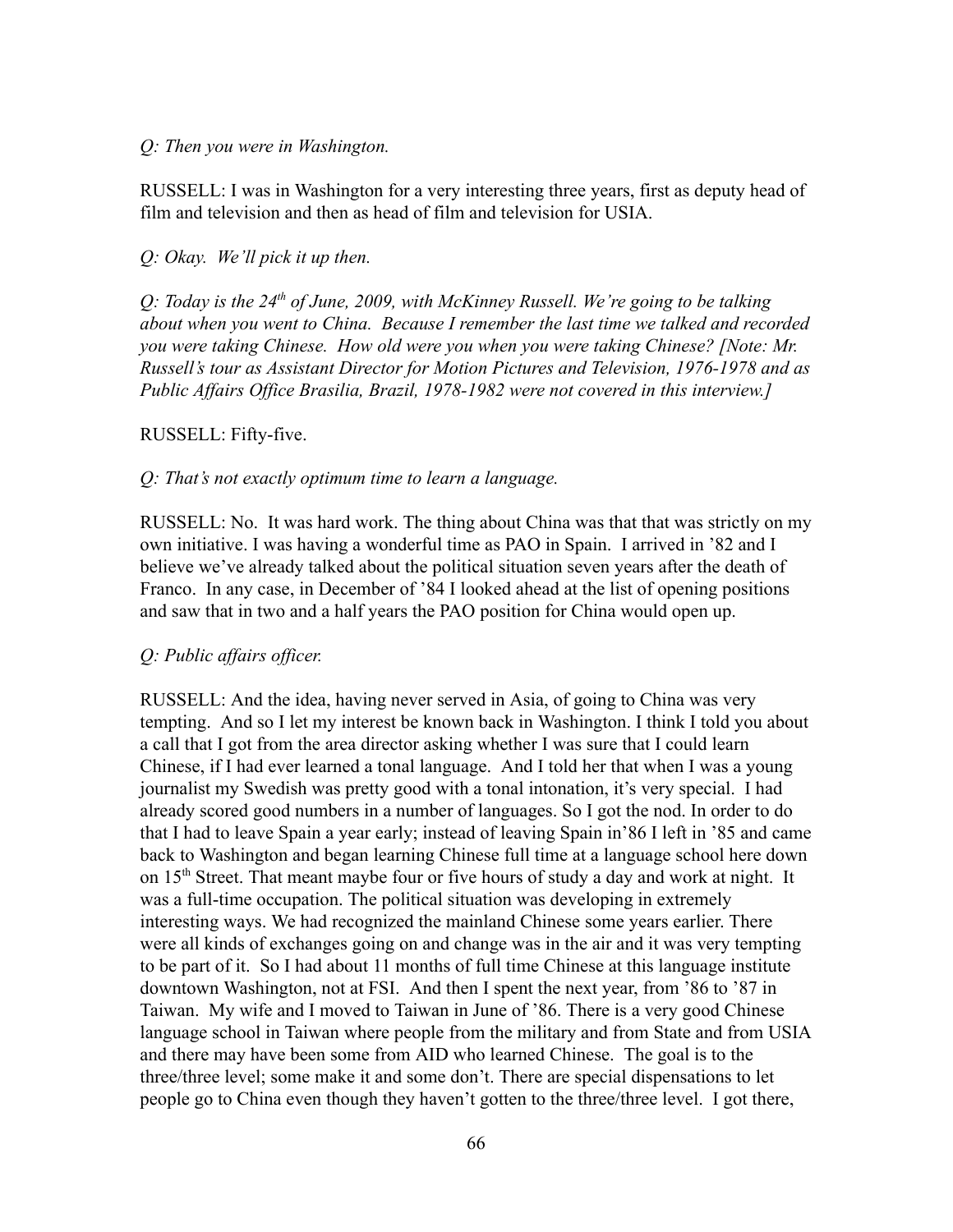but it was by dint of quite hard work because mid-50s is not a good age to start learning a language as complicated and as different as Chinese. I will say that I found that learning the spoken language was relatively easy. It was about three months before I was really comfortable with the four tones in Mandarin but I managed tolerably and did score a three/three. The writing is so alien to what we're used to and so demanding. I worked hard to learn characters; I probably knew maybe 800 or 1,000 by the time I finished and I've forgotten all of them.

*Q: I'm just wondering, in a way, how important is it for somebody in your position to be able to read? I mean, you are pretty obviously not going to get up to the- anywhere near the literary level and wouldn't it be better just to concentrate on the spoken?*

RUSSELL: Sure. There was a certain feeling among the students that that ought to happen, but the tradition is you're in for a penny, you're in for a pound. You're in for the spoken language, you've got to learn the squiggles. It was very difficult. Occasionally you really hit the wall where you couldn't squeeze anything more in. I'm glad I made the effort because I spent just short of four years as PAO in China at a very tense, interesting time.

# *Q: You were there from when to when?*

RUSSELL: I arrived in the summer of 1987 and left March 15, 1991. So the initial period was one of great expectation and hope and then the events of May-June 1989-

# *Q: This is Tiananmen Square.*

RUSSELL: That's what happened. My colleagues were very much involved and I spent a lot of time on the Square.

# *Q: Alright, let's talk about before. When you went out, who was our ambassador?*

RUSSELL: Our ambassador when I went out was Winston Lord, a particularly talented political appointee during the Nixon years, a man of liberal spirit and conservative views and an excellent man to work for; good natured, had absolutely no Chinese and made no effort to learn any. He may have said hello and good-bye but that was it. An interesting thing about him is that his wife is a Chinese American from Shanghai. She emigrated to the States at the age of eight. Her Mandarin was native and she was very interested in cultural life in China. Her name is Betty Bao. She's the author of a number of reminiscences and novels, a very interesting woman, and she had a cultural outreach program all her own. I made a particular effort to make sure she knew everything that I was doing and I usually knew what she was about. She was in a sense a kind of extra super CAO. She knew very interesting people and had parties and until June of '89, that period, '87 to '88, first part of '89, was one of tremendous, what the French call \_\_\_\_\_\_\_\_\_, rising fast.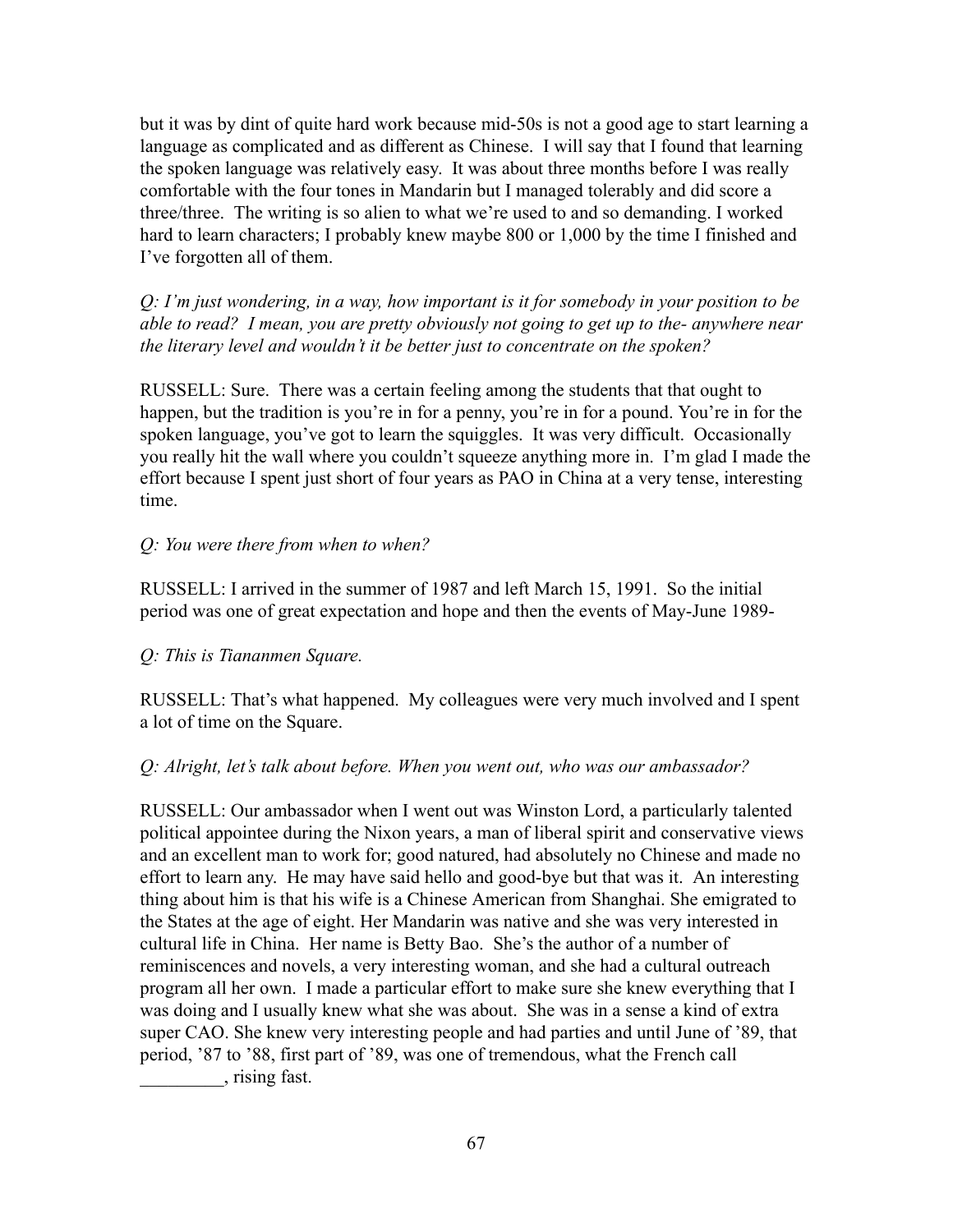It was really an interesting period. The day before the Tiananmen march began the ambassador and I were at the foreign ministry or ministry of education, one of the two, to officially sign the inauguration of the first Peace Corps volunteers going to China. It happened on Friday and the march began on Saturday. The period up to the beginning of the demonstrations there was a lot of interesting access. I knew the people at Xinhua, the China news agency, and was on quite good terms with a woman who headed Chinese television called CCTV, Central Chinese Television. I had a good relationship with the director of the school of journalism at Beijing University. I visited him and spoke to his class on four or five different occasions. I was a welcomed guest at the Beijing graduate school of foreign affairs. There was a lot of interaction and a lot of good natured friendliness between the Chinese and us.

#### *Q: Well exchange programs were really going strong, weren't they?*

RUSSELL: They weren't on a very large scale; they were small but very good. There were about 25 Fulbright lecturers in China the first year I was there. The subjects that they taught were very interesting: sociology, history. I don't recall that there were more than a few cases where a Fulbright professor would come to us at the embassy and say I can't do my work because they keep interfering with my lectures and quoting Marx and Mao Zedong at me. That may have happened a time or two but I don't recall it otherwise. There was among the Chinese a readiness to deal with us and with the West in general in the intellectual fields, in academic fields, an openness of spirit that's quite surprising. The number of Chinese graduate students in the United States at that time was at least 70,000.

#### *Q: Who was paying for them?*

RUSSELL: A number of the Chinese were from the elite and their parents paid. The Fulbrighters were paid out of Department of State funds as Fulbright professors in the same way they would have been if they were in Paraguay or Mozambique or something.

## *Q: Yes, but when you're talking about 70,000 you're talking about -- these were -- I mean this had to be from sort of private sources within China basically?*

RUSSELL: I believe that most of them were from private sources but I'm not certain on that point. It may very well be that scholarships were extended. The contrast between the Soviet side of things in this regard and the Chinese is very interesting. I hope 70,000 is an accurate figure but it's in that range; it may have been 50, maybe it was 90. The interesting fact was that the total number of Soviet students who had come to the United States to study up to that time was less than the number of Chinese in one year. This suggests that the Chinese realized that once it became politically possible to interact with the United States, it was very much in their interests to raise a new generation that understood how American prosperity and system and social mores worked: to understand, have experience with the United States and actually spend time here rubbing up against Americans.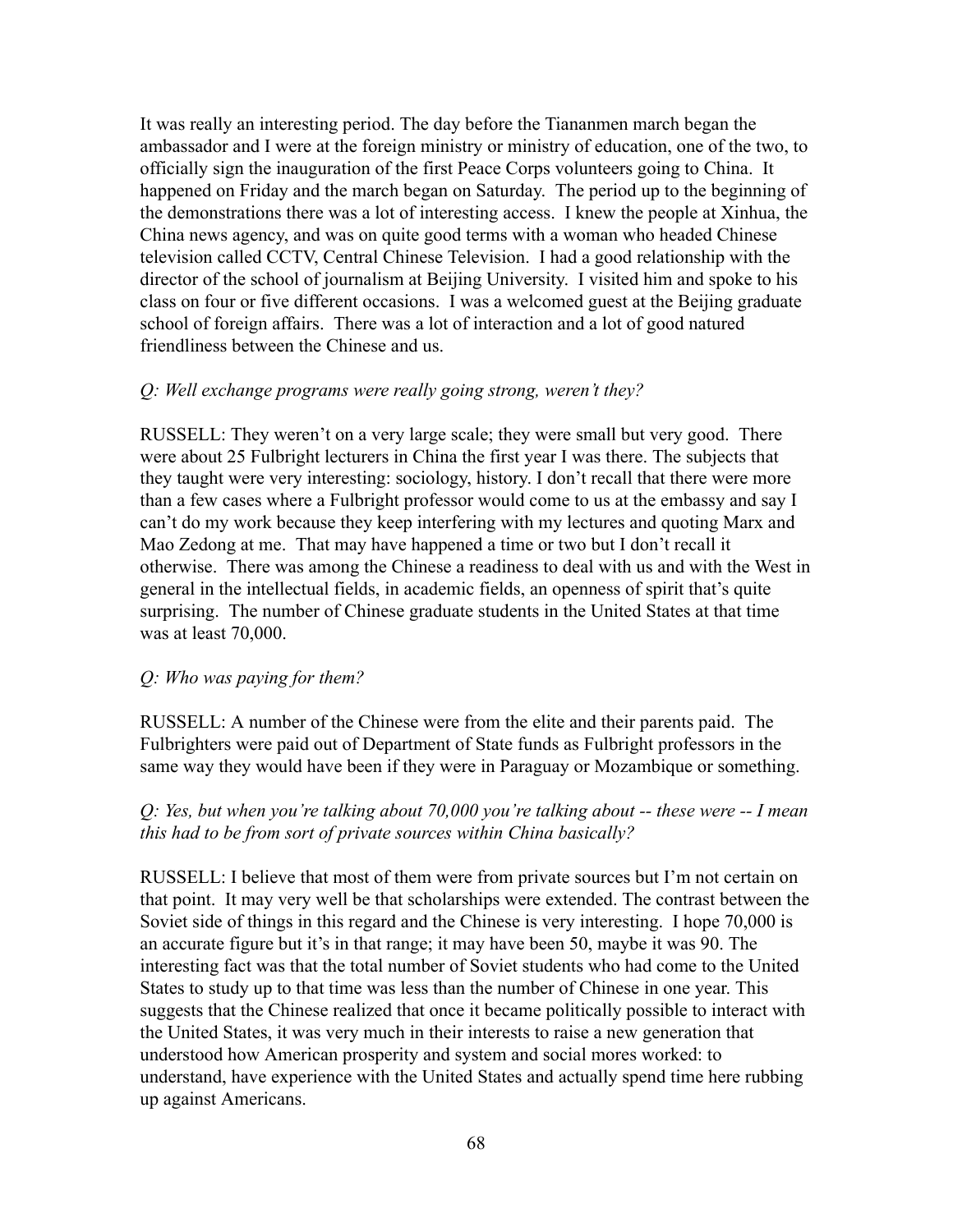*Q: Did you find that the Chinese authority, the cadres, is the term they use; they were sending their kids here?*

RUSSELL: Yes.

*Q: Did you run across concerns that the kids coming back, I mean, kids always come back and disagree with their parents-*

RUSSELL: Sure.

*Q: -but-*

RUSSELL: But a lot of what the kids came back and told their parents, I personally believe had a significant impact on the major policy changes the Chinese People's Republic has followed since they got over Tiananmen beginning in the period of '91 and '92.

*Q: Did our lecturers and the people you were involved with on our side who were in China, before Tiananmen, were they lecturing to a pretty interested group?*

RUSSELL: Yes, they were very well received. I think in the spring of 1987 or 1998, we had a meeting of all the Fulbrighters from all over the country in the southern part of the country. Up until May of 1989 was a period of great expansion. So in the spring or the fall of '88 we brought all of the Fulbrighters for a two or three day conference. Each of them reported on how things were going in their locale, compared notes and so on. I don't think they told the whole story because our Chinese hosts were of course very interested in sitting in. But some of the private conversations were genuinely revealing. The Fulbrighters were a real asset because as PAO my CAO, the cultural affairs officer, we knew where these professors were and what they were teaching. And I recall in several instances making it possible for a professor at one university to be invited in his subject to another university. It was a period of great encouraging openness. My colleagues and I, myself, the CAO and the assistant CAO on education, met about once a month with the Chinese at several ministries who were involved in the exchange with us. There was a great eagerness on their part, to put it bluntly, to exploit American savvy in fields about which they knew not much.

*Q: Were you, when you had this meeting, or just the general meeting, was the decade or so of the Cultural Revolution when essentially the schools were shut down and all, did that sort of hang over everything?*

RUSSELL: Not anymore. With Deng Xiaoping's coming to power the whole period of the Cultural Revolution was denounced as an unfortunate and truly regrettable episode in Chinese history. And there was a great deal of excitement about the openness of it. I remember that if I had an American visitor in one of my fields, a journalist or a college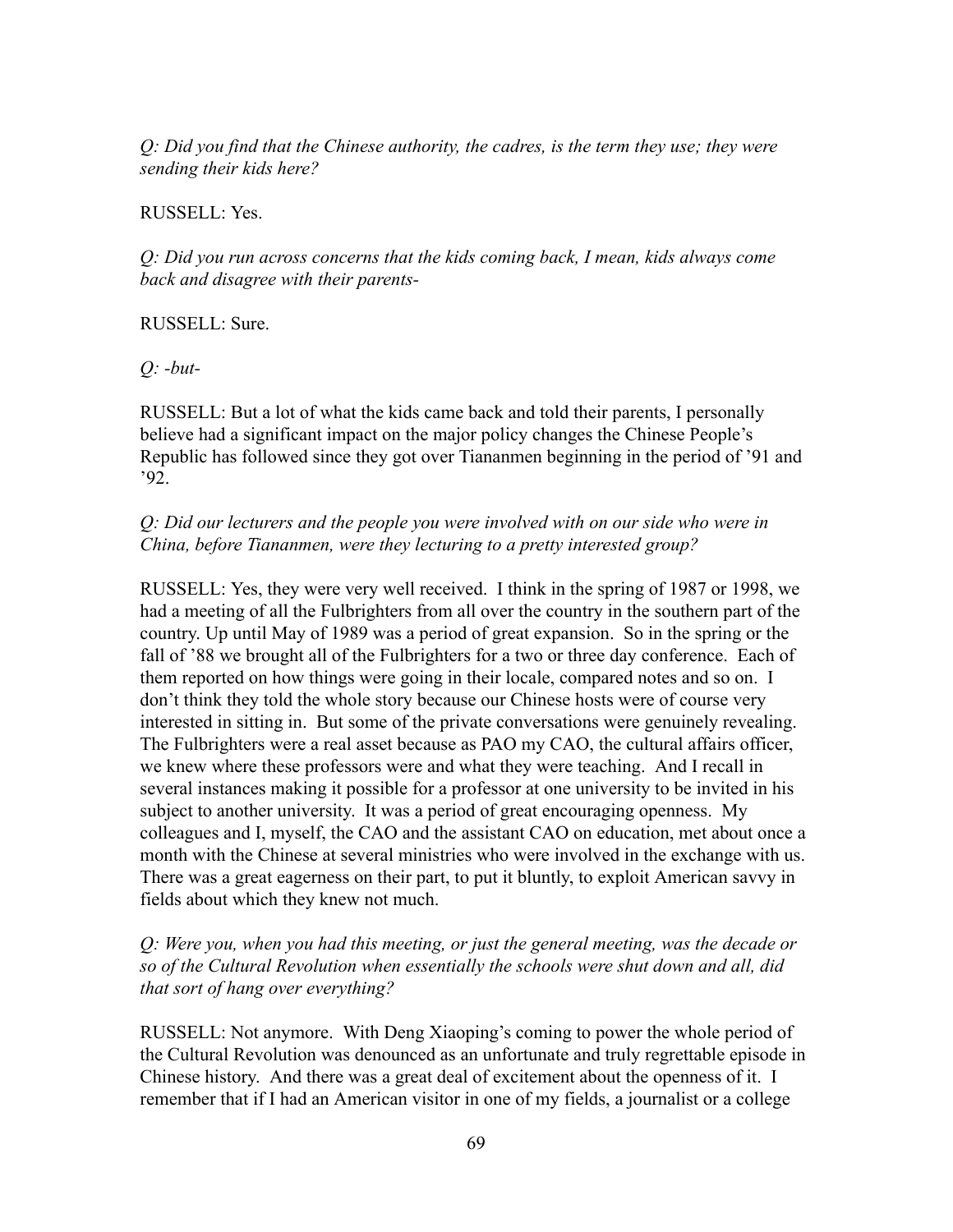professor or college president, the Chinese were extremely eager to be invited and attended in great numbers; there was a lot of social interaction.

I suggested an idea to Winston Lord. I said there have been, over the last 10 years since we opened relations, a steady stream of international visitors and Fulbright scholars and so on whom we have sent or helped go to the United States. Let's invite them all; let's have a reunion of Chinese who have recently been in the United States under government auspices one way or the other. Practically everybody we invited came. It was a marvelous event. We planned it with great care and made sure that when we put the economists at one table that with them were one or two of our economic officers from the embassy who could benefit from catching up and getting their perspective, developing a personal relationship. Lord was very enthusiastic about it and so was Betty Bao. In terms of intense cultural interaction it's one of the things in my years in the Foreign Service that I remember most actively.

*Q: Well the exchange program has always been a problem; it would be the strongest and most powerful arrow in our diplomatic quiver.*

RUSSELL: It's right up there, yes. It's right up there with other things.

# *Q: How did you find sort of the Chinese approach? You mentioned the numbers but was there really a real difference between your experience in the Soviet- well in Russia?*

RUSSELL: Oh yes. It was really very different. The fearfulness and the mistrust, the belief that we were up to really no good, that we were out to subvert Soviet society and carry out espionage so it was very highly relevant. I mentioned some of the instances when we talked about my time in Moscow but it was altogether different, altogether different. The year after Tiananmen a lot of hatches were closed. In the fall of '89, for example, the people that we had been regularly talking to at the foreign ministry and ministry of education were suddenly unavailable. The Fulbright exchange was canceled, all of it; not a single professor, although there had been 25 the year before, none came.

*Q: If you look at a program like this, I mean, these exchanges before Tiananmen, that any Chinese official would be quite justified in being suspicious, although we weren't trying to subvert. It wasn't a policy of subverting the exchangees, just that America itself has a subversive effect on almost all students who come here.*

RUSSELL: I don't know if subversive; it certainly changes perspectives. What the correlation might be between young Chinese who had come to the West, had come to the U.S. in the period prior to Tiananmen and how much they were involved, I don't know what that figure would be. But it certainly is true that things got very, very tight after the crackdown on Saturday the fourth of June; within three or four days all dependents, American dependents, wives and children were all sent home and didn't come back until August. And we were a bit under siege.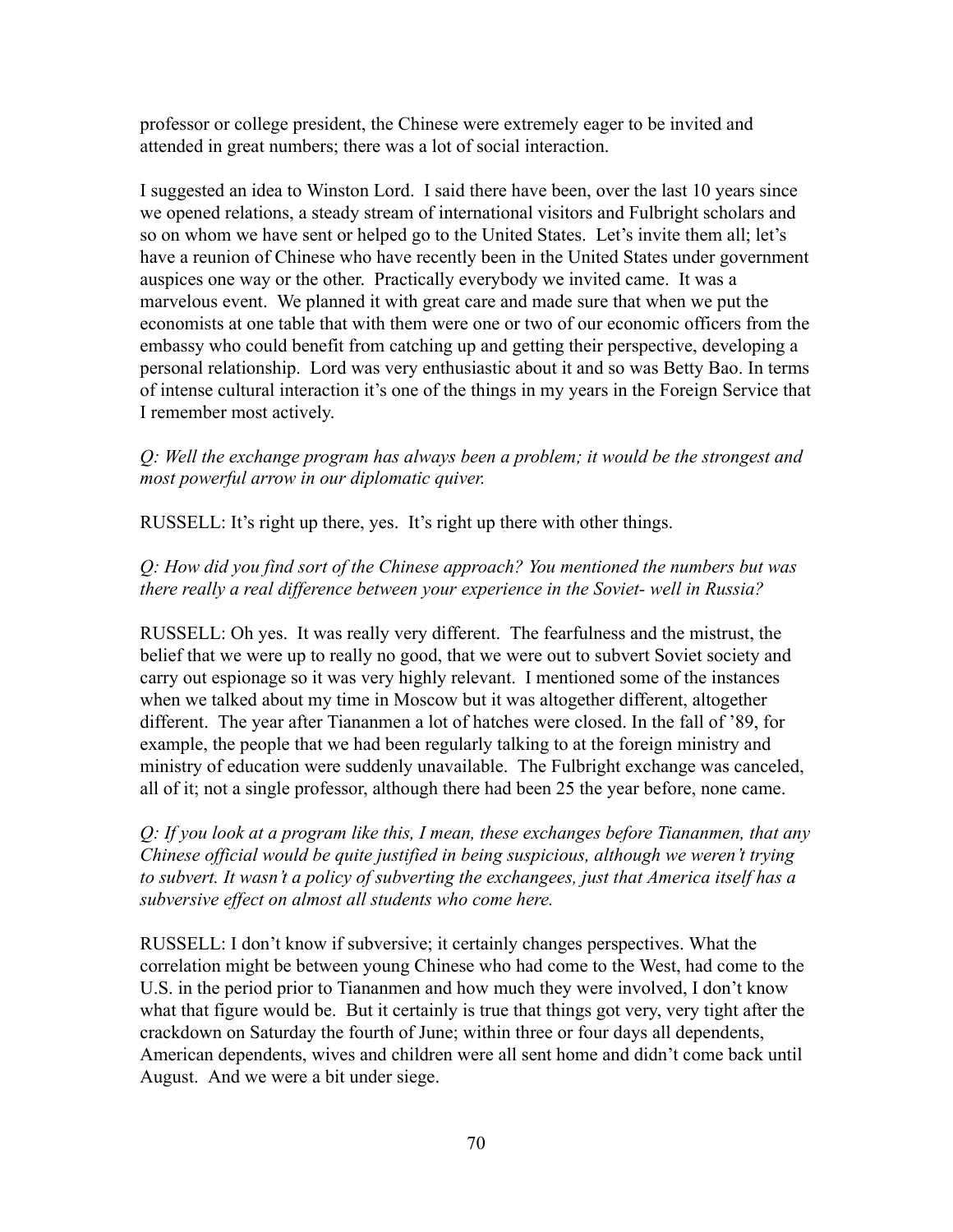#### *Q: What were your experiences as Tiananmen developed?*

RUSSELL: There was a real feeling of euphoria on the Square itself because the students all of a sudden felt completely liberated from any obligations of lip service to the communist party or anything else, and there were journalists on the Square and diplomats on the Square talking with them at all hours of the day. I was often there until 1:00 in the morning, in conversation with eight or 10 or 12. They were asking very pointed questions. I remember one question, a guy says, how is it possible to govern a country if there are three different elements running it, your White House and your Congress and your big Supreme Court? How is that possible? It was all in Chinese. It was not always easy to find the words to answer their questions, but I could maintain a dialogue for as long as they were interested. It was a time of great fervor and ferment.

## *Q: Well, this situation was evolving where the students were, you know, allowed to continue- I mean, there wasn't- How long did it go before-?*

RUSSELL: The first demonstrations were focused on a specific subject, namely the unhappiness among many young people about the lack of condign appreciation for a liberal leader who had died. His name escapes me at the moment; I believe his family name was Hu but I don't recall. In any case, when he died he had had a reputation among the young people as someone who had resisted the Cultural Revolution and who was someone young people could look with envy and with pride and appreciation. And his funeral arrangements were very stinted and short-limited. The initial reaction, what the students felt, was an insult to someone in whom they had great faith and they believed was a real leader of China. And so the first demonstration, I can first see it, it came down past the embassy apartments where we lived, my wife and I. We were on the fifth floor, looked out through the window and there was this unexpected and unprecedented picture of people marching and shouting and calling for change with posters: do not dishonor Comrade Hu, whatever his name was. And then they settled in, within a few days, on Tiananmen in great numbers. The initial reluctance to crackdown hard on them was led by someone who was a key player in the leadership, Xiao Qiang, whose book has just been published. He wanted to have a dialogue; he actually went and talked to the students a week or two into the crackdown.

It was a remarkable time and was complicated by this circumstance: that on the  $15<sup>th</sup>$  of May the Chinese government had very serious visitors; Mikhail Gorbachev came with a big retinue to make peace with the Chinese. There had been a lot of very angry feelings between the two countries over a long period of time. Gorbachev, as part of the change policies that he inaugurated as general secretary in Moscow said, we've got to get along with our Chinese comrades. What exactly he said I don't know, but he came and I think the very date was the  $15<sup>th</sup>$  of May, which means that he arrived at a time when Tiananmen was in great ferment. If they had any sense they would have put off the visit. Because of the size of the story and the events that were being reported by the Western press in Beijing, there was a tremendous interest in Gorbachev's visit. Not only did we find that the press corps was enormously expanded, covering the story day by day. The American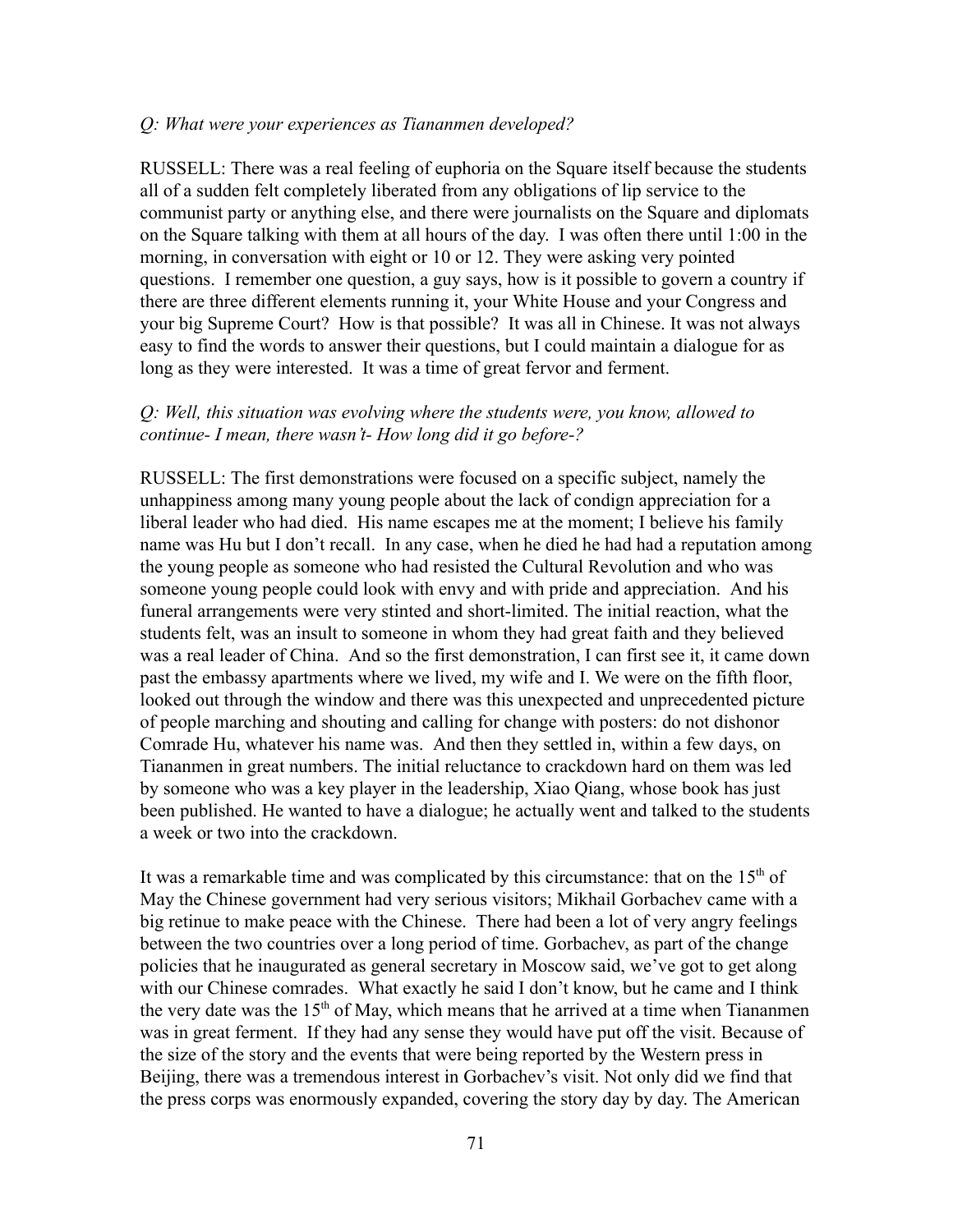media, the correspondents, and not just Americans, the Europeans and others as well, had come from Moscow as part of the travel party. I remember covering this as the senior information guy at the embassy and I was embassy spokesman. I went to the briefing by Gorbachev's spokesman. He was rather an oily character, not beloved of the Western press, sharp edged and not known for being very responsive. The press would come together at his hotel about three-quarters of a mile from Tiananmen Square. In the large room of the hotel he would brief every night. They had meetings for maybe three days. He would tell the press what the Soviets wanted them to know about the conversations with the Chinese leadership and not more. I remember this incredible tension. The press was there pressing about what was going on. At the same time that they wanted to be there and probe and cover the Gorbachev part of the story, they were being pulled and tugged because the shouting was going on in the street and Tiananmen was just down the block. It was remarkable, I mean a period of such tension and uncertainty and pressure that I can't.

*Q: I'd like to sort of reconstruct some of this period. You know, you as PAO would have been part of the country team and I would think that the- I guess it would be the DCM at the time because Winston Lord had just left, I think.*

RUSSELL: Winston Lord left in the early part of May and his successor, Jim Lilley, arrived soon thereafter; he arrived right in the midst of things and had a very interesting time as ambassador for the next three years.

*Q: How is this- these demonstrations started? I mean, you have the embassy, the various officers, yourself included, looking at this to try to figure out okay, what's going to happen here?*

RUSSELL: Yes.

*Q: Was there a thought evolving process or what was happening?*

RUSSELL: The events were followed very closely by people on the ground with a lot of attention paid to what the media were reporting. We organized about 10 days before the crackdown an almost daily briefing for the press corps from NATO countries. And we used to meet at the USIA building. This meeting was chaired by the head of the political section, a very talented and experienced officer named Raymond Burkhardt. He was subsequently ambassador to Taiwan and I think he was ambassador in Seoul for a while. This was an effort to exchange information and to get perspectives about what the Western press corps was seeing and learning and experiencing. We organized this exchange, Burkhardt and I, and a number of the correspondents, usually 20 or 30, would come and we would report on what our perception was about what was going on. They would recount their own experiences.

*Q: As this thing started was there a feeling that this thing is leading down a slippery slope to confrontation?*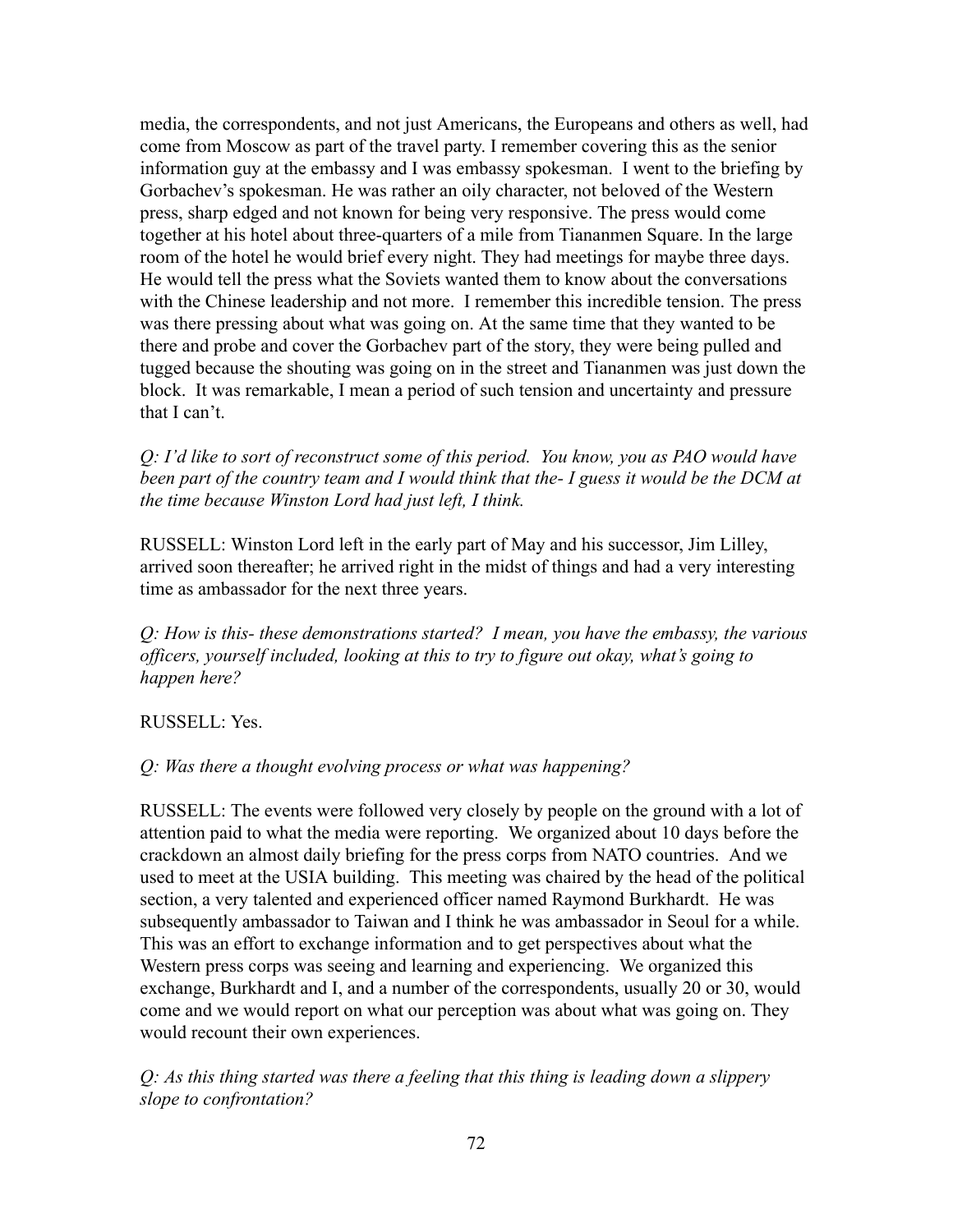#### RUSSELL: Oh sure.

*Q: Did you have the feeling that the powers that be and I guess the commentary- I mean, not- I mean the politburo, what have you, was letting time go by?*

RUSSELL: We sensed that there was not unanimity about what should be done. I believe we were aware that Xiao Qiang's position was one of reconciliation and willingness to listen to the young people and to bring the thing to a peaceful conclusion. We also knew that others in the politburo leadership were intent on cracking down. It went on as long as it did because of this indecisiveness. I assume that around June 1 or 2, a few days before the troops moved in, that the decision was taken: we can't put up with this, it's undermining the whole situation of order in the country. There were demonstrations that started in Shanghai and in other cities as well. Our assumption was that when that happened the idea of it spreading countrywide was a real shock and a signal to the leadership that they had to move quickly if they didn't want to lose control of the situation altogether.

## *Q: During the Tiananmen demonstrations had our business communications, you know, various things all shut down?*

RUSSELL: Oh yes. There was very little interaction with the Chinese government. They were not accessible and the atmosphere of tension in the place was really extreme. The last day of the Gorbachev visit there was a press conference called by the Chinese. They gave space in an auditorium which was just off of Tiananmen Square for Gorbachev to do the final press conference. I was there and my friend, the Soviet press attaché, stood up very nervously, all by himself, and said we expect to have Secretary Gorbachev here very shortly. There were 50 or 60 mostly Soviet journalists who were milling around and asked where is he, and why doesn't he come, and so on. And after 25 or 30 minutes of waiting the Soviet press attaché got up sweating profusely, he must really have been through the wringer, and said the Chinese have suggested that we hold this press conference someplace else and we are now moving. I got a ride on a press bus among about four buses of Soviet journalists who were taken from Tiananmen to another place where Gorbachev held his press conference. On the way there I was all alone with a truckload of Soviet journalists, all of them sort of talking to themselves in disbelief and in fear as to where this was going to lead and what would happen if something like this happened back in their country. Some very interesting conversations, really. At the press conference itself, Gorbachev had very little to say because the Chinese, with all this that was going on, were in no position to worry much about their relations with Moscow.

The Chinese couldn't pull their act together on getting some sort of control on the press. Bernard Shaw of CNN set up a studio in the Sheraton Great Wall Hotel, and he was reporting on all these things. His reporters were out on the street and calling in messages. Ted Koppel got a visa by lying about being a basketball coach to the Chinese embassy in Rangoon. And Tom Brokaw was there. Oh, it was a scene. And then the morning after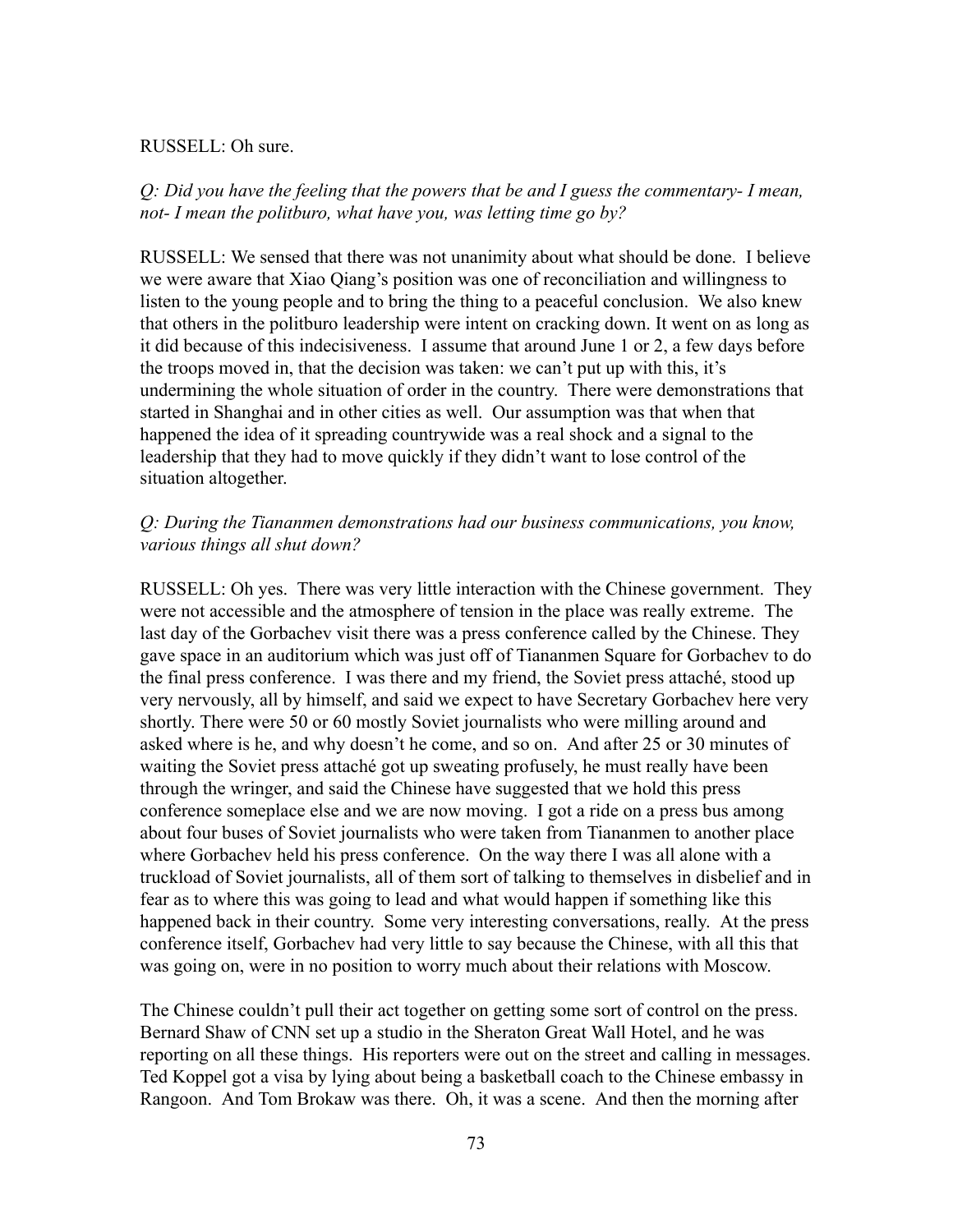the crackdown I met the press at the embassy. 60, 80, 100 of them, all shouting and asking what's happened to the Americans who were here. What's the embassy doing to guarantee their safety? The local press wanted to know what the situation was at Tiananmen but they really put us on the spot. The DCM joined me and we did the best to calm them down and reassure them that we were working around the clock to protect Americans. There were no American casualties but there was a lot of shooting in the city for another two or three days; I was very glad to see my wife and dependents leave the following Thursday and they were away until the middle of August.

## *Q: As this was developing could you sort of see this shutting down all our operations?*

## RUSSELL: Oh yes.

## *Q: I mean, in a way we weren't particularly implicated or were we?*

RUSSELL: One of the things that made a lot of Chinese believe that somehow or another the U.S. was involved was this model of the Statue of Liberty which the students somehow put together out of papier maché; I don't know how they did it. It was about 20 feet tall and was called the Goddess of Liberty and she looked a very great deal like the Statue of Liberty. There was so much intense attention to it. And that picture of the lone Chinese standing in the street with the three tanks coming at him went around the world. It had the same kind of galvanizing effect as the news of this young woman, Reza, who was shot to death recently in Tehran.

Things got very locked up and our good contacts at the foreign ministry and education and TV were all inaccessible throughout the fall. In October I suggested to my colleagues in Washington that there was very little happening on the ground here now; this is the time to see what's going on elsewhere. So I arranged for what turned out to be an extraordinarily interesting visit to Ulan Bator. My wife and I took the train, 42 hours, to the capital of Outer Mongolia. Nobody from USIA had ever been there before. And the winds of change were blowing much more steadily there and without a lot of hoopla. Outer Mongolia has changed a great deal; it's a lot more like Russia than it is like China, I believe.

In any case, I wrote a long, long telegram about the future of public diplomacy in Outer Mongolia. I talked to the head of the university and the leading newspaper and television. I had very interesting conversations and wrote them all up in great detail and two or three years later we opened up our embassy in Ulaanbaatar.

# *Q: Well as you say, Mongolia was moving more towards Russia than China; did you mean politically or were you looking upon this as a positive or a negative?*

RUSSELL: We looked on it as a positive. As the Soviet Union became more and more shaky the pressure for change in Outer Mongolia grew very strongly. There were not the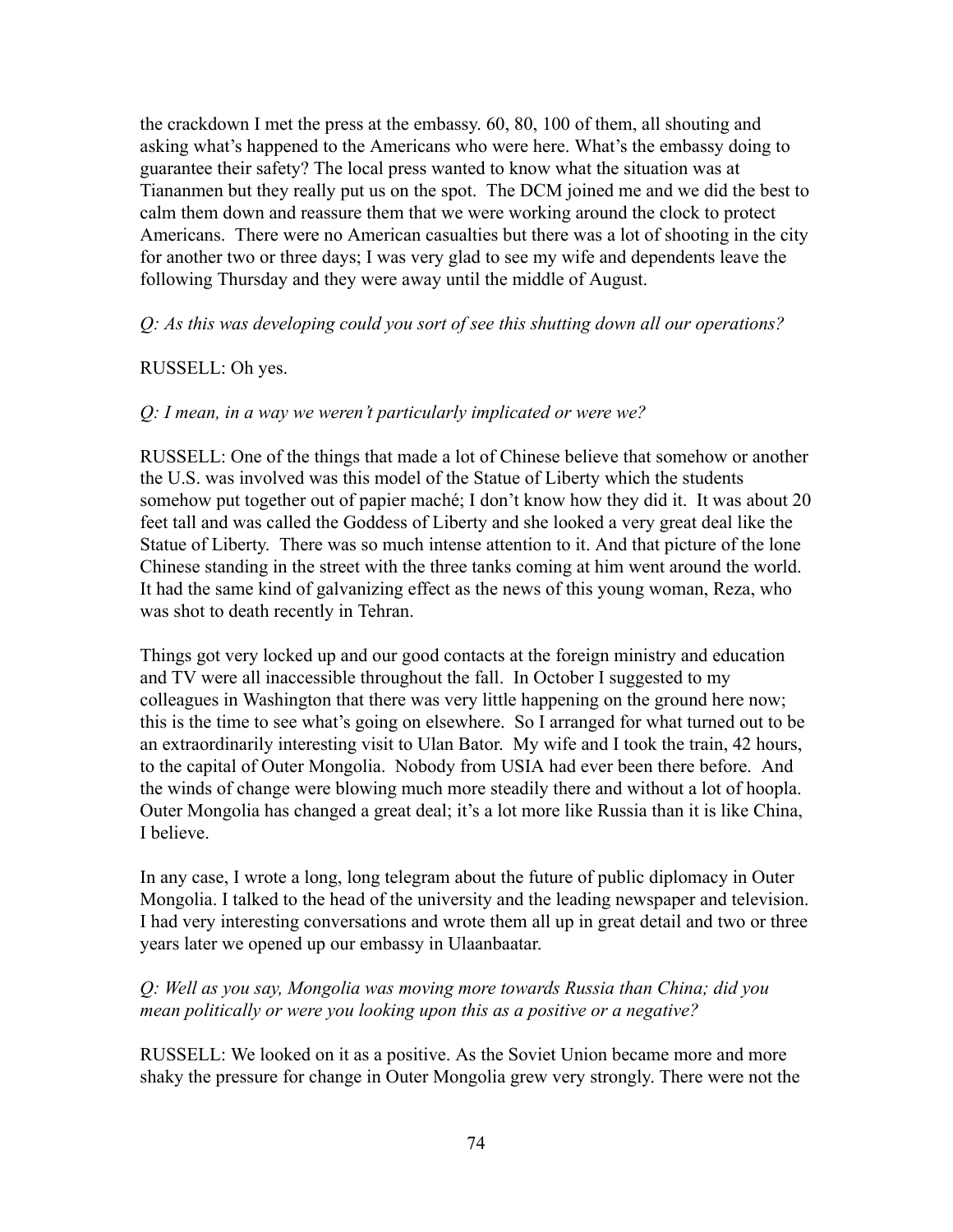kind of Chinese type demonstrations but there was this steady sense that things had to change, and they have indeed changed.

China became a very tough place to be PAO or ambassador in. Jim Lilley was very hard nosed and very effective. He grew up in China and had Chinese as a youngster so he was very comfortable in the country.

*Q: Well how did- I mean, okay, after Tiananmen, I mean, there was tremendous pressure not only in the United States but elsewhere to shut down all connections with China and the Chinese were reciprocating. I mean, and you're in the business of having, you know, getting together with people. How did you-?*

RUSSELL: Very difficult. There was resentment about some blunt language from Washington condemning what had happened and this was seen by the Chinese obviously as an internal affair and that we had no business sounding off about it. The decision at the highest level of the U.S. Government as the months passed to renew things was very important and at the time rather controversial. Brent Scowcroft, who was national security advisor, made a trip to Beijing, a quiet trip and somehow a photograph of him and other members of this delegation from the White House was published in the press. This was sharply criticized as indicative of a softening attitude on the part of the United States and acceptance of letting the Chinese get away with the kind of things that they had been accused of and the world was aware of in June. So things over time slowly lurched back to normal and, by the time I left in March of '91, it wasn't forgotten but it wasn't the first thing you thought about when it came to U.S.-China relations.

*Q: Well what about, I mean were you faced with the problem that so many Chinese students in the United States who must have been pretty dubious about coming back. This must have created a particular concern on our part since we were involved in the exchange program.*

RUSSELL: Quite possibly. I simply don't recall anything in that regard. I don't remember that the Chinese students in the States had any particularly difficulty; I don't recall whether or not they were told to come home and get away from capitalist indoctrination in the U.S.

## *Q: Prior to Tiananmen were you seeing a change in the communist party approach to capitalism or would that come later?*

RUSSELL: It really began in earnest in the middle and late '90s. The whole attitude toward non-communist economic and political structures was steadily changing and this change had already begun before the crackdown in Tiananmen. The quote was attributed to Deng Xiaoping, it may have been '88, '89, that there's nothing wrong with being rich; it is glorious to be successful, or some words like that. This was accepted as the signal to the economic classes that it was not going to get you into big trouble if you start thinking in capitalist terms, economic change and growth. So the Chinese developed an enormous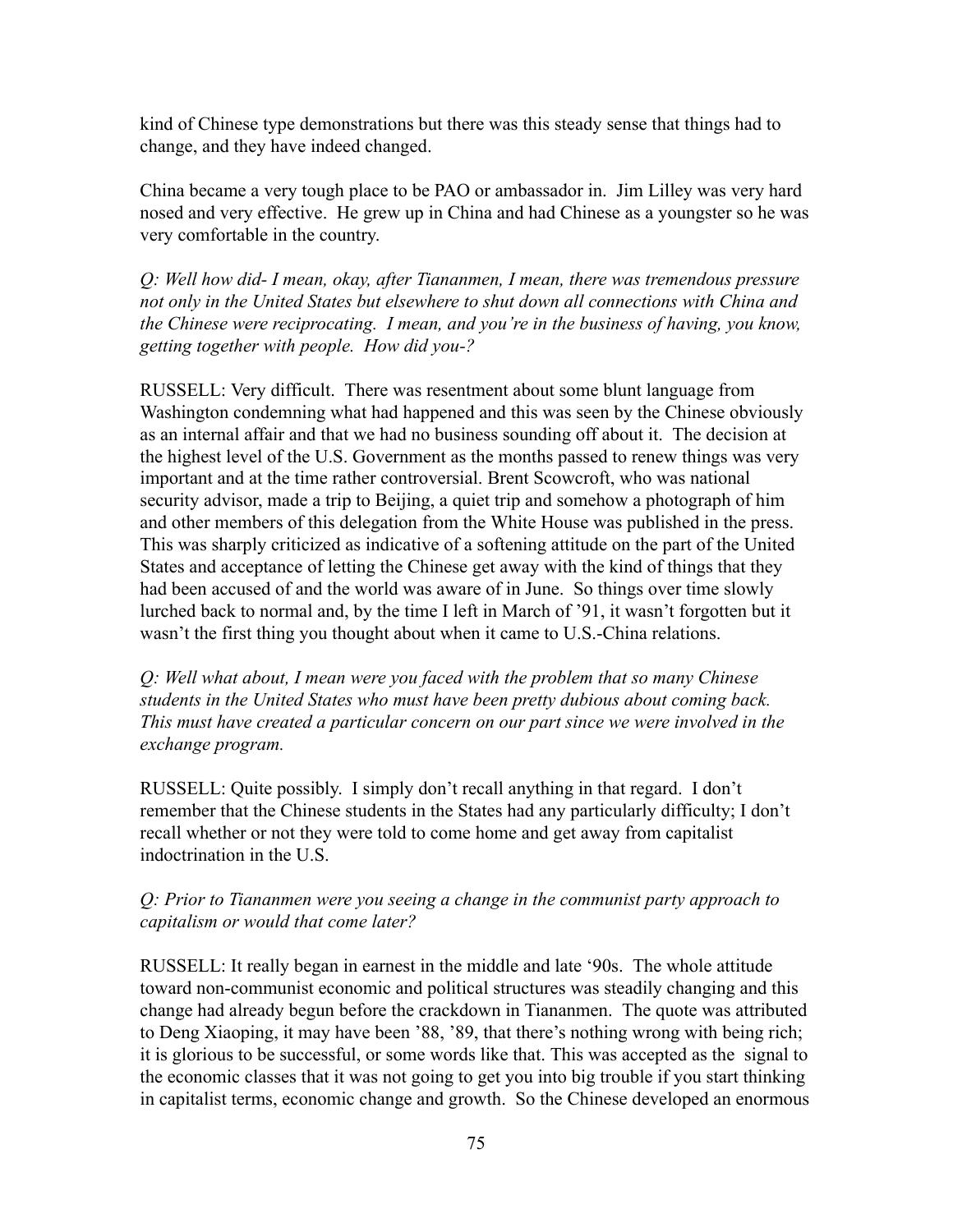export market and the situation became more and more similar to something that we know.

*Q: Yes. Well then, how did you find sort of on the plain cultural side, how about American movies, American plays, American painting, dance and all; how was that received in China?*

RUSSELL: Generally it was not considered depraved or degenerate or any of the things that sometimes are thrown in our direction. The access of American cultural performers, singers and the like was fairly extensive. American plays were not commonplace but they were not rejected. American cultural values were seen as of interest. It was not a time where you got thunderous condemnation. By the end of '89 and into '90, '91, there was a clear sense that getting along with the West and the rest of the world, particularly in economic terms, was the way things ought to happen for China. God knows that it had a very salutary effect on their balance of payments, to say the least. Hasn't it?

*Q: Good to have.*

*Well then you left there when?*

### RUSSELL: March of '91.

*Q: Where did you go then?*

RUSSELL: I was tapped by the director of USIA to come back to Washington, to take the post of Counselor of USIA. That position was the senior career position in the agency. In effect I was the direct supervisor of the six area directors who correspond to assistant secretaries in the State Department. I had a very interesting time for a little over two years because there were all kinds of changes happening in the world. When the Soviet Union collapsed the question of creating an American cultural public diplomacy presence in Russia, Ukraine and elsewhere became a very active question. And in the early part of 1992 I had an extremely interesting visit to Moscow, to Kiev, to Almaty in Kazakhstan, to Kyrgyzstan. I spent about four or five weeks talking to the local authorities about the opening of American cultural centers. Got involved in negotiations about where they would be and what kind of programs they could have. We found an excellent site in Almaty, the capital of Kazakhstan. We were all set to open when the Kazakhstan government decided that the building that we had identified would be a perfect place for their Olympic teams. We got bumped and had to find another place.

We agreed to open an American cultural center in Moscow in the building of the Library of Foreign Literature and got very intense attention and membership and activity. It was a period of great growth in the former Soviet Union. The question of what they could do in the U.S. came up; there was a good deal of negotiating back and forth about what could happen and what couldn't happen. Those two years were very broad gauges. I visited parts of the world I did not know. I remember coming and going to Mexico for a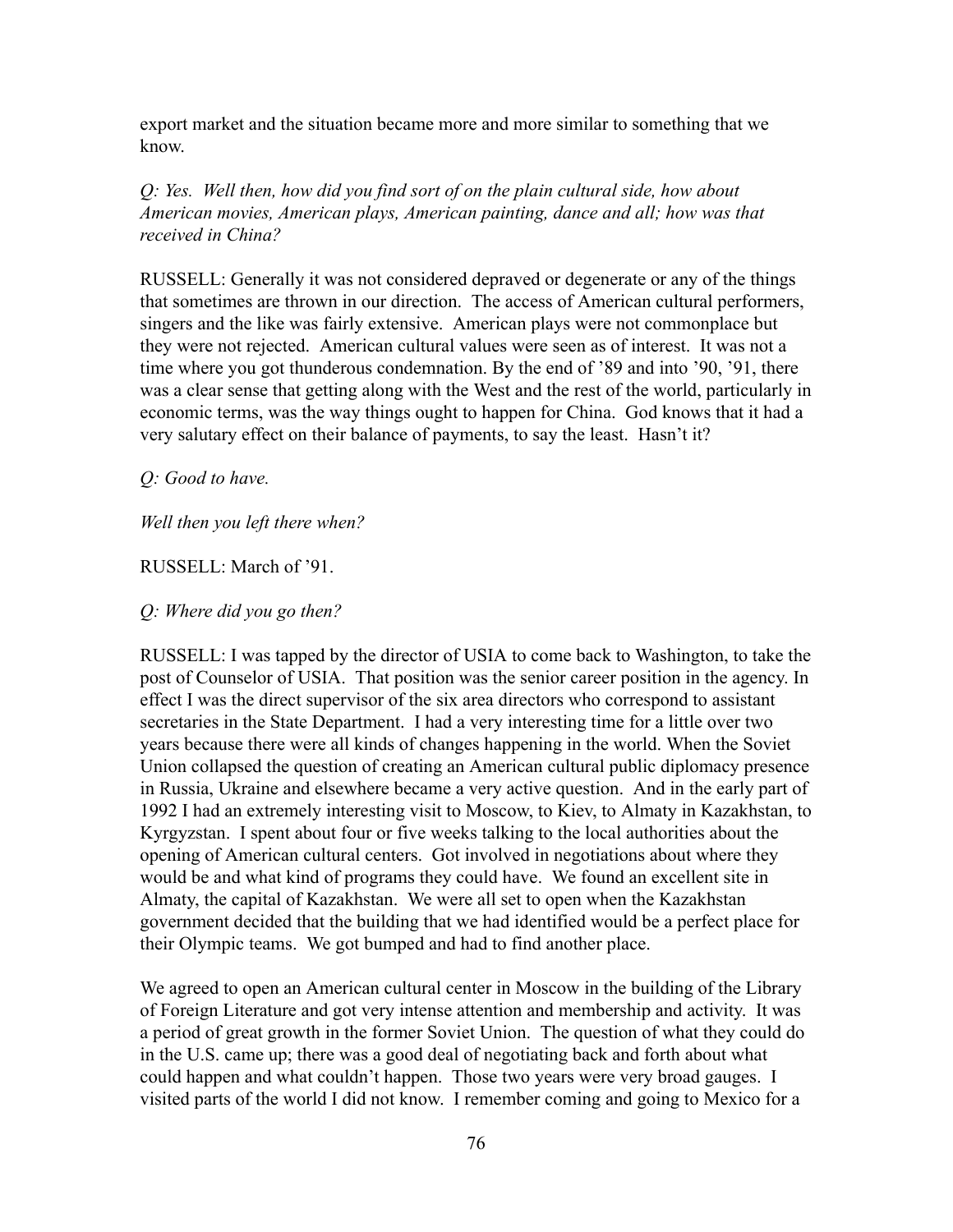week to just get a handle on the politics and the public diplomacy dimensions of our relations with Mexico.

*Q: Was there a conflict in USIA between what to do about China and what to do about now Russia? I mean, here you've got two main customers or targets going through real changes.*

RUSSELL: There was a greater interest in the dissolution of the Soviet Union because that's where big change had taken place. Communism, the great red enemy, had bitten the dust. Boris Yeltsin had led Russia out of the Soviet Union. The interest was much greater in what was happening in the former Soviet Union than it was in China. There was still a kind of a temporal resentment in the cloaked relations with China but boy there was enormous interest in getting really engaged with Russia and making something different out of a Cold War that lasted a long time. Things had gotten quiescent in China; they were not in the mode for change whereas the former Soviet Union, having fallen apart, was ripe for serious attention.

*Q: Did USIA get involved in this decision of Secretary of State Baker not to ask for money to open new posts in the former Soviet Union? I mean this is really a rather bad decision; I was wondering whether that-*

RUSSELL: I don't recall a decision like that. By 1994, we had a cultural center and a library in Moscow; we had one in Kiev as well. I don't recall that Baker said let's not open up anywhere.

*Q: Well he didn't say don't open up but he was saying we'll put embassies in all these, I don't know, 13 Stans or whatever they were, the various- but we're not going to ask for any supplemental money to do it. But USIA might have been off to one side.*

RUSSELL: Certainly there were embassies opened in all 15 former republics.

*Q: Oh yes, they were but it was done on the cheap.*

RUSSELL: I recall that the situation in Kyrgyzstan was, I mean the building that was our temporary embassy was rather pitiful, as I recall.

*Q: It was basically an old log cabin.*

RUSSELL: In Kyrgyzstan?

*Q: In Bishkek, yes. I was out there actually kind of on a USIA grant as a retired consular officer to offer advice on consular operations so I spent three weeks there in '94.*

RUSSELL: Nice clean little town as I recall.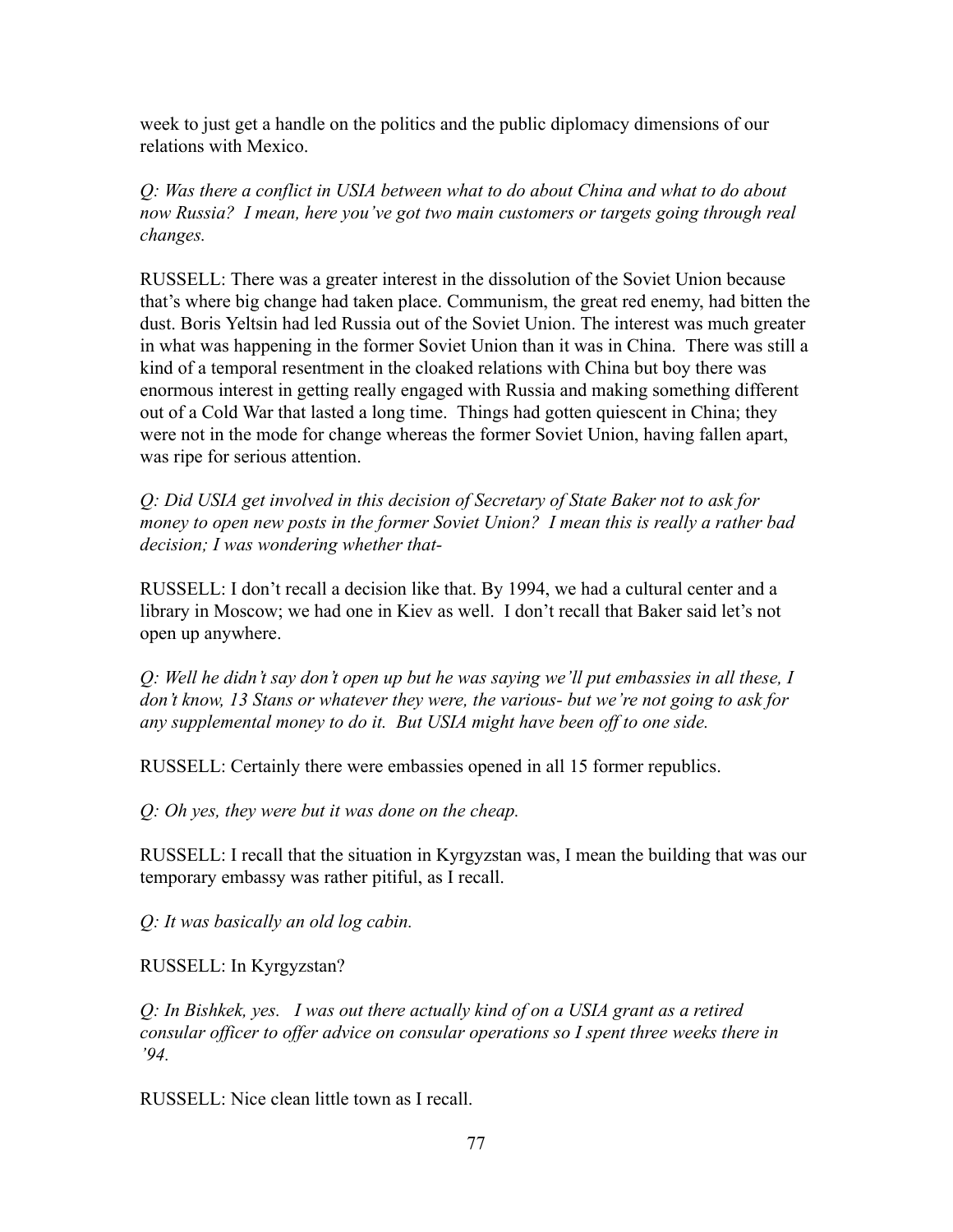*Q: Nice clean little town and you know-*

RUSSELL: Mountains nearby.

*Q: Yes.*

RUSSELL: The joke about this place, which is out in the middle of Central Asia, the Kyrgys will say to you, our country is not the end of the world but you can see it from here. Did you ever hear that?

*Q: Yes, yes, yes.*

RUSSELL: They spoke wonderful Russian; it was amazing. I had a very interesting talk with the minister of education; absolutely perfect Russian. It was remarkable; not the slightest trace of a non-Russian accent. I don't know why.

They're all different, the Stans. I'd like to have spent more time exploring them. I made two or three trips over the years to Kyrgyzstan.

We had very good political leadership in the person of Eugene Kopp, who was the deputy director and the director, Henry Catto. Catto had enormous charm and a great deal of energy and Kopp was a tough lawyer who knew the world well. On a number of occasions I went to Secretary Baker's morning meeting when neither Catto nor Kopp could go. I probably went 10 or 12 times. And maybe to four or five meetings at the situation room at the White House. So I had no gripes. My final posting in Washington was productive. I enjoyed the people I was working with. I don't happen to be a Republican by choice or by inclination but that was never a problem.

*Q: How did the secretary deal with- I mean, did you find yourself up against a tight littlea tight knit little group of-*

RUSSELL: I didn't have that feeling, no. When I attended Secretary Baker's morning meeting I found appreciation and understanding of what our mission was and how it differed from that of the Department of State. I don't think that the notion of closing USIA would ever have occurred to Jim Baker.

*Q: I was wondering whether you were feeling, at that point, any pressure from people like Jesse Helms or others about ending USIA?*

RUSSELL: No. I left in April of '93 and up until that time there was no talk whatsoever about incorporating. USIA was incorporated into the State Department in October '99.

*Q: Where were you looking, as the senior career person, where were your strong points and where did you feel were your weak points?*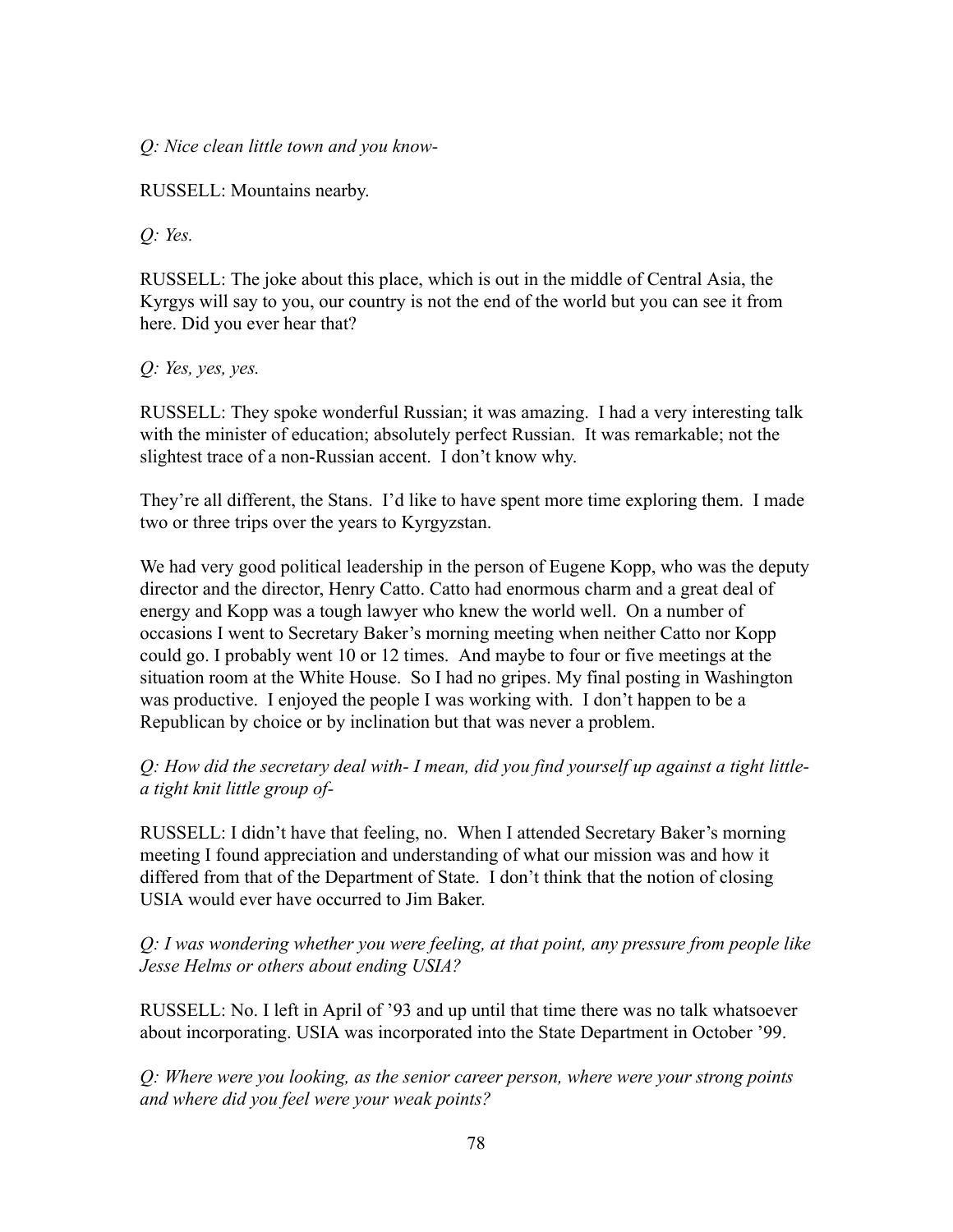#### RUSSELL: As far as USIA was concerned?

*Q: Yes.*

RUSSELL: The strong points included strong focused support from Washington for field operations. The television, film programs were imaginative and well-funded and quickly responsive to what people in the field reported that they needed. The exchanges people were extremely responsive. There was a very tangible feeling of identification with the agency. I had to call somebody at the Department about something three or four days ago. The secretary who took the message for the person that I needed to talk to asked for my name. When I told her she said oh, I'm a USIA person; I know you. This is 20 years later.

### *Q: Yes, yes.*

RUSSELL: The domestic employees of USIA, every September, organized a USIA reunion. It's not the Foreign Service people; it's the people who did the support work, who organized the trips for the international visitors and who published the magazines and so on. And many of them were African Americans. It's quite an interesting phenomenon. I never miss that reunion. If I'm here in September I go no matter what else is happening because there is this real feeling that we had something. I'm not overstating it; it wasn't Camelot but it worked and we knew what the hell we were doing. And if a PAO in an important country came in with a major new approach to supporting policy with certain media elements it got attention right away. The area director was on the phone to me and I was talking to the director or the deputy director and we made money decisions very quickly -- not that we had all that many dollars sloshing around but the fact that we were our own boss made an enormous amount of difference.

## *Q: Makes a tremendous difference. Well, what did you do when- You left when?*

RUSSELL: I left in the late spring of '93 and then had one more year before hitting 65. There had been a tradition of senior USIA men and women teaching at the Fletcher School up at Tufts. Because of a connection with Edward R. Murrow dating back to the '60s, his papers are at the Fletcher School. This was the place where I taught public diplomacy. It was easy duty. I had the fall to prepare for my course which was in the spring semester. I had 20 graduate students who took the course in public diplomacy and loved it. It was great fun preparing things and drawing on my own experience. I'm sure I talked at length about China and Tiananmen and all those adventures but also about earlier times as well, what it had been like in the Congo in the early '60s. I covered the whole range of how you do your thing as a public affairs person with examples. And several of the people who were in the course later went into the Foreign Service and that was fairly encouraging, and the tradition lasted right up until four or five years ago. So virtually all of our really first-rate men and women have taught at Fletcher.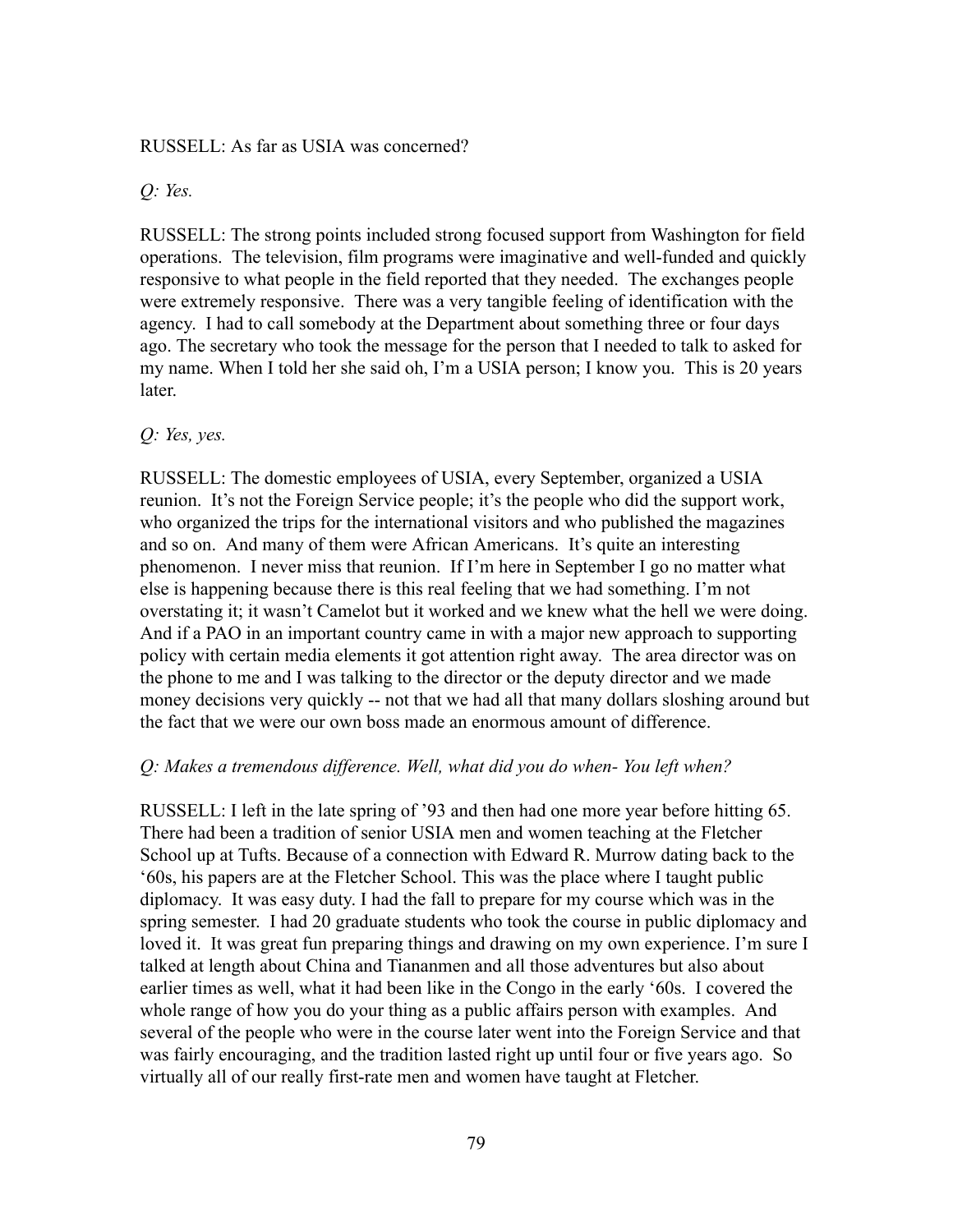### *Q: Now what did you do after that?*

RUSSELL: I landed a full-time job with the International Research and Exchanges Board, managing a big institutional partnership project involving the U.S. and Russia and Ukraine. Had a \$30 million budget and the aim was to create lasting, solid relationships between American universities and professional associations and their opposite numbers in the former Soviet Union, specifically in Ukraine and in Moscow. We set up about 40 such links matching up, for example, the Department of Landscape Agriculture of the University of Massachusetts in Amherst with the University in Nordberg, near St. Petersburg. To bring those two together we ran a big competition among American universities and professional associations. We put out an RFP, request for proposals. When you're going to spend some money you want to give the people who think they can spend it effectively a chance to compete against each other to either get it or not. That's an RFP. So we put out an RFP very early on with a short lead time. I had a lot of responses because there was a great deal of interest in establishing these international links and we picked out 30, maybe 32. We picked out the ones who seemed most promising and then laid out a plan for the people, for example, in Amherst to go to Nordberg and the people, the faculty members from there to go to Amherst to sit in and to do actual teaching. Before we finished and had spent our \$30 million, which took about four years, we had really wonderful personal relationships established between these institutions. And three and four years after we stopped providing funds some 80 percent of those linkages that we had created were still linked up, they hadn't broken up. It hadn't been just a temporary marriage of convenience to get U.S. Government dollars. I felt very gratified about the Institutional Partnership Project. It served as an example for several other things that AID has proposed.

I stayed on for a year as vice president of IREX and then in the last years since then I wound up with IREX in about 2001; for seven or eight years I did a number of short-term assessment trips for AID, usually to the former Soviet bloc to see how well AID funds in projects out there that were being managed by American NGOs were actually forming and then writing very specific recommendations about continuation or not. I probably did maybe 10 or 12 of those. Went to the Russian Far East for the first time; went to Vladivostok and Magadan and Blagoveshchensk.

## *Q: What was your overall impression of these various projects?*

RUSSELL: More positive than I thought it would be, frankly. There were some very hard headed AID people in the embassy in Moscow in the '90s who had been steeled by being in tough places where AID really had to watch its step to make sure it wasn't being cheated, that money wasn't being siphoned off and so on. There was an AID director named Janet Ballantyne who had served in some tough places and she took no crap from anyone. Those Russians. When Janet said I want this, they said yes ma'am. It was a pleasure to see how effective our really good officers are, what balanced and hard headed management skills many of them have. Not all; some of the reports that I wrote were